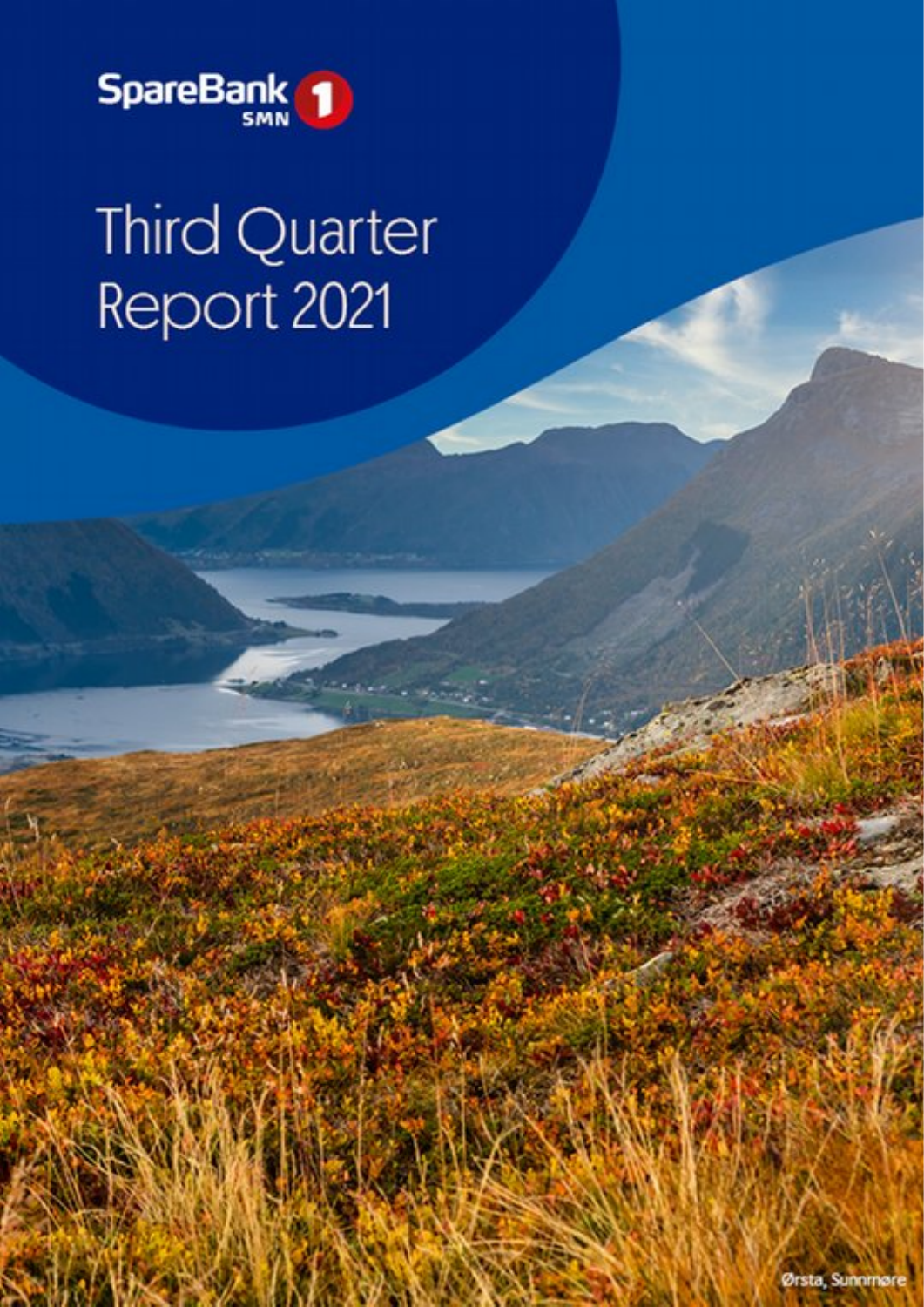

# Contents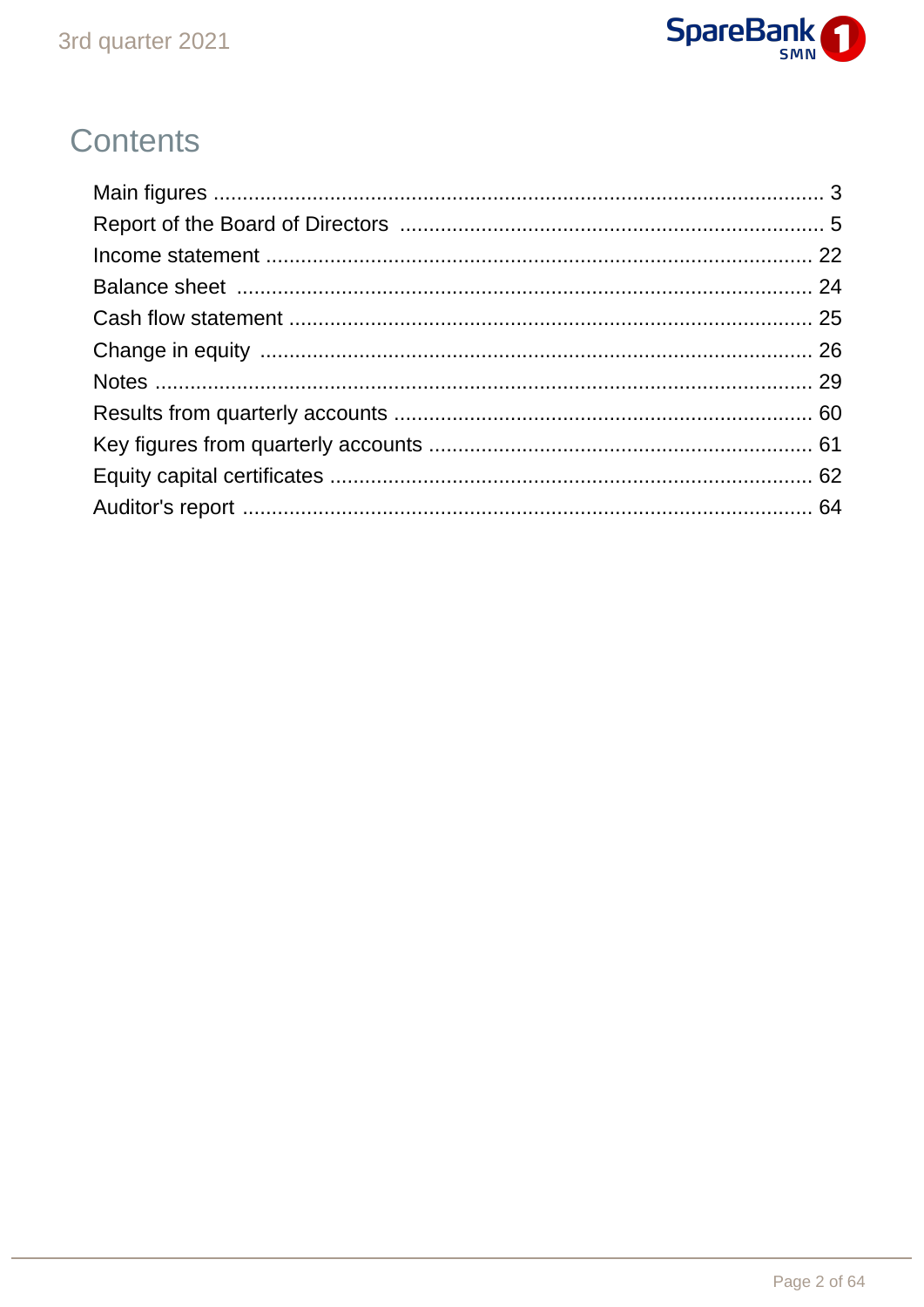

# Main figures

|                                            | Third quarter |       | January - September |       |       |
|--------------------------------------------|---------------|-------|---------------------|-------|-------|
| From the income statement (NOKm)           | 2021          | 2020  | 2021                | 2020  | 2020  |
| Net interest                               | 707           | 695   | 2,073               | 2,071 | 2,759 |
| Net commission income and other income     | 623           | 625   | 2,161               | 1,779 | 2,516 |
| Net return on financial investments        | 248           | 205   | 808                 | 753   | 951   |
| <b>Total income</b>                        | 1,578         | 1,525 | 5,042               | 4,603 | 6,225 |
| <b>Total operating expenses</b>            | 698           | 675   | 2,228               | 2,080 | 2,904 |
| <b>Results before losses</b>               | 880           | 850   | 2,814               | 2,523 | 3,321 |
| Loss on loans, quarantees etc.             | 31            | 231   | 129                 | 709   | 951   |
| <b>Results before tax</b>                  | 849           | 619   | 2.685               | 1.814 | 2,370 |
| Tax charge                                 | 175           | 102   | 497                 | 295   | 400   |
| Result investment held for sale, after tax |               | 2     | 11                  | 9     | 9     |
| Net profit                                 | 675           | 519   | 2,199               | 1,528 | 1,978 |
| Interest Tier 1 Capital                    | 10            | 11    | 40                  | 49    | 59    |
| Net profit excl. Interest Tier 1 Capital   | 666           | 509   | 2,159               | 1,479 | 1,919 |

| <b>Balance sheet figures</b>                            | 30 Sept<br>2021 | 30 Sept<br>2020 | 31 Dec<br>2020 |
|---------------------------------------------------------|-----------------|-----------------|----------------|
|                                                         |                 |                 |                |
| Gross loans to customers                                | 143.972         | 133.640         | 134.648        |
| Gross loans to customers incl. SB1 Boligkreditt and SB1 |                 |                 |                |
| Næringskreditt                                          | 191.976         | 179.423         | 182.801        |
| Deposits from customers                                 | 109.691         | 95.391          | 97.529         |
| Average total assets                                    | 195.571         | 182.307         | 183.428        |
| <b>Total assets</b>                                     | 200.124         | 186.900         | 187.912        |

|                                                                                   | Third quarter |        | January - September |                 |                |
|-----------------------------------------------------------------------------------|---------------|--------|---------------------|-----------------|----------------|
| <b>Key figures</b>                                                                | 2021          | 2020   | 2021                | 2020            | 2020           |
| Profitability                                                                     |               |        |                     |                 |                |
| Return on equity 1)                                                               | 12.4 %        | 10.5%  | 13.8%               | 10.4 %          | 10.0%          |
| Cost-income ratio <sup>1)</sup>                                                   | 44 %          | 45 %   | 44 %                | 45 %            | 47 %           |
| Deposit-to-loan ratio excl. SB1 Boligkreditt and SB1 Næringskreditt               | 76 %          | 71 %   | 76 %                | 71 %            | 72 %           |
| Deposit-to-loan ratio incl. SB1 Boligkreditt and SB1 Næringskreditt <sup>1)</sup> | 57 %          | 53 %   | 57 %                | 53 %            | 53 %           |
| Growth in loans (gross) last 12 months (incl. SB1 Boligkreditt and                |               |        |                     |                 |                |
| SB1 Næringskreditt) <sup>1)</sup>                                                 | 1.6%          | 2.5%   | 7.0%                | 8.5%            | 9.0%           |
| Growth in deposits last 12 months                                                 | $-0.4%$       | 1.2%   | 15.0%               | 14.0%           | 13.5 %         |
| Losses in % of gross loans incl. SB1 Boligkreditt and SB1<br>Næringskreditt       |               |        |                     |                 |                |
| Impairment losses ratio <sup>1)</sup>                                             | 0.07%         | 0.52%  | 0.09%               | 0.55%           | 0.54%          |
| Stage 3 as a percentage of gross loans $^{1)}$                                    | 1.80 %        | 1.30 % | 1.80%               | 1.30 %          | 1.23%          |
| <b>Solidity</b>                                                                   |               |        |                     |                 |                |
| Capital ratio                                                                     | 21.8%         | 21.4 % | 21.8%               | 21.4%           | 22.3 %         |
| Tier 1 capital ratio                                                              | 19.7%         | 19.2 % | 19.7 %              | 19.2 %          | 20.0%          |
| Common equity Tier 1 capital ratio                                                | 18.1%         | 17.6 % | 18.1 %              | 17.6%           | 18.3%          |
| Tier 1 capital                                                                    | 19,265        | 18,290 | 19,265              | 18.290          | 18,636         |
| Total eligible capital                                                            | 21,338        | 20,373 | 21,338              | 20,373          | 20,759         |
| Liquidity Coverage Ratio (LCR)                                                    | 163 %         | 140 %  | 163 %               | 140 %           | 171 %          |
| Leverage Ratio                                                                    | 6.9%          | 7.1 %  | 6.9%                | 7.1%            | 7.1%           |
| <b>Branches and staff</b>                                                         |               |        | 30 Sept<br>2021     | 30 Sept<br>2020 | 31 Dec<br>2020 |
| Number of branches                                                                |               |        | 42                  | 46              | 45             |
| No. Of full-time positions                                                        |               |        | 1,529               | 1,528           | 1,560          |

1) Defined as alternative performance measures, see attachment to quarterly report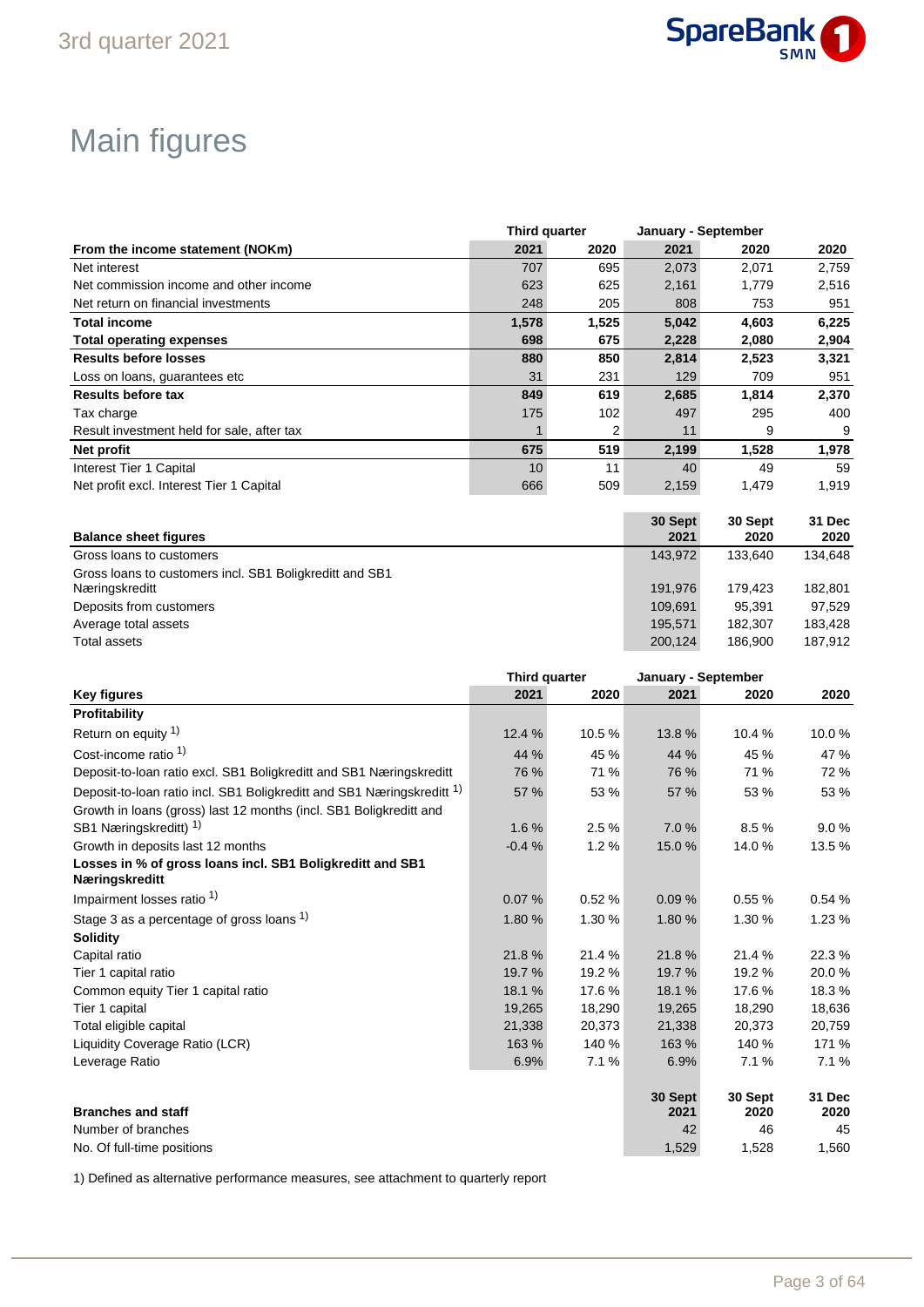

| <b>Key figures ECC</b>                                           | 30 Sept<br>2021 | 30 Sept<br>2020 | 31 Dec<br>2020 | 31 Dec<br>2019 | 31 Dec<br>2018 | 31 Dec<br>2017 |
|------------------------------------------------------------------|-----------------|-----------------|----------------|----------------|----------------|----------------|
| ECC ratio                                                        | 64 %            | 64 %            | 64 %           | 64 %           | 64.0%          | 64.0%          |
| Number of certificates issued, millions 1)                       | 129.39          | 129.44          | 129.39         | 129.30         | 129.62         | 129.38         |
| ECC share price at end of period (NOK)                           | 129.80          | 84.30           | 97.60          | 100.20         | 84.20          | 82.25          |
| Stock value (NOKM)                                               | 16,794          | 10,912          | 12,629         | 12,956         | 10,914         | 10,679         |
| Booked equity capital per ECC (including dividend) <sup>1)</sup> | 103.57          | 92.73           | 94.71          | 90.75          | 83.87          | 78.81          |
| Profit per ECC, majority 1)                                      | 10.11           | 6.88            | 8.87           | 12.14          | 9.97           | 8.71           |
| Dividend per ECC                                                 |                 |                 | 4.40           | 6.50           | 5.10           | 4.40           |
| Price-Earnings Ratio <sup>1)</sup>                               | 9.62            | 9.19            | 11.01          | 8.26           | 8.44           | 9.44           |
| Price-Book Value Ratio <sup>1)</sup>                             | 1.25            | 0.91            | 1.03           | 1.10           | 1.00           | 1.04           |

1) Defined as alternative performance measures, see attachment to quarterly report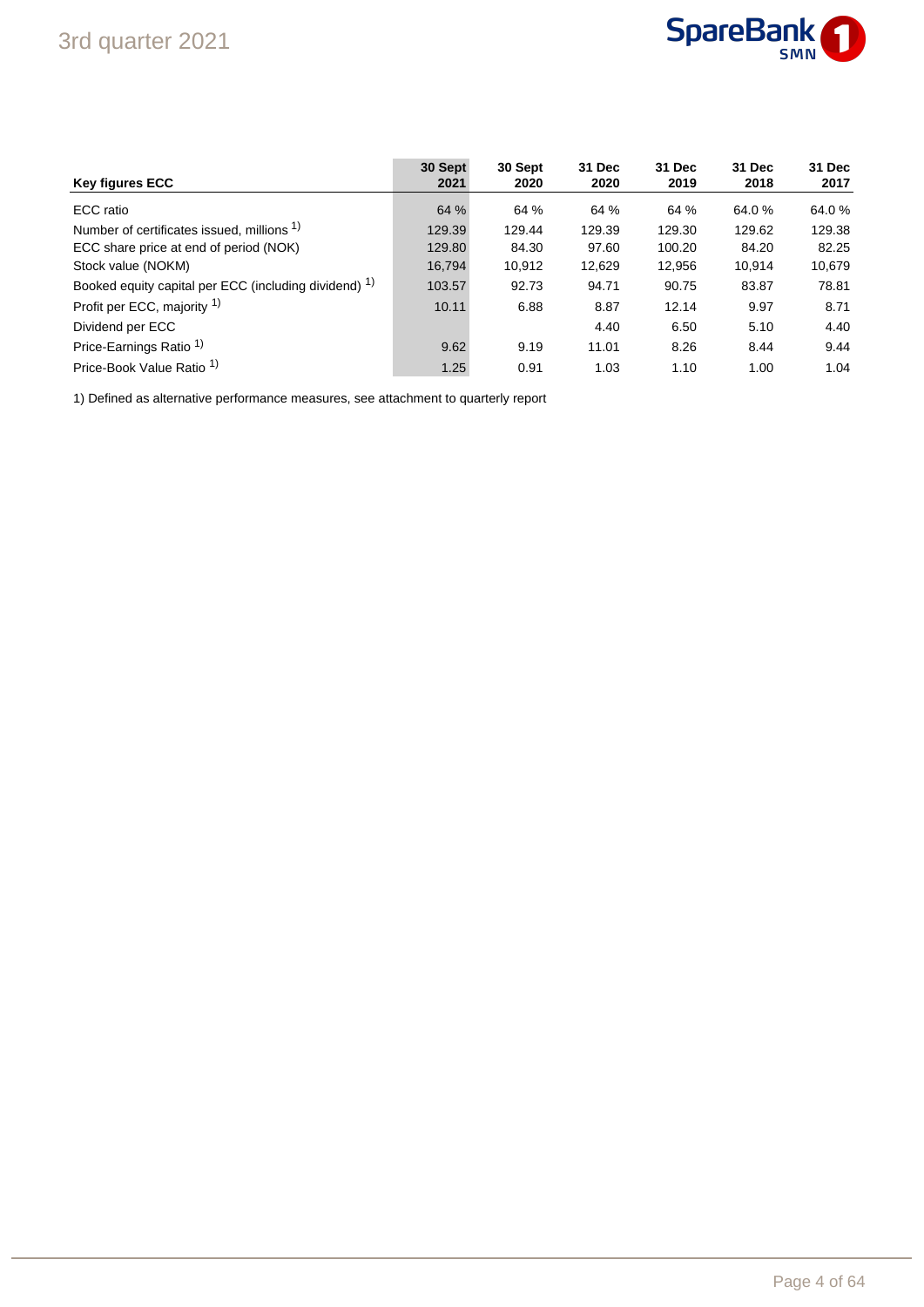

# Report of the Board of Directors

# Third quarter 2021

(Consolidated figures. Figures in parenthesis refer to the same period of 2020 unless otherwise stated)

- Pre-tax profit: NOK 849m (619m)
- Post-tax profit: NOK 675m (519m)
- Return on equity: 12.4 per cent (10.5 per cent)
- CET1 ratio: 18.1 per cent (17.6 per cent)
- Growth in lending: 1.6 per cent (2.5 per cent) and decline in deposits of 0.4 per cent (growth of 1.2 per cent)
- Lending to personal customers increased by 2.0 per cent in the quarter (2.2 per cent), 0.2 percentage point lower growth than in the second quarter. Lending to corporate clients increased by 0.7 per cent (3.0 per cent) which was 0.8 percentage point lower than in the second quarter
- Deposits from personal customers were reduced by 0.5 per cent (decline of 1.1 per cent), compared with growth of 6.9 per cent in the second quarter. Deposits from corporate customers were reduced by 0.3 per cent (2.9 per cent), compared with growth of 8.0 per cent in the second quarter
- Net result of ownership interests: NOK 179m (170m)
- Net result of financial instruments (incl. dividends): NOK 69m (34m)
- Losses on loans and guarantees: NOK 31m (231m), 0.07 per cent of gross loans (0.52 per cent)
- Earnings per equity certificate (EC): NOK 3.22 (2.35). Book value per EC: NOK 103.57 (92.73)

# First nine months 2021

- Pre-tax profit: NOK 2,685m  $(1,814m)$
- Post-tax profit: NOK 2,199m (1,528m)
- Return on equity: 13.8 per cent (10.4 per cent)
- Growth in lending: 7.0 per cent (8.5 per cent) and in deposits: 15.0 per cent (14.0 per cent) in the last 12 months
- Growth in lending to personal customers was 6.8 per cent (8.7 per cent) in the last 12 months. Growth in lending to corporate clients was 7.5 per cent (8.1 per cent) in the last 12 months
- Loans to retail customers account for 68 per cent (68 per cent) of total lending
- **Deposits from personal customers increased by 8.4 per cent (14.7 per cent) in the last 12 months.** Deposits from corporate customers increased by 19.8 per cent (13.6 per cent) in the last 12 months
- Net result of ownership interests: NOK 519m (564m)
- Net result of financial instruments (incl. dividends): NOK 289m (189m)
- Losses on loans and guarantees: NOK 129m (709m), 0.09 per cent (0.55 per cent) of gross loans
- Earnings per equity certificate (EC): NOK 10.11 (6.88)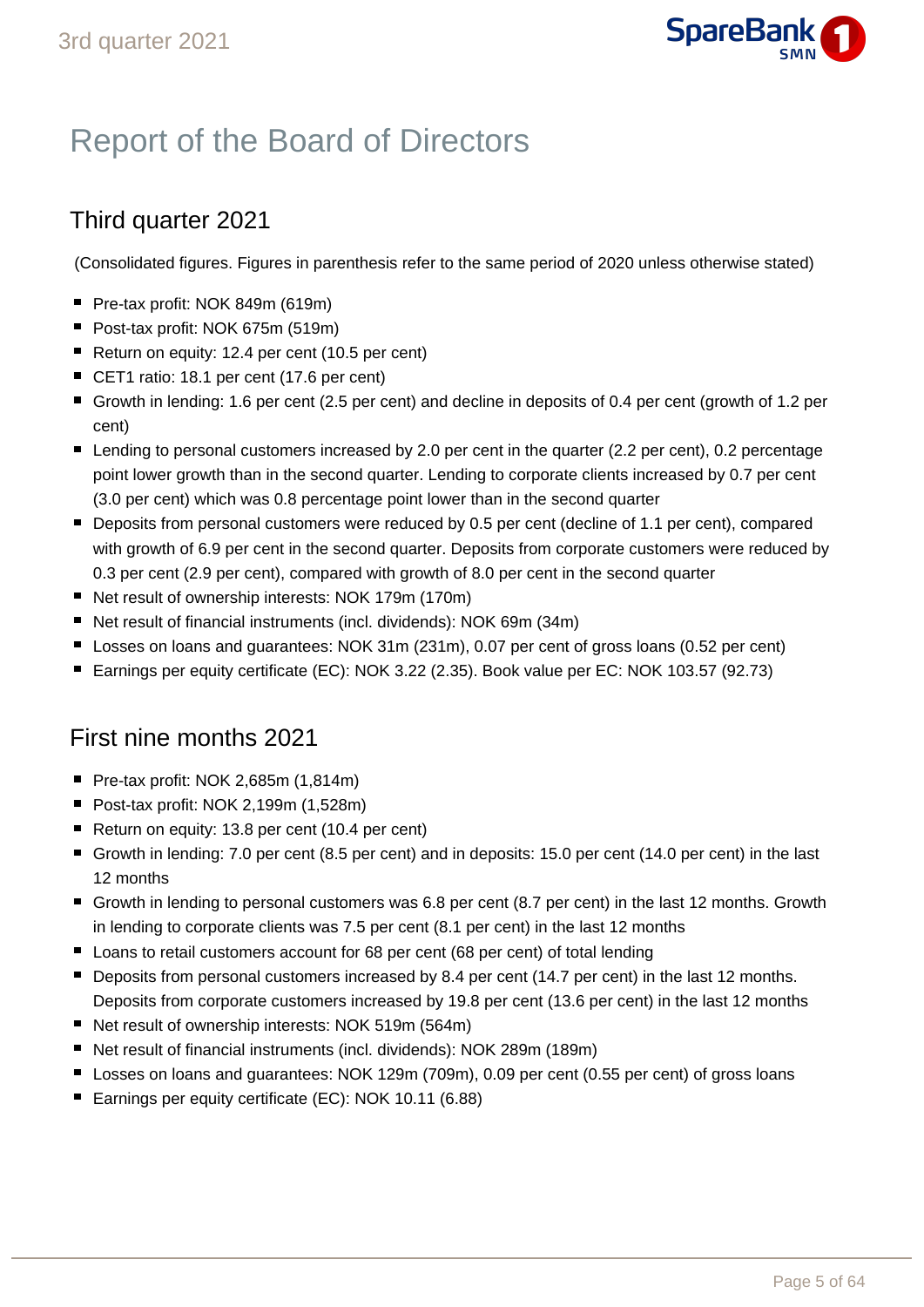

# Events in the quarter

### **Reopening of society as from 25 September; 86 per cent of the population aged over 18 are fully vaccinated**

Falling infection rates have had a positive effect on the Norwegian economy. The gradual reopening of the economy after the summer and removal of national infection protection measures as from 25 September have contributed to a further pick-up in activity levels. Increased optimism is in evidence in business and industry, and payment problems and bankruptcy fears are considerably reduced. Unemployment rates and other indicators confirm the rise in activity levels. At the end of August unemployment measured 2.7 per cent, a mere 0.4 per cent above the level in August 2019. Households increased their saving rate substantially through the pandemic, but an increase in consumption is now expected in the period ahead.

The economic upturn is expected to continue but although pressures are growing, Norges Bank (Norway's central bank) states that this is not likely to challenge the inflation target of 2 per cent. Indeed it is one of the arguments supporting Norges Bank's base rate hike from zero to 0.25 per cent in September with clear signals of a gradual increase in the base rate in the years ahead.

#### **Community dividend worth NOK 100 million allocated to the reopening of Mid-Norway**

After a year and a half of restrictions and lockdown, SpareBank 1 SMN has allocated NOK 100 million to the reopening of the region. Culture, sports clubs, the voluntary sector and parts of business and industry have all been hit hard as a result of the restrictions imposed during the pandemic. A large portion of the NOK 100 million was allotted to sizeable 'reopening festivities' throughout Mid-Norway. One result of this has been a three-week-long reopening celebration in Trondheim where close to 300 events large and small were launched over the course of October, thanks to financial support and other assistance provided by SpareBank 1 SMN and partners such as Trondheim Municipality, Midtbyen Management, Visit Trondheim and Næringsforeningen i Trondheimsregionen, the region's industry association. In addition, more than 1500 clubs and organisations have received support enabling them to restart recruitment and activities once again.

#### **Good result for the third quarter of 2021**

A net profit of NOK 675m (519m), and a return on equity of 12.4 per cent (10.5 per cent), were posted in the third quarter. The third quarter figure is NOK 80m lower than in the second quarter of 2021. The profit reduction compared with the preceding quarter is essentially due to weaker commission earnings at the subsidiaries. The profit growth compared with last year's third quarter is largely related to lower loan losses.

Earnings per equity certificate (EC) were NOK 3.22 (2.35) and the book value per EC was NOK 103.57 (92.73). Earnings per EC in the second quarter of 2021 were NOK 3.51.

Net interest income came to NOK 707m (695m), which is NOK 9m higher than in the second quarter and NOK 12m better than the third quarter of 2020. NIBOR was about 12 points higher in the third quarter of 2021 than in the second quarter of 2021 and 10 points higher than in the third quarter of 2020. This has resulted in lower margins on loans and increased margins on deposits from the second to the third quarter of the current year. Increased loan volumes have strengthened net interest income.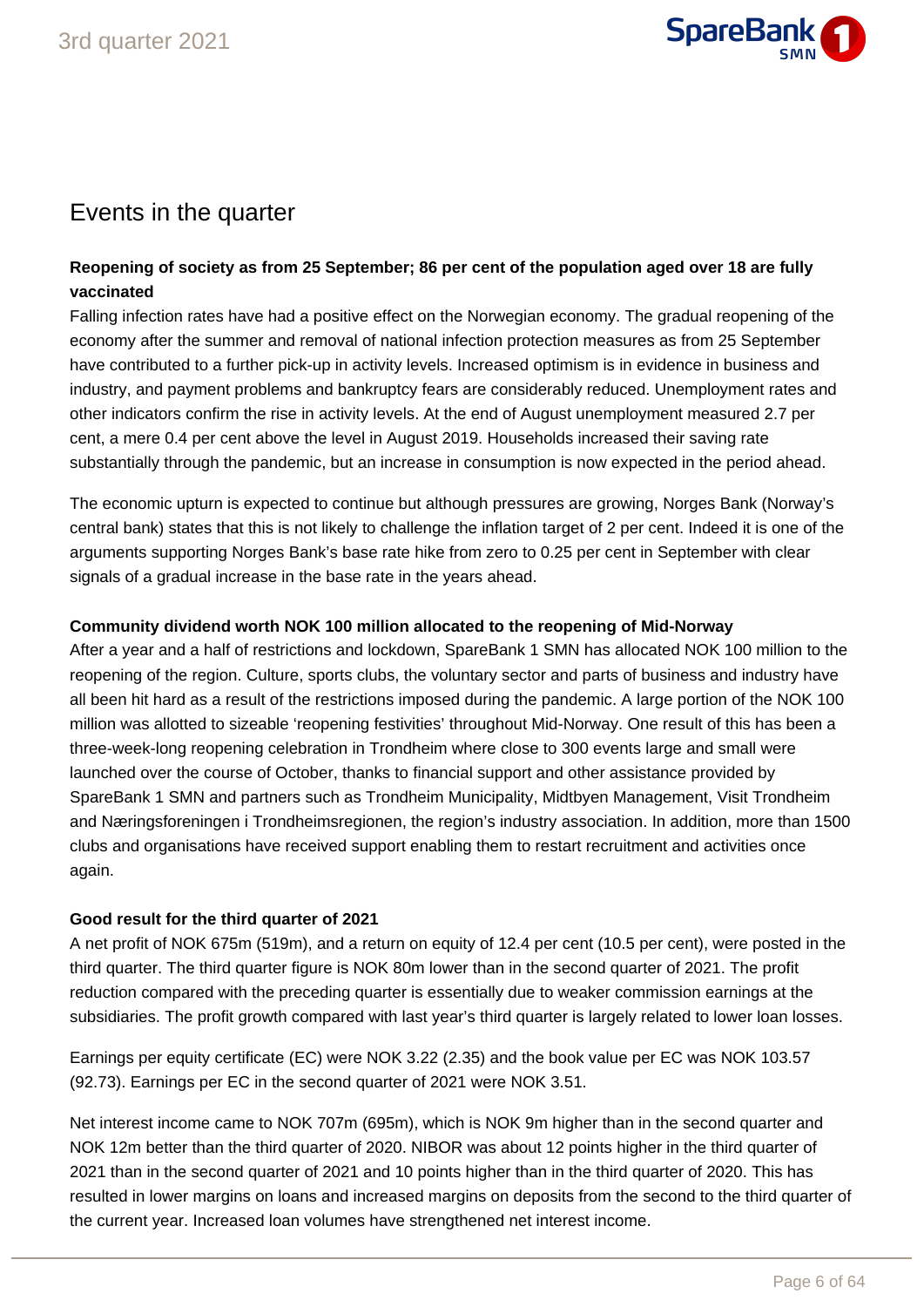

Net commission and other income were reduced from the preceding quarter by NOK 124m to NOK 623m (625m). The reduction is largely due to lower incomes from securities services after the particularly high incomes recorded in both the first and second quarter. This aside, reduced incomes were as expected posted on estate agency and accounting services in the summer months of July and August. Incomes are at the same level as in the same quarter of 2020 and there are no major changes in income composition.

The group's profit share from owner interests and related companies was NOK 179m (170m). In the second quarter the profit share was NOK 212m.

Return on financial instruments (including dividends) was NOK 69m (34m) and in the second quarter NOK 59m.

Operating expenses totalled NOK 698m (675m) compared with operating expenses of NOK 735m in the second quarter. The decline from the second quarter is largely due to lower variable remuneration at SpareBank 1 Markets. Higher activity at the subsidiaries entails cost growth compared with the same quarter of last year. Costs have risen from the second to the third quarter as a result of new appointments, salary growth and use of substitutes in the summer months.

Losses on loans and guarantees totalled NOK 31m (231m) in the third quarter and NOK 39m in the second quarter. Lower losses compared with the third quarter of last year are attributable to improved prospects in the oil and offshore sector.

Good growth is noted in loans and deposits in the last 12 months, but some decline is deposits in the third quarter. Overall lending increased by 7.0 per cent (8.5 per cent) and deposits by 15.0 per cent (14.0 per cent) in the last 12 months. In the third quarter, lending grew by 1.6 (2.5) per cent and deposits by minus 0.4 per cent (growth of 1.2 per cent). Growth in lending to personal customers was at the same level as in the preceding quarter. Deposits were reduced in the third quarter both in the personal market and the corporate market following high growth in the second quarter.

The CET1 ratio as at 30 September 2021 was 18.1 per cent (17.6 per cent), down 0.2 per cent from the preceding quarter. The targeted CET1 ratio is 16.9 per cent.

The price of the bank's equity certificate (MING) at quarter-end was NOK 129.80 (84.30). A cash dividend of NOK 4.40 (5.00) was declared for 2020. In light of the Ministry of Finance's recommendation, a dividend of NOK 1.30 per EC was paid for 2020. The board of directors has determined that the remaining dividend of NOK 3.10 and community dividend of NOK 226m will be paid in November 2021.

#### **Stable net interest income**

In spring 2020 Norges Bank lowered its base rate from 1.50 per cent to zero per cent, with ensuing rate cuts on residential mortgages and deposits. In September 2021 Norges Bank, as expected, set its base rate at 0.25 per cent and market rates rose by the same margin. The bank has announced a rate increase on mortgages and deposits of up to 25 points as from mid-November as a result of Norges Bank's base rate hike.

Net interest income came to NOK 707m (695m) compared with NOK 698m in the second quarter of 2021. Market rates climbed from the second to the third quarter, and margins on lending declined somewhat while margins on deposits increased. Growth in lending in the quarter strengthened net interest earnings.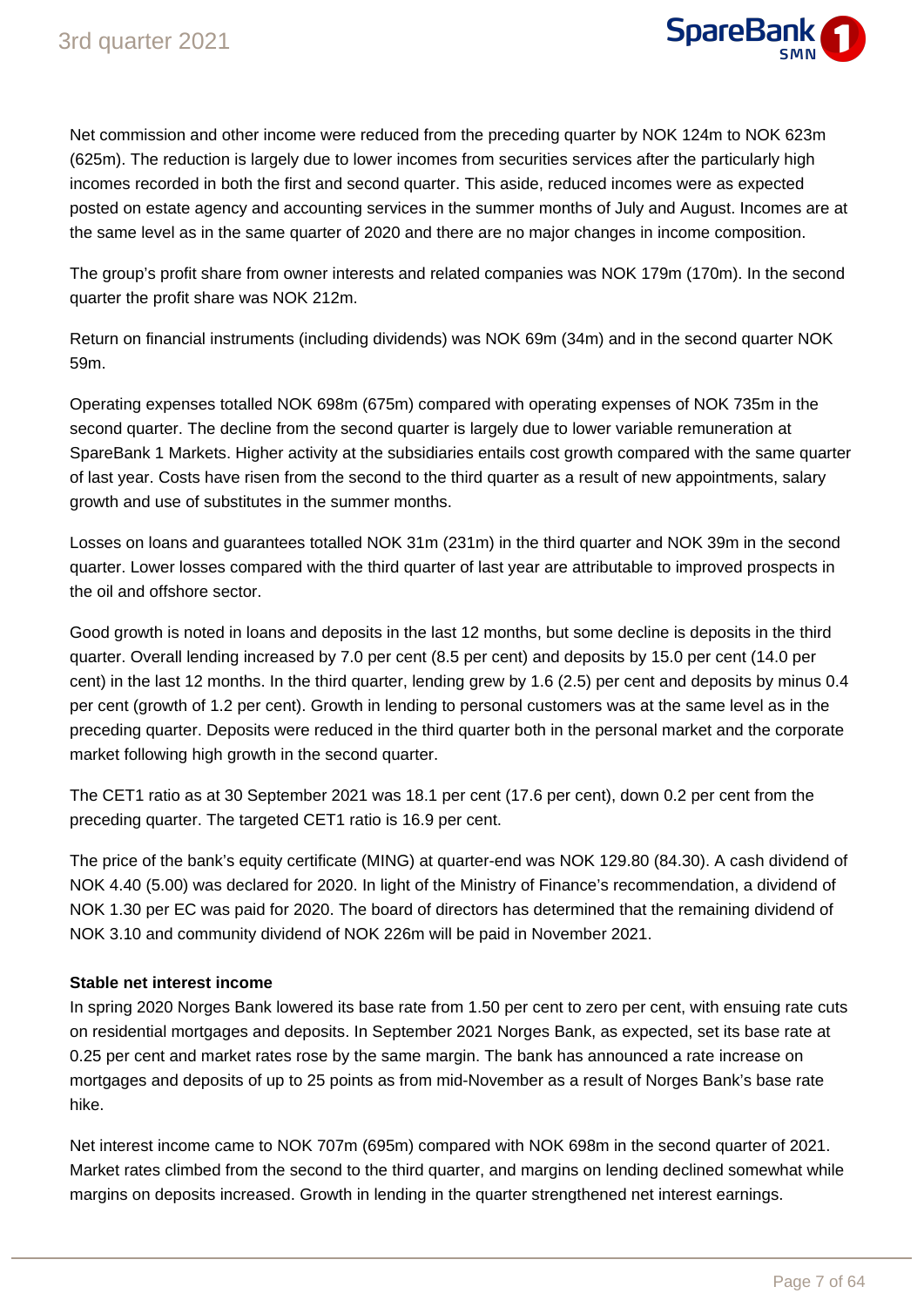

Norges Bank has signalled an increase in the base rate in December 2021 and expects further hikes in the period ahead due to brighter prospects for the economy.

#### **Commission and other operating income**

Commission income and other operating income totalled NOK 623m (625m) compared with NOK 748m in the second quarter of 2021.

A high proportion of multi-product customers makes for high customer satisfaction and a diversified income flow for the group.

| <b>Commission income (NOKm)</b>                               | 3Q 21 | <b>2Q 21</b> | <b>2Q 21</b> |
|---------------------------------------------------------------|-------|--------------|--------------|
| Payment transfers                                             | 61    | 56           | 54           |
| Creditcard                                                    | 14    | 13           | 15           |
| Saving products                                               | 17    | 14           | 14           |
| Insurance                                                     | 54    | 53           | 49           |
| Guarantee commission                                          | 13    | 14           | 14           |
| Real estate agency                                            | 107   | 131          | 111          |
| Accountancy services                                          | 114   | 154          | 105          |
| <b>Markets</b>                                                | 110   | 182          | 122          |
| Other commissions                                             |       | 14           | 9            |
| <b>Commissions ex SB1 Boligkreditt and SB1 Næringskreditt</b> | 497   | 631          | 494          |
| <b>Commissions SB1 Boligkreditt</b>                           | 123   | 113          | 128          |
| <b>Commissions SB1 Næringskreditt</b>                         | 3     | 4            | 4            |
| <b>Total commissions</b>                                      | 623   | 748          | 625          |

Commission income on loans sold to the mortgage companies SpareBank 1 Boligkreditt and SpareBank 1 Næringskreditt totalled NOK 126m (132m). In the second quarter of 2021 commissions totalled NOK 117m.

Other commission income totalled NOK 497m (494m) compared with NOK 631m in the second quarter. The decline of NOK 134m from the second quarter relates mainly to reduced securities services at SpareBank 1 Markets after a good second quarter, and reduced estate agency and accounting services as a result of seasonally lower incomes in the summer months.

#### **Return on financial investments**

Overall return on financial investments in the third quarter came to NOK 68m (32m) and in the second quarter of 2021 to NOK 42m. This breaks down as follows compared with last year's third quarter:

- Capital gains on shares came to NOK 36m (4m)
- Financial instruments, including bonds and CDs, showed a gain of NOK 14m in the third quarter (gain of 13m)
- Income of NOK 16m (11m) on forex transactions comprises income from currency trading at SpareBank 1 Markets
- Gains on shares and derivatives of shares at SpareBank 1 Markets totalled NOK 2m (5m)

| Return on financial investments (NOKm)                             | 3Q 21 | 20 21 | 2Q 21 |
|--------------------------------------------------------------------|-------|-------|-------|
| Capital gains/losses shares                                        | 36    | 23    |       |
| Gain/(loss) on financial instruments                               | 14    | -4    | 13    |
| Foreign exchange gain/(loss)                                       | 16    | 15    | 11    |
| Gain/(loss) on shares and share derivatives at SpareBank 1 Markets |       |       |       |
| Net return on financial instruments                                | 68    | 42    | 32    |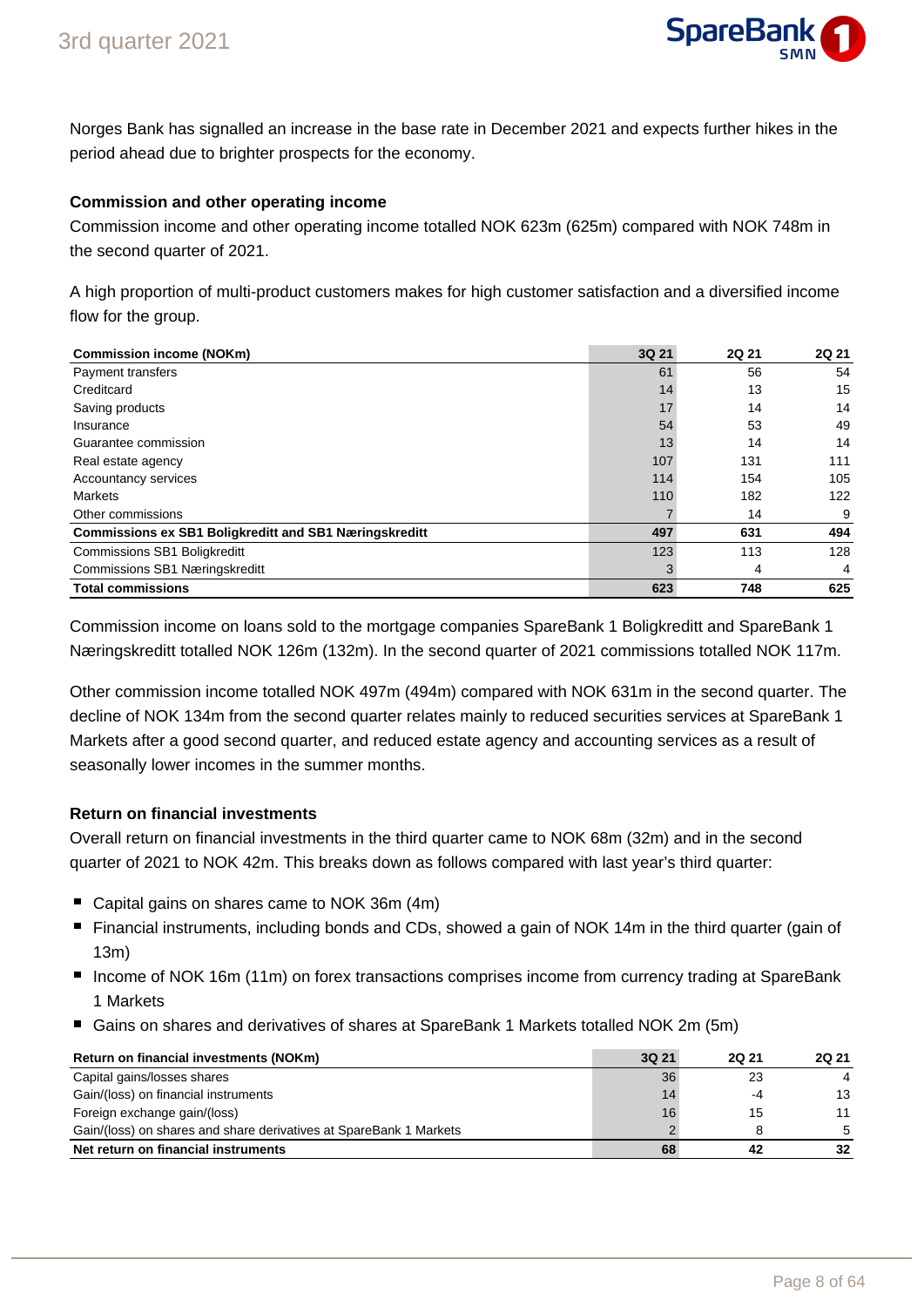

#### **Product companies and other related companies**

The product companies provide the SpareBank 1 banks with a broad product range and commission incomes, as well as return on invested capital. The overall profit share from the product companies and other related companies came to NOK 179m (170m). This compares with NOK 212m in the second quarter.

| Income from investment in associated companies | 3Q 21 | <b>2Q 21</b> | <b>2Q 21</b> |
|------------------------------------------------|-------|--------------|--------------|
| SpareBank 1 Gruppen (19.5%)                    | 83    | 148          | 114          |
| SpareBank 1 Boligkreditt (22.4%)               |       | 3            | 11           |
| SpareBank 1 Næringskreditt (14.5%)             |       |              | 5            |
| SpareBank 1 Kreditt (19.2%)                    | 10    |              | -0           |
| <b>BN Bank (35%)</b>                           | 40    | 42           | 34           |
| SpareBank 1 Betaling (19.5%)                   | -0    | -5           | -1           |
| SpareBank 1 Forvaltning (23.4%)                | 13    | 8            |              |
| Other companies                                | 23    |              | 8            |
| Income from investment in associated companies | 179   | 212          | 170          |

#### **SpareBank 1 Gruppen**

This company owns 100 per cent of the shares of SpareBank 1 Forsikring, SpareBank 1 Factoring, Modhi Finance and SpareBank 1 Spleis. SpareBank 1 Gruppen own 65 per cent of Fremtind Forsikring.

SpareBank 1 Gruppen's post-tax profit in the third quarter of 2021 was NOK 621m (778m) and in the second quarter of 2021 NOK 1,043m. Of the profit of NOK 621m, NOK 425m accrues to the majority owners in SpareBank 1.

Fremtind Forsikring achieved a post-tax profit of NOK 621m (778m) in the third quarter with a good underwriting result and high financial income. The quarter's underwriting result was NOK 691m (598m) and the claims ratio was 57.2 per cent (59.8 per cent). The low claims ratio is due to continued low travel activity and a positive development in car insurance in the personal market and liability insurance. Financial income was NOK 51m (140m) in the third quarter. An interest rate increase in this quarter contributes to lower market values for bonds.

SpareBank 1 Forsikring recorded a profit of NOK 72m (203m) after tax. The profit decline compared with the same quarter of last year is due in all essentials to lower net interest income of NOK 99m (296m). The return on the share portfolio was 0.6 per cent, while return on the fixed income portfolio was 0.2 per cent. Return on financial assets in the corporate portfolio was NOK 32m (56m). The risk result was NOK 32m (44m).

The debt collection company Modhi Finance posted a pre-tax profit in the third quarter of 2021 of NOK 15m (27m) and a post-tax profit of NOK 11m (19m). SpareBank 1 Factoring recorded a pre-tax profit of NOK 16m for the third quarter of 2021 which is on a par with the third quarter of 2020.

The group's profit share from SpareBank 1 Gruppen was NOK 83m (114m) and in the second quarter of 2021 NOK 148m.

**SpareBank 1 Forvaltning** was established to strengthen SpareBank 1-alliansen's competitive power in the savings market. The SpareBank 1 Forvaltning Group comprises ODIN Forvaltning, SpareBank 1 Kapitalforvaltning and SpareBank 1 verdipapirservice. Their aim is to be best in terms of distribution of savings services and products through banks. SpareBank 1 SMN's profit share for the third quarter was NOK 13m (0m) and in the second quarter NOK 8m. On 15 September 2021 an agreement was signed to acquire SpareBank 1 SR Forvaltning. The transaction will be carried out once the requisite authorisations from Finanstilsynet (Norway's financial supervisory authority) are in place.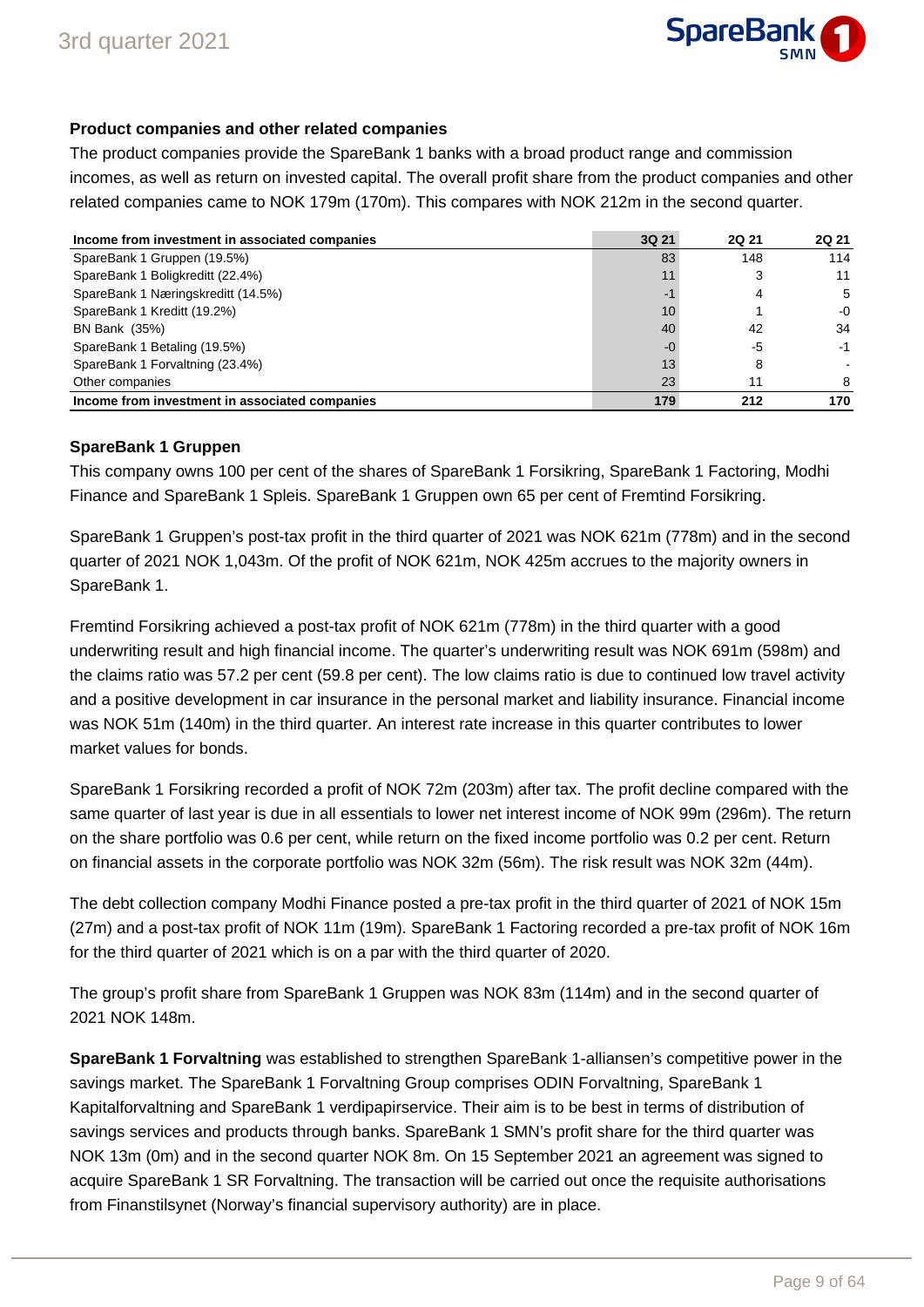

#### **SpareBank 1 Boligkreditt**

SpareBank 1 Boligkreditt was established by the banks making up SpareBank 1-alliansen to draw benefit from the market for covered bonds. The banks sell well-secured residential mortgages to the company and achieve reduced funding costs.

As at 30 September 2021 the bank had sold loans totalling NOK 46.7bn (44.2bn) to SpareBank 1 Boligkreditt, corresponding to 35.7 per cent (36.0 per cent) of the bank's overall lending to retail customers.

The bank's share of the company's profit was NOK 11m (11m).

#### **SpareBank 1 Næringskreditt**

SpareBank 1 Næringskreditt was established along the same lines and with the same administration as SpareBank 1 Boligkreditt. As at 30 September 2021, loans worth NOK 1.3bn (1.6bn) had been sold to SpareBank 1 Næringskreditt.

SpareBank 1 SMN's profit share was NOK 5m (5m). SpareBank 1 SMN's stake was reduced from 31.0 per cent to 14.5 per cent in the third quarter of 2021. BN Bank has become a co-owner of SpareBank 1 Næringskreditt based on BN Bank's share of loans to commercial property. BN Bank's shares were previously held by the owner banks on behalf of BN Bank. The changes were made in order to achieve a more well-ordered group structure. The divestment had a profit effect of minus 6 million in the third quarter.

#### **SpareBank 1 Kreditt**

SpareBank 1 SMN's share of the profit for the third quarter was NOK 10m (0m), and its share of the portfolio (credit cards and consumer loans) was NOK 997m (856m). The results for the third quarter show an improvement on preceding quarters. This is essentially down to loss reversals.

#### **BN Bank**

BN Bank gives priority to residential mortgages and commercial real estate loans, and its main market is Oslo and south-eastern Norway. BN Bank shows good growth, 14.2 per cent, in lending to personal customers over the last 12 months and growth of 3.2 per cent in the third quarter. Growth in lending to corporate clients was 1.1 per cent in the last 12 months along with a decline of 2.7 per cent in the last quarter. Overall outstanding loans total NOK 50bn (46bn).

BN Bank's profit was NOK 117m (100m) in the third quarter, yielding a return on equity of 9.5 per cent (8.9 per cent). The profit growth is mainly attributable to lower losses. SpareBank 1 SMN's share of BN Bank's profit is NOK 40m (34m).

#### **SpareBank 1 Betaling**

SpareBank 1 Betaling is the SpareBank 1 banks' parent company for Vipps' payment solutions. On 30 June 2021 Vipps signed an agreement to merge Vipps' mobile payments arm with Danish MobilePay and Finnish Pivo. The merger paves the way for mobile payments across the national borders and even better solutions for users and companies in Denmark, Finland and Norway. BankAxept and BankID will concurrently be hived off from Vipps to become a new Norwegian-owned company with its own management. This company will remain wholly owned by the Norwegian banks.

SpareBank 1 SMN's share of the deficit amounts to NOK 0m (minus1m) in the third quarter.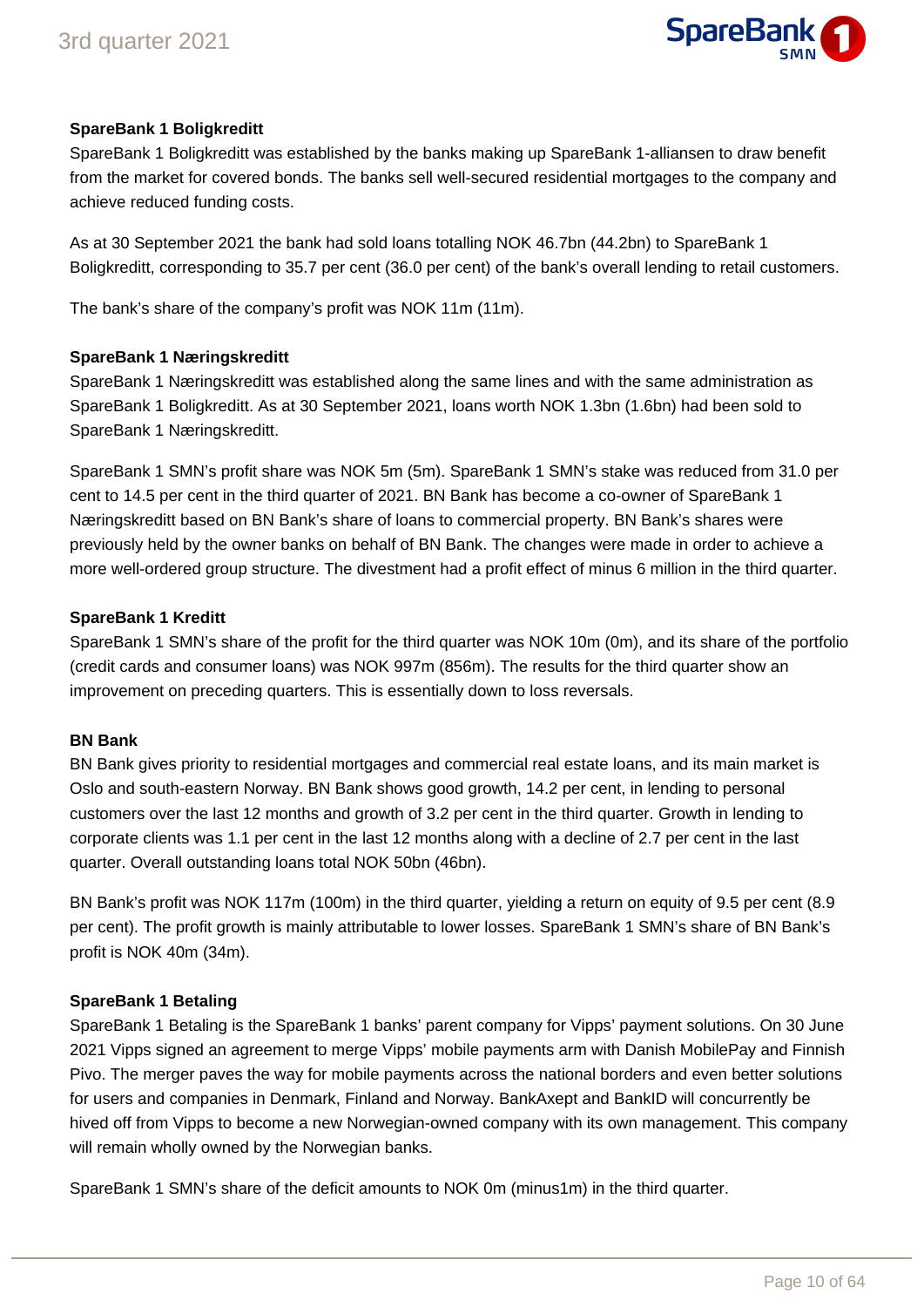

#### **Other companies**

**Grilstad Marina** is an extensive housing project that is part-owned by SpareBank 1 SMN Invest. In the third quarter SpareBank 1 SMN Invest received a profit share of NOK 25m (0m) following the sale of a completed section of the project.

#### **Operating expenses**

Overall group operating expenses came to NOK 698m (675m), an increase of NOK 23m compared with the same period of 2020, corresponding to 3.4 per cent. In the second quarter of 2021 costs totalled NOK 735m.

| <b>Operating expenses</b>           | 3Q 21 | <b>2Q 21</b> | <b>2Q 21</b> |
|-------------------------------------|-------|--------------|--------------|
| Staff costs                         | 423   | 465          | 415          |
| IT costs                            | 85    | 90           | 81           |
| Marketing                           | 19    | 17           | 18           |
| Ordinary depreciation               | 56    | 40           | 40           |
| Operating expenses, real properties | 14    | 15           | 16           |
| Purchased services                  | 60    | 61           | 56           |
| Other operating expense             | 41    | 46           | 48           |
| <b>Total operating expenses</b>     | 698   | 735          | 675          |

At the bank, costs came to NOK 345m (346m) and in the previous quarter to NOK 338m. Staffing has been cut back and reductions have been achieved in other operating expenses after measures taken under 'One SMN'. From the second to the third quarter, costs at the bank grew NOK 7m due to pay settlement effects and the use made of substitutes in the holiday period.

The decline in group costs in the third quarter refers in all essentials to lower variable remuneration at SpareBank 1 Markets. The company recorded a decline in incomes compared with preceding quarters and hence a reduction in variable remuneration.

Compared with the third quarter of 2020, there was some growth in costs at SpareBank 1 SMN Regnskapshuset related to company acquisitions and at EiendomsMegler 1 Midt-Norge related to high activity in the housing market in 2021.

The group's cost-income ratio was 44 per cent (44 per cent) while the parent bank's cost-income ratio was 37 per cent (36 per cent).

#### **Reduced losses**

Loan losses came to NOK 31m (231m), and in the second quarter to NOK 39m.

| <b>Impairment losses</b>       | 3Q 21          | 2Q 21 | <b>2Q 21</b> |
|--------------------------------|----------------|-------|--------------|
| <b>RM</b>                      |                |       | 21           |
| СM                             | 28             | 38    | 210          |
| Of which Offshore              | 15             | 12    | 125          |
| <b>Total impairment losses</b> | 3 <sub>1</sub> | 39    | 231          |

Losses of NOK 28m (210m) were recorded on loans to corporate clients, of which NOK 15m (125m) refers to clients in the offshore portfolio. Loan losses measure 0.07 per cent (0.52 per cent) of total lending.

Losses on loans to retail customers amount to NOK 3m (21m). In the previous quarter no losses were recorded on loans to retail customers.

Write-downs on loans and guarantees total NOK 1,680m (1,630m).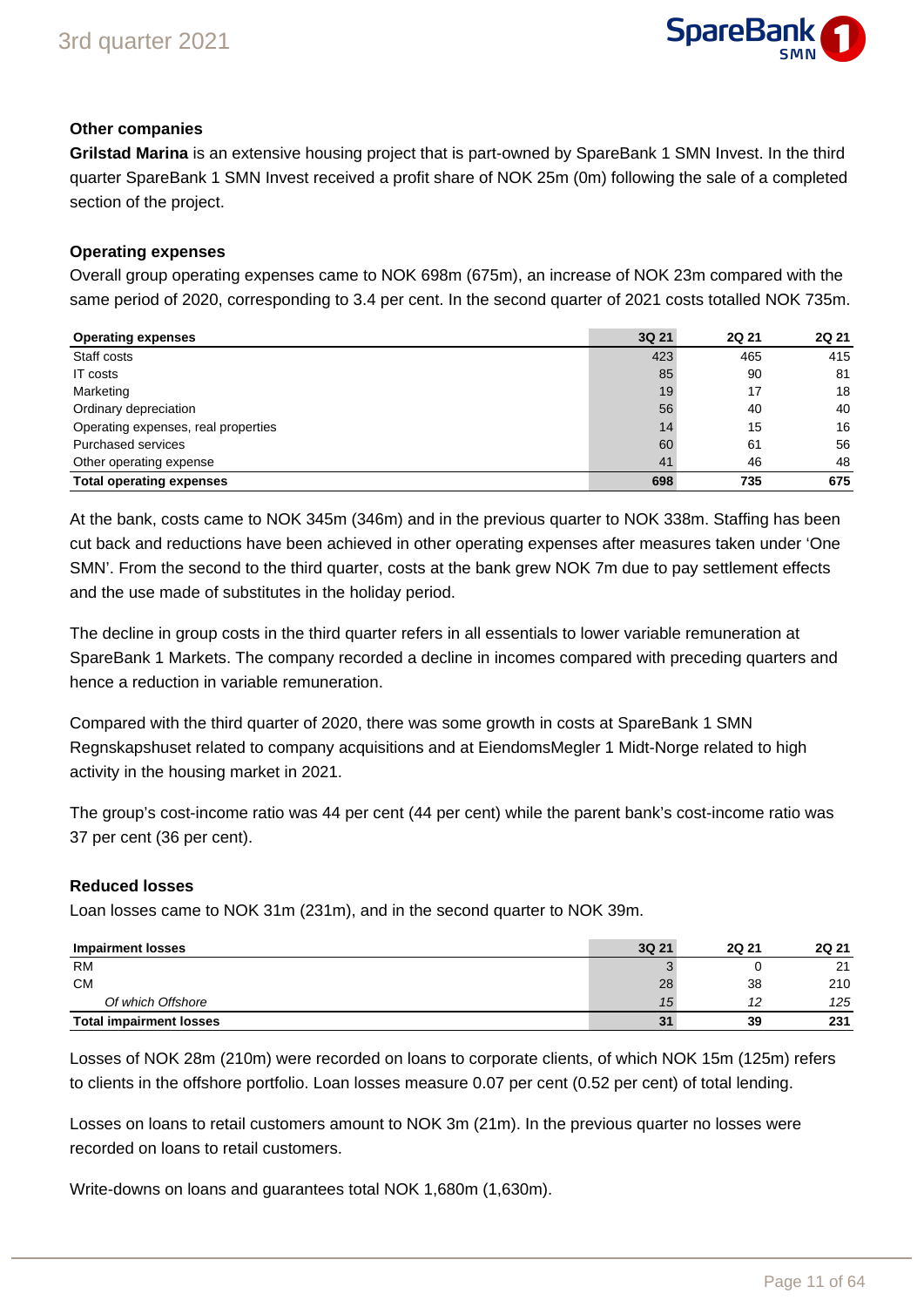

Problem loans (stage 3) amount to NOK 3,448m (2,332m), corresponding to 1.84 per cent (1.30 per cent) of gross outstanding loans, including loans sold to SpareBank 1 Boligkreditt and SpareBank 1 Næringskreditt. The increase in problem loans relates essentially to the implementation of a new default definition as from 1 January 2021. See the description in note 1.

The new default definition has not altered the group's assessment of the credit risk attending the individual exposures, and thus has no significant effect on the group's losses.

No changes are made in scenario weighting or other assumptions employed in the group's loss model.

Loan losses have been considerably reduced in 2021 and appear to have stabilised at a lower level. This is due to lower losses in the offshore portfolio. Most exposures in the offshore portfolio have been restructured and a large portion are already written down. The risk picture as regards loans to other business and industry and personal market customers is stable and reflects a healthy trend in the region.

#### **Total assets of NOK 200bn**

The bank's assets totalled NOK 200bn (187bn), having risen by NOK 13bn, or 6.9 per cent, over the last year. Total assets have risen as a result of higher lending volume and higher liquidity reserves.

Loans totalling NOK 48bn (46bn) have been sold from SpareBank 1 SMN to SpareBank 1 Boligkreditt and to SpareBank 1 Næringskreditt. These loans do not appear as loans in the bank's balance sheet. The comments covering lending growth do however take account of loans sold.

#### **Lending**

Total outstanding loans increased in the last 12 months by NOK 12.6bn (14.0bn), corresponding to 7.0 per cent (8.5 per cent), to reach a total of NOK 192.0bn (179.4bn). Growth in the third quarter was 1.6 per cent (2.5 per cent).

- Lending to personal customers rose in the last 12 months by NOK 8.3bn (9.8bn) to NOK 130.8bn (122.5bn). Growth in the period was 6.8 per cent (8.7 per cent). Growth in the third quarter was 2.0 per cent (2.2 per cent)
- Lending to corporate clients rose in the last 12 months by NOK 4.3bn (4.3bn) to NOK 61.1bn (56.9bn). Growth in the period was 7.5 per cent (8.1 per cent). Growth in the third quarter was 0.7 per cent (3.0 per cent)
- Lending to personal customers accounted for 68 per cent (68 per cent) of total outstanding loans to customers

Good growth is noted in lending to personal customers, and the group is strengthening its market position. A substantial portion of the growth is to LO (Norwegian Trade Union Confederation) customers. The growth in lending to corporate customers is mainly to small and medium-sized businesses across the entire market area. The growth is distributed across a variety of sectors, and there is a major focus on avoiding a build-up of sectoral or single name concentrations.

(For distribution by sector, see note 5).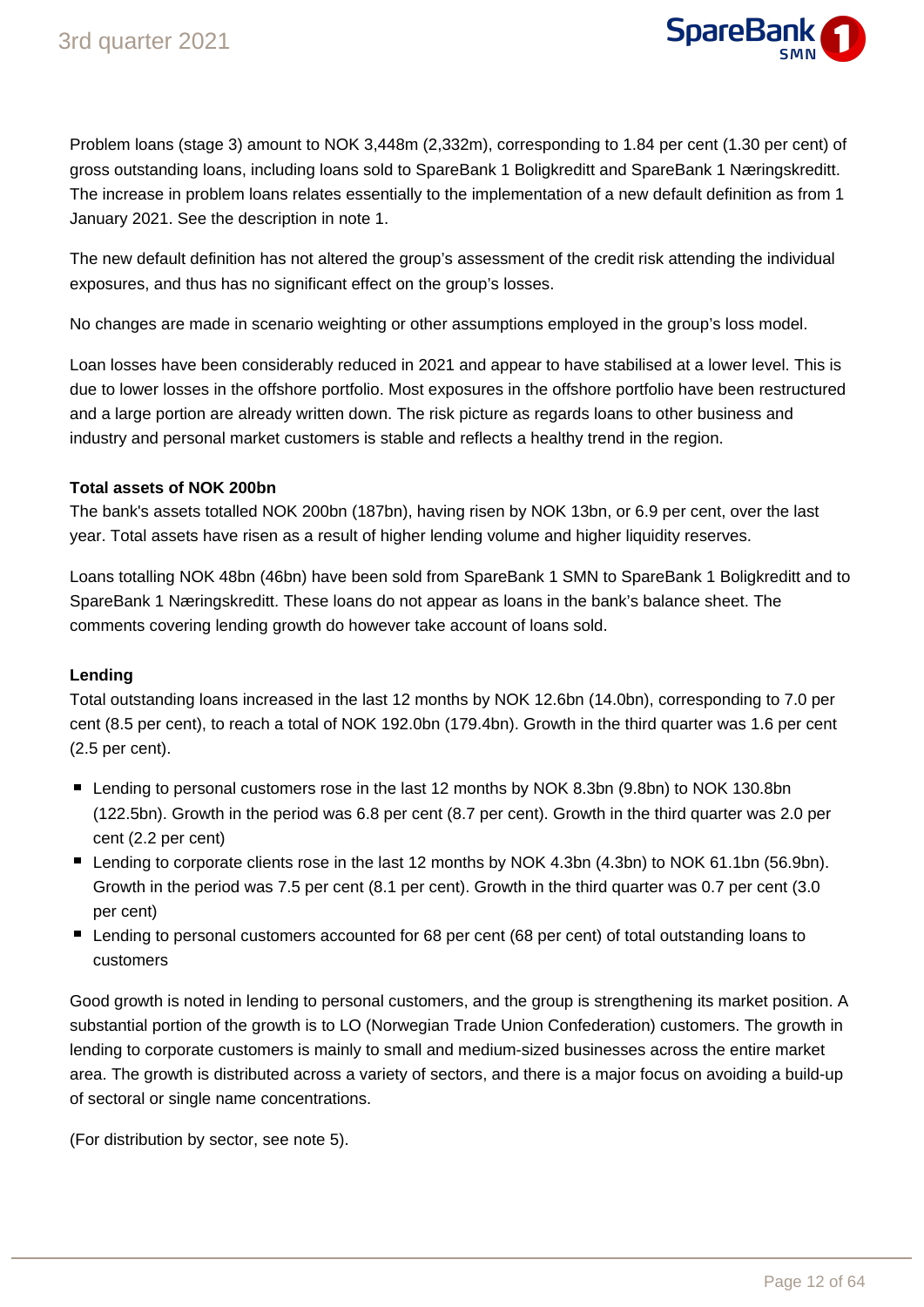

#### **Deposits**

Customer deposits increased in the last 12 months by NOK 14.3bn (11.8bn) to NOK 109.7bn (95.4bn). This is equivalent to growth of 15.0 per cent (14.0 per cent). Growth in the third quarter was minus 0.4 per cent (growth of 1.2 per cent).

- Personal deposits rose by NOK 3.4bn (5.2bn), or 8.4 per cent (14.7 per cent), to reach NOK 44.0bn (40.6bn). Growth in the third quarter was minus 0.5 per cent (minus 1.1 per cent)
- Corporate deposits rose by NOK 10.9bn (4.3bn), or 19.8 per cent (13.6 per cent), to reach NOK 65.7bn (54.8bn). Growth in the third quarter was minus 0.3 per cent (growth of 2.9 per cent)
- The deposit-to-loan ratio including SpareBank 1 Boligkreditt and SpareBank 1 Næringskreditt was 57 per cent (53 per cent)

Growth in personal deposits was very high in 2020 due to reduced consumption in the pandemic. In the third quarter personal deposits were reduced, partly as a result of an expected increase in consumption. Very high growth has been seen in corporate deposits over the course of the pandemic. The decline in the third quarter is a natural variation both for the private business sector and public sector clients.

(For distribution by sector, see note 9).

#### **Personal customers**

The Personal Banking Division and EiendomsMegler 1 offer private individuals a broad range of financial services. Continual improvement of the interaction between the banking and estate agency arms is designed to provide customers with a better service offering and to promote increased growth and profitability for the group.

| <b>Result before tax</b>          | 3Q 21 | 2Q 21 | 2Q 21 |
|-----------------------------------|-------|-------|-------|
| Personal market                   | 311   | 290   | 295   |
| EiendomsMegler 1 Midt-Norge (87%) |       |       | 19    |

The **Personal Banking Division** achieved a pre-tax profit of 311m (295m) and NOK 290m in the previous quarter. Return on capital employed was 14.1 per cent (15.0 per cent) in the quarter.

Overall lending by the division stands at NOK 135bn (127bn) and deposits total NOK 50bn (48bn). These are loans to and deposits from wage earners, agricultural customers and sole proprietorships.

Operating income totalled NOK 539m (544m) and NOK 507m in the previous quarter. Net interest income accounted for NOK 300m (304m) and NOK 283m in the second quarter. Commission income came to NOK 239m (240m) and to NOK 225m in the previous quarter. Net interest income rose compared with the third quarter of 2020 due to growth and a strengthened deposit margin, while lower margins on lending have weakened net interest income. Commission income has risen compared with the third quarter of 2020 due to increased incomes from savings products, insurance and payment services alike.

The lending margin was 1.57 per cent (1.87 per cent), and in the second quarter of 2021 1.73 per cent. The deposit margin was 0.06 per cent (minus 0.19 per cent) and minus 0.07 per cent in the previous quarter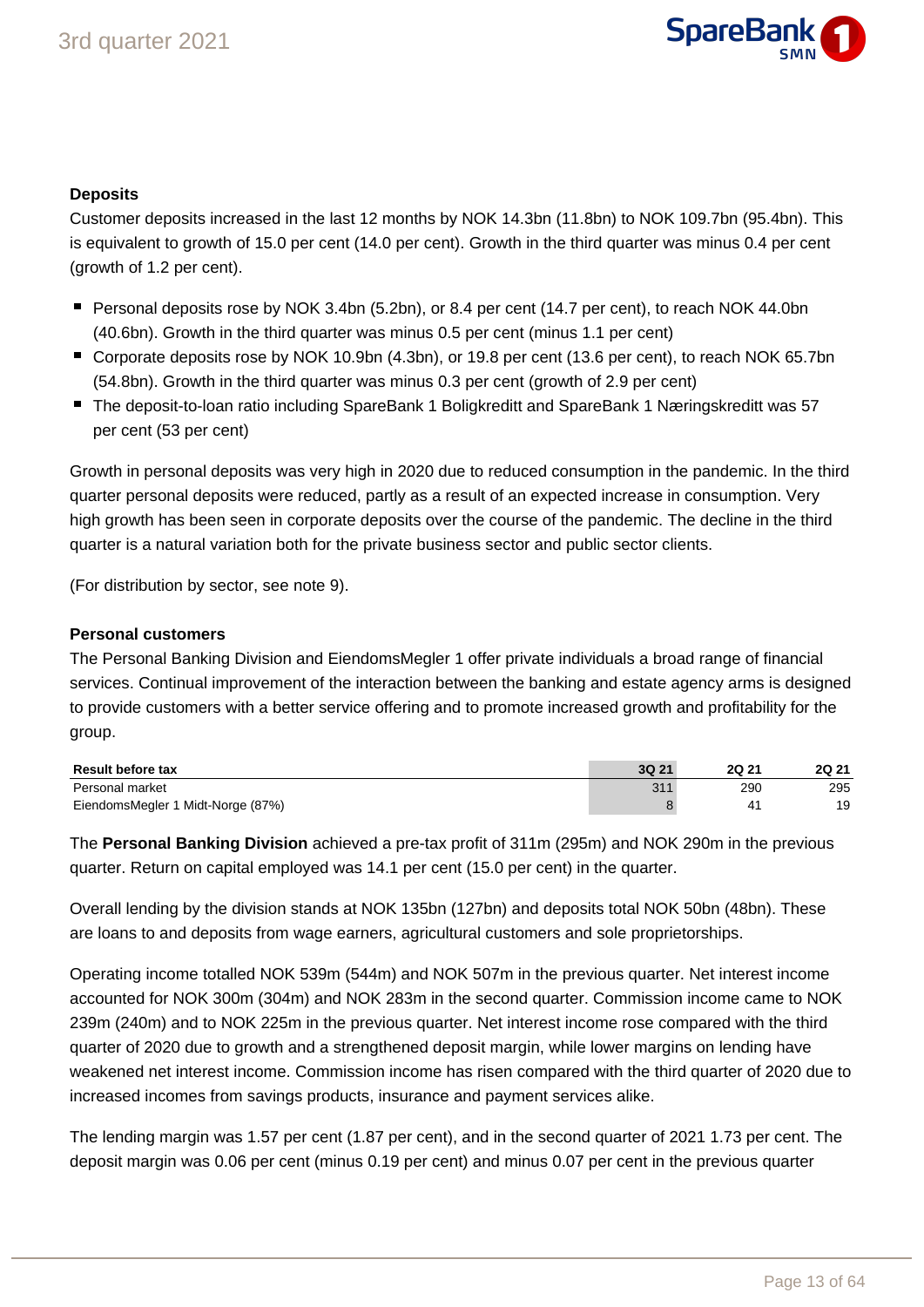

(measured against three-month NIBOR). The market interest rate in terms of three-month NIBOR increased from the second quarter of 2021 by about 12 points, which has impaired the lending margin but strengthened the deposit margin in the third quarter.

Lending to and deposits by retail customers increased by 6.6 per cent (8.6 per cent) and 4.9 per cent (14.2 per cent) respectively in the last 12 months. In the third quarter the growth in lending and deposits was 1.8 per cent (2.2 per cent) and minus 2.7 per cent (minus 1.1 per cent) respectively.

Lending to personal customers consistently carries low direct risk, as reflected in continued low losses. The loan portfolio is largely secured by residential property. A net loss NOK 2m was recorded (recovery of 2m).

Adjustments as regards organisation and distribution structure continued in the third quarter. This is a demanding process, and it takes time to reap the gains of the work done. Customer recruitment, sales efficiencies and gains resulting from increased interaction between the personal banking business and EiendomsMegler 1 will all be strengthened.

**Eiendomsmegler 1 Midt-Norge** is the market leader in Trøndelag and in Møre and Romsdal. Operating income totalled NOK 108m (113m), while operating expenses were NOK 100m (92m). EiendomsMegler 1 recorded a pre-tax profit of NOK 9m (20m). The housing market was very strong in the second half of 2020, and the company achieved high sales combined with increased house prices. Activity in the housing market has again been high in 2021, but slightly calmer in the third quarter compared with 2020 and the first half of 2021, bringing a somewhat weaker result than in the same quarter of 2020. The number of properties sold in the third quarter totalled 1,915 compared with 2,089 in the same period of 2020. The company's market share as at 30 September 2021 was 36 per cent (36 per cent).

#### **Corporate customers**

The corporate banking business at SpareBank 1 SMN comprises the bank's corporate banking arm, SpareBank 1 Regnskapshuset SMN, SpareBank 1 Finans Midt-Norge and SpareBank 1 Markets. These business lines provide business and industry in the region with a complete range of banking and capital market services. There is a particular potential for additional growth in clientele that are customers of both the bank's corporate banking arm and SpareBank 1 SMN Regnskapshuset.

| <b>Result before tax</b>               | 3Q 21 | <b>2Q 21</b> | <b>2Q 21</b> |
|----------------------------------------|-------|--------------|--------------|
| Corporate banking                      | 200   | 199          | 25           |
| SpareBank 1 Regnskapshuset SMN (88.7%) | 21    | 33           | 21           |
| SpareBank 1 Finans Midt-Norge (61.2%)  | 35    | 63           | 52           |
| SpareBank 1 Markets (66.7%)            | 23    | 62           | 31           |

The **Corporate Banking Division** achieved a pre-tax profit of NOK 200m (25m) and NOK 199m in the second quarter of 2021. The profit growth from last year is attributable to lower losses. Return on capital employed was 12.4 per cent (2.1 per cent).

Outstanding loans to corporate customers of the bank total NOK 47bn (44bn) and deposits total NOK 59bn (46bn) as at 30 September 2021. This is a diversified portfolio of loans to and deposits from corporate clients in Trøndelag and in Møre and Romsdal.

Operating income totalled NOK 334m (332m) and NOK 345m in the second quarter of 2021. Net interest income came to NOK 273m (277m) and NOK 283 in the second quarter. Commission income was NOK 61m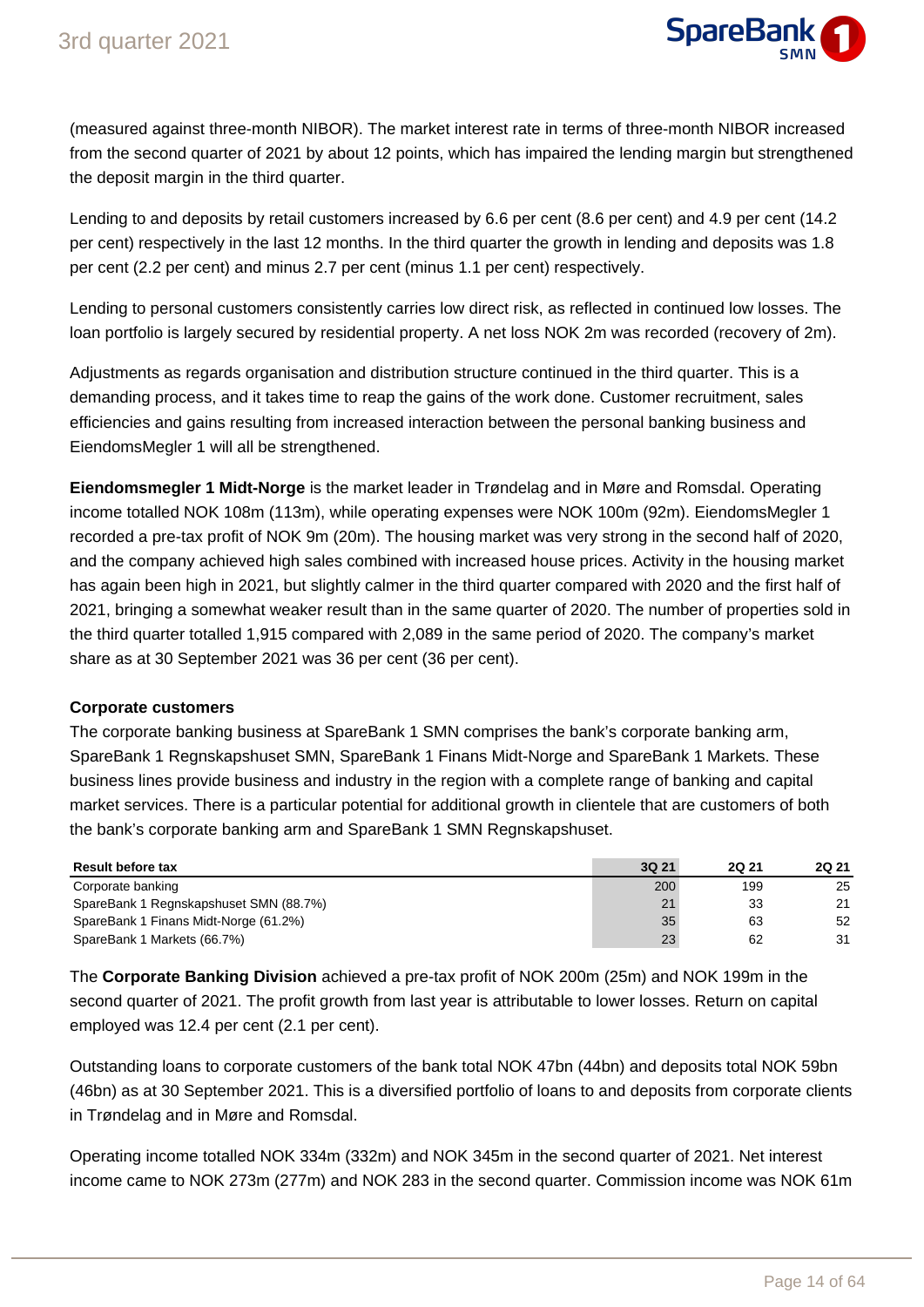

(56m) compared with NOK 62m in the second quarter. A reduced NIBOR brought reduced lending margins in the quarter but increased deposit margins. Increased lending and deposits have strengthened the earnings base.

The lending margin was 2.60 per cent (2.85 per cent) and the deposit margin was minus 0.31 per cent (minus 0.24 per cent). Lending increased by 9.3 per cent (10.4 per cent) and deposits by 26.9 per cent (14.5 per cent) in the last 12 months. Lending growth in the quarter was 1.0 per cent (3.3 per cent) and deposit growth was 2.3 per cent (3.8 per cent).

The bank's losses on loans to the corporate segment amounted to NOK 25m (204m) and NOK 37m in the second quarter.

SpareBank 1 SMN and SpareBank 1 Regnskapshuset SMN each have a large share of businesses in the market area as customers. Developing the customer offering to encourage customers to avail themselves to a greater degree of the services of both entities has a high priority. The aim is to substantially increase the proportion of shared customers in 2021.

2021 has seen very good recruitment of new customers both in the branch network and in digital channels. This results from a heightened focus on the SMB segment. Corporate customers have strong links to the bank, and customer turnover is very low.

**SpareBank 1 Finans Midt-Norge** delivered a pre-tax profit of NOK 35m (71m). The company's focal areas are leasing to SMB customers, car loans to personal customers and invoice purchases from small businesses.

The company's income totalled NOK 93m (97m). Costs in the third quarter of 2021 came to NOK 51m (33m). The increase is mainly due to impairment of IT-systems. Losses of NOK 7m (12m) were recorded.

The company manages leases and loans to corporate customers worth NOK 4.1bn (3.9bn) and car loans worth NOK 5.9bn (5.4bn).

By way of a private placing, SpareBank 1 Finans Midt-Norge has acquired an overall stake of 47.2 per cent in the car subscription company Fleks together with SpareBank 1 Finans Nord-Norge and SpareBank 1 Finans Østlandet. Bertel O Steen owns a corresponding holding. Car subscriptions and the sharing economy concept are gaining ground. Electrification of the car population and the car subscription system will contribute to reduced emissions.

**SpareBank 1 Regnskapshuset SMN** posted a pre-tax profit of NOK 21m (21m). Operating income was NOK 122m (112m) and expenses were NOK 101m (91m). The growth in expenses in the third quarter is down to business acquisitions along with investments in the IT platform.

SpareBank 1 Regnskapshuset SMN strives continuously for efficiency gains in order to increase operating income per person-year, while at the same time maintaining a strong focus on costs to keep the underlying cost trend well under control. The company can point to growth and profitability in excess of the industry average. At centre-stage of the strategy ahead is the generation of new income flows beyond the traditional production of accounts.

The company's market share in Trøndelag, Møre and Romsdal and Gudbrandsdal is 25 per cent, and rising.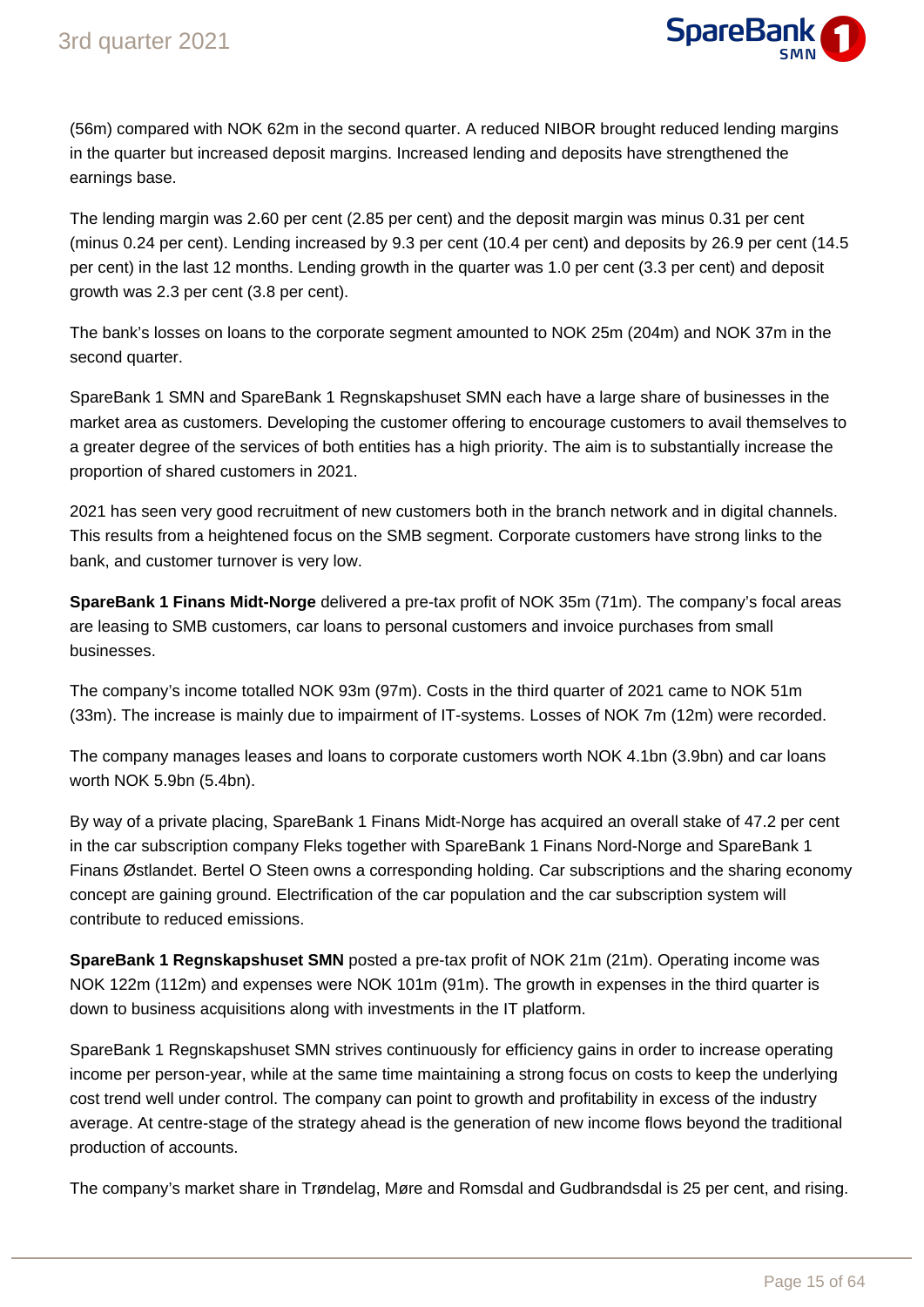

**SpareBank 1 Markets** is headquartered in Oslo and has offices in Trondheim, Ålesund and Stavanger. It employs 152 FTEs.

SpareBank 1 Markets sold SpareBank 1 Kapitalforvaltning in the third quarter. The company was presented as held for sale as from the second quarter of 2021. Historical figures are restated.

SpareBank 1 Markets' pre-tax profit was NOK 24m (32m). Activity levels in the business areas were normal in the quarter. SpareBank 1 Markets has performed a number of advisory assignments, but activity has been somewhat lower in the case of stock issues. Earnings from fixed income and forex business have been stable compared with the same quarter of last year. Earnings in the case of debt capital have also declined due to lower activity in the market. Overall incomes came to NOK 139m (157m). Operating expenses totalled NOK 115m (125m).

SpareBank 1 Markets is the leading capital market unit in SpareBank 1 SMN's market area.

**Sparebank 1 SMN Invest** owns and manages a portfolio consisting mainly of shares in regional businesses. The portfolio is managed together with other long-term shareholdings of the bank and will be scaled back over time since investing in shares is no longer a part of the group's strategy.

The pre-tax profit was NOK 61m (loss of 3m) and in the previous quarter NOK 21m. The profit in the third quarter largely comprises the result from the company's stake in Grilstad Marina.

The company holds shares worth NOK 606m (420m) as at 30 September 2021.

# First nine months 2021

#### **Good profit**

SpareBank 1 SMN reports a net profit of NOK 2,199m (1,528m), and a return on equity of 13.8 per cent (10.4 per cent). The net profit is NOK 671m better than in the same period of 2020 due to increased incomes and reduced losses. Earnings per equity certificate (EC) were NOK 10.11 (6.88).

The operating profit after losses was NOK 1,877m (1,060m) and NOK 827m better than in the same period of 2020, due to increased incomes, no cost growth at the bank and reduced losses.

Net interest income came to NOK 2,073m (2,071m). Norges Bank has increased the base rate to 0,25 prosent in september. NIBOR was 45 points lower at 30 September 2021 compared to same period in 2020. Due to the low interest rate level, lending and deposit margins are somewhat down in 2021 compared to 2020 and return on the bank's equity capital is also reduced. An increase in both lending and deposits has contributed to a strengthening of net interest income.

Net commission income was NOK 2,161m (1,779m). This is mainly explained by increased income from securities services, estate agency services and sales of insurance, as well as increased commission income from loans sold to SpareBank 1 Boligkreditt.

Return on financial investments (incl. dividends) was NOK 289m (189m). The increase is largely a result of an unrealised gain on the share portfolio of SpareBank 1 Invest in the first quarter of 2021.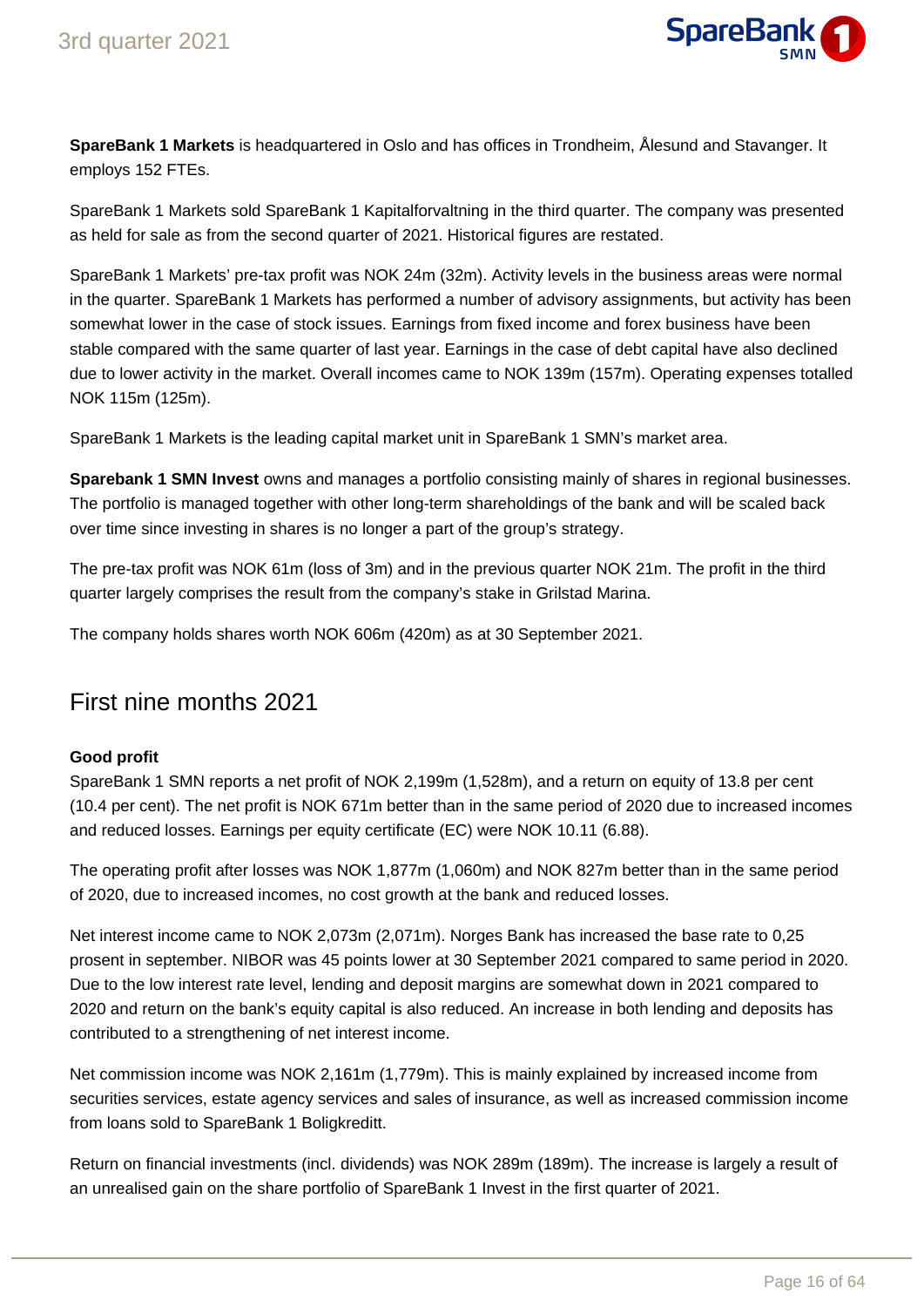

The result from related companies was NOK 519m (564m). The result is positively affected by good results at both Fremtind Forsikring and SpareBank 1 Forsikring, but also by a good result at BN Bank and the profit share from Grilstad Marina. The first quarter of 2020 includes a gain of NOK 340m from Fremtind Forsikring.

Operating expenses totalled NOK 2,228m (2,080m), with the bulk of the growth accounted for by SpareBank 1 Markets which saw high activity with ensuing increased costs, especially in the first quarter.

Loan losses were NOK 129m (709m). Losses on loans to the group's corporate clients amounted to NOK 132m (637m). As regards loans to personal customers, a net recovery of NOK 11m was recorded on losses (loss of NOK 58m).

Lending grew 5.0 per cent (6.9 per cent). Growth in lending to retail customers was 5.1 per cent (6.5 per cent). Lending to corporate clients increased by 4.8 per cent (7.9 per cent).

Deposits climbed 12.5 per cent (11.0 per cent). Deposits from personal customers rose 8.3 per cent (13.7 per cent). Deposits from corporate clients rose 15.5 per cent (9.1 per cent).

#### **Personal customers**

| <b>Result before tax</b>          |     | Jan-Sept 2021 Jan-Sept 2020 |
|-----------------------------------|-----|-----------------------------|
| Personal market                   | 880 | 772<br>د ا                  |
| EiendomsMegler 1 Midt-Norge (87%) | 70  | 50                          |

The **bank's personal banking arm** achieved a pre-tax profit of NOK 880m (773m) as at 30 September 2021. Return on capital employed in the retail segment was 13.4 per cent (12.6 per cent).

Overall operating income came to NOK 1,542m (1,536m). Net interest income accounted for NOK 859m (926m) and commission income for NOK 684m (609m). Commission income has risen mainly as a result of higher commissions from SpareBank 1 Boligkreditt.

Growth in lending to and deposits from the retail segment was 6.6 per cent (8.6 per cent) and 4.9 per cent (14.2 per cent) respectively in the last 12 months.

The lending margin was 1.63 per cent (1.83 per cent), while the deposit margin was 0.02 per cent (0.04 per cent) measured against three-month NIBOR.

A net recovery of NOK 11m was recorded on losses (loss of 58m).

**EiendomsMegler 1 Midt-Norge**. Operating income was NOK 353m (300m), while operating expenses were NOK 282m (251m). EiendomsMegler 1 Midt-Norge's pre-tax profit was NOK 71m (50m). Activity levels in the housing market have been high as from the second half of 2020, and property sales (residential and commercial) totalled 5,995 compared with 5,498 in the same period of 2020.

#### **Corporate customers**

| <b>Result before tax</b>               |     | Jan-Sept 2021 Jan-Sept 2020 |
|----------------------------------------|-----|-----------------------------|
| Corporate banking                      | 566 | 144                         |
| SpareBank 1 Regnskapshuset SMN (88.7%) | 82  | 88                          |
| SpareBank 1 Finans Midt-Norge (61.2%)  | 153 | 133                         |
| SpareBank 1 Markets (66.7%)            | 203 | 80                          |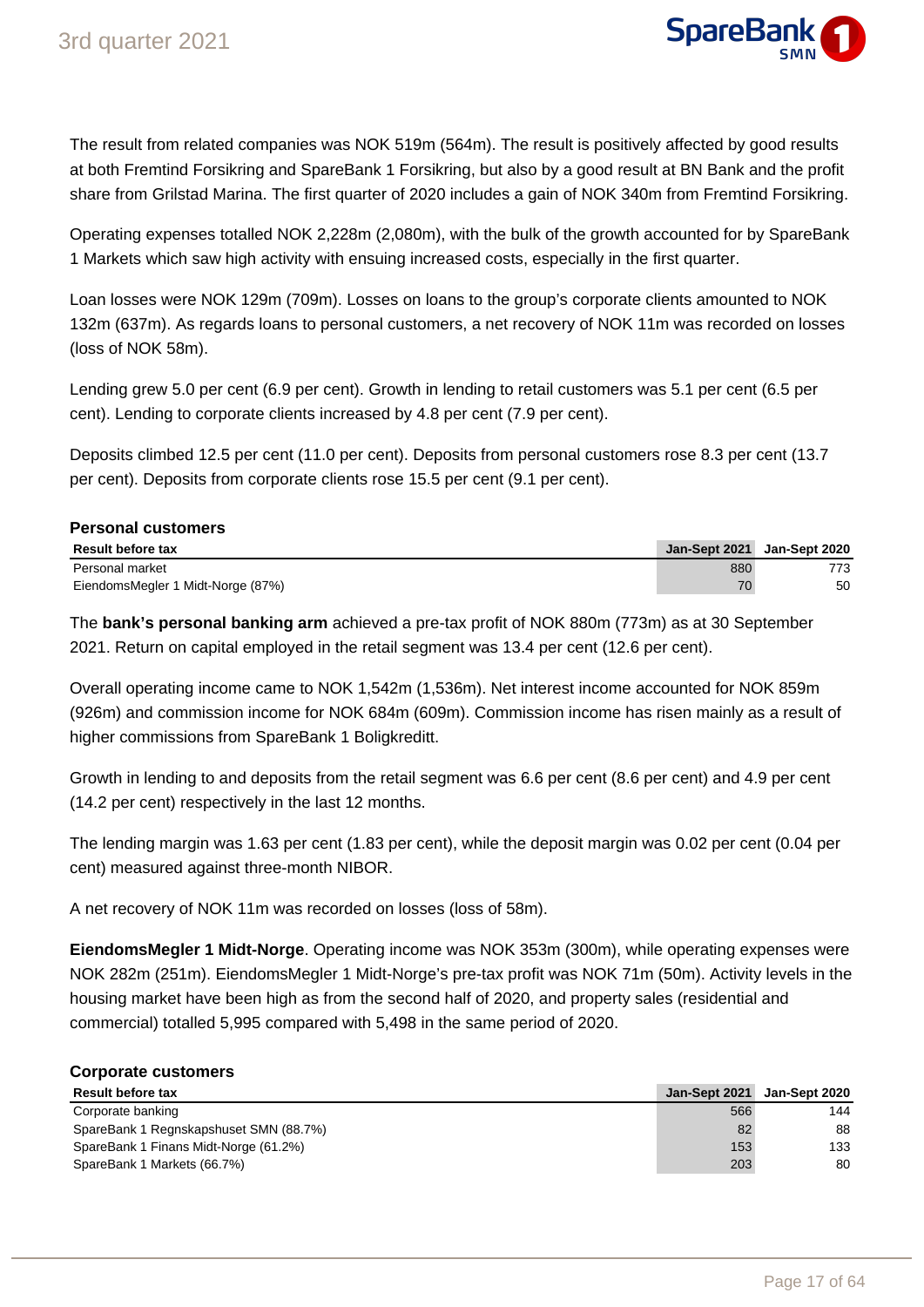

The bank's **corporate banking arm** achieved a pre-tax profit of NOK 566m (144m) as at 30 September 2021. The profit growth is due to lower losses. Return on capital employed for the corporate segment was 11.1 per cent (3.4 per cent).

Operating income was NOK 1,016m (1,097m). Net interest income came to NOK 828m (896m) and commission income (including income from forex business) to NOK 188m (183m).

Lending increased by 8.7 per cent (9.1 per cent) and deposits by 27.2 per cent (14.5 per cent) in the last 12 months. Part of deposit growth is explained by Trondheim Municipality's choice of SpareBank 1 SMN as its main bank.

The lending and deposit margins were 2.65 per cent (2.78 per cent) and minus 0.32 per cent (minus 0.13 per cent) respectively.

Net overall losses in the bank's corporate segment amounted to NOK 125m (614m).

**SpareBank 1 Finans Midt-Norge** reported a pre-tax profit of NOK 153m (133m). The comparable figures have been restated to include SpareBank 1 Spire Finans, which have been merged from 1 January 2021.

The company's earnings totalled NOK 273m (255m). Costs as at 30 September 2021 came to NOK 106m (67m). Losses were NOK 13m (36m).

**SpareBank 1 Regnskapshuset SMN** achieved a pre-tax profit of NOK 82m (88m). Operating income was NOK 439m (415m) and expenses were NOK 357m (327m).

**SpareBank 1 Markets**' pre-tax profit was NOK 203m (80m). High activity in the business lines has generated high incomes and a very satisfactory profit, in particular in the first half of 2021.

So far in the current year the group has recorded incomes of NOK 689m (474m), which are NOK 215m higher than in the same period of 2020.

#### **Good funding and liquidity**

The bank has a conservative liquidity strategy, with liquidity reserves that ensure the bank's survival for 12 months of ordinary operation without need of fresh external funding.

The government authorities require all credit institutions to maintain sufficient liquidity buffers to withstand periods of limited access to market funding. The liquidity coverage ratio (LCR) measures the size of banks' liquid assets relative to net liquidity outflow 30 days ahead given a stressed situation.

The LCR is calculated at 163 per cent as at 30 September 2021 (140 per cent). The requirement is 100 per cent.

The group's deposit-to-loan ratio at 30 September 2021, including SpareBank 1 Boligkreditt and SpareBank 1 Næringskreditt, was 57 per cent (53 per cent).

The bank's funding sources and products are amply diversified. At end-September 2021 the proportion of the bank's overall money market funding in excess of one year's maturity was 89 per cent (75 per cent).

SpareBank 1 Boligkreditt and Næringskreditt are the bank's most important funding source, and loans totalling NOK 48bn (46bn) had been sold to these mortgage companies as at 30 September 2021.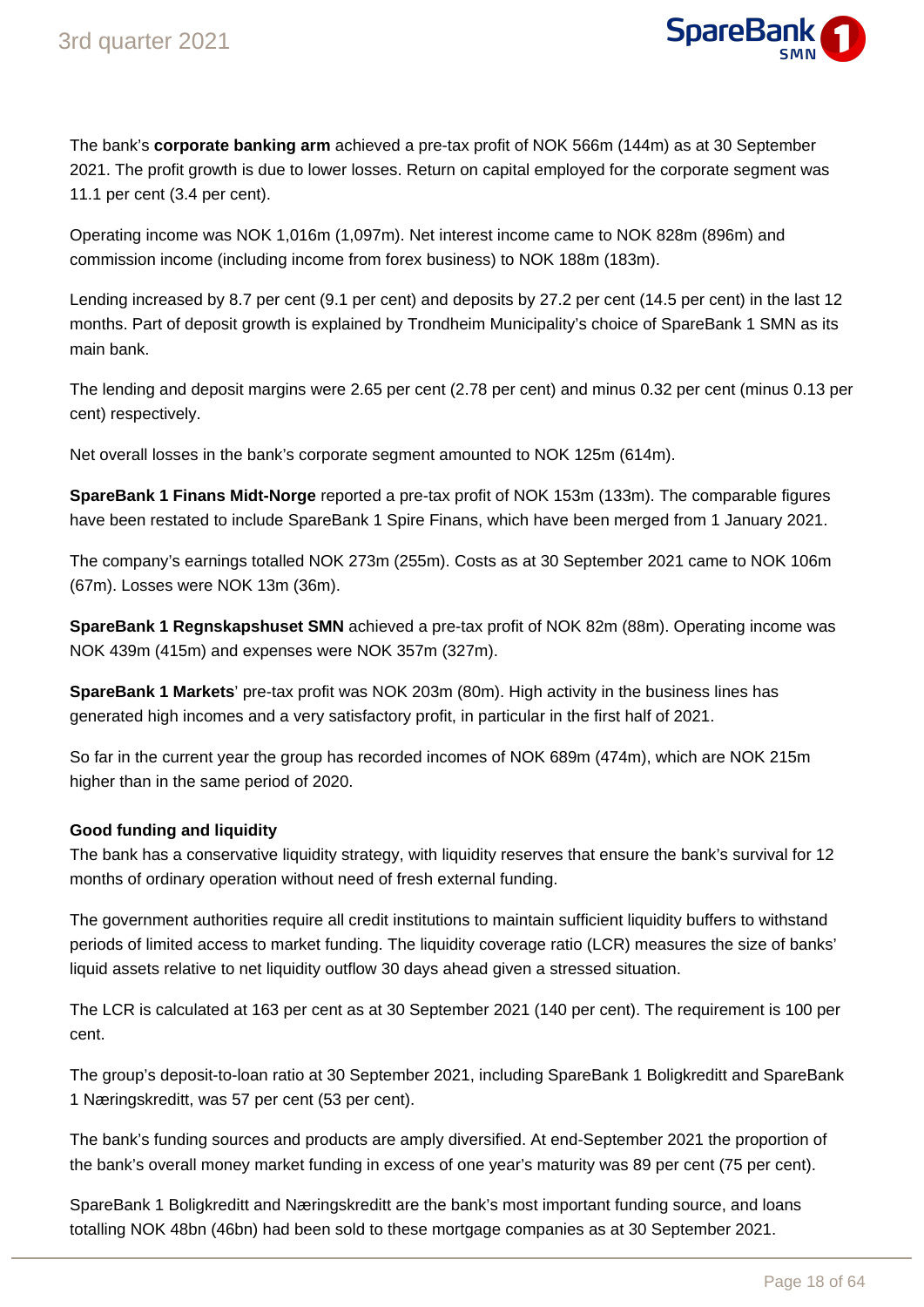

SpareBank 1 SMN has established and published a framework for the issuance of green bonds. The framework has been verified by the rating agency Sustainalytics.

SpareBank 1 SMN issued in February 2021 a senior green bond of EUR 500m with a 7-year maturity. More than 100 investors participated. The issuance supports the bank's ESG strategy, provides a broader investor base and reduces the bank's funding risk in Euros. SpareBank 1 SMN issued NOK 1 billion in subordinated senior debt (MREL) in third quarter 2020, NOK 1.5 billion in first quarter 2021 and NOK 1,0 billion in third quarter 2021.

#### **Rating**

The bank has a rating of A1 (stable outlook) with Moody's.

#### **Financial soundness**

The CET1 ratio at 30 September 2021 was 18.1 per cent (17.6 per cent). The CET1 requirement is 14.4 per cent, including combined buffer requirements, and a Pillar 2 requirement of 1.9 per cent. Finanstilsynet (Norway's FSA) will set new Pillar 2 requirements for SpareBank 1 SMN in the course of 2021.

SpareBank 1 SMN aims for a management buffer of about 1 per cent over and above the combined Pillar 1 and Pillar 2 requirements with a view to absorbing fluctuations in risk weighted assets and in the group's financial results.

The group includes a full countercyclical buffer in its capital planning and aims for a CET1 ratio of 16.9 per cent.

The CET1 ratio of 18.1 per cent is down 0.2 per cent from the second to third quarter. Risk weighted assets increased by 2.8 percentage point in the third quarter at the same time as CET1 capital rose by 1.5 percentage point due to good quarterly results. A payout ratio of 50 per cent of the period's net profit is assumed.

A leverage ratio of 6.9 per cent (7.1 per cent) shows a strong financial position. Work on capital efficiency and effectiveness will continue with a view to strengthening profitability and financial soundness.

#### **Sustainability**

A broad-based effort is ongoing in the group's business lines to concretise key results within the framework of an overall group standard for sustainability. At the end of the third quarter the following is worth highlighting:

- SpareBank 1 SMN issued in February 2021 a senior green bond of EUR 500m with a 7-year maturity
- SpareBank 1 SMN has launched 'My Climate Track', a solution on the internet bank and mobile bank providing customers with an overview of and insight into their personal climate footprint by translating purchases of products and services into a climate footprint
- A new policy on business travel has been introduced designed to ensure that business trips take place in a sustainable and effective manner for employees of SpareBank 1 SMN. It incorporates limited travel activity and, not least, fewer journeys by air
- Support for the green transition. Financial support for expert assistance from SINTEF and SpareBank 1 SMN is being made available to help small and medium-sized businesses to digitalise, automate and become more sustainable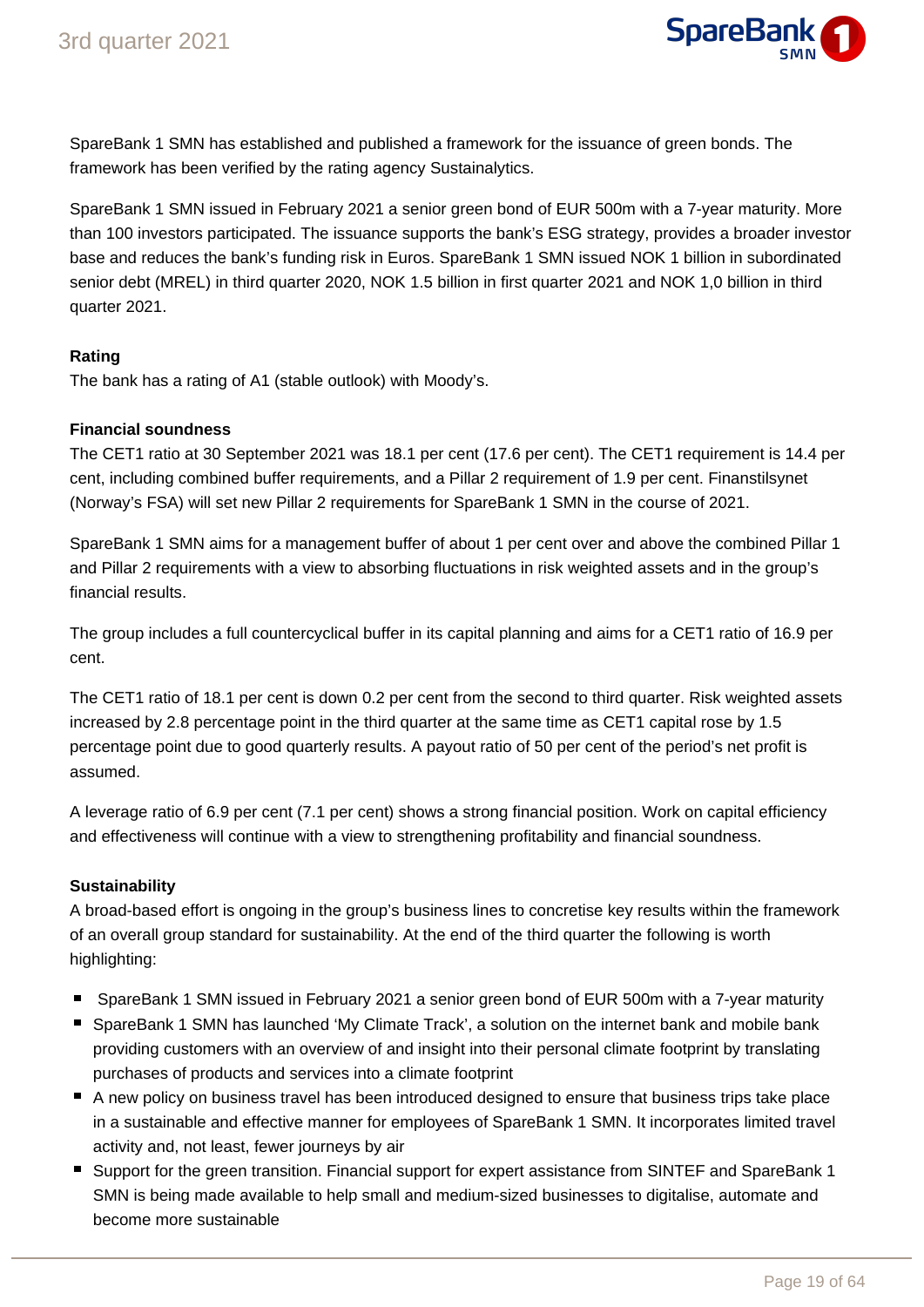

- **Purchase of homes in green housing projects with attractive mortgage terms and broker fees is** established as a concept by a collaboration between the bank and EiendomsMegler 1
- SpareBank 1 SMN has launched a new product offering for green agricultural loans
- The model for evaluation of sustainability in significant industries and customers in the corporate loan portfolio has been further refined
- Sustainability is an integral part of the credit process as regards corporate loans, and employee competencies are being developed on a continual basis

#### **The bank's equity certificate (MING)**

The book value of the equity certificate (EC) at 30 September 2021 was NOK 103.57 (92.73), and earnings per EC were NOK 10.11 (6.88).

The Price / Income ratio was 9.62 (9.19) and the Price / Book ratio was 1.25 (0.91).

#### **Outlook**

Norway's population will soon be fully vaccinated. The remaining infection protection measures were brought to an end on 25 September, activity has picked up and there is increased optimism in the economy. Norges Bank raised its base rate in September and has signalled further hikes in the period ahead. This is expected to increase the bank's net interest income. Unemployment has fallen from a high level and in June was a mere 0.4 per cent above the level in effect in August 2019. Unemployment is expected to decline further.

Loan losses are substantially reduced in 2021 and appear to have stabilised at a lower level. This is due to lower losses in the offshore portfolio where the majority of exposures have been restructured and a large portion are already written down. The risk picture as regards loans to other business and industry and personal market customers is stable and reflects a healthy trend in the region.

SpareBank 1 SMN is profitable and financially very solid and has large developmental power by virtue of the SpareBank 1 collaboration. The group has strengthened its standing and market position in 2021. The board of directors expects continued strong growth and good profitability in all business lines. Improved interaction between the business lines along with new customers offerings will bring more competitive power, more customers and more products per customer.

Of the dividend of NOK 4.40 declared for 2020, NOK 1.30 has so far been paid per equity certificate. The board of directors has decided the payout of the remaining dividend and community dividend, and this will take place on 9 November 2021.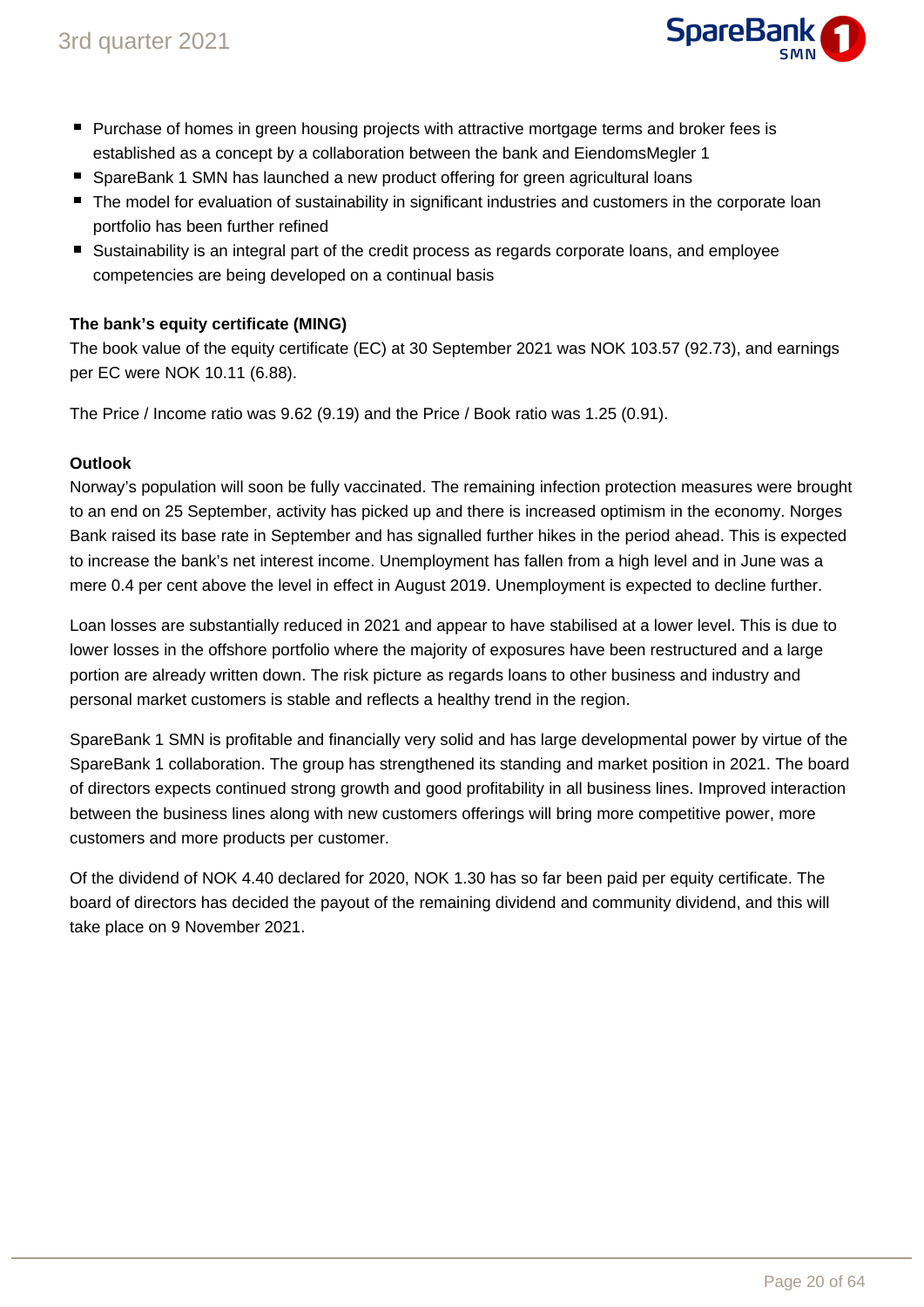3rd quarter 2021



#### Trondheim, 28. October 2021 The Board of Directors of SpareBank 1 SMN

Kjell Bjordal **Morten Loktu** Christian Stav **Morten Loktu** Morten Loktu (chair) (deputy chair)

Mette Kamsvåg **Mette Kamsvåg** Tonje Eskeland Foss **Mette Kamsvåg** Anne Thyø Thomsen

Freddy Aursø **Inge Lindseth** Christina Straub

(employee rep.) (employee rep.)

Jan-Frode Janson (Group CEO)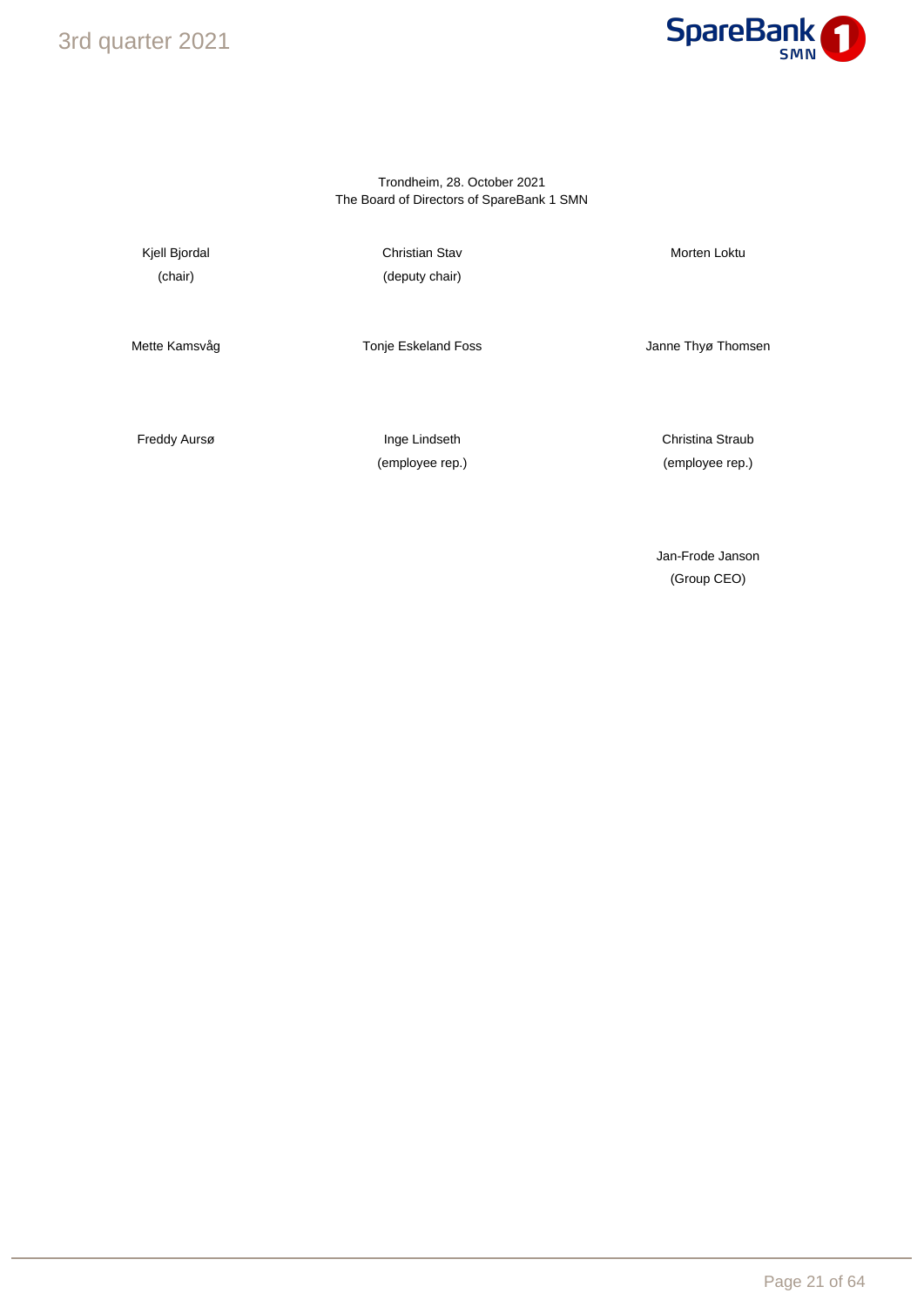

# Income statement

|                |                      | <b>Parent bank</b> |                 |     |                                                          |             |       |          | Group         |                |       |
|----------------|----------------------|--------------------|-----------------|-----|----------------------------------------------------------|-------------|-------|----------|---------------|----------------|-------|
|                | <b>Third quarter</b> |                    | <b>Jan-Sept</b> |     |                                                          |             |       | Jan-Sept | Third quarter |                |       |
| 2020           | 2020                 | 2021               | 2020            |     | 2021 (NOKm)                                              | <b>Note</b> | 2021  | 2020     | 2021          | 2020           | 2020  |
| 3,274          | 753                  | 767                | 2,541           |     | 2,240 Interest income effective interest method          |             | 2,584 | 2,868    | 883           | 872            | 3,722 |
| 478            | 101                  | 91                 | 387             | 287 | Other interest income                                    |             | 285   | 384      | 90            | 100            | 475   |
| 1,423          | 274                  | 263                | 1,170           | 788 | Interest expenses                                        |             | 796   | 1,181    | 266           | 277            | 1,439 |
| 2,329          | 579                  | 595                | 1.758           |     | 1,739 Net interest                                       | 10          | 2,073 | 2,071    | 707           | 695            | 2,759 |
| 1,205          | 330                  | 340                | 869             |     | 969 Commission income                                    |             | 1,179 | 1,050    | 405           | 399            | 1,443 |
| 97             | 26                   | 27                 | 68              |     | 69 Commission expenses                                   |             | 152   | 141      | 54            | 50             | 196   |
| 41             | 8                    | 9                  | 30              |     | 31 Other operating income                                |             | 1,134 | 870      | 272           | 277            | 1,269 |
| 1,149          | 312                  | 321                | 831             |     | 930 Commission income and other income                   | 11          | 2,161 | 1,779    | 623           | 625            | 2,516 |
| 528            | 73                   | $\overline{2}$     | 489             |     | 713 Dividends                                            |             | 21    | 12       | $\mathbf{1}$  | $\overline{2}$ | 39    |
| $\overline{a}$ | $\overline{a}$       |                    |                 |     | Income from investment in related companies              | 3           | 519   | 564      | 179           | 170            | 681   |
| 14             | $-1$                 | 15                 | 27              |     | -13 Net return on financial investments<br>3,13          |             | 267   | 177      | 68            | 32             | 230   |
| 542            | 72                   | 17                 | 516             |     | 700 Net return on financial investments                  |             | 808   | 753      | 248           | 205            | 951   |
| 4,019          | 964                  | 933                | 3,106           |     | 3.369 Total income                                       |             | 5,042 | 4,603    | 1,578         | 1,525          | 6,225 |
| 732            | 161                  | 169                | 492             |     | 487 Staff costs                                          |             | 1,419 | 1,297    | 423           | 415            | 1,850 |
| 744            | 185                  | 176                | 560             |     | 540 Other operating expenses                             |             | 809   | 783      | 275           | 261            | 1,054 |
| 1,477          | 346                  | 345                | 1.051           |     | 1,027 Total operating expenses                           | 12          | 2,228 | 2,080    | 698           | 675            | 2,904 |
| 2,543          | 618                  | 588                | 2.054           |     | 2.342 Result before losses                               |             | 2,814 | 2,523    | 880           | 850            | 3,321 |
| 902            | 219                  | 24                 | 672             |     | 115 Loss on loans, guarantees etc.                       | 6,7         | 129   | 709      | 31            | 231            | 951   |
| 1,641          | 399                  | 564                | 1.382           |     | 2.228 Result before tax                                  | 3           | 2,685 | 1,814    | 849           | 619            | 2,370 |
| 284            | 79                   | 155                | 228             |     | 387 Tax charge                                           |             | 497   | 295      | 175           | 102            | 400   |
| $\blacksquare$ | $\overline{a}$       |                    |                 |     | Result investment held for sale, after tax               | 2, 3        | 11    | 9        | $\mathbf{1}$  | 2              | 9     |
| 1,356          | 320                  | 408                | 1,155           |     | 1,841 Net profit                                         |             | 2,199 | 1,528    | 675           | 519            | 1,978 |
| 56             | 10                   | 9                  | 47              |     | 39 Attributable to additional Tier 1 Capital holders     |             | 40    | 49       | 10            | 11             | 59    |
| 831            | 198                  | 255                | 708             |     | 1,153 Attributable to Equity capital certificate holders |             | 1,308 | 890      | 416           | 304            | 1,147 |
| 469            | 112                  | 144                | 399             |     | 650 Attributable to the saving bank reserve              |             | 737   | 501      | 234           | 172            | 646   |
|                |                      |                    |                 |     | Attributable to non-controlling interests                |             | 113   | 88       | 15            | 33             | 126   |
| 1,356          | 320                  | 408                | 1,155           |     | 1,841 Net profit                                         |             | 2,199 | 1,528    | 675           | 519            | 1,978 |
|                |                      |                    |                 |     | Profit/diluted profit per ECC                            | 19          | 10.11 | 6.88     | 3.22          | 2.35           | 8.87  |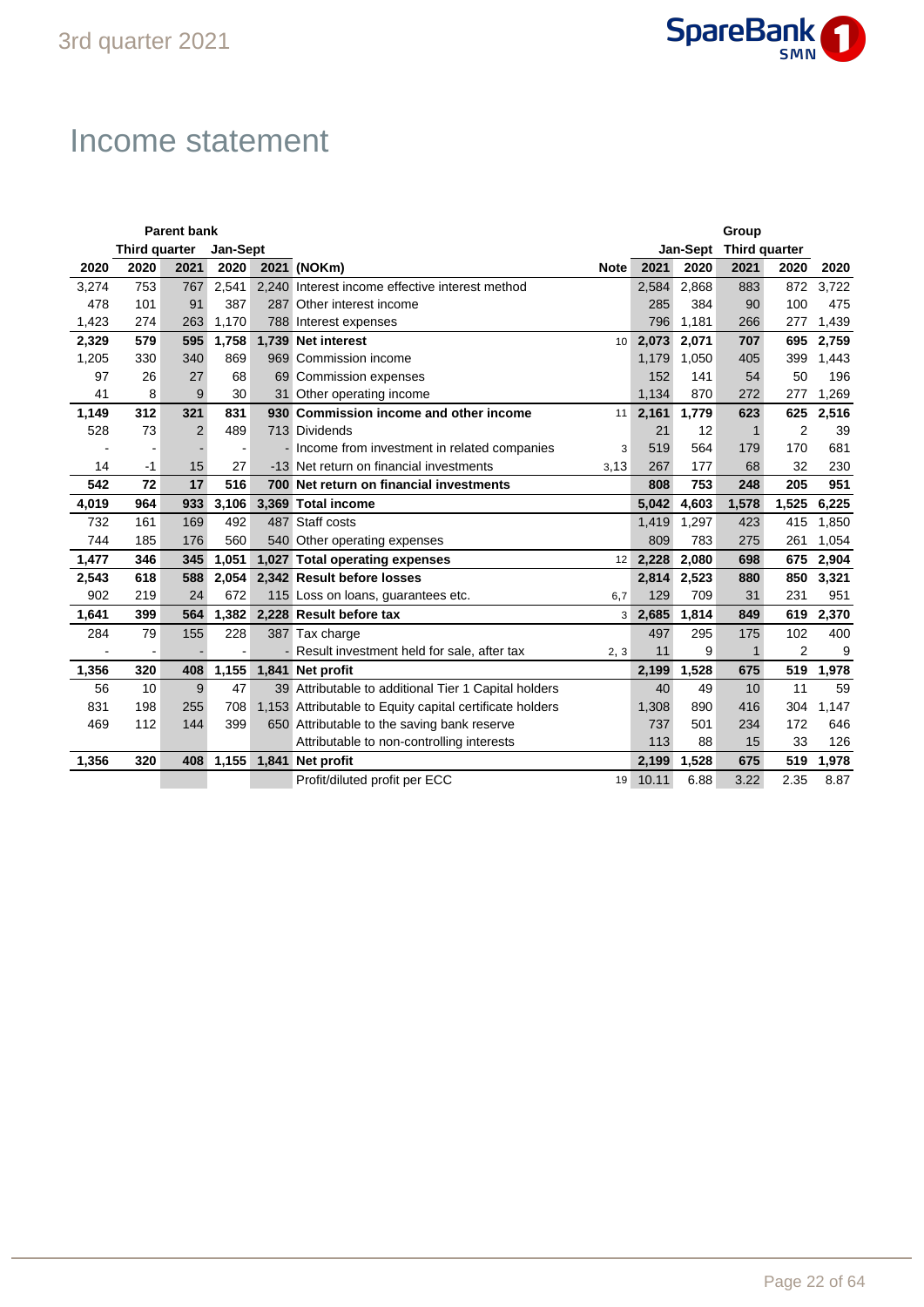

# Other comprehensive income

|       | <b>Parent bank</b> |      |                              |                 |                                                                   | Group          |                |              |                |                          |  |
|-------|--------------------|------|------------------------------|-----------------|-------------------------------------------------------------------|----------------|----------------|--------------|----------------|--------------------------|--|
|       | <b>Third</b>       |      |                              |                 |                                                                   |                |                | <b>Third</b> |                |                          |  |
|       | quarter            |      |                              | <b>Jan-Sept</b> |                                                                   | Jan-Sept       |                | quarter      |                |                          |  |
| 2020  | 2020               | 2021 | 2020                         |                 | 2021 (NOKm)                                                       | 2021           | 2020           | 2021         | 2020           | 2020                     |  |
| 1,356 | 320                |      |                              |                 | 408 1,155 1,841 Net profit                                        | 2,199 1,528    |                | 675          |                | 519 1,978                |  |
|       |                    |      |                              |                 | Items that will not be reclassified to profit/loss                |                |                |              |                |                          |  |
| $-34$ |                    |      | $-62$                        |                 | - Actuarial gains and losses pensions                             |                | $-62$          |              |                | -34                      |  |
| 8     |                    |      | 16                           |                 | - Tax                                                             |                | 16             |              |                | 8                        |  |
|       |                    |      |                              |                 | Share of other comprehensive income of associates and joint       |                |                |              |                |                          |  |
|       |                    |      |                              |                 | - venture                                                         | $\overline{2}$ | 9              |              | 3              | 15                       |  |
| $-25$ |                    |      | $-47$                        |                 | - Total                                                           | $\overline{2}$ | $-37$          |              | 3              | $-11$                    |  |
|       |                    |      |                              |                 |                                                                   |                |                |              |                |                          |  |
|       |                    |      |                              |                 | Items that will be reclassified to profit/loss                    |                |                |              |                |                          |  |
|       |                    |      |                              |                 | Fair value change on financial assets through other comprehensive |                |                |              |                |                          |  |
|       |                    |      |                              |                 | lincome                                                           |                |                |              |                |                          |  |
| 9     | $\overline{2}$     | $-1$ | $\overline{7}$               |                 | -1 Value changes on loans measured at fair value                  | $-1$           | $\overline{7}$ | $-1$         | $\overline{2}$ | 9                        |  |
|       |                    |      |                              |                 | Share of other comprehensive income of associates and joint       |                |                |              |                |                          |  |
|       |                    |      |                              |                 | - venture                                                         | $-17$          | 6              | 25           | $-10$          | 16                       |  |
|       |                    |      | $\qquad \qquad \blacksquare$ | -               | Tax                                                               |                |                |              |                | $\overline{\phantom{a}}$ |  |
| 9     | 2                  | $-1$ | 7                            | $-1$            | Total                                                             | $-18$          | 13             | 24           | -8             | 25                       |  |
| $-16$ | $\overline{2}$     | $-1$ | $-40$                        | $-1$            | Net other comprehensive income                                    | $-16$          | $-24$          | 24           | -6             | 15                       |  |
| 1,340 | 321                |      |                              |                 | 407 1,115 1,840 Total other comprehensive income                  | 2,183 1,503    |                | 699          |                | 513 1,993                |  |
| 56    | 10                 | 9    | 47                           |                 | 39 Attributable to additional Tier 1 Capital holders              | 40             | 49             | 10           | 11             | 59                       |  |
| 821   | 199                | 255  | 683                          |                 | 1,152 Attributable to Equity capital certificate holders          | 1,298          | 874            | 431          | 301            | 1,156                    |  |
| 463   | 112                | 143  | 385                          |                 | 649 Attributable to the saving bank reserve                       | 723            | 493            | 243          | 169            | 652                      |  |
|       |                    |      |                              |                 | Attributable to non-controlling interests                         | 113            | 88             | 15           | 33             | 126                      |  |
| 1,340 | 321                |      |                              |                 | 407 1,115 1,840 Total other comprehensive Income                  | 2,183 1,503    |                | 699          |                | 513 1,993                |  |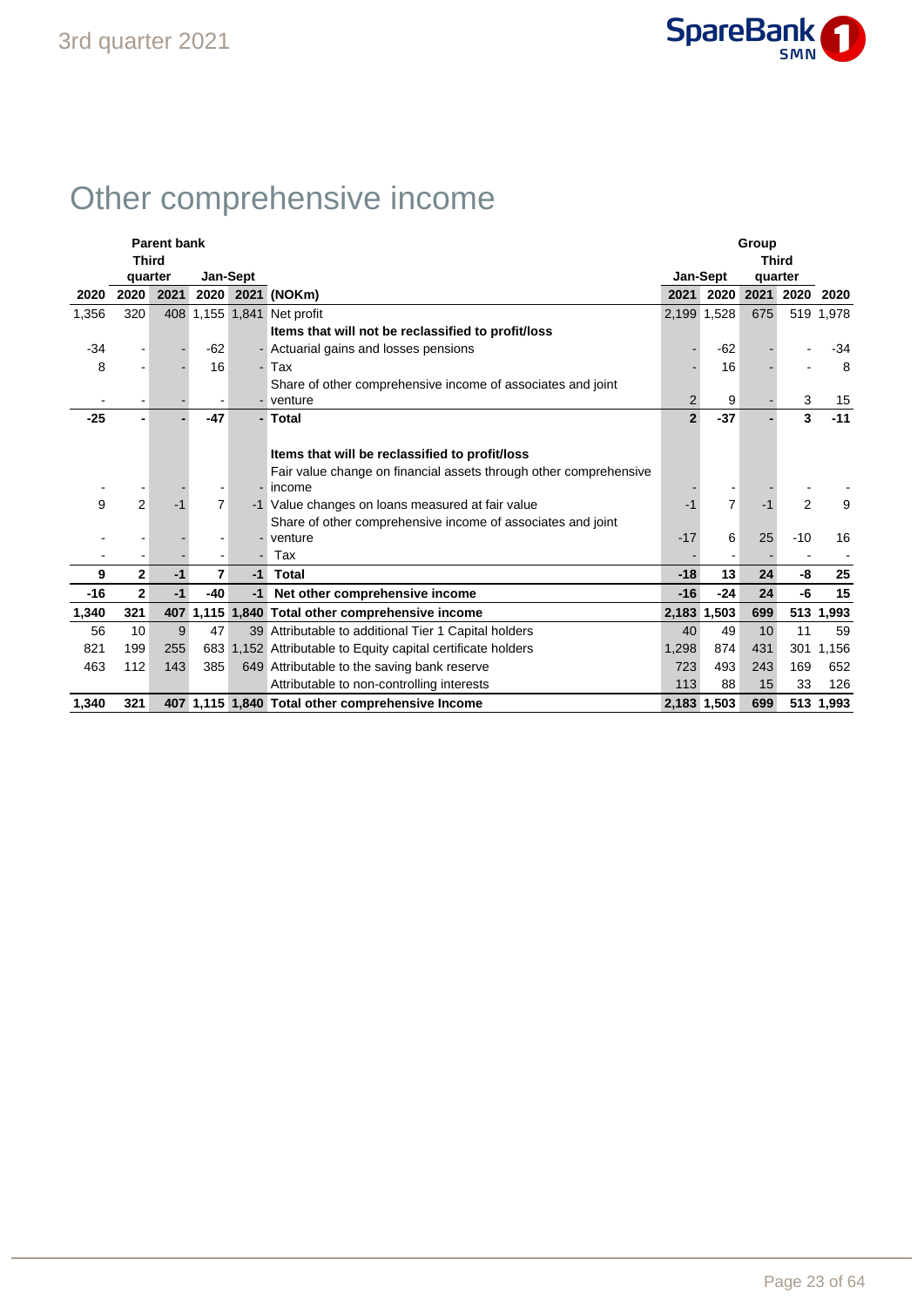

# Balance sheet

|         | <b>Parent bank</b> |         |                                                       |                |         | Group   |         |
|---------|--------------------|---------|-------------------------------------------------------|----------------|---------|---------|---------|
| 31 Dec  | 30 Sept            | 30 Sept |                                                       |                | 30 Sept | 30 Sept | 31 Dec  |
| 2020    | 2020               |         | 2021 (NOKm)                                           | <b>Note</b>    | 2021    | 2020    | 2020    |
| 2,764   | 3,227              |         | 1.206 Cash and receivables from central banks         |                | 1,206   | 3,227   | 2,764   |
| 12,901  | 10,299             |         | 15,701 Deposits with and loans to credit institutions |                | 7,338   | 2,517   | 5,091   |
|         |                    |         | Net loans to and receivables from                     |                |         |         |         |
| 124,214 | 123,288            |         | 132,507 customers                                     | 5              | 142,404 | 132,183 | 133,131 |
| 26,684  | 26,454             |         | 30,032 Fixed-income CDs and bonds                     | 17             | 30,032  | 26,375  | 26,606  |
| 7,175   | 10,188             |         | 3,662 Derivatives                                     | 17             | 3,732   | 10,309  | 7,226   |
| 319     | 361                |         | 357 Shares, units and other equity interests          | 17             | 2,525   | 1,890   | 2,366   |
| 4,933   | 4,769              |         | 4,782 Investment in related companies                 |                | 7,324   | 7,017   | 7,324   |
| 2,317   | 2,406              |         | 2,374 Investment in group companies                   |                |         |         |         |
| 82      | 82                 |         | 98 Investment held for sale                           | $\overline{2}$ | 60      | 42      | 41      |
| 515     | 494                |         | 500 Intangible assets                                 |                | 894     | 881     | 905     |
| 963     | 964                |         | 3,261 Other assets                                    | 14             | 4,609   | 2,459   | 2,457   |
| 182,870 | 182,533            |         | 194,480 Total assets                                  |                | 200,124 | 186,900 | 187,912 |
| 14,629  | 13,070             |         | 13,908 Deposits from credit institutions              |                | 14,600  | 13,585  | 15,094  |
| 98,166  | 95,956             |         | 110,328 Deposits from and debt to customers           | 9              | 109,691 | 95,391  | 97,529  |
| 41,920  | 44,145             |         | 41,895 Debt created by issue of securities            | 16             | 41,895  | 44,145  | 41,920  |
| 6,845   | 8,189              |         | 3,405 Derivatives                                     | 17             | 3,741   | 8,415   | 7,179   |
| 1,466   | 1,544              |         | 3,562 Other liabilities                               | 15             | 5,324   | 2,737   | 3,084   |
|         |                    |         | - Investment held for sale                            | $\overline{2}$ | 1       | 1       |         |
| 1,752   | 1,752              |         | 1,752 Subordinated loan capital                       | 16             | 1.795   | 1.796   | 1.795   |
| 164,778 | 164,657            |         | 174,850 Total liabilities                             |                | 177,047 | 166,070 | 166,602 |
| 2,597   | 2,597              |         | 2,597 Equity capital certificates                     |                | 2,597   | 2,597   | 2,597   |
| $-0$    | $-0$               |         | -0 Own holding of ECCs                                |                | $-9$    | -8      | -9      |
| 895     | 895                |         | 895 Premium fund                                      |                | 895     | 895     | 895     |
| 6,556   | 6,338              |         | 6,556 Dividend equalisation fund                      |                | 6,524   | 6,314   | 6,536   |
| 569     |                    |         | 401 Recommended dividends                             |                | 401     |         | 569     |
| 321     |                    |         | 226 Provision for gifts                               |                | 226     |         | 321     |
| 5,664   | 5,541              |         | 5,664 Ownerless capital                               |                | 5,664   | 5,541   | 5,664   |
| 239     | 189                |         | 239 Unrealised gains reserve                          |                | 239     | 189     | 239     |
|         | $-42$              |         | -2 Other equity capital                               |                | 2,241   | 1,729   | 2,366   |
| 1,250   | 1,203              |         | 1,211 Additional Tier 1 Capital                       |                | 1,252   | 1,244   | 1,293   |
|         | 1,155              |         | 1,841 Profit for the period                           |                | 2,199   | 1,528   |         |
|         |                    |         | Non-controlling interests                             |                | 848     | 800     | 838     |
| 18,092  | 17,876             |         | 19,629 Total equity capital                           |                | 23,077  | 20,829  | 21,310  |
| 182,870 | 182,533            |         | 194,480 Total liabilities and equity                  |                | 200,124 | 186,900 | 187,912 |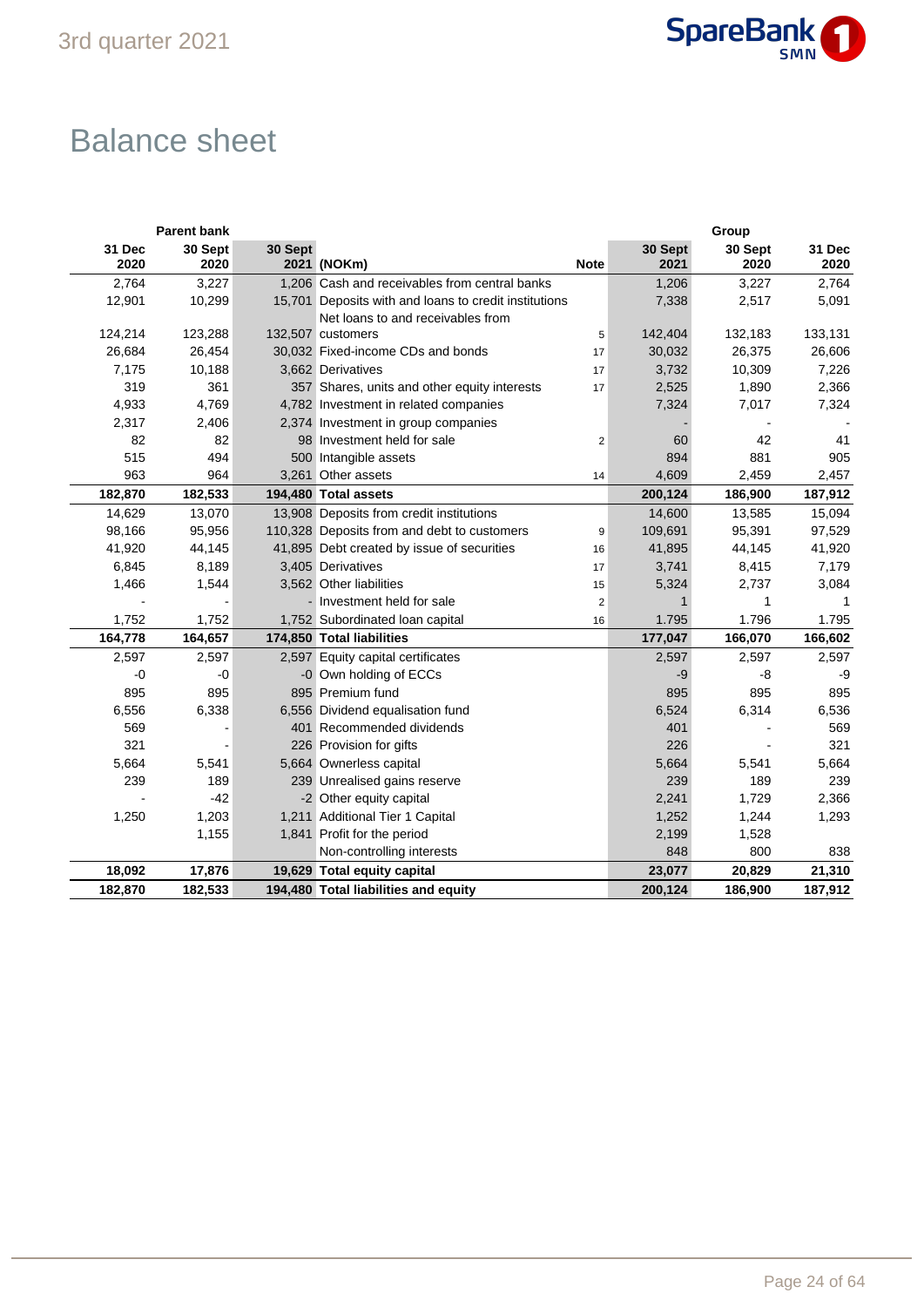

# Cash flow statement

| <b>Parent bank</b> |          |          |                                                                | Group    |          |          |
|--------------------|----------|----------|----------------------------------------------------------------|----------|----------|----------|
|                    |          | Jan-Sept |                                                                | Jan-Sept |          |          |
| 2020               | 2020     |          | 2021 (NOKm)                                                    | 2021     | 2020     | 2020     |
| 1,356              | 1,155    |          | 1,841 Net profit                                               | 2,199    | 1,528    | 1,978    |
| 102                | 77       |          | 74 Depreciations and write-downs on fixed assets               | 149      | 122      | 166      |
| 902                | 672      |          | 115 Losses on loans and guarantees                             | 129      | 709      | 951      |
| 2,360              | 1,904    |          | 2,029 Net cash increase from ordinary operations               | 2,477    | 2,358    | 3,096    |
| $-4,093$           | $-7,090$ |          | 1,201 Decrease/(increase) other receivables                    | 1,330    | $-7,783$ | $-4,681$ |
| 3,582              | 5,005    |          | -1,343 Increase/(decrease) short term debt                     | $-1,197$ | 4,785    | 3,896    |
| $-8,075$           | $-6,920$ |          | -8,408 Decrease/(increase) loans to customers                  | $-9,403$ | $-7,606$ | $-8,795$ |
| $-3,721$           | $-1,119$ |          | -2,800 Decrease/(increase) loans credit institutions           | $-2,258$ | $-407$   | $-2,981$ |
| 11,296             | 9,086    |          | 12,163 Increase/(decrease) deposits to customers               | 12,163   | 9,474    | 11,611   |
| 5,045              | 3,486    |          | -721 Increase/(decrease) debt to credit institutions           | $-494$   | 2,732    | 4,242    |
| $-3,490$           | $-3,259$ |          | -3,347 Increase/(decrease) in short term investments           | $-3,425$ | $-3,260$ | $-3,491$ |
| 2,905              | 1,093    |          | -1,227 A) Net cash flow from operations                        | $-809$   | 293      | 2,896    |
| $-38$              | -9       |          | -49 Increase in tangible fixed assets                          | $-177$   | $-50$    | $-136$   |
| $-418$             | $-343$   |          | 78 Paid-up capital, associated companies                       | $-85$    | $-588$   | $-873$   |
| 37                 | -6       |          | -39 Net investments in long-term shares and partnerships       | $-159$   | 1.063    | 587      |
| $-420$             | $-358$   |          | -4 B) Net cash flow from investments                           | $-415$   | 424      | $-422$   |
| $-295$             | $-295$   |          | -0 Increase/(decrease) in subordinated loan capital            | $-0$     | $-294$   | $-295$   |
| 3                  | 3        |          | 1 Increase/(decrease) in equity                                | $-6$     | 18       | 14       |
| $-647$             | $-647$   |          | -168 Dividend cleared                                          | $-168$   | $-647$   | $-647$   |
| $-364$             | $-364$   |          | -95 Disbursed from gift fund                                   | $-95$    | $-364$   | $-364$   |
| $-56$              | $-47$    |          | -39 Increase/(decrease) in Additional Tier 1 capital           | $-40$    | $-49$    | $-59$    |
| 877                | 3.080    |          | -27 Increase/(decrease) in other long term loans               | $-26$    | 3.083    | 880      |
| $-482$             | 1,730    |          | -328 C) Net cash flow from financial activities                | $-335$   | 1,748    | $-470$   |
| 2,003              | 2,465    |          | $-1,558$ A) + B) + C) Net changes in cash and cash equivalents | $-1,558$ | 2,465    | 2,003    |
| 761                | 761      |          | 2,764 Cash and cash equivalents at 1.1                         | 2,764    | 761      | 761      |
| 2,764              | 3,227    |          | 1,206 Cash and cash equivalents at end of quarter              | 1,206    | 3,227    | 2,764    |
| 2,003              | 2,465    |          | -1,558 Net changes in cash and cash equivalents                | $-1,558$ | 2,465    | 2,003    |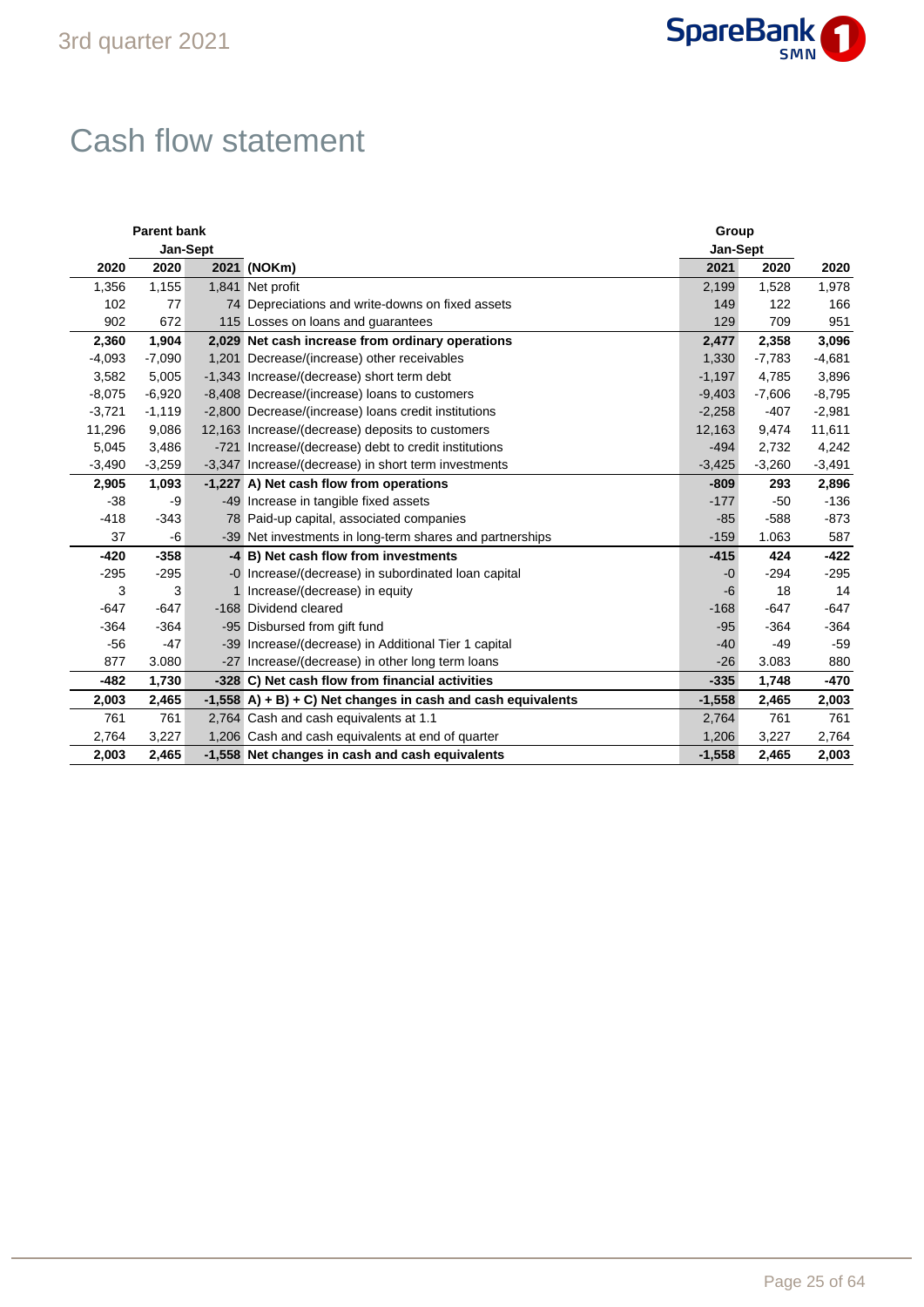

# Change in equity

| <b>Parent Bank</b>                                            |                          | <b>Issued equity</b>      |                                   |       |                                   |                                       |                 |                                        |                 |
|---------------------------------------------------------------|--------------------------|---------------------------|-----------------------------------|-------|-----------------------------------|---------------------------------------|-----------------|----------------------------------------|-----------------|
| (NOKm)                                                        | capital                  | <b>EC</b> Premium<br>fund | Owner- Equali-<br>less<br>capital |       | sation Dividend<br>fund and gifts | <b>Unrealised</b><br>gains<br>reserve | Other<br>equity | <b>Additional</b><br>Tier 1<br>Capital | Total<br>equity |
| Equity at 1 January 2020                                      | 2,597                    | 895                       | 5,432                             | 6,144 | 1,314                             | 189                                   |                 | 1,250                                  | 17,822          |
| Net profit                                                    |                          |                           | 130                               | 230   | 890                               | 50                                    |                 | 56                                     | 1,356           |
| Other comprehensive income                                    |                          |                           |                                   |       |                                   |                                       |                 |                                        |                 |
| Financial assets through OCI                                  |                          |                           |                                   |       |                                   |                                       | 9               |                                        | 9               |
| Actuarial gains (losses), pensions                            |                          |                           |                                   |       |                                   |                                       | $-25$           |                                        | $-25$           |
| Other comprehensive income                                    | ٠                        |                           |                                   |       | ۰                                 | ٠                                     | $-16$           | ۰                                      | $-16$           |
| <b>Total other comprehensive</b>                              |                          |                           |                                   |       |                                   |                                       |                 |                                        |                 |
| income                                                        |                          | ٠                         | 130                               | 230   | 890                               | 50                                    | $-16$           | 56                                     | 1,340           |
| <b>Transactions with owners</b><br>Dividend declared for 2019 |                          |                           |                                   | 194   | $-840$                            |                                       |                 |                                        | -647            |
| To be disbursed from gift fund                                |                          |                           | 109                               |       | $-474$                            |                                       |                 |                                        | $-364$          |
| Interest payments additional Tier 1<br>capital                |                          |                           |                                   |       |                                   |                                       |                 | $-56$                                  | $-56$           |
| Purchase and sale of own ECCs                                 | -0                       |                           |                                   | -0    | ۰                                 | $\overline{\phantom{a}}$              |                 |                                        | $-0$            |
| Direct recognitions in equity                                 | $\overline{\phantom{a}}$ | $\blacksquare$            | $-7$                              | $-12$ | ۰                                 | $\blacksquare$                        | 16              |                                        | -3              |
| <b>Total transactions with owners</b>                         | -0                       | $\blacksquare$            | 103                               | 182   | $-1,314$                          | $\blacksquare$                        | 16              | -56                                    | $-1,070$        |
| Equity at 31 December 2020                                    | 2,597                    | 895                       | 5,664                             | 6,556 | 890                               | 239                                   | -               | 1,250                                  | 18,092          |

| <b>Parent Bank</b>                    | <b>Issued equity</b> |                           |                 |                          |                                   |                                       |                 |                                        |                 |
|---------------------------------------|----------------------|---------------------------|-----------------|--------------------------|-----------------------------------|---------------------------------------|-----------------|----------------------------------------|-----------------|
| (NOKm)                                | capital              | <b>EC</b> Premium<br>fund | less<br>capital | Owner- Equali-           | sation Dividend<br>fund and gifts | <b>Unrealised</b><br>gains<br>reserve | Other<br>equity | <b>Additional</b><br>Tier 1<br>Capital | Total<br>equity |
| Equity at 1 January 2021              | 2,597                | 895                       | 5,664           | 6,556                    | 890                               | 239                                   |                 | 1,250                                  | 18,092          |
| Net profit                            |                      |                           |                 |                          |                                   |                                       | 1,841           | $\qquad \qquad$                        | 1,841           |
| Other comprehensive income            |                      |                           |                 |                          |                                   |                                       |                 |                                        |                 |
| Value changes on loans measured at    |                      |                           |                 |                          |                                   |                                       |                 |                                        |                 |
| fair value                            |                      |                           |                 |                          |                                   |                                       | $-1$            |                                        | $-1$            |
| Other comprehensive income            | ۰                    | ۰                         | ۰               | ٠                        | $\blacksquare$                    | ٠                                     | $-1$            | ٠                                      | -1              |
| Total other comprehensive income      |                      |                           |                 | $\blacksquare$           |                                   | ٠                                     | 1,840           | ٠                                      | 1,840           |
| <b>Transactions with owners</b>       |                      |                           |                 |                          |                                   |                                       |                 |                                        |                 |
| Dividend declared for 2020            |                      |                           |                 | $\blacksquare$           | $-168$                            |                                       |                 | ۰                                      | $-168$          |
| To be disbursed from gift fund        |                      |                           |                 | $\blacksquare$           | $-95$                             |                                       |                 |                                        | $-95$           |
| Interest payments additional Tier 1   |                      |                           |                 |                          |                                   |                                       |                 |                                        |                 |
| capital                               |                      |                           |                 |                          |                                   |                                       |                 | $-39$                                  | $-39$           |
| Purchase and sale of own ECCs         | 0                    |                           |                 | -0                       |                                   |                                       |                 |                                        | $-0$            |
| Direct recognitions in equity         |                      |                           |                 | $\overline{\phantom{a}}$ |                                   | $\blacksquare$                        | $-1$            | ٠                                      | -1              |
| <b>Total transactions with owners</b> | $\bf{0}$             |                           |                 | -0                       | $-263$                            | ۰                                     | $-1$            | $-39$                                  | $-302$          |
| Equity at 30 September 2021           | 2,597                | 895                       | 5,664           | 6,556                    | 627                               | 239                                   | 1,839           | 1,211                                  | 19,629          |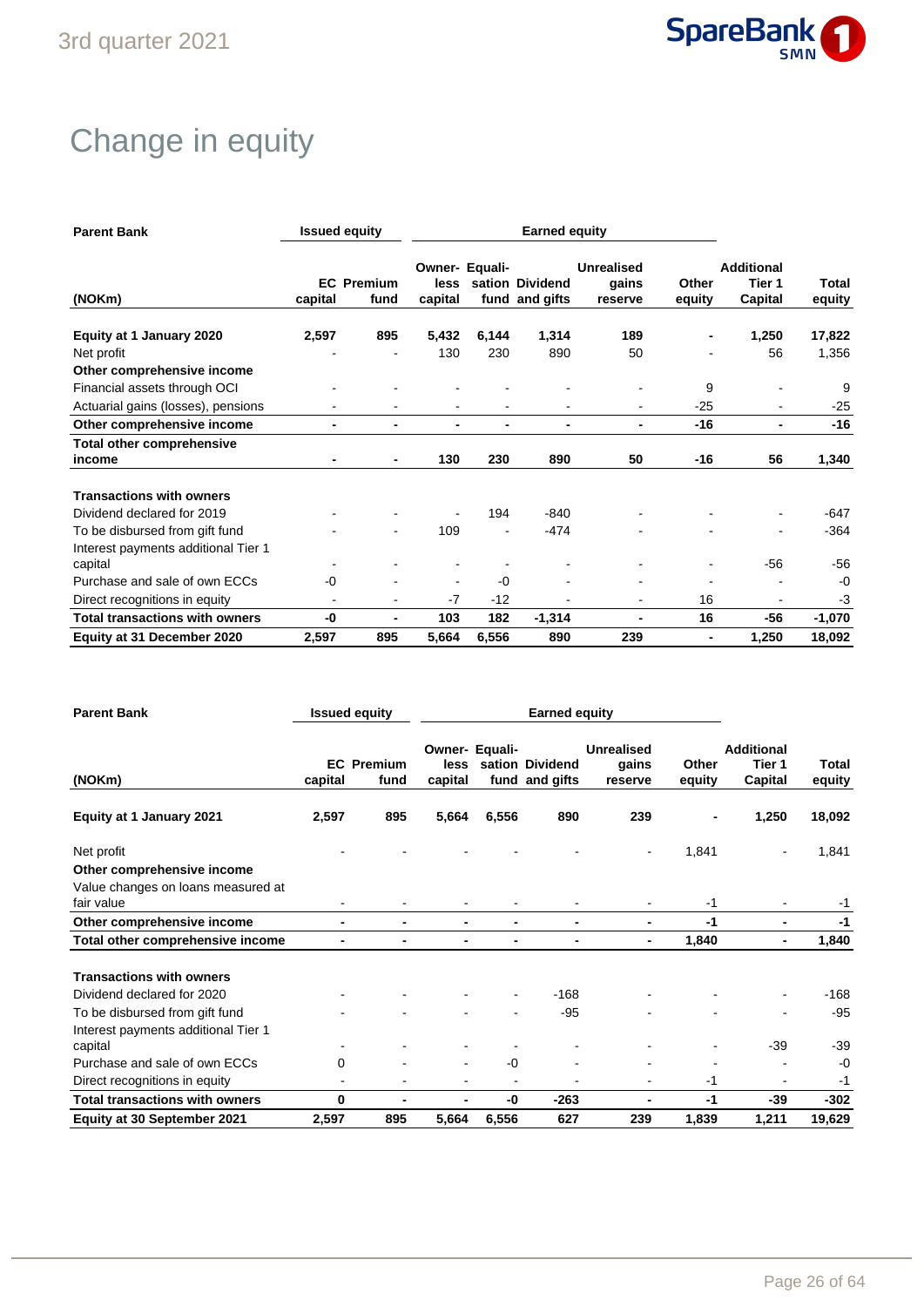

|                                                                                              |                | Attributable to parent company equity holders |                                   |                |                                   |                                     |              |                              |                                                |                     |
|----------------------------------------------------------------------------------------------|----------------|-----------------------------------------------|-----------------------------------|----------------|-----------------------------------|-------------------------------------|--------------|------------------------------|------------------------------------------------|---------------------|
| Group                                                                                        |                | <b>Issued equity</b>                          |                                   |                | <b>Earned equity</b>              |                                     |              |                              |                                                |                     |
| (NOKm)                                                                                       | capital        | <b>EC</b> Premium<br>fund                     | Owner- Equali-<br>less<br>capital |                | sation Dividend<br>fund and gifts | <b>Unrealised</b><br>reserve equity | gains Other  | <b>Additional</b><br>Capital | Non-<br>Tier 1 controlling<br>interests equity | Total               |
| Equity at 1 January 2020<br>Net profit                                                       | 2,586          | 895                                           | 5,432<br>130                      | 6,123<br>230   | 1,314<br>890                      | 189<br>50                           | 1,827<br>493 | 1,293<br>59                  | 126                                            | 761 20,420<br>1.978 |
| Other comprehensive income<br>Share of other comprehensive<br>income of associates and joint |                |                                               |                                   |                |                                   |                                     |              |                              |                                                |                     |
| ventures<br>Value changes on loans<br>measured at fair value                                 |                |                                               |                                   |                |                                   |                                     | 31<br>9      |                              |                                                | 31<br>9             |
| Actuarial gains (losses),<br>pensions                                                        |                |                                               |                                   |                |                                   |                                     | $-25$        |                              |                                                | $-25$               |
| Other comprehensive income                                                                   | $\blacksquare$ |                                               |                                   |                |                                   |                                     | 15           |                              |                                                | 15                  |
| <b>Total other comprehensive</b><br>income                                                   |                |                                               | 130                               | 230            | 890                               | 50                                  | 508          | 59                           | 126                                            | 1,993               |
| <b>Transactions with owners</b><br>Dividend declared for 2019                                |                |                                               |                                   | 194            | $-840$                            |                                     |              |                              |                                                | -647                |
| To be disbursed from gift fund<br>Interest payments additional Tier                          |                |                                               | 109                               |                | $-474$                            |                                     |              |                              |                                                | $-364$              |
| 1 capital                                                                                    |                |                                               |                                   | $\overline{a}$ |                                   |                                     |              | $-59$                        |                                                | $-59$               |
| Purchase and sale of own ECCs                                                                | -0             |                                               |                                   | -0             |                                   |                                     |              |                              |                                                | $-0$                |
| Own ECC held by SB1 Markets*)                                                                | 2              |                                               |                                   | 2              |                                   |                                     | 11           |                              |                                                | 14                  |
| Direct recognitions in equity<br>Share of other transactions from                            |                |                                               | $-7$                              | $-12$          |                                   |                                     | 17           |                              |                                                | $-1$                |
| associates and joint ventures<br>Change in non-controlling<br>interests                      | $\blacksquare$ | $\overline{\phantom{a}}$                      |                                   |                |                                   |                                     | 3            |                              | -49                                            | 3<br>-49            |
| <b>Total transactions with owners</b>                                                        | $\mathbf 2$    | $\overline{\phantom{a}}$                      | 103                               | 183            | $-1,314$                          | $\blacksquare$                      | 31           | -59                          | -49                                            | $-1,103$            |
| Equity at 31 December 2020                                                                   | 2,588          | 895                                           | 5,664                             | 6,536          | 890                               | 239                                 | 2,366        | 1,293                        |                                                | 838 21,310          |

\*) Holding of own equity certificates as part of SpareBank 1 Markets' trading activity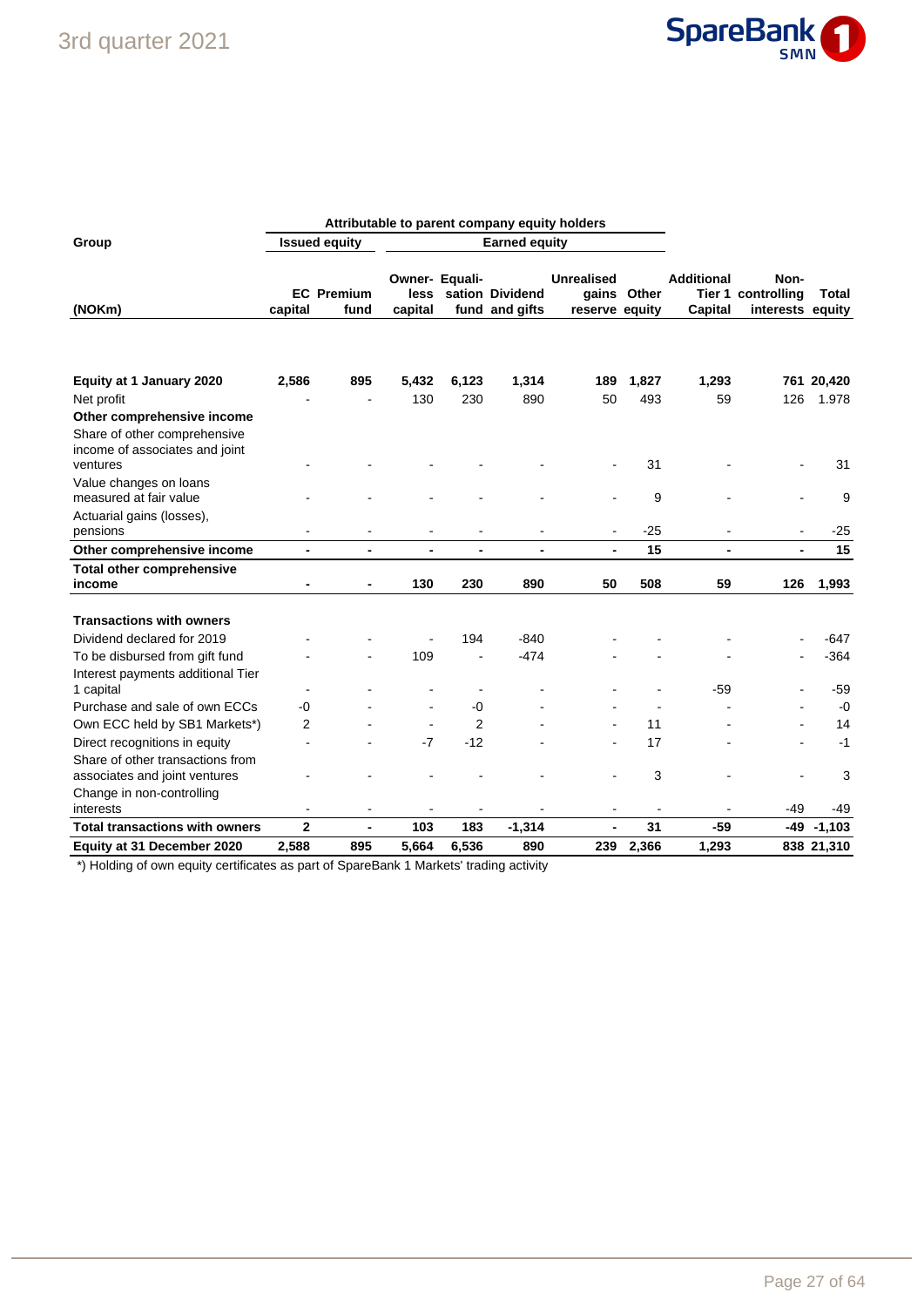

#### **Attributable to parent company equity holders Issued equity Earned equity**

| (NOKm)                                         | capital | <b>EC Premium</b><br>fund | <b>Owner- Equali-</b><br>less<br>capital |       | sation Dividend<br>fund and gifts | Unrealised<br>reserve equity | gains Other    | <b>Additional</b><br>Capital | Non-<br>Tier 1 controlling<br>interests equity | <b>Total</b> |
|------------------------------------------------|---------|---------------------------|------------------------------------------|-------|-----------------------------------|------------------------------|----------------|------------------------------|------------------------------------------------|--------------|
| Equity at 1 January 2021                       | 2,588   | 895                       | 5,664                                    | 6,536 | 890                               | 239                          | 2,366          | 1,293                        |                                                | 838 21,310   |
| Net profit                                     |         |                           |                                          |       |                                   |                              | 2,086          |                              | 113                                            | 2,199        |
| Other comprehensive income                     |         |                           |                                          |       |                                   |                              |                |                              |                                                |              |
| Share of other comprehensive                   |         |                           |                                          |       |                                   |                              |                |                              |                                                |              |
| income of associates and joint                 |         |                           |                                          |       |                                   |                              |                |                              |                                                |              |
| ventures                                       |         |                           |                                          |       |                                   |                              | $-15$          |                              |                                                | $-15$        |
| Value changes on loans                         |         |                           |                                          |       |                                   |                              |                |                              |                                                |              |
| measured at fair value                         |         |                           |                                          |       |                                   |                              | $-1$           |                              |                                                | -1           |
| Other comprehensive income                     |         | -                         | $\blacksquare$                           |       | $\blacksquare$                    | $\blacksquare$               | $-16$          |                              |                                                | $-16$        |
| <b>Total other comprehensive</b>               |         |                           |                                          |       |                                   |                              |                |                              |                                                |              |
| income                                         |         |                           |                                          |       |                                   |                              | $-2,070$       |                              | 113                                            | 2,183        |
| <b>Transactions with owners</b>                |         |                           |                                          |       |                                   |                              |                |                              |                                                |              |
| Dividend declared for 2020                     |         |                           |                                          |       | $-168$                            |                              |                |                              |                                                | $-168$       |
| To be disbursed from gift fund                 |         |                           |                                          |       | $-95$                             |                              |                |                              |                                                | $-95$        |
|                                                |         |                           |                                          |       |                                   |                              |                |                              |                                                |              |
| Interest payments additional Tier<br>1 capital |         |                           |                                          |       |                                   |                              |                | $-40$                        |                                                | $-40$        |
| Purchase and sale of own ECCs                  | 0       |                           |                                          | $-0$  |                                   |                              |                |                              |                                                | -0           |
| Own ECC held by SB1 Markets*)                  | -0      |                           |                                          | $-13$ |                                   |                              | $\overline{7}$ |                              |                                                | -6           |
| Direct recognitions in equity                  |         |                           |                                          |       |                                   |                              | 26             |                              |                                                | 26           |
| Share of other transactions from               |         |                           |                                          |       |                                   |                              |                |                              |                                                |              |
| associates and joint ventures                  |         |                           |                                          |       |                                   |                              | $-30$          |                              |                                                | $-30$        |
| Change in non-controlling                      |         |                           |                                          |       |                                   |                              |                |                              |                                                |              |
| interests                                      |         |                           |                                          |       |                                   |                              |                |                              | $-104$                                         | $-104$       |
| <b>Total transactions with owners</b>          | -0      | ٠                         | $\blacksquare$                           | $-13$ | $-263$                            |                              | 4              | -40                          | $-104$                                         | $-416$       |
| Equity at 30 September 2021                    | 2,588   | 895                       | 5,664                                    | 6,524 | 627                               | 239                          | 4,440          | 1,252                        |                                                | 848 23,077   |

\*) Holding of own equity certificates as part of SpareBank 1 Markets' trading activity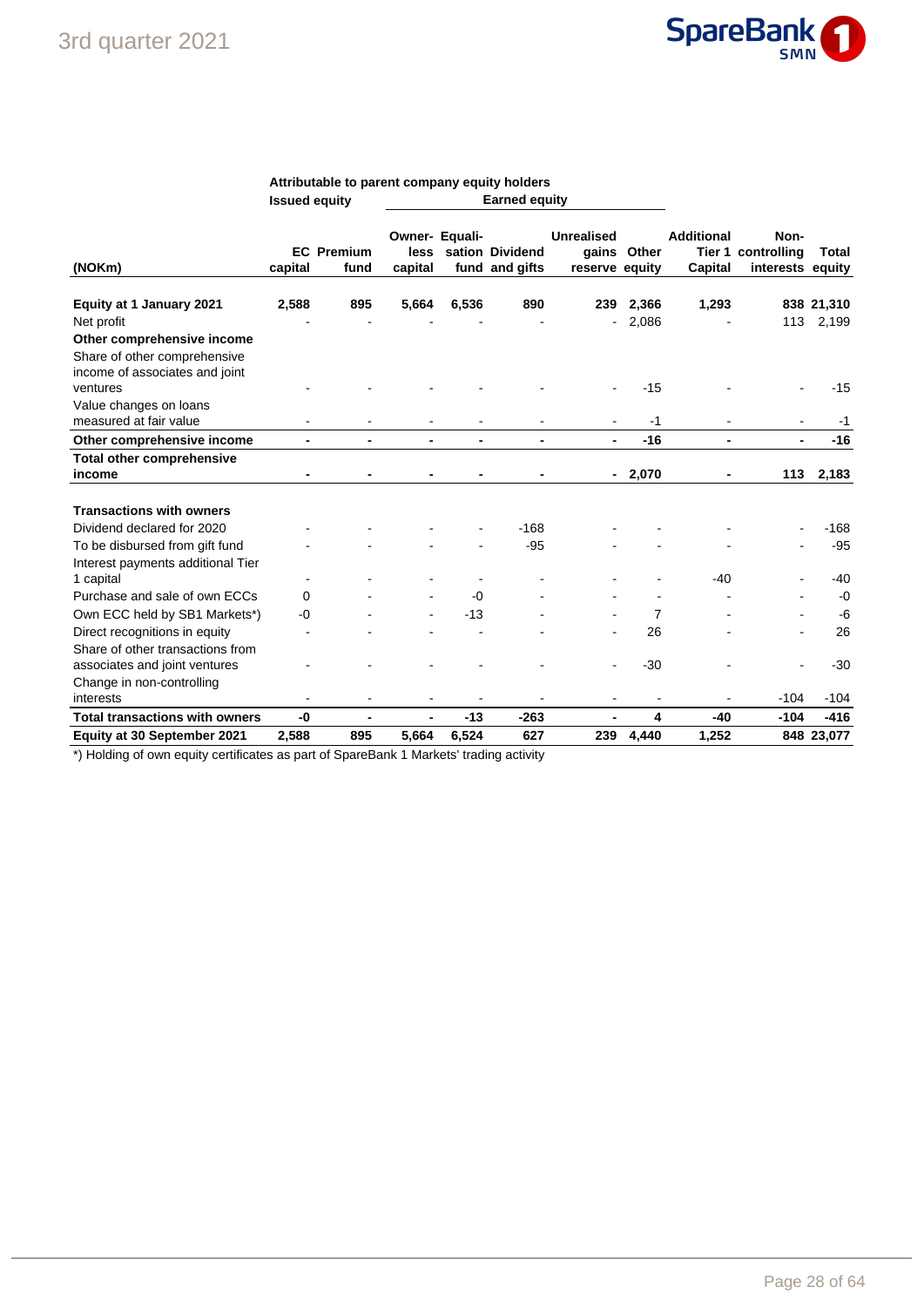

# **Notes**

# Contents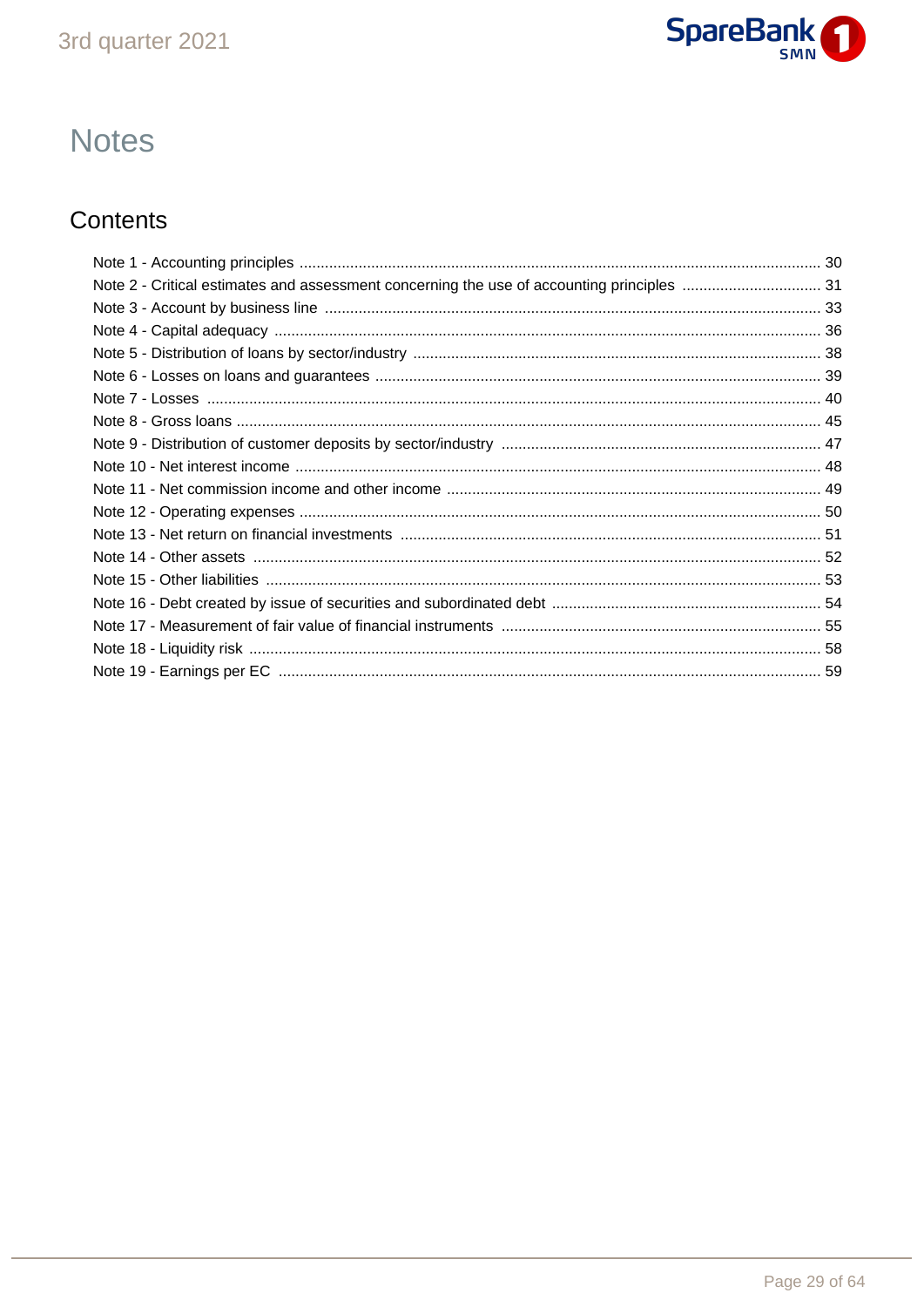

### Note 1 - Accounting principles

#### **Accounting principles**

SpareBank 1 SMN prepares and presents its quarterly accounts in compliance with the Stock Exchange Regulations, Stock Exchange Rules and International Financial Reporting Standards (IFRS) approved by EU, including IAS 34, Interim Financial Reporting. The quarterly accounts do not include all the information required in a complete set of annual financial statements and should be read in conjunction with the annual accounts for 2020. The Group has in this quarterly report used the same accounting principles and calculation methods as in the latest annual report and accounts with the exception noted below:

#### **Definition of default**

The group implemented a new definition of default on 1 January 2021.

The new definition is formulated in accordance with the European Banking Authority's guidelines on how banks should apply the definition of default in the Capital Requirements Regulation (CRR) and clarifications in the Norwegian CRR/CRD IV regulations.

Default is defined in two categories: 1) payment default or 2) default based on manual default marking.

1) Payment default is defined as material payment arrears or overdrafts of more than 90 days' duration. Threshold values for material arrears or overdrafts are set out in the Norwegian CRR/CRD IV regulations.

2) Default resulting from manual default marking is based to a larger degree on individual credit assessments, and to a lesser degree on automatic mechanisms. Events included in this category are provision for loss on a customer loan, bankruptcy/debt restructuring, forbearance assessments, deferment of interest and instalment payments for more than 180 days, or other indications suggesting considerable doubt as to whether the borrower will perform his obligations.

The new default definition entails the introduction of a 'waiting period' during which borrowers are categorised as still in default after the default has been rectified. The waiting period is three months or 12 months depending on the underlying cause of the default.

Furthermore, rules on default marking at group level are introduced whereby corporate customers in default to a group company (e.g. SpareBank 1 SMN Finans Midt-Norge) will also be considered to be in default to the bank. For personal customers, threshold values are specified for default contagion in the group. Where a defaulted exposure exceeds 20 per cent of total exposure, the exposure will be considered to be in default at group level.

The group has with effect from 1 January 2021 also applied the new default definition for accounting purposes for transfer of loans to stage 3. Loan volume in stage 3 has increased in first nine months of 2021 by NOK 1,193 million, primarily as a result of the new definition. However, there was no significant change in the underlying credit risk over the course of the first nine months of 2021. Comparatives have not been restated.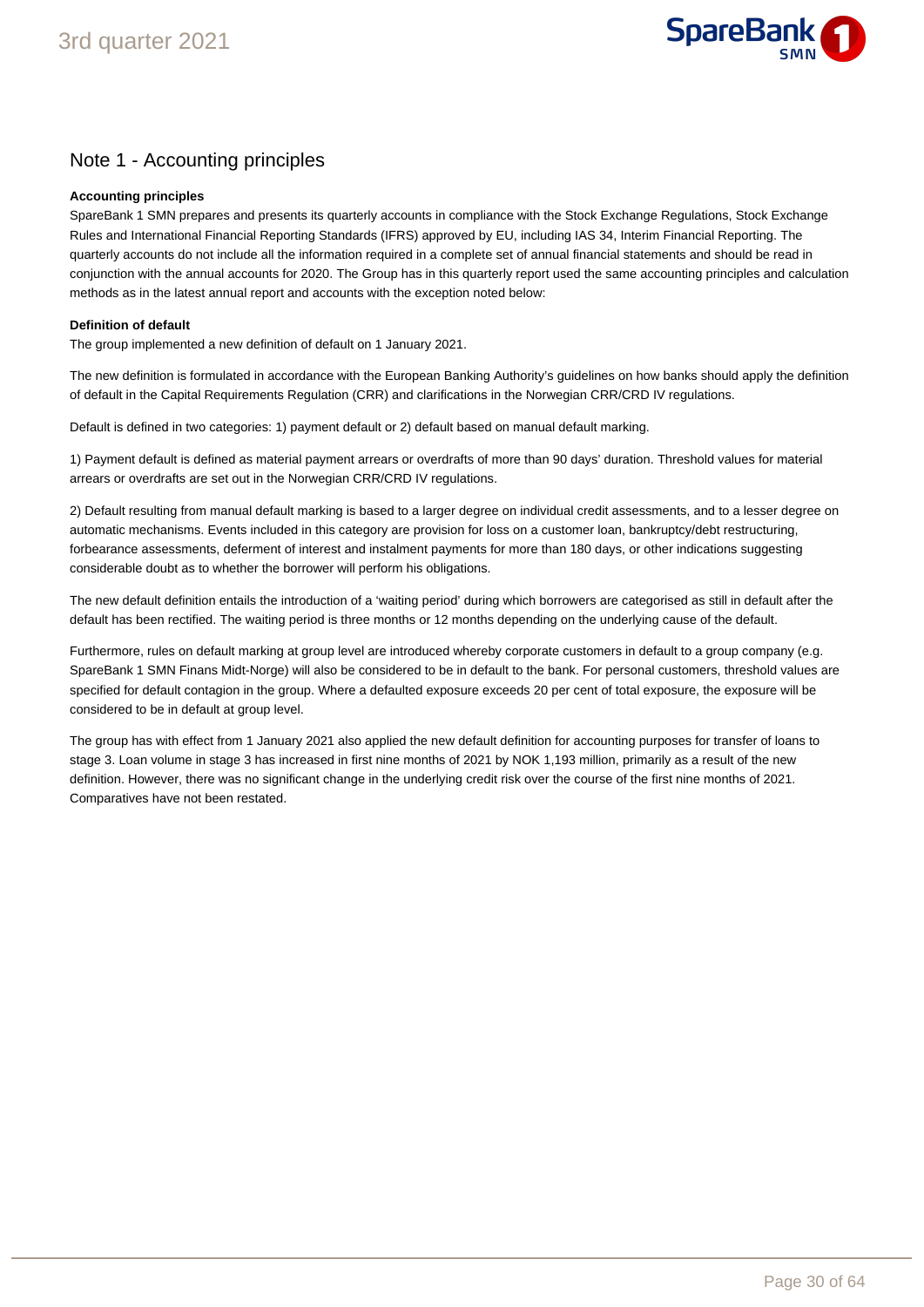

### Note 2 - Critical estimates and assessment concerning the use of accounting principles

When it prepares the consolidated accounts the management team makes estimates, discretionary assessments and assumptions which influence the application of accounting principles. This accordingly affects recognised amounts for assets, liabilities, revenues and expenses. Last year's annual accounts give a closer explanation of significant estimates and assumptions in Note 3 Critical estimates and assessments concerning the use of accounting principles.

#### **Pensions**

Sparebank1 SMN Group has one pension arrangement; defined contribution plan. For a further description of the various pension schemes, see note 22 in the 2020 annual report.

The Group has not obtained a new calculation of pensions as of 30 September since no factors have been identified that significantly alter the pension liability.

#### **Investment held for sale**

SpareBank 1 SMN's strategy is that ownership duse to defaulted exposures should at the outset be of brief duration, normally not longer than one year. Investments are recorded at fair value in the Parent Bank's accounts, and is classified as investment held for sale.

SpareBank 1 Kapitalforvaltning, subsidiary of SpareBank 1 Markets, has been presented as Investment held for sale from second quarter 2021 due to the agreement of sale to SpareBank 1 Forvaltning in third quarter of 2021. The result for the first half of the year is included on the line held for sale. Comparables have been restated.

The company SpareBank 1 Forvaltning is owned by the SpareBank1 banks and include the subsidiaries Odin Forvaltning, SpareBank 1 Kapitalforvaltning and SpareBank 1 Verdipapirservice.

| Jan-Sept 2021 (NOKm)           | Assets | Liabilities. | Revenue | <b>Expenses</b> |    | <b>Profit</b> | Ownership |
|--------------------------------|--------|--------------|---------|-----------------|----|---------------|-----------|
| Mavi XV AS Group               | 60     |              |         |                 |    | -1.           | 100 %     |
| SpareBank 1 Kapitalforvaltning |        |              |         | 36              | 26 |               |           |
| Total Held for sale            | 60     |              |         | 43              | 33 | 10            |           |

#### **Losses on loans and guarantees**

For a detailed description of the Bank's model for expected credit losses, refer to note 2 and 3 in the annual accounts for 2020.

The input in the credit loss model have been changed a result of changed expectations due to the corona situation.The crisis and the significant increase in macroeconomic uncertainty have made the assessments extra demanding. The regulators have emphasized the importance of focusing on the expected long-term effects of the crisis and this has also been the bank's focus.

In the first quarter 2020, the bank changed the assumptions for the base scenario in a negative direction. This has been continued in 2020 and in the first nine months of 2021. The bank's exposure to hotels and tourism, including commercial real estate with the income mainly towards this industry, is separated into a separate portfolio with its own assessments of PD and LGD courses as well as special scenarios and weighting of these to reflect this portfolio's exposure to the effects of corona. In addition, this entire portfolio is included in stage 2 or 3.

The development in the base scenario is prepared using adjustment factors where the development in the business cycle is projected by assumptions about how much the probability of default (PD) or loss of default (LGD) will increase or decrease compared to the base scenario in a five-year period. We expect increased losses related to debtors that have a demanding starting point before the crisis typically debtors in stage 2. The bank has therefore chosen to increase the trajectories for PD and LGD as well as reduce expected repayments in the base scenario, especially from year 2 onwards, since this will affect expected losses mainly for debtors in stage 2. To adjust for migration into stage 2, PD and LGD estimates are also increased in the first year. No first year repayments are assumed for all portfolios in downside scenario.

The applied scenario weighting was changed in the fourth quarter of 2020 to reflect further increased uncertainty. For corporate market including offshore, as well as agriculture, the downside scenario was changed from a weighting with a 10 percent probability, to a weighting of a 20 percent probability. For retail market, the weighting of the downside scenario was changed from 10 to 15 per cent. This has been continued in first nine months of 2021.

The effect of changes in input assumptions is shown as "Effect of changed assumptions in ECL model" in note 7. The effect is NOK 13 million for the bank and -1 million for the Group.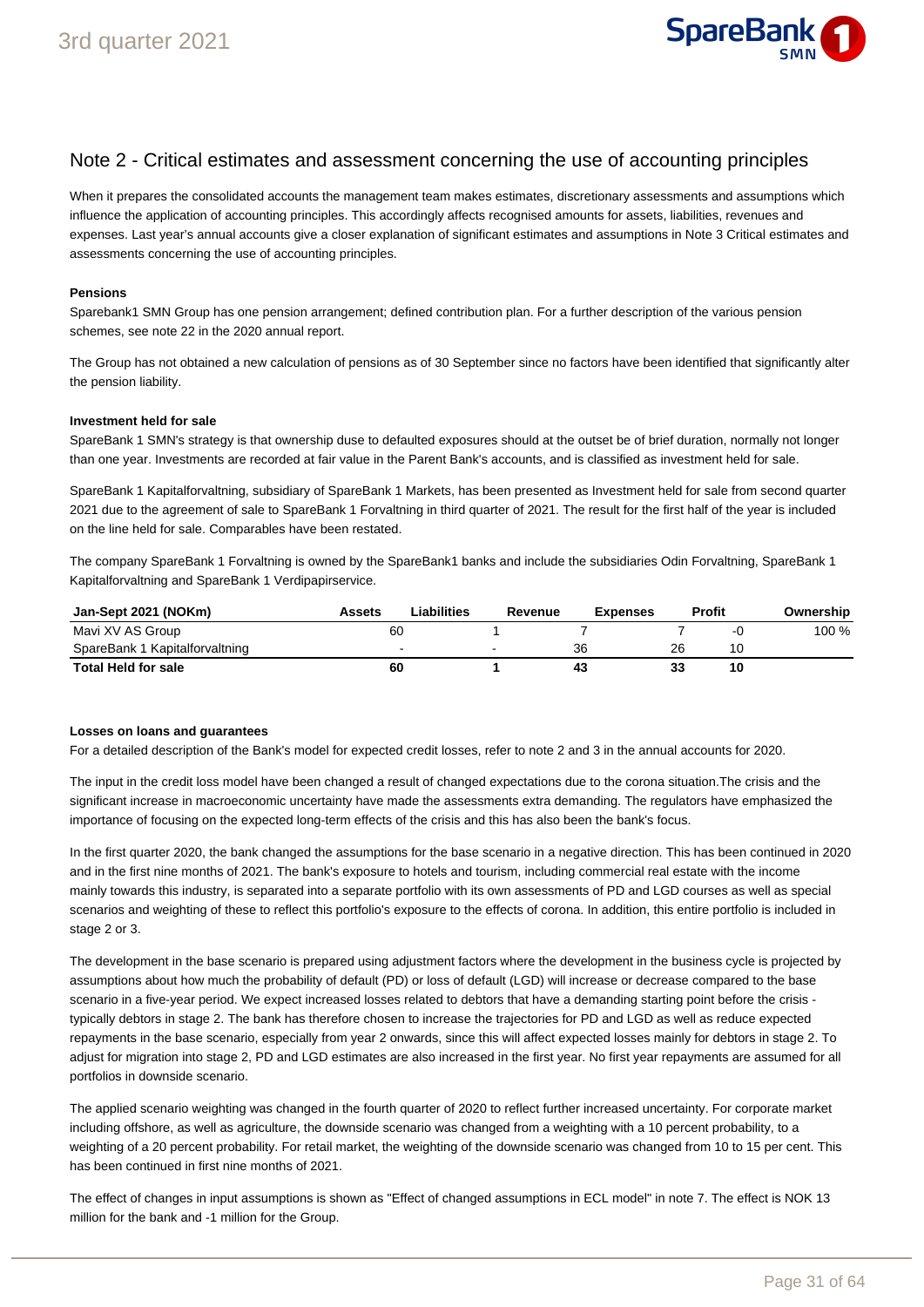

#### **Sensitivity**

The first part of the table below show total calculated expected credit loss as of 30 september 2021 in each of the three scenarios, distributed in the portfolios Retail Market, Corporate Market and offshore, tourism and agriculture, which adds up to parent bank. In addition the subsidiary SpareBank 1 Finans Midt-Norge is included. ECL for the parent bank and the subsidiary is summed up in the coloumn "Group".

The second part of the table show the ECL distributed by portfolio using the scenario weight applied, in addition to a alternative weighting where downside scenaro weight has been doubled.

If the downside scenario's probability were doubled at the expense of the baseline scenario at the end of september 2021, this would have entailed an increase in loss provisions of NOK 318 million for the parent bank and NOK 325 million for the group.

|                                                   |           | Retail         |       |                                     |                |        | <b>Total SB1 Finans</b> |       |
|---------------------------------------------------|-----------|----------------|-------|-------------------------------------|----------------|--------|-------------------------|-------|
|                                                   | <b>CM</b> |                |       | Market Offshore Agriculture Tourism |                | parent | <b>MN</b>               | Group |
| ECL base case                                     | 421       | 75             | 742   | 33                                  | 46             | 1,316  | 53                      | 1,369 |
| ECL worst case                                    | 949       | 305            | 1,465 | 119                                 | 99             | 2,937  | 118                     | 3,055 |
| ECL best case                                     | 354       | 39             | 649   | 17                                  | 12             | 1,071  | 39                      | 1,109 |
| ECL with scenario weights used 80/10/10           |           |                |       |                                     | $\blacksquare$ |        | 58                      | 59    |
| ECL with scenario weights used 65/25/15           | 517       | $\blacksquare$ | 872   | 48                                  |                | 1,437  |                         | 1,437 |
| ECL with scenario weights used 60/30/10           |           |                |       |                                     | 58             | 58     |                         | 58    |
| ECL with scenario weights used 70/15/15           |           | 104            |       |                                     | ٠              | 104    |                         | 104   |
| <b>Total ECL used</b>                             | 517       | 104            | 872   | 48                                  | 58             | 1,599  | 58                      | 1,658 |
|                                                   |           |                |       |                                     |                |        |                         |       |
| ECL alternative scenario weights 70/20/10         |           |                |       |                                     |                |        | 65                      | 66    |
| ECL alternative scenario weights 45/40/15         | 622       |                | 1,017 | 65                                  | $\blacksquare$ | 1,704  |                         | 1,704 |
| ECL alternative scenario weights 30/60/10         |           |                |       |                                     | 74             | 74     |                         | 74    |
| ECL alternative scenario weights 55/30/15         |           | 139            |       |                                     | ٠              | 139    |                         | 139   |
| <b>Total ECL alternative weights</b>              | 622       | 139            | 1,017 | 65                                  | 74             | 1,917  | 65                      | 1,983 |
| Change in ECL if alternative weights were<br>used | 106       | 35             | 145   | 17                                  | 16             | 318    |                         | 325   |

The table reflects that there are some significant differences in underlying PD and LGD estimates in the different scenarios and that there are differentiated levels and level differences between the portfolios. At group level, the ECL in the upside scenario, which largely reflects the loss and default picture in recent years, is about 80 per cent of the ECL in the expected scenario. The downside scenario gives more than double the ECL than in the expected scenario. Applied scenario weighting gives about 20 percent higher ECL than in the expected scenario.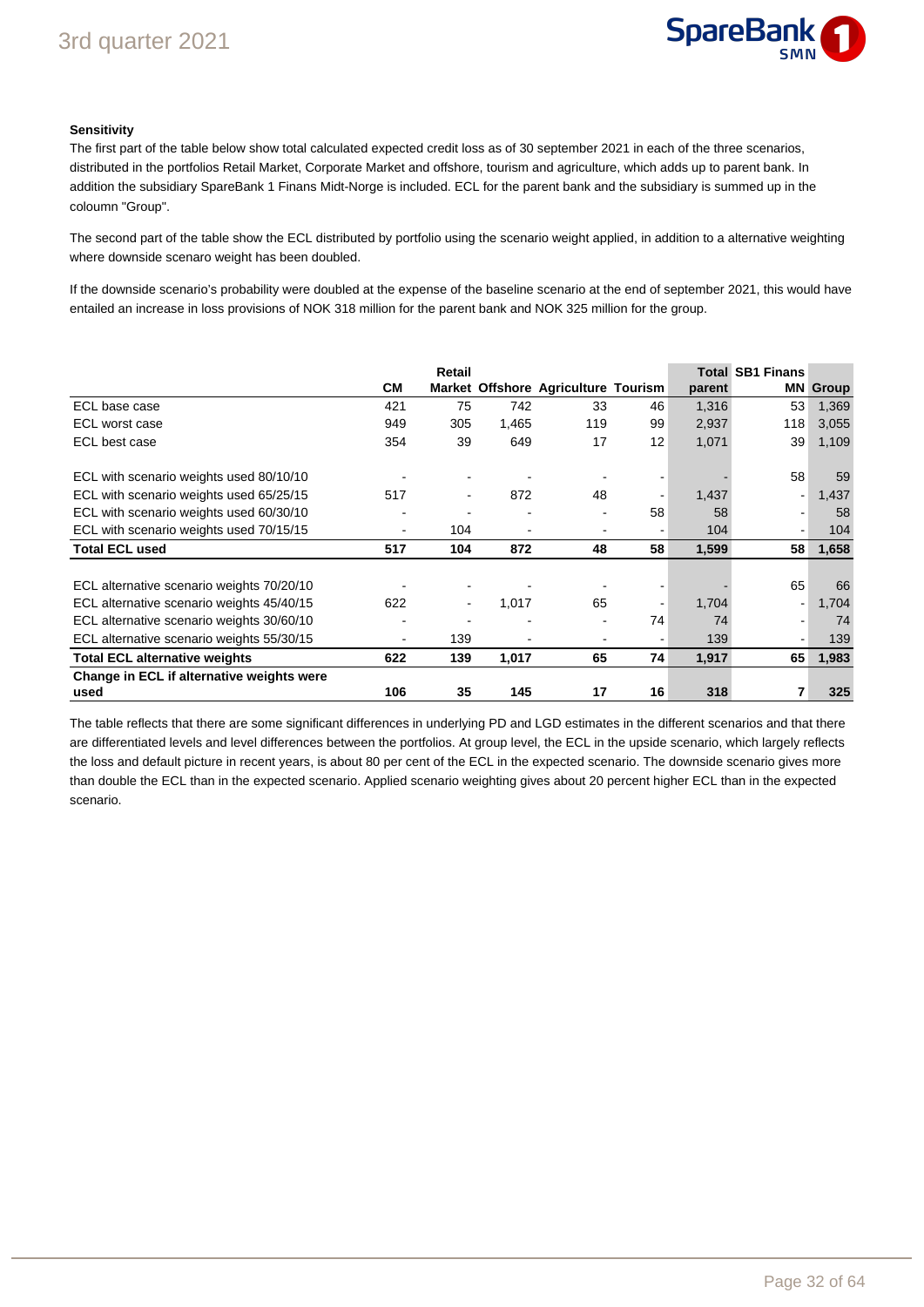

### Note 3 - Account by business line

For the subsidiaries the figures refer to the respective company accounts, while for joint ventures incorporated by the equity method the Group's profit share is stated, after tax, as well as book value of the investment at group level.

#### **Group 30 September 2021 Profit and loss account (NOKm) RM SB1 CM Markets EM1 SB1 Finans Regnskaps-MN SB1 huset SMN Gruppen SB1 BN Bank eliminations Total Other/** Net interest 840 826 -3 1 297 -0 - - 112 2,073 Interest from allocated capital 19 2 - - - - - - -21 - **Total interest income 859 828 -3 1 297 -0 - - 91 2,073** Comission income and other income  $682$  178 611 342 -19 439 - - - - - -71 2,161 Net return on financial investments \*\*) 2 10 81 10 - - 298 122 285 808 **Total income 1,542 1,016 689 353 278 439 298 122 304 5,042 Total operating expenses 673 325 486 282 111 357 - - -7 2,228 Ordinary operating profit 869 691 203 71 167 82 298 122 311 2,814** Loss on loans, guarantees etc.  $-11$  125 - 13 - - - - 13 **Result before tax including held for sale 880 566 203 71 153 82 298 122 310 2,685 Post-tax-return on equity \*) 13.4 % 11.1 % 13.8 % Balance** Loans and advances to customers 135,344 46,859 - - 10,094 - - - -321 191,976 Adv.of this sold to SB1 Boligkreditt and SB1 Næringskreditt  $-46,867 -1,237$  - - - - - - - - - - - 100 -48,004 Allowance for credit loss  $-125 -1,381$  -  $-10,003$  -  $-10,065 -1,568$ Other assets 130 17,899 3,025 422 -9,868 622 2,004 1,635 41,851 57,721 **Total assets 88,482 62,140 3,025 422 10,230 622 2,004 1,635 31,565 200,124** Deposits to customers **49,909 59,006** - - - - - - - - - - - - 776 109,691 Other liabilites and equity 38,573 3,134 3,025 422 10,230 622 2,004 1,635 30,788 90,433 **Total liabilities and equity 88,482 62,140 3,025 422 10,230 622 2,004 1,635 31,565 200,124**

 \*) Calculation of capital employed in Retail Banking and Corporate Banking is based on regulatory capital. This capital is grossed up to 16.9 percent to be in line with the capital plan during the year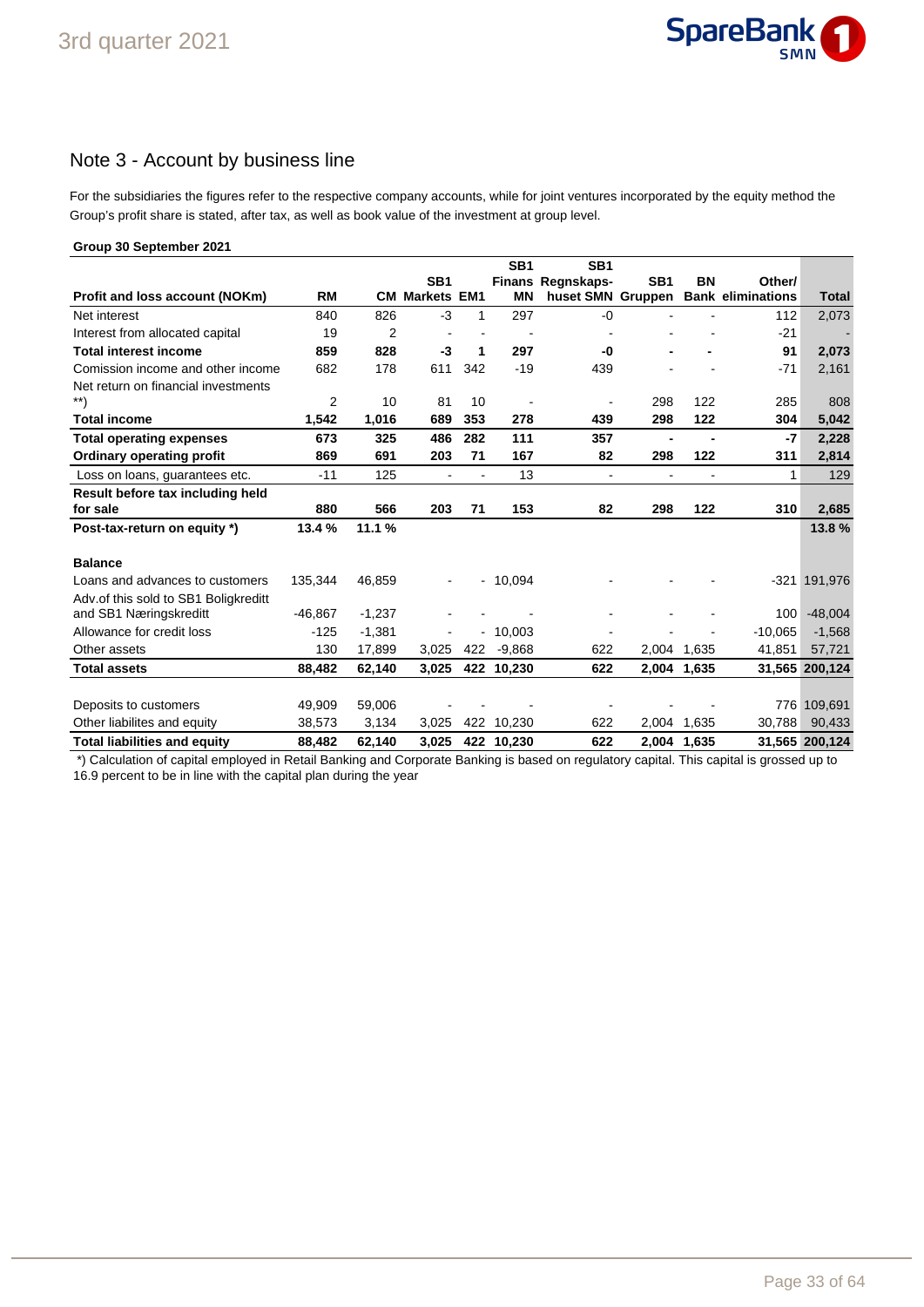

#### **Group 30 September 2020**

|                                         |                   |                |                    |     | SB <sub>1</sub> | SB <sub>1</sub>   |                 |                |                          |                |
|-----------------------------------------|-------------------|----------------|--------------------|-----|-----------------|-------------------|-----------------|----------------|--------------------------|----------------|
|                                         |                   |                | SB <sub>1</sub>    |     |                 | Finans Regnskaps- | SB <sub>1</sub> | <b>BN</b>      | Other/                   |                |
| Profit and loss account (NOKm)          | <b>RM</b>         | <b>CM</b>      | <b>Markets EM1</b> |     | <b>MN</b>       | huset SMN Gruppen |                 |                | <b>Bank eliminations</b> | Total          |
| Net interest                            | 823               | 828            | $-10$              | 1   | 282             | 0                 |                 |                | 147                      | 2,071          |
| Interest from allocated capital         | 103               | 68             |                    |     |                 |                   |                 |                | $-172$                   |                |
| <b>Total interest income</b>            | 926               | 896            | $-10$              | 1   | 282             | 0                 |                 |                | $-25$                    | 2,071          |
| Comission income and other income       | 612               | 166            | 375                | 300 | $-16$           | 415               |                 |                | $-74$                    | 1,779          |
| Net return on financial investments **) | $-3$              | 17             | 109                |     |                 |                   | 107             | 84             | 439                      | 753            |
| <b>Total income</b>                     | 1,536             | 1,079          | 474                | 300 | 267             | 415               | 107             | 84             | -340                     | 4,603          |
| <b>Total operating expenses</b>         | 704               | 321            | 394                | 251 | 97              | 327               | $\blacksquare$  |                | $-14$                    | 2,080          |
| <b>Ordinary operating profit</b>        | 832               | 758            | 80                 | 50  | 170             | 88                | 107             | 84             | 354                      | 2,523          |
| Loss on loans, guarantees etc.          | 58                | 614            | $\blacksquare$     |     | 37              | $\blacksquare$    | $\blacksquare$  | $\blacksquare$ | $-0$                     | 709            |
| Result before tax including held for    |                   |                |                    |     |                 |                   |                 |                |                          |                |
| sale                                    | 773               | 144            | 80                 | 50  | 133             | 88                | 107             | 84             | 354                      | 1,814          |
| Post-tax-return on equity *)            | 12.6 %            | 3.4%           |                    |     |                 |                   |                 |                |                          | 10.4%          |
| <b>Balance</b>                          |                   |                |                    |     |                 |                   |                 |                |                          |                |
| Loans and advances to customers         | 126,939 43,700    |                |                    |     | 9,531           |                   |                 |                |                          | -748 179,423   |
| Adv. of this sold to SpareBank 1        |                   |                |                    |     |                 |                   |                 |                |                          |                |
| <b>Boligkreditt</b>                     | $-44.447 - 1.436$ |                |                    |     |                 |                   |                 |                | 100                      | $-45,782$      |
| Allowance for credit losses             |                   | $-154 - 1,235$ |                    |     | $-65$           |                   |                 |                | -4                       | $-1,457$       |
| Other assets                            | 197               | 8,457          | 2,747              | 355 | 51              | 568               | 2,061           | 1,477          | 38,802                   | 54,716         |
| <b>Total assets</b>                     |                   | 82,536 49,487  | 2,747              | 355 | 9,518           | 568               | 2,061           | 1,477          |                          | 38,151 186,900 |
|                                         |                   |                |                    |     |                 |                   |                 |                |                          |                |
| Deposits to customers                   | 47,574 46,404     |                |                    |     |                 |                   |                 |                | 1,413                    | 95,391         |
| Other liabilites and equity             | 34,962            | 3,084          | 2,747              | 355 | 9,518           | 568               | 2,061           | 1,477          | 36,737                   | 91,509         |
| <b>Total liabilities and equity</b>     |                   | 82,536 49,487  | 2,747              | 355 | 9,518           | 568               |                 | 2,061 1,477    |                          | 38,151 186,900 |

\*) Calculation of capital employed in Retail Banking and Corporate Banking is based on regulatory capital. This capital is grossed up to 15.4 percent to be in line with the capital plan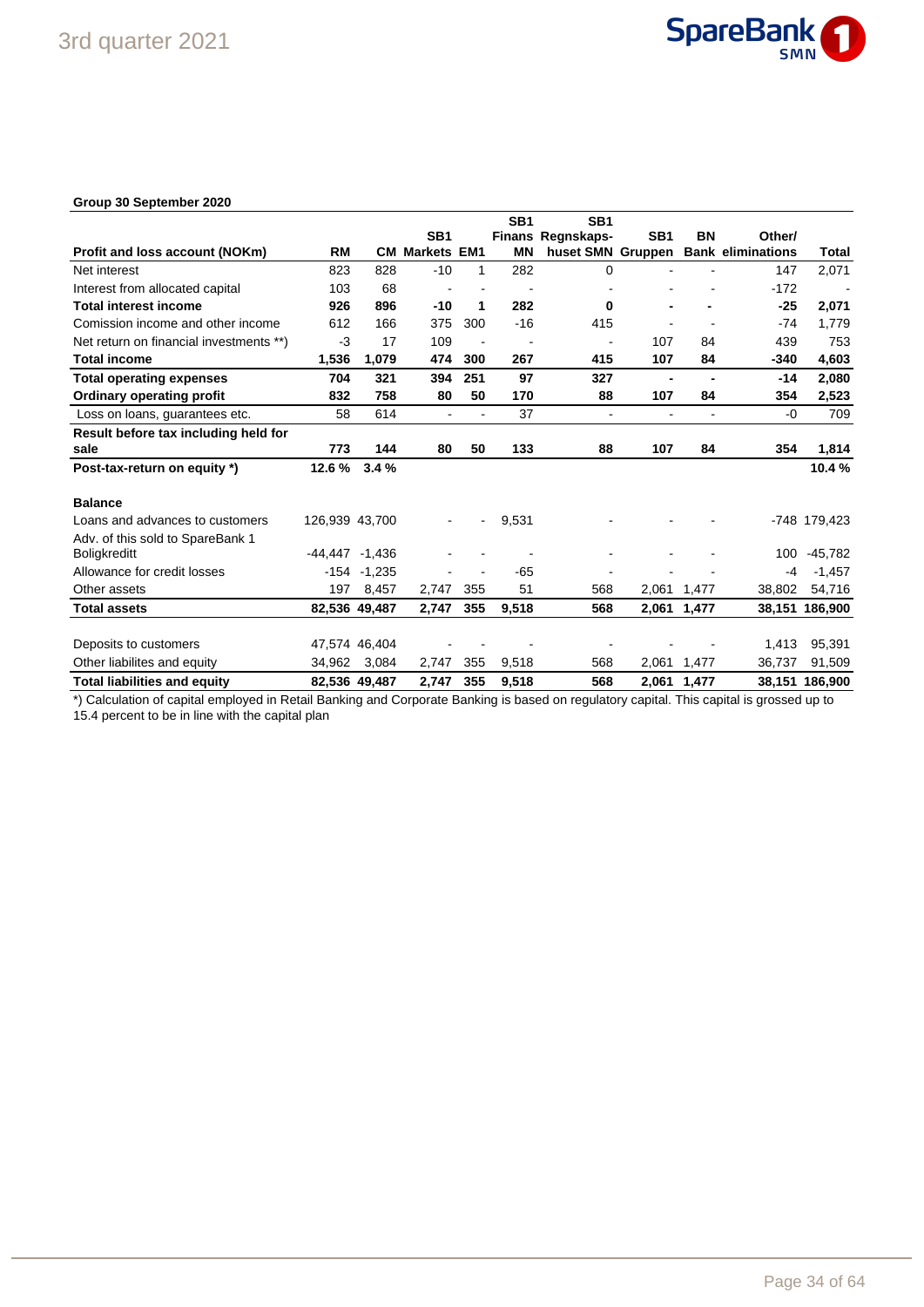

#### **Group 31 December 2020**

|                                         |                    |                |                       |                | SB <sub>1</sub> | SB <sub>1</sub>          |                 |             |                                     |                |
|-----------------------------------------|--------------------|----------------|-----------------------|----------------|-----------------|--------------------------|-----------------|-------------|-------------------------------------|----------------|
|                                         |                    |                | SB <sub>1</sub>       |                |                 | Finans Regnskaps-        | SB <sub>1</sub> | <b>BN</b>   | Other/                              |                |
| Profit and loss account (NOKm)          | <b>RM</b>          |                | <b>CM Markets EM1</b> |                | <b>MN</b>       |                          |                 |             | huset SMN Gruppen Bank eliminations | Total          |
| Net interest                            | 1,112              | 1.085          | $-13$                 | 2              | 387             | 1                        |                 |             | 186                                 | 2,759          |
| Interest from allocated capital         | 101                | 63             |                       |                |                 |                          |                 |             | $-165$                              |                |
| <b>Total interest income</b>            | 1,213              | 1,149          | $-13$                 | $\mathbf{2}$   | 387             | 1                        |                 |             | 21                                  | 2,759          |
| Commission income and other income      | 867                | 211            | 636                   | 392            | $-22$           | 533                      |                 |             | $-101$                              | 2,516          |
| Net return on financial investments **) | $-2$               | 21             | 137                   | ٠              |                 | $\overline{\phantom{a}}$ | 194             | 120         | 481                                 | 951            |
| <b>Total income</b>                     | 2,078              | 1,381          | 759                   | 394            | 364             | 533                      | 194             | 120         | 401                                 | 6,225          |
| <b>Total operating expenses</b>         | 929                | 422            | 590                   | 342            | 131             | 423                      |                 |             | 68                                  | 2,904          |
| Ordinary operating profit               | 1,149              | 959            | 169                   | 52             | 234             | 110                      | 194             | 120         | 333                                 | 3,321          |
| Loss on loans, guarantees etc.          | 56                 | 846            |                       |                | 49              | $\overline{\phantom{a}}$ |                 |             | 1                                   | 951            |
| Result before tax including held for    |                    |                |                       |                |                 |                          |                 |             |                                     |                |
| sale                                    | 1,093              | 113            | 169                   | 52             | 184             | 110                      | 194             | 120         | 333                                 | 2,370          |
| Post-tax return on equity*)             | 13.4 %             | 2.1%           |                       |                |                 |                          |                 |             |                                     | 10.0%          |
| <b>Balance</b>                          |                    |                |                       |                |                 |                          |                 |             |                                     |                |
| Loans and advances to customers         | 129,149 44,845     |                |                       | $\blacksquare$ | 9,622           |                          |                 |             |                                     | -815 182,801   |
| Adv. of this sold to SB1 Boligkreditt   |                    |                |                       |                |                 |                          |                 |             |                                     |                |
| and SB1 Næringskreditt                  | $-46,899$ $-1,354$ |                |                       |                |                 |                          |                 |             | $-100$                              | $-48,153$      |
| Allowance for credit losses             |                    | $-148 - 1,298$ |                       |                | -66             |                          |                 |             | -5                                  | $-1,517$       |
| Other assets                            |                    | 156 10,471     | 3,265                 | 357            | 66              | 592                      |                 | 2,151 1,514 | 36,210                              | 54,781         |
| <b>Total assets</b>                     |                    | 82,258 52,663  | 3,265                 | 357            | 9,623           | 592                      | 2,151 1,514     |             |                                     | 35,490 187,912 |
|                                         |                    |                |                       |                |                 |                          |                 |             |                                     |                |
| Deposits to customers                   |                    | 47,478 49,420  |                       |                |                 |                          |                 |             | 631                                 | 97,529         |
| Other liabilities and equity            |                    | 34,780 3,244   | 3,265                 | 357            | 9,623           | 592                      |                 | 2,151 1,514 | 34,859                              | 90,383         |
| <b>Total liabilites and equity</b>      |                    | 82,258 52,663  | 3,265                 | 357            | 9,623           | 592                      |                 | 2,151 1,514 | 35.490                              | 187,912        |

\*) Calculation of capital employed in Retail Banking and Corporate Banking is based on regulatory capital. This capital is grossed up to 15.4 percent to be in line with the capital plan

| **) Specification of net return on financial investments (NOKm)    | <b>30 Sept 21</b> | 30 Sept 20 | 31 Dec 20 |
|--------------------------------------------------------------------|-------------------|------------|-----------|
| <b>Dividends</b>                                                   | 21                | 12         | 39        |
| Capital gains/losses shares                                        | 161               | $-2$       | $-4$      |
| Gain/(loss) on sertificates and bonds                              | $-196$            | 166        | 103       |
| Gain/(loss) on derivatives                                         | 232               | $-78$      | 32        |
| Gain/(loss) on financial instruments related to hedging            |                   | $\Omega$   | 1         |
| Gain/(loss) on other financial instruments at fair value (FVO)     |                   | $-14$      | $-11$     |
| Foreign exchange gain/(loss)                                       | 46                | 79         | 82        |
| Gain/(loss) on shares and share derivatives at SpareBank 1 Markets | 30                | 26         | 28        |
| Net return on financial instruments                                | 267               | 177        | 230       |
| SpareBank 1 Gruppen                                                | 298               | 107        | 194       |
| <b>Gain Fremtind Forsikring</b>                                    |                   | 340        | 340       |
| SpareBank 1 Boligkreditt                                           | 18                | 22         | 18        |
| SpareBank 1 Næringskreditt                                         | 6                 | 14         | 18        |
| <b>BN Bank</b>                                                     | 122               | 84         | 120       |
| SpareBank 1 Kredittkort                                            | 11                | 2          | 2         |
| SpareBank 1 Betaling                                               | -6                | -3         | $-2$      |
| Other companies                                                    | 69                | $-1$       | $-10$     |
| Income from investment in associates and joint ventures            | 519               | 564        | 681       |
| Total net return on financial investments                          | 808               | 753        | 951       |
| Fair value hedging                                                 |                   |            |           |
| Changes in fair value on hedging instrument                        | $-460$            | 502        | 467       |
| Changes in fair value on hedging item                              | 454               | $-502$     | -465      |
| Net Gain or Loss from hedge accounting                             | $-7$              | 0          | 1         |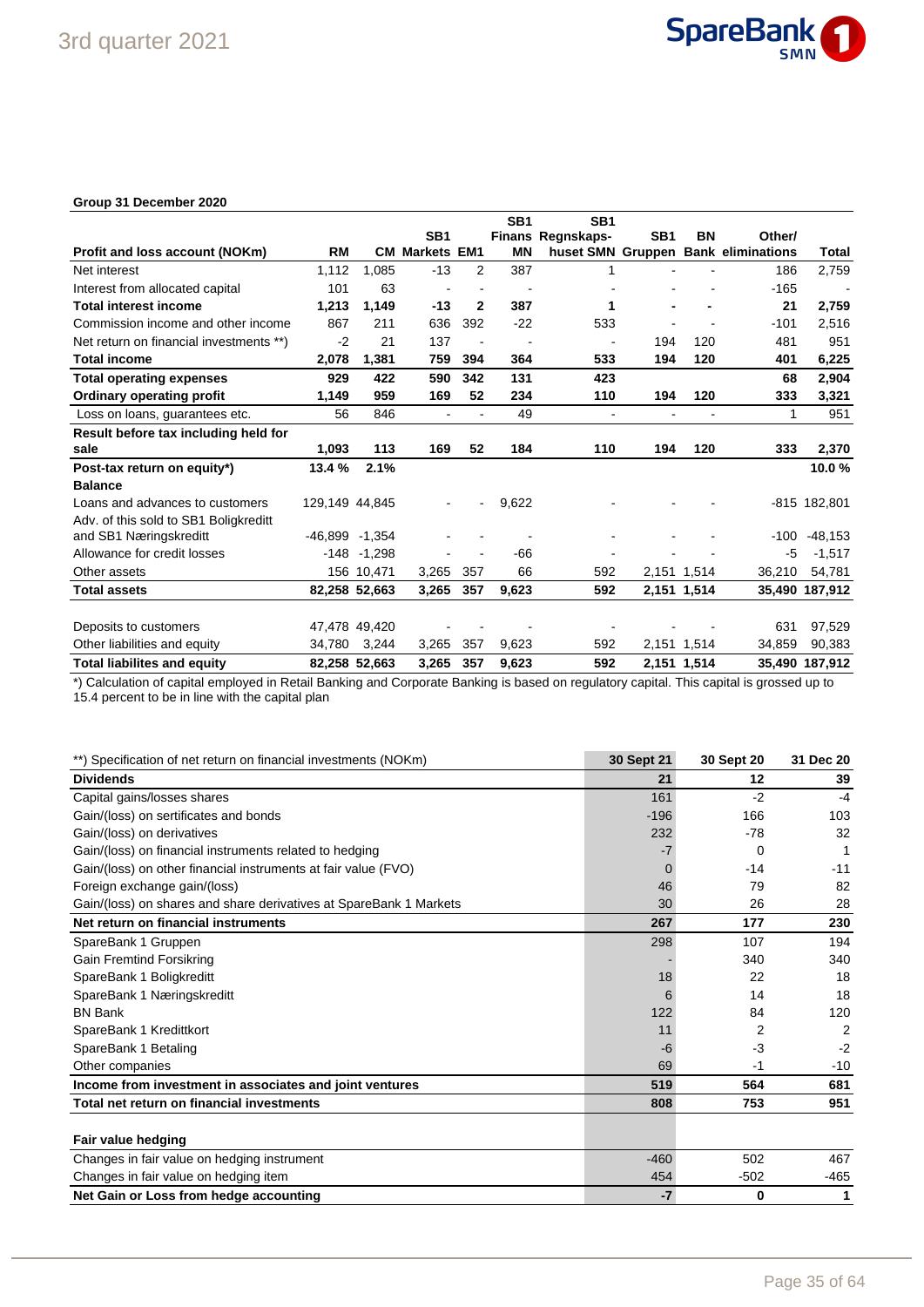

### Note 4 - Capital adequacy

Capital adequacy is calculated and reported in accordance with the EU capital requirements regulations for banks and investment firms (CRR/CRD IV). SpareBank 1 SMN utilises the Internal Rating Based Approach (IRB) for credit risk. Advanced IRB Apporoach is used for the corporate portfolios. Use of IRB imposes wide-ranging requirements on the bank's organisational set-up, competence, risk models and risk management systems.

As of 30 September 2021 the overall minimum requirement on CET1 capital is 12.5 per cent. The capital conservation buffer requirement is 2.5 per cent, the systemic risk requirement for Norwegian IRB-banks is 4.5 per cent and the Norwegian countercyclical buffer is 1.0 per cent. These requirements are additional to the requirement of 4.5 per cent CET1 capital. In addition the financial supervisory authority has set a Pillar 2 requirement of 1.9 per cent for SpareBank 1 SMN, however not below NOK 1,794 million in monetary terms. The Norwegian countercyclical buffer will rise to 1.5 per cent with effect from 30 June 2022.

The systemic risk buffer stands at 4.5 per cent for the Norwegian exposures. For exposures in other countries, the particular country's systemic buffer rate shall be employed. As of 30 September 2021 the effective rate for the parent bank and for the group is accordingly 4.4 per cent.

The countercyclical buffer is calculated using differentiated rates. For exposures in other countries the countercyclical buffer rate set by the authorities in the country concerned is applied. If that country has not set a rate, the same rate as for exposures in Norway is applied unless the Ministry of Finance sets another rate. For the third quarter of 2021 both the parent bank and the group is below the capital deduction threshold such that the Norwegian rate is applied to all relevant exposures.

|                              | <b>Parent Bank</b> |         |                                                                       |                 | Group           |                |
|------------------------------|--------------------|---------|-----------------------------------------------------------------------|-----------------|-----------------|----------------|
| 31 Dec<br>2020               | 30 Sept<br>2020    | 30 Sept | 2021 (NOKm)                                                           | 30 Sept<br>2021 | 30 Sept<br>2020 | 31 Dec<br>2020 |
| 18,092                       | 17,876             |         | 19,629 Total book equity                                              | 23,077          | 20,829          | 21,310         |
| $-1,250$                     | $-1,203$           |         | -1,211 Additional Tier 1 capital instruments included in total equity | $-1,252$        | $-1,244$        | $-1,293$       |
| $-515$                       | $-494$             |         | -500 Deferred taxes, goodwill and other intangible assets             | $-1,040$        | $-1,047$        | $-1,044$       |
| $-890$                       |                    |         | -627 Deduction for allocated dividends and gifts                      | $-627$          |                 | $-890$         |
|                              |                    |         | - Non-controlling interests recognised in other equity capital        | $-848$          | $-800$          | $-838$         |
|                              |                    |         | - Non-controlling interests eligible for inclusion in CET1 capital    | 504             | 414             | 488            |
| $\qquad \qquad \blacksquare$ | $-1,155$           |         | $-1,841$ Net profit                                                   | $-2,199$        | $-1,528$        |                |
|                              |                    |         | Year-to-date profit included in core capital (50 per cent (50 per     |                 |                 |                |
|                              | 368                |         | 723 cent) pre tax of group profit)                                    | 1,079           | 739             |                |
| $-43$                        | $-47$              |         | -40 Value adjustments due to requirements for prudent valuation       | $-52$           | $-59$           | $-56$          |
| $-47$                        | $-75$              |         | -581 Positive value of adjusted expected loss under IRB Approach      | $-616$          | -98             | $-74$          |
|                              |                    |         | Cash flow hedge reserve                                               | 5               | 13              | 10             |
|                              |                    |         | Deduction for common equity Tier 1 capital in significant             |                 |                 |                |
| $-186$                       | $-186$             |         | -187 investments in financial institutions                            | $-360$          | $-510$          | $-572$         |
| 15,160                       | 15,084             |         | 15,365 Common equity Tier 1 capital                                   | 17,671          | 16,711          | 17,041         |
| 1,250                        | 1,250              |         | 1,250 Additional Tier 1 capital instruments                           | 1,594           | 1,579           | 1,595          |
|                              |                    |         |                                                                       |                 |                 |                |
| 16,410                       | 16,334             |         | 16,615 Tier 1 capital                                                 | 19,265          | 18,290          | 18,636         |
|                              |                    |         |                                                                       |                 |                 |                |
|                              |                    |         | Supplementary capital in excess of core capital                       |                 |                 |                |
| 1,750                        | 1,750              |         | 1,750 Subordinated capital                                            | 2,247           | 2,240           | 2,262          |
|                              |                    |         |                                                                       |                 |                 |                |
| $-139$                       | $-157$             |         | -174 Deduction for significant investments in financial institutions  | $-174$          | $-157$          | $-139$         |
| 1,611                        | 1,593              |         | 1,576 Additional Tier 2 capital instruments                           | 2,072           | 2,083           | 2,123          |
| 18,020                       | 17,927             |         | 18,190 Total eligible capital                                         | 21,338          | 20,373          | 20,759         |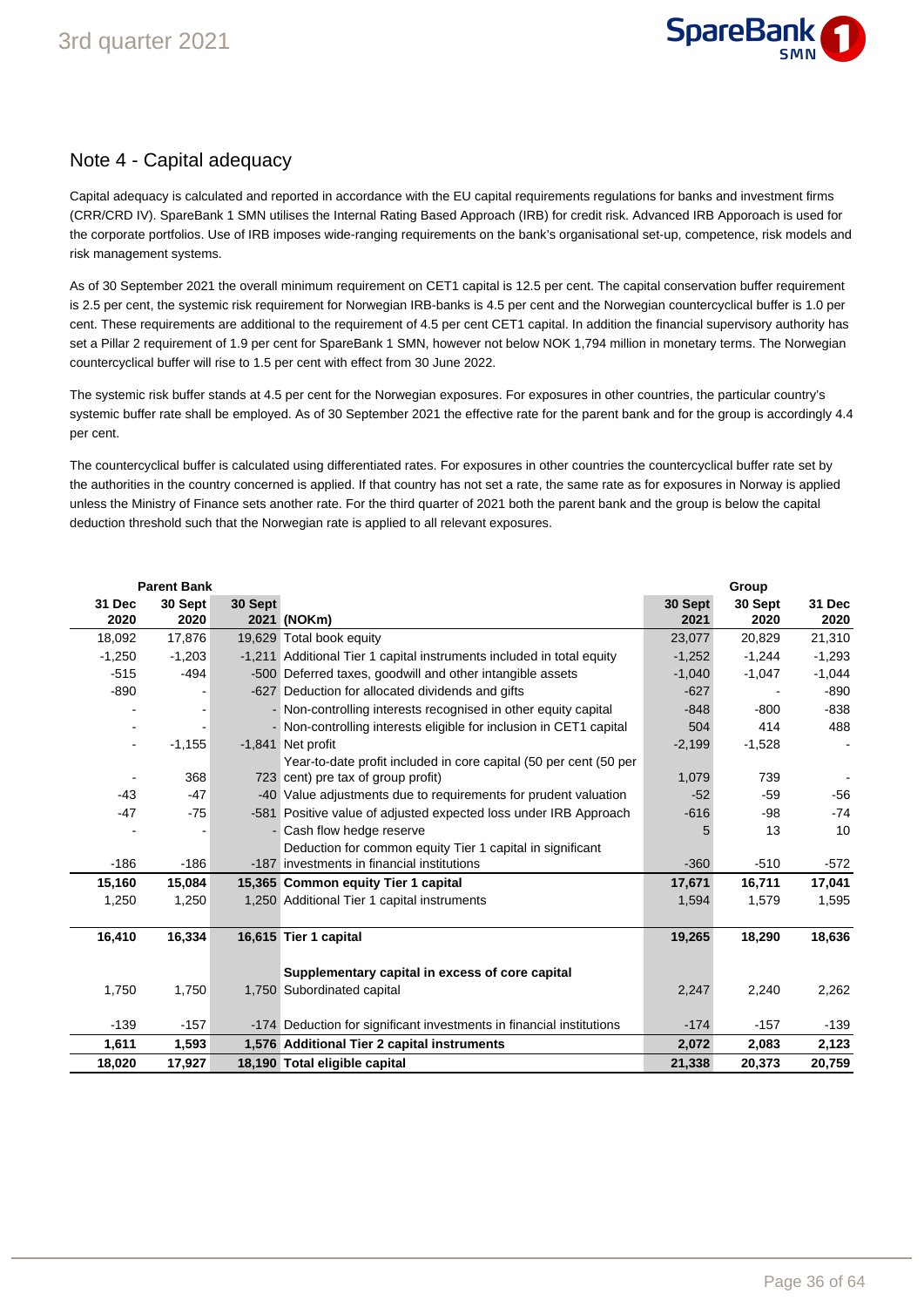

|                |                | Minimum requirements subordinated capital                     |                |                |                |
|----------------|----------------|---------------------------------------------------------------|----------------|----------------|----------------|
| 1,053          | 1,044          | 1,074 Specialised enterprises                                 | 1,254          | 1,236          | 1,240          |
| 920            | 981            | 955 Corporate                                                 | 968            | 991            | 930            |
| 1,511          | 1,598          | 1,415 Mass market exposure, property                          | 2,348          | 2,282          | 2,261          |
| 107            | 108            | 100 Other mass market                                         | 103            | 111            | 110            |
| 1,026          | 1,012          | 1,045 Equity positions IRB                                    | $\mathbf{1}$   | 1              | 1              |
| 4,617          | 4,742          | 4,590 Total credit risk IRB                                   | 4,675          | 4,621          | 4,541          |
|                |                |                                                               |                |                |                |
| 1              | 2              | 3 Central government                                          | 4              | 2              | 2              |
| 93             | 115            | 130 Covered bonds                                             | 151            | 162            | 142            |
| 441            | 507            | 379 Institutions                                              | 324            | 402            | 332            |
|                |                | - Local and regional authorities, state-owned enterprises     | 31             | 21             | 27             |
| 32             | 27             | 147 Corporate                                                 | 382            | 253            | 281            |
| 20             | 16             | 11 Mass market                                                | 506            | 470            | 476            |
| 11             | 14             | 28 Exposures secured on real property                         | 120            | 154            | 136            |
| 272            | 279            | 264 Equity positions                                          | 513            | 400            | 408            |
| 99             | 100            | 94 Other assets                                               | 154            | 161            | 159            |
| 970            | 1,058          | 1,056 Total credit risk standardised approach                 | 2,186          | 2,025          | 1,962          |
|                |                |                                                               |                |                |                |
| 30             | 42             | 36 Debt risk                                                  | 38             | 43             | 31             |
|                |                | Equity risk                                                   | 22             | 9              | 18             |
|                |                | - Currency risk and risk exposure for settlement/delivery     | $\overline{2}$ | 3              | $\sqrt{3}$     |
| 421            | 407            | 421 Operational risk                                          | 777            | 720            | 770            |
| 25             | 60             | 25 Credit value adjustment risk (CVA)                         | 131            |                | 123            |
|                |                |                                                               |                | 192            |                |
| 6,063          | 6,309          | 6,128 Minimum requirements subordinated capital               | 7,830          | 7,612          | 7,448          |
| 75,785         | 78,861         | 76,599 Risk weighted assets (RWA)                             | 97,879         | 95,156         | 93,096         |
| 3,410          | 3,549          | 3,447 Minimum requirement on CET1 capital, 4.5 per cent       | 4,405          | 4,282          | 4,189          |
|                |                |                                                               |                |                |                |
|                |                | <b>Capital Buffers</b>                                        |                |                |                |
| 1,895          | 1,972          | 1,915 Capital conservation buffer, 2.5 per cent               | 2,447          | 2,379          | 2,327          |
| 3,410          | 2,366          | 3,447 Systemic risk buffer, 4.5 per cent (3.0 per cent)       | 4,405          | 2,855          | 4,189          |
| 758            | 789            | 766 Countercyclical buffer, 1.0 per cent (1.0 per cent)       | 979            | 952            | 931            |
| 6,063          | 5,126          | 6,128 Total buffer requirements on CET1 capital               | 7,830          | 6,185          | 7,448          |
| 5,687          | 6,409          | 5,790 Available CET1 capital after buffer requirements        | 5,436          | 6,243          | 5,404          |
|                |                | Capital adequacy                                              |                |                |                |
| 20.0%          | 19.1%          | 20.1 % Common equity Tier 1 capital ratio                     | 18.1%          | 17.6%          | 18.3%          |
| 21.7%          | 20.7%          | 21.7 % Tier 1 capital ratio                                   | 19.7%          | 19.2 %         | 20.0%          |
| 23.8%          | 22.7%          | 23.7 % Capital ratio                                          | 21.8%          | 21.4%          | 22.3%          |
|                |                |                                                               |                |                |                |
|                |                | Leverage ratio                                                |                |                |                |
| 178,219        | 179,304        | 189,698 Balance sheet items<br>12,601 Off-balance sheet items | 270,700        | 252,366        | 256,978        |
| 6,190          | 7,518          |                                                               | 11,887         | 8,333          | 7,514          |
| $-606$         | $-617$         | -1,121 Regulatory adjustments                                 | $-1,911$       | $-1,543$       | $-1,577$       |
| 183,803        | 186,205        | 201,179 Calculation basis for leverage ratio                  | 280,677        | 259,156        | 262,915        |
| 16,410<br>8.9% | 16,334<br>8.8% | 16,615 Core capital<br>8.3% Leverage Ratio                    | 19,265<br>6.9% | 18,290<br>7.1% | 18,636<br>7.1% |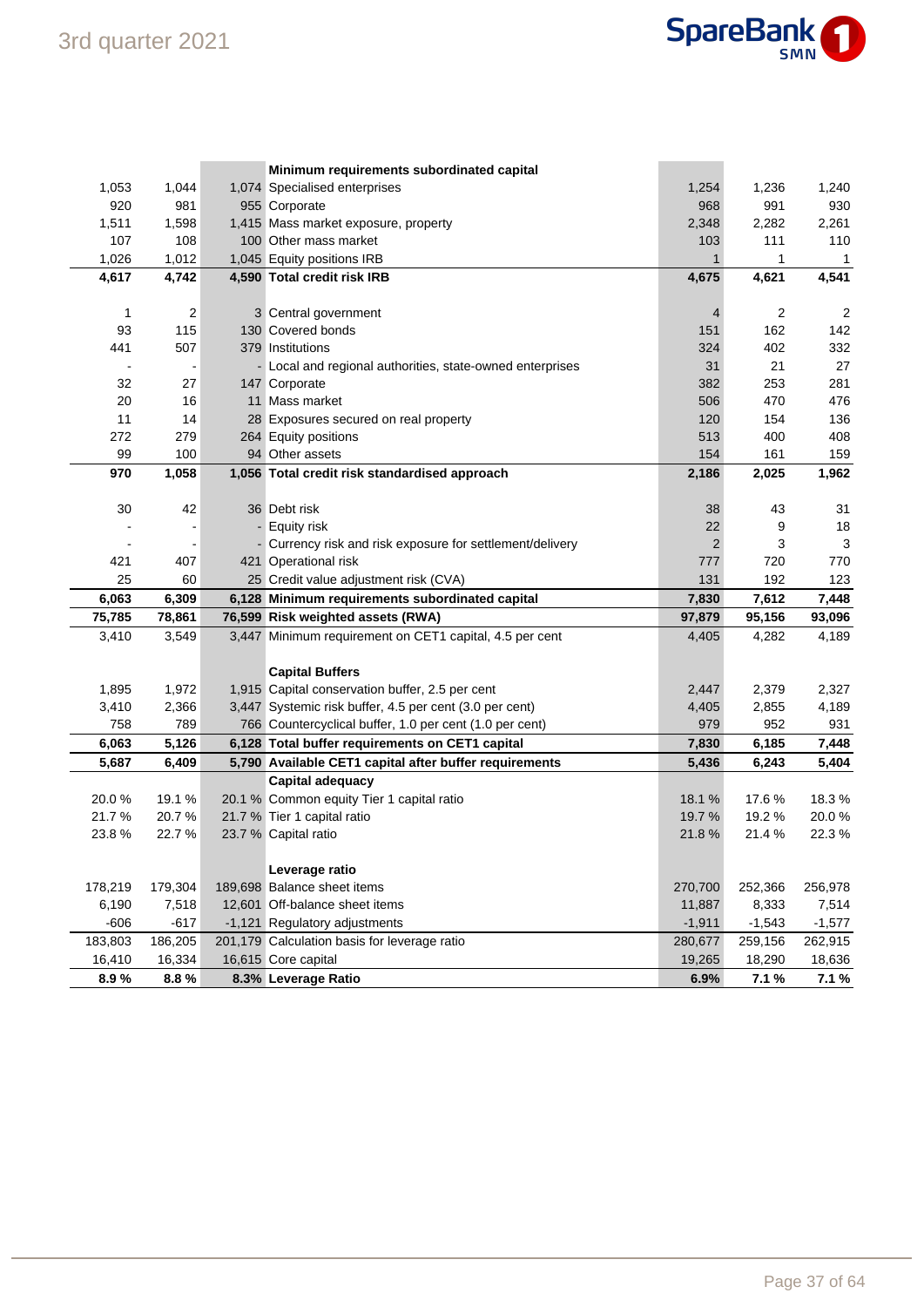# Note 5 - Distribution of loans by sector/industry

|                | <b>Parent Bank</b> |         |                                                     |                 | Group           |                |
|----------------|--------------------|---------|-----------------------------------------------------|-----------------|-----------------|----------------|
| 31 Dec<br>2020 | 30 Sept<br>2020    | 30 Sept | 2021 (NOKm)                                         | 30 Sept<br>2021 | 30 Sept<br>2020 | 31 Dec<br>2020 |
| 9,160          | 8,994              |         | 9,205 Agriculture and forestry                      | 9,546           | 9.442           | 9,591          |
| 5,243          | 4,872              |         | 5,851 Fisheries and hunting                         | 5,869           | 4,872           | 5,259          |
| 1,704          | 1,384              |         | 1,843 Sea farming industries                        | 2,093           | 1,790           | 2,100          |
| 2,234          | 1,962              |         | 2,203 Manufacturing                                 | 2,835           | 2,369           | 2,646          |
| 3.195          | 3,227              |         | 2,884 Construction, power and water supply          | 3,825           | 4.087           | 4,077          |
| 2,289          | 2,315              |         | 2,320 Retail trade, hotels and restaurants          | 2,662           | 2,649           | 2,586          |
| 4,537          | 4,787              |         | 5.237 Maritime sector                               | 5,237           | 4,787           | 4,537          |
| 15,427         | 15,136             |         | 16,724 Property management                          | 16,839          | 15,215          | 15,509         |
| 3,644          | 3,293              |         | 4.083 Business services                             | 4,500           | 3,014           | 3,423          |
| 6,032          | 6,089              |         | 5,433 Transport and other services provision        | 6,367           | 6,994           | 6,942          |
| 9              | 6                  |         | 2 Public administration                             | 35              | 29              | 33             |
| 1,626          | 1,627              |         | 1,392 Other sectors                                 | 1,339           | 1,645           | 1,638          |
| 55,099         | 53,692             |         | 57,176 Gross Ioans in Corporate market              | 61,147          | 56,893          | 58,340         |
| 118,714        | 116,767            |         | 124,841 Wage earners                                | 130,828         | 122,529         | 124,461        |
|                |                    |         | Gross Ioans incl. SB1 Boligkreditt /SB1             |                 |                 |                |
| 173,814        | 170,459            |         | 182,017 Næringskreditt                              | 191,976         | 179,423         | 182,801        |
| 46.613         | 44,160             |         | 46,675 of which SpareBank 1 Boligkreditt            | 46,675          | 44,160          | 46,613         |
| 1,540          | 1,622              |         | 1,329 of which SpareBank 1 Næringskreditt           | 1,329           | 1,622           | 1,540          |
| 125,660        | 124,677            |         | 134,013 Gross Ioans in balance sheet                | 143,972         | 133,640         | 134,648        |
| 1,351          | 1,284              |         | 1,411 - Loan loss allowance on amortised cost loans | 1,472           | 1,352           | 1,421          |
| 96             | 105                |         | 95 - Loan loss allowance on loans at FVOCI          | 95              | 105             | 96             |
| 124,214        | 123,288            |         | 132,507 Net loans to and receivables from customers | 142,404         | 132,183         | 133,131        |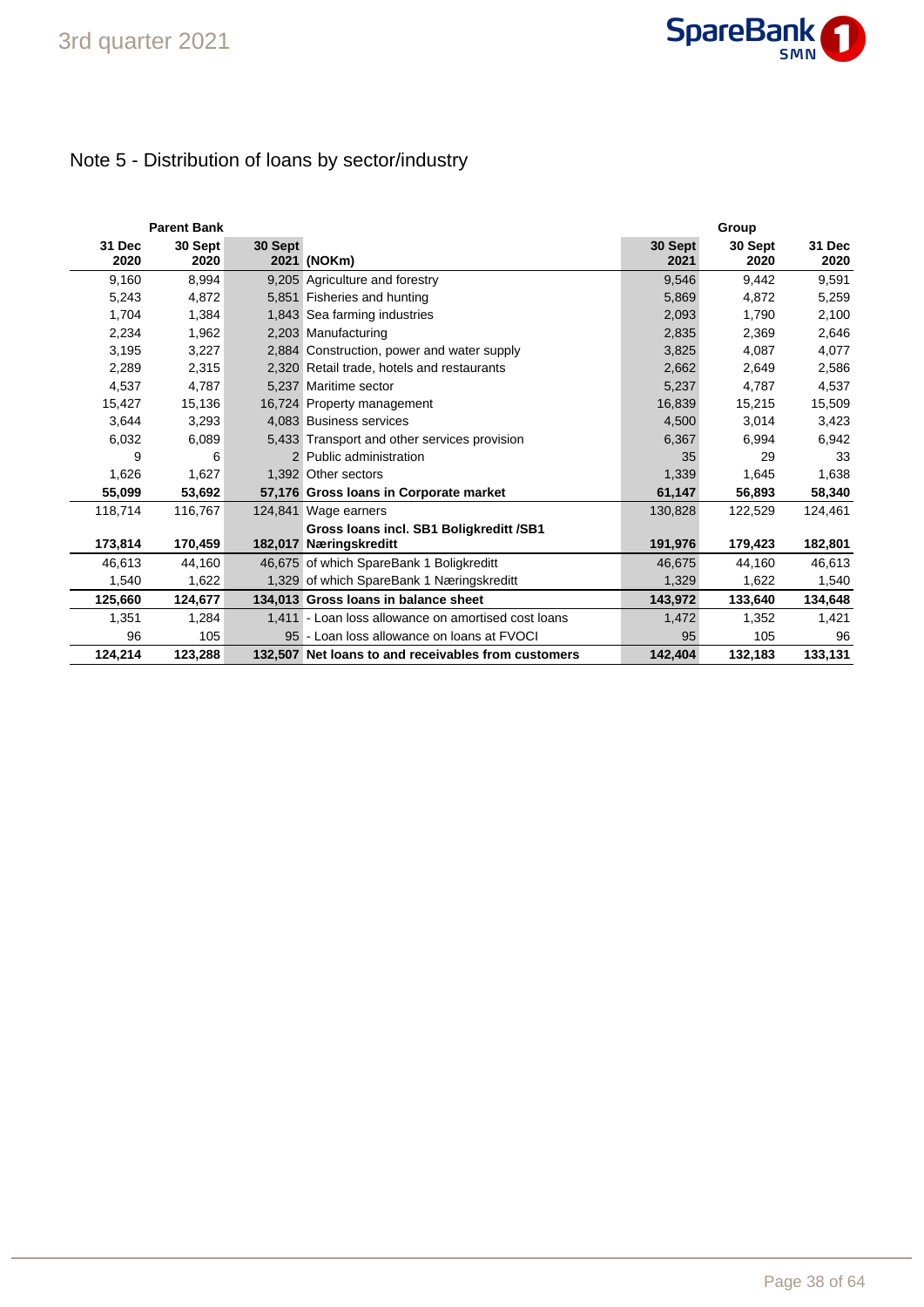# Note 6 - Losses on loans and guarantees

|                                                                                              |           | Jan-Sept  |       |    |      |       |           |           | Third quarter |           |      |       |      |           |       |
|----------------------------------------------------------------------------------------------|-----------|-----------|-------|----|------|-------|-----------|-----------|---------------|-----------|------|-------|------|-----------|-------|
|                                                                                              |           | 2021      |       |    | 2020 |       |           | 2021      |               |           | 2020 |       |      | 2020      |       |
| <b>Parent Bank (NOKm)</b>                                                                    | <b>RM</b> | <b>CM</b> | Total | RM | CМ   | Total | <b>RM</b> | <b>CM</b> | Total         | <b>RM</b> | CМ   | Total | RM   | <b>CM</b> | Total |
| Change in provision for<br>expected credit losses for the<br>period<br>Actual loan losses on | $-14$     | 102       | 88    | 53 | 499  | 553   | $-2$      | 24        | 22            | 14        | 203  | 217   | 49   | 666       | 715   |
| commitments exceeding<br>provisions made                                                     | 8         | 23        | 31    | 10 | 116  | 126   | 3         | 1         | 4             | 4         | 2    | 5     | 14   | 197       | 212   |
| Recoveries on commitments<br>previously written-off                                          | $-5$      | $-0$      | $-5$  | -6 | -1   | $-7$  | $-2$      | $-0$      | $-2$          | $-2$      | $-1$ | $-3$  | $-7$ | -18       | $-25$ |
| Losses for the period on<br>loans and guarantees                                             | $-11$     | 125       | 115   | 58 | 614  | 672   | $-1$      | 25        | 24            | 16        | 204  | 219   | 56   | 846       | 902   |

|                                                                     |           |      | Jan-Sept     |       | Third quarter |       |                |           |       |           |       |       |       |       |       |
|---------------------------------------------------------------------|-----------|------|--------------|-------|---------------|-------|----------------|-----------|-------|-----------|-------|-------|-------|-------|-------|
|                                                                     |           | 2021 |              |       | 2020          |       |                | 2021      |       |           | 2020  |       |       | 2020  |       |
| Group (NOKm)                                                        | <b>RM</b> | CМ   | <b>Total</b> | RM    | CМ            | Total | <b>RM</b>      | <b>CM</b> | Total | <b>RM</b> | CМ    | Total | RM    | CМ    | Total |
| Change in provision for<br>expected credit losses for the<br>period | $-23$     | 104  | 81           | 51    | 511           | 562   | $-3$           | 27        | 24    | 15        | 207   | 222   | 48    | 681   | 729   |
| Actual loan losses on<br>commitments exceeding<br>provisions made   | 25        | 29   | 53           | 46    | 112           | 158   | $\overline{7}$ | 2         | 9     | 8         | $-14$ | $-7$  | 55    | 213   | 268   |
| Recoveries on commitments<br>previously written-off                 | -5        | $-0$ | $-5$         | $-25$ | 14            | $-11$ | $-2$           | $-0$      | $-2$  | $-2$      | 18    | 16    | $-25$ | $-21$ | -46   |
| Losses for the period on<br>loans and guarantees                    | -3        | 132  | 129          | 72    | 637           | 709   | 3              | 28        | 31    | 21        | 210   | 231   | 78    | 873   | 951   |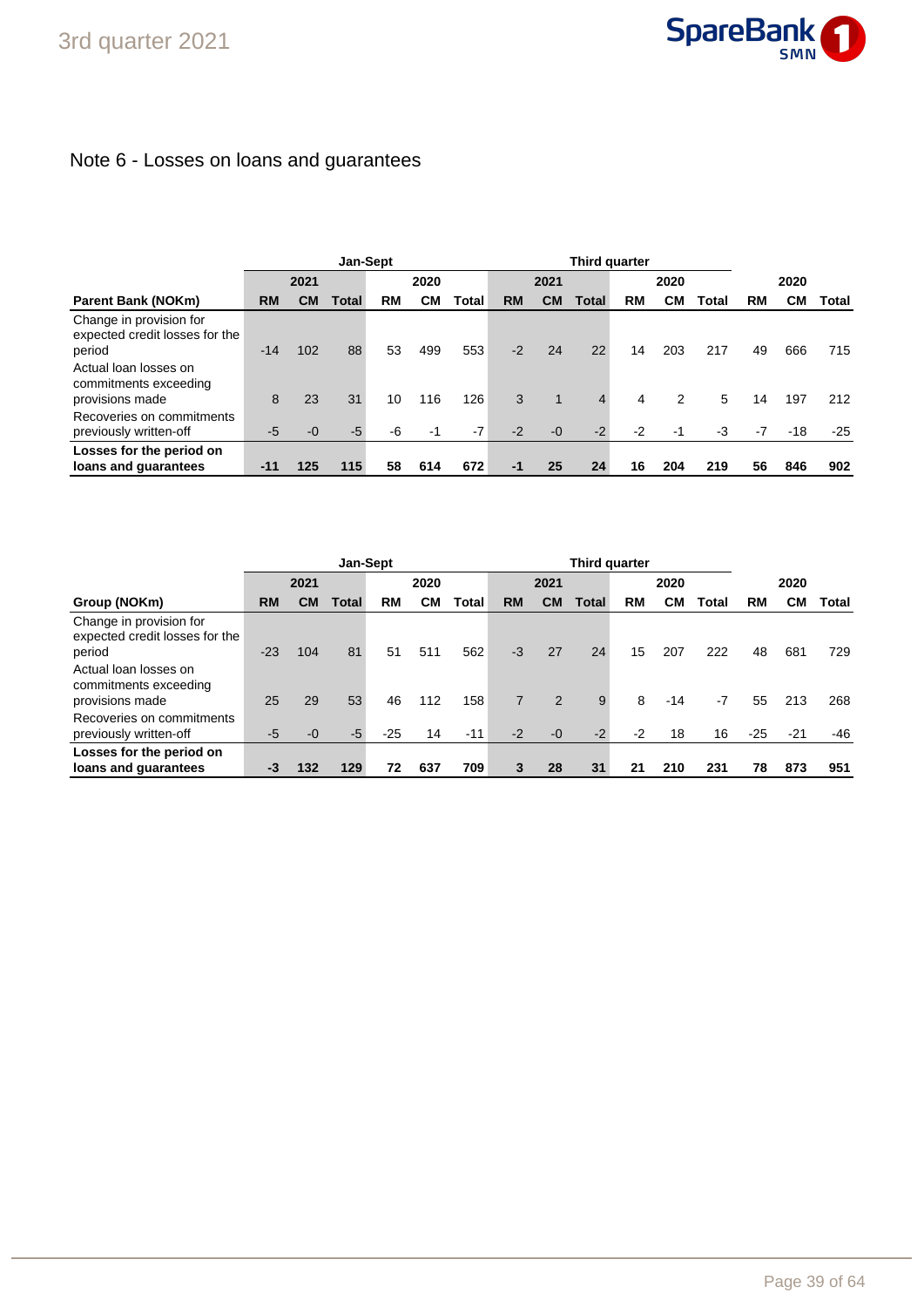

### Note 7 - Losses

|                                                              |          |                        | <b>Net</b>                |            |
|--------------------------------------------------------------|----------|------------------------|---------------------------|------------|
| <b>Parent Bank (NOKm)</b>                                    | 1 Jan 21 | Change in<br>provision | write-offs<br>/recoveries | 30 Sept 21 |
|                                                              |          |                        |                           |            |
| Loans as amortised cost- CM                                  | 1.377    | 102                    | -19                       | 1,459      |
| Loans as amortised cost-RM                                   | 35       | 8                      | -9                        | 33         |
| Loans at fair value over OCI-RM                              | 147      | $-21$                  |                           | 126        |
| Loans at fair value over OCI- CM                             | $\Omega$ | 0                      |                           |            |
| Provision for expected credit losses on loans and quarantees | 1.559    | 88                     | -29                       | 1,619      |
| <b>Presented as</b>                                          |          |                        |                           |            |
| Provision for loan losses                                    | 1.446    | 89                     | $-29$                     | 1,506      |
| Other debt- provisons                                        | 81       |                        |                           | 82         |
| Other comprehensive income - fair value adjustment           | 32       | -1                     |                           | 31         |

| <b>Parent Bank (NOKm)</b>                                    | 1 Jan 20 | Change in<br>provision | <b>Net</b><br>write-offs<br>/recoveries | <b>30 Sept 20</b> |
|--------------------------------------------------------------|----------|------------------------|-----------------------------------------|-------------------|
| Loans as amortised cost- CM                                  | 916      | 575                    | $-116$                                  | 1.374             |
| Loans as amortised cost-RM                                   | 34       | 8                      | $-10$                                   | 32                |
| Loans at fair value over OCI-RM                              | 109      | 46                     |                                         | 155               |
| Loans at fair value over OCI- CM                             |          | -1                     |                                         | $\Omega$          |
| Provision for expected credit losses on loans and quarantees | 1.060    | 627                    | $-126$                                  | 1,561             |
| <b>Presented as</b>                                          |          |                        |                                         |                   |
| Provision for loan losses                                    | 937      | 577                    | $-126$                                  | 1,388             |
| Other debt- provisons                                        | 100      | 43                     | $\overline{\phantom{0}}$                | 143               |
| Other comprehensive income - fair value adjustment           | 23       |                        |                                         | 30                |

|                                                              |          |                        | <b>Net</b>                |           |
|--------------------------------------------------------------|----------|------------------------|---------------------------|-----------|
| <b>Parent Bank (NOKm)</b>                                    | 1 Jan 20 | Change in<br>provision | write-offs<br>/recoveries | 31 Dec 20 |
| Loans as amortised cost- CM                                  | 916      | 667                    | $-206$                    | 1.377     |
| Loans as amortised cost- RM                                  | 34       | 12                     | $-11$                     | 35        |
| Loans at fair value over OCI-RM                              | 109      | 38                     |                           | 147       |
| Loans at fair value over OCI- CM                             |          | -1                     |                           | 0         |
| Provision for expected credit losses on loans and guarantees | 1.060    | 715                    | $-217$                    | 1,559     |
| <b>Presented as</b>                                          |          |                        |                           |           |
| Provision for loan losses                                    | 937      | 725                    | $-217$                    | 1,446     |
| Other debt- provisons                                        | 100      | -19                    |                           | 81        |
| Other comprehensive income - fair value adjustment           | 23       | 9                      |                           | 32        |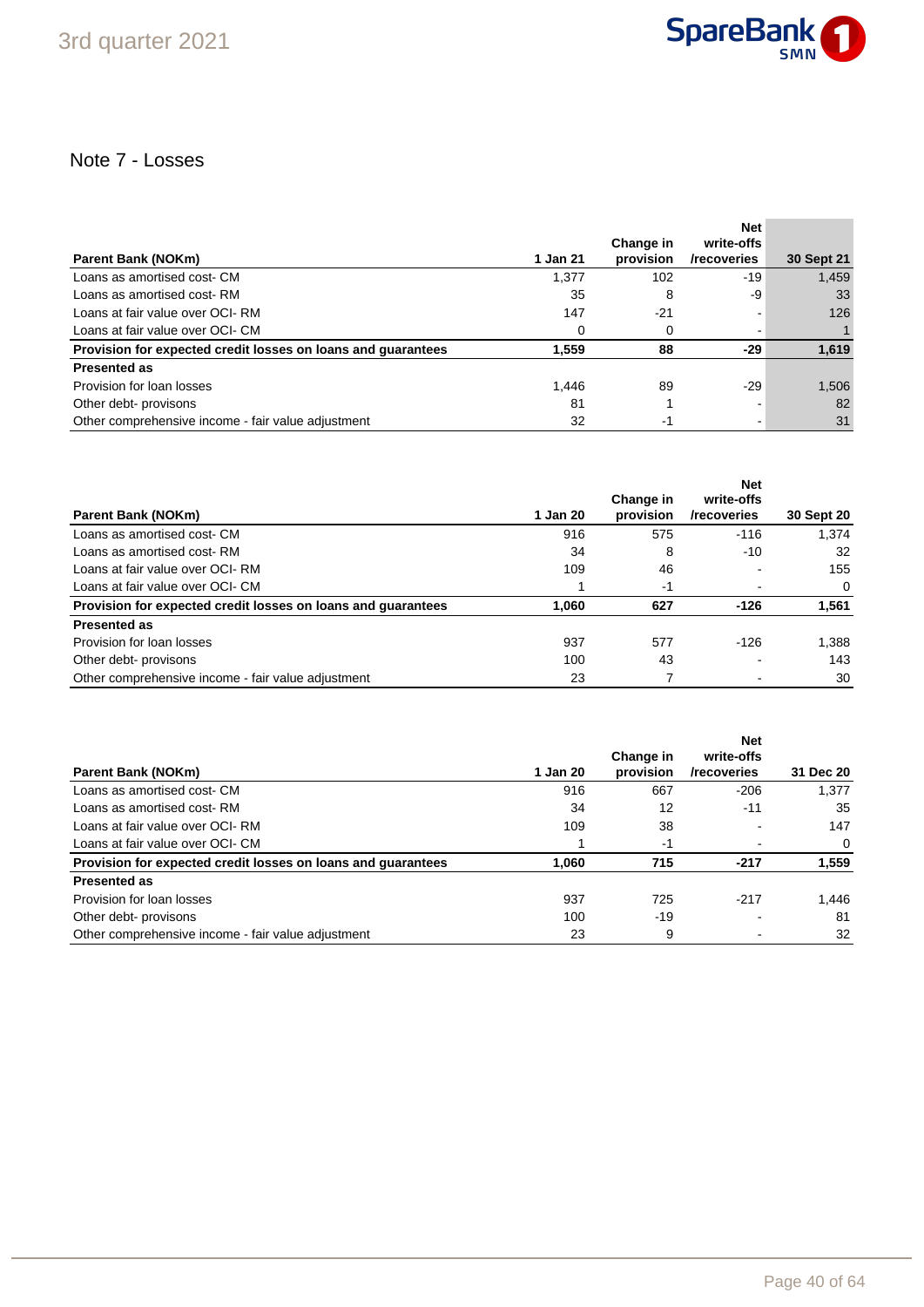

| Group (NOKm)                                                 | 1 Jan 21 | Change in<br>provision | <b>Net</b><br>write-offs<br>/recoveries | 30 Sept 21 |
|--------------------------------------------------------------|----------|------------------------|-----------------------------------------|------------|
| Loans as amortised cost- CM                                  | 1,421    | 103                    | $-20$                                   | 1,503      |
| Loans as amortised cost-RM                                   | 62       | -2                     | -9                                      | 51         |
| Loans at fair value over OCI-RM                              | 147      | $-21$                  |                                         | 126        |
| Loans at fair value over OCI- CM                             | 0        | 0                      |                                         |            |
| Provision for expected credit losses on loans and guarantees | 1,630    | 81                     | -30                                     | 1,680      |
| <b>Presented as</b>                                          |          |                        |                                         |            |
| Provision for loan losses                                    | 1,517    | 81                     | $-30$                                   | 1,568      |
| Other debt- provisons                                        | 81       |                        |                                         | 82         |
| Other comprehensive income - fair value adjustment           | 32       | -1                     |                                         | 31         |

|                                                              |          |                        | <b>Net</b>                |            |
|--------------------------------------------------------------|----------|------------------------|---------------------------|------------|
| Group (NOKm)                                                 | 1 Jan 20 | Change in<br>provision | write-offs<br>/recoveries | 30 Sept 20 |
| Loans as amortised cost- CM                                  | 948      | 588                    | $-119$                    | 1.417      |
| Loans as amortised cost-RM                                   | 63       | 6                      | $-10$                     | 58         |
| Loans at fair value over OCI-RM                              | 109      | 46                     |                           | 155        |
| Loans at fair value over OCI- CM                             |          | -1                     |                           | 0          |
| Provision for expected credit losses on loans and guarantees | 1,121    | 639                    | $-130$                    | 1,630      |
| <b>Presented as</b>                                          |          |                        |                           |            |
| Provision for loan losses                                    | 998      | 588                    | $-130$                    | 1,457      |
| Other debt- provisons                                        | 100      | 43                     |                           | 143        |
| Other comprehensive income - fair value adjustment           | 23       |                        |                           | 30         |

| Group (NOKm)                                                 | 1 Jan 20 | Change in<br>provision | <b>Net</b><br>write-offs<br>/recoveries | 31 Dec 20 |
|--------------------------------------------------------------|----------|------------------------|-----------------------------------------|-----------|
| Loans as amortised cost- CM                                  | 948      | 682                    | $-209$                                  | 1.421     |
| Loans as amortised cost-RM                                   | 63       | 10                     | $-11$                                   | 62        |
| Loans at fair value over OCI-RM                              | 109      | 38                     |                                         | 147       |
| Loans at fair value over OCI- CM                             |          | -1                     |                                         | $\Omega$  |
| Provision for expected credit losses on loans and guarantees | 1.121    | 729                    | $-220$                                  | 1,630     |
| <b>Presented as</b>                                          |          |                        |                                         |           |
| Provision for loan losses                                    | 998      | 739                    | $-220$                                  | 1.517     |
| Other debt- provisons                                        | 100      | $-19$                  |                                         | 81        |
| Other comprehensive income - fair value adjustment           | 23       | 9                      |                                         | 32        |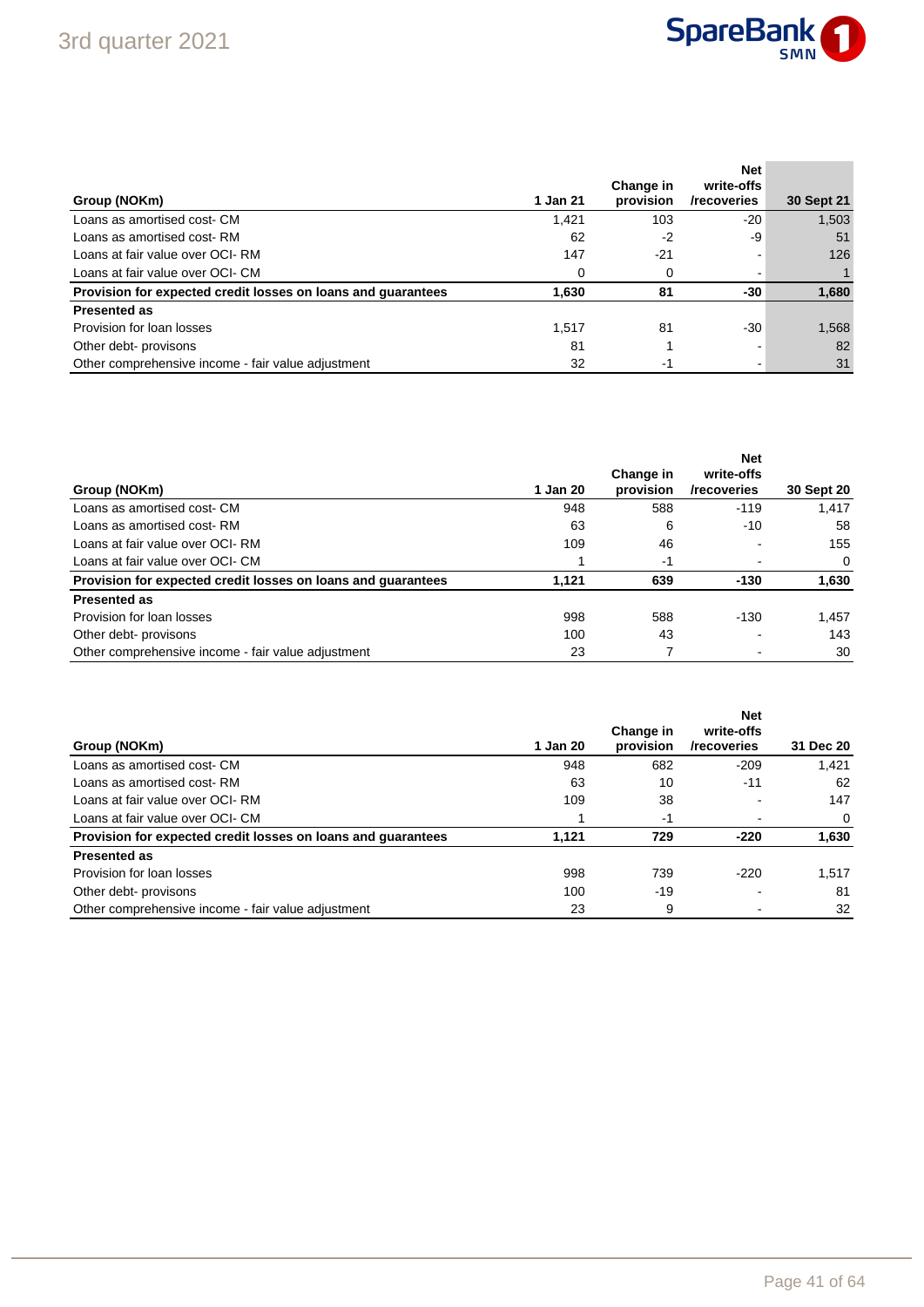

#### **Accrual for losses on loans**

|                                      |         |                          | 30 Sept 2021 |          | 30 Sept 2020         |                |                 |                | 31 Dec 2020          |       |                 |                |
|--------------------------------------|---------|--------------------------|--------------|----------|----------------------|----------------|-----------------|----------------|----------------------|-------|-----------------|----------------|
| <b>Parent Bank (NOKm)</b>            | Stage 1 | Stage 2 Stage 3          |              |          | <b>Total Stage 1</b> |                | Stage 2 Stage 3 |                | <b>Total Stage 1</b> |       | Stage 2 Stage 3 | <b>Total</b>   |
| <b>Retail market</b>                 |         |                          |              |          |                      |                |                 |                |                      |       |                 |                |
| Opening balance                      | 35      | 97                       | 47           | 180      | 25                   | 73             | 45              | 143            | 25                   | 73    | 45              | 143            |
| Transfer to (from) stage 1           | 22      | $-22$                    | $-0$         |          | 13                   | $-13$          | $-0$            | $\blacksquare$ | 14                   | $-13$ | $-0$            |                |
| Transfer to (from) stage 2           | $-2$    | $\overline{2}$           | -0           |          | $-2$                 | 2              | -0              |                | -1                   | 2     | -0              |                |
| Transfer to (from) stage 3           | $-0$    | $-4$                     | 5            |          | -0                   | $-3$           | 4               |                | $-0$                 | $-3$  | 3               |                |
| Net remeasurement of loss allowances | $-22$   | 25                       | $-5$         | $-2$     | $-16$                | 12             | 9               | 5              | $-17$                | 12    | 9               | 5              |
| Originations or purchases            | 14      | 11                       | $\mathbf{1}$ | 26       | 12                   | 8              | $\Omega$        | 20             | 13                   | 13    | 0               | 26             |
| Derecognitions                       | $-10$   | $-26$                    | $-3$         | $-38$    | $-7$                 | $-18$          | $-2$            | $-26$          | -8                   | $-23$ | $-2$            | $-33$          |
| Changes due to changed input         |         |                          |              |          |                      |                |                 |                |                      |       |                 |                |
| assumptions                          | 1       | $-1$                     |              | $\Omega$ | 8                    | 44             | $-0$            | 52             | 10                   | 38    | 2               | 50             |
| Actual loan losses                   |         | $\overline{\phantom{a}}$ | -9           | -9       |                      |                | $-10$           | $-10$          |                      |       | $-11$           | $-11$          |
| Closing balance                      | 37      | 83                       | 36           | 156      | 34                   | 105            | 45              | 184            | 35                   | 97    | 47              | 180            |
| <b>Corporate Market</b>              |         |                          |              |          |                      |                |                 |                |                      |       |                 |                |
| Opening balance                      | 88      | 387                      | 823          | 1,299    | 66                   | 210            | 540             | 816            | 66                   | 210   | 540             | 816            |
| Transfer to (from) stage 1           | 11      | $-11$                    |              |          | 10                   | $-10$          | -0              |                | 14                   | $-14$ | $-0$            | $\blacksquare$ |
| Transfer to (from) stage 2           | $-3$    | 3                        |              |          | $-5$                 | 5              | -0              |                | $-4$                 | 4     | -0              |                |
| Transfer to (from) stage 3           | $-2$    | $-26$                    | 28           |          | -0                   | -1             |                 |                | $-0$                 | -1    |                 |                |
| Net remeasurement of loss allowances | $-20$   | 14                       | 102          | 97       | 3                    | 66             | 393             | 462            | $-2$                 | 72    | 486             | 556            |
| Originations or purchases            | 23      | 19                       | 112          | 154      | 39                   | 33             | 1               | 74             | 45                   | 99    | 1               | 144            |
| Derecognitions                       | $-16$   | $-141$                   | $-1$         | $-159$   | $-25$                | $-47$          | -1              | $-72$          | $-30$                | $-96$ | $-1$            | $-127$         |
| Changes due to changed input         |         |                          |              |          |                      |                |                 |                |                      |       |                 |                |
| assumptions                          |         | 9                        |              | 11       | $-16$                | 88             | 0               | 71             | $-0$                 | 113   | 2               | 115            |
| Actual loan losses                   |         |                          | $-19$        | $-19$    | $\qquad \qquad$      | $\blacksquare$ | $-116$          | $-116$         |                      |       | $-206$          | $-206$         |
| Closing balance                      | 83      | 253                      | 1,045        | 1,381    | 72                   | 344            | 819             | 1,235          | 88                   | 387   | 823             | 1,299          |
| <b>Total accrual for loan losses</b> | 120     | 337                      | 1,080        | 1,537    | 106                  | 449            | 864             | 1,419          | 123                  | 484   | 870             | 1,478          |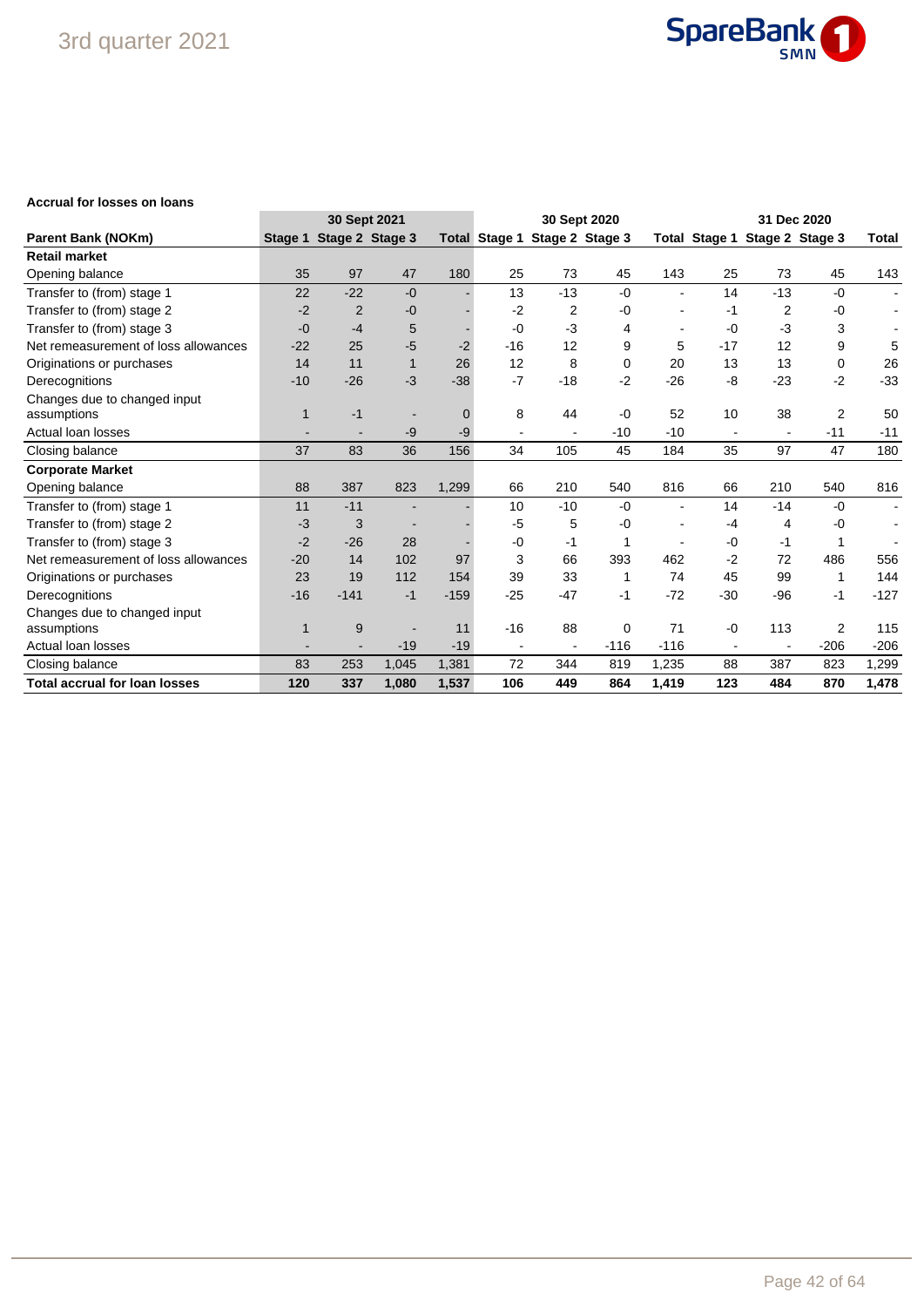

|                                      | 30 Sept 2020<br>30 Sept 2021 |                          |                 |        |                          |                          | 31 Dec 2020                   |                |                               |                          |        |                |
|--------------------------------------|------------------------------|--------------------------|-----------------|--------|--------------------------|--------------------------|-------------------------------|----------------|-------------------------------|--------------------------|--------|----------------|
| Group (NOKm)                         | Stage 1                      |                          | Stage 2 Stage 3 |        |                          |                          | Total Stage 1 Stage 2 Stage 3 |                | Total Stage 1 Stage 2 Stage 3 |                          |        | Total          |
| <b>Retail market</b>                 |                              |                          |                 |        |                          |                          |                               |                |                               |                          |        |                |
| Opening balance                      | 42                           | 107                      | 58              | 207    | 32                       | 84                       | 56                            | 172            | 32                            | 84                       | 56     | 172            |
| Transfer to (from) stage 1           | 23                           | $-23$                    | $-0$            |        | 15                       | $-14$                    | $-0$                          | $\blacksquare$ | 14                            | $-13$                    | $-0$   |                |
| Transfer to (from) stage 2           | $-3$                         | 3                        | $-0$            |        | $-2$                     | 3                        | $-1$                          |                | $\mathbf 0$                   | $-0$                     | $-0$   |                |
| Transfer to (from) stage 3           | $-0$                         | $-5$                     | 6               |        | $-0$                     | $-5$                     | 5                             |                | $-1$                          | $-2$                     | 3      |                |
| Net remeasurement of loss allowances | $-23$                        | 27                       | $-2$            |        | $-17$                    | 15                       | 14                            | 12             | $-17$                         | 11                       | 11     | 5              |
| Originations or purchases            | 16                           | 13                       | 3               | 32     | 14                       | 10                       | -1                            | 25             | 12                            | 15                       | 5      | 31             |
| Derecognitions                       | $-12$                        | $-30$                    | $-8$            | $-49$  | $-8$                     | $-20$                    | - 9                           | $-37$          | $-6$                          | $-20$                    | 1      | $-25$          |
| Changes due to changed input         |                              |                          |                 |        |                          |                          |                               |                |                               |                          |        |                |
| assumptions                          | $-0$                         | $-2$                     | $-5$            | $-7$   | 6                        | 43                       | $-0$                          | 49             | $\overline{7}$                | 33                       | $-6$   | 35             |
| Actual loan losses                   |                              | $\overline{\phantom{a}}$ | $-9$            | $-9$   | $\overline{\phantom{a}}$ | $\overline{\phantom{a}}$ | $-10$                         | $-10$          | $\overline{\phantom{a}}$      |                          | $-11$  | $-11$          |
| Closing balance                      | 43                           | 90                       | 41              | 174    | 41                       | 115                      | 54                            | 210            | 42                            | 107                      | 58     | 207            |
| <b>Corporate Market</b>              |                              |                          |                 |        |                          |                          |                               |                |                               |                          |        |                |
| Opening balance                      | 98                           | 399                      | 845             | 1,342  | 71                       | 217                      | 560                           | 849            | 71                            | 218                      | 560    | 849            |
| Transfer to (from) stage 1           | 16                           | $-16$                    | $-0$            |        | 12                       | $-12$                    | $-0$                          | $\blacksquare$ | 14                            | $-14$                    | $-0$   | $\blacksquare$ |
| Transfer to (from) stage 2           | $-4$                         | 4                        | $-0$            |        | $-5$                     | 5                        | $-0$                          |                | $-2$                          | 2                        | - 0    |                |
| Transfer to (from) stage 3           | $-2$                         | $-27$                    | 29              |        | $-0$                     | $-1$                     | 1                             |                | $-1$                          | $\Omega$                 |        |                |
| Net remeasurement of loss allowances | $-23$                        | 17                       | 108             | 102    | 6                        | 69                       | 392                           | 468            | $-2$                          | 72                       | 484    | 555            |
| Originations or purchases            | 26                           | 20                       | 113             | 159    | 42                       | 36                       | 8                             | 85             | 46                            | 103                      | 3      | 151            |
| Derecognitions                       | $-17$                        | $-143$                   | $-2$            | $-162$ | $-25$                    | $-47$                    | $-2$                          | $-75$          | $-26$                         | $-93$                    | 10     | $-109$         |
| Changes due to changed input         |                              |                          |                 |        |                          |                          |                               |                |                               |                          |        |                |
| assumptions                          | $-1$                         | 8                        | $-2$            | 4      | $-17$                    | 87                       | $-2$                          | 68             | $-2$                          | 111                      | - 4    | 106            |
| Actual loan losses                   |                              |                          | $-20$           | $-20$  |                          |                          | $-119$                        | $-119$         | $\blacksquare$                | $\overline{\phantom{0}}$ | $-209$ | $-209$         |
| Closing balance                      | 92                           | 263                      | 1,069           | 1,425  | 83                       | 355                      | 839                           | 1,277          | 98                            | 399                      | 845    | 1,342          |
| <b>Total accrual for loan losses</b> | 136                          | 353                      | 1,110           | 1,599  | 124                      | 470                      | 893                           | 1,487          | 140                           | 507                      | 902    | 1,549          |

#### **Accrual for losses on guarantees and unused credit lines**

|                                      |         | 30 Sept 2021 |                          |                 |                          |       | 30 Sept 2020             |                | 31 Dec 2020    |                               |       |                |
|--------------------------------------|---------|--------------|--------------------------|-----------------|--------------------------|-------|--------------------------|----------------|----------------|-------------------------------|-------|----------------|
| <b>Parent Bank and Group (NOKm)</b>  | Stage 1 |              | Stage 2 Stage 3          |                 | <b>Total Stage 1</b>     |       | Stage 2 Stage 3          |                |                | Total Stage 1 Stage 2 Stage 3 |       | Total          |
| Opening balance                      | 27      | 50           | 4                        | 81              | 14                       | 29    | 57                       | 100            | 14             | 29                            | 57    | 100            |
| Transfer to (from) stage 1           | 5       | $-5$         | $-0$                     |                 | 2                        | $-2$  | -0                       |                | 2              | $-2$                          | - 0   | $\blacksquare$ |
| Transfer to (from) stage 2           | -6      | 6            |                          |                 | -0                       | 0     | $-0$                     | $\blacksquare$ | - 0            | 0                             | - 0   |                |
| Transfer to (from) stage 3           | $-0$    | $-1$         |                          |                 | -0                       | $-0$  | 0                        |                | - 0            | - 0                           | 0     |                |
| Net remeasurement of loss allowances | $-7$    | 7            | $-2$                     | $-2$            | $-11$                    | $-24$ | $-0$                     | $-35$          | $\overline{c}$ | 16                            | $-54$ | $-36$          |
| Originations or purchases            | 8       | 3            | $\overline{0}$           | 10 <sup>1</sup> | $\overline{\phantom{0}}$ |       | $\overline{\phantom{0}}$ |                | 11             | 8                             | 0     | 19             |
| Derecognitions                       | $-5$    | $-4$         | $-0$                     | $-9$            | $-4$                     | -3    | $-0$                     | $-7$           | $-5$           | $-13$                         | - 0   | $-19$          |
| Changes due to changed input         |         |              |                          |                 |                          |       |                          |                |                |                               |       |                |
| assumptions                          | 0       |              | $\overline{\phantom{0}}$ |                 | 18                       | 68    | 0                        | 87             | 3              | 12                            | 0     | 16             |
| <b>Closing balance</b>               | 22      | 57           | 3                        | 82              | 18                       | 68    | 56                       | 143            | 27             | 50                            | 4     | 81             |
| Of which                             |         |              |                          |                 |                          |       |                          |                |                |                               |       |                |
| Retail market                        |         |              |                          |                 |                          |       |                          |                |                |                               |       |                |
| <b>Corporate Market</b>              |         |              |                          | 79              |                          |       |                          | 140            |                |                               |       | 79             |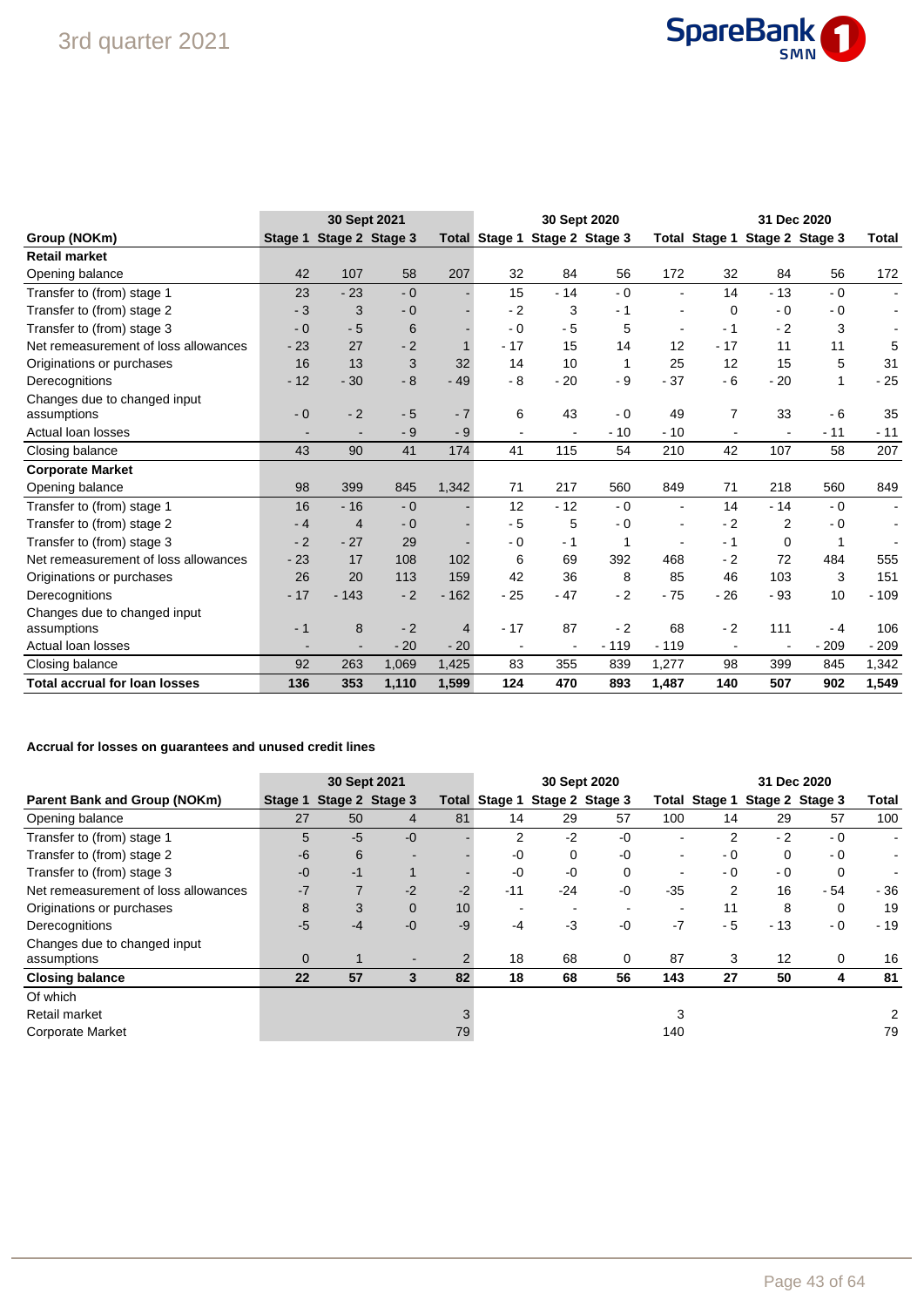

|                           |                | 30 Sept 2021            |          |                |                      |     | 30 Sept 2020    |       | 31 Dec 2020    |                               |                |       |  |
|---------------------------|----------------|-------------------------|----------|----------------|----------------------|-----|-----------------|-------|----------------|-------------------------------|----------------|-------|--|
| <b>Parent Bank (NOKm)</b> |                | Stage 1 Stage 2 Stage 3 |          |                | <b>Total Stage 1</b> |     | Stage 2 Stage 3 |       |                | Total Stage 1 Stage 2 Stage 3 |                | Total |  |
| Agriculture and forestry  | $\overline{2}$ | 31                      | 3        | 36             | $\overline{2}$       | 32  | 5               | 39    | $\overline{2}$ | 34                            | 5              | 41    |  |
| Fisheries and hunting     |                | $\Omega$                | 0        | 8              | 6                    |     | 0               | 7     | 6              | 2                             |                | 8     |  |
| Sea farming industries    |                | $\Omega$                | $\Omega$ | $\overline{2}$ | $\overline{2}$       | 0   | 3               | 5     | 2              | 0                             | 3              | 5     |  |
| Manufacturing             | 7              | 25                      | 14       | 46             | 5                    | 18  | $\overline{2}$  | 26    | 8              | 25                            | 2              | 35    |  |
| Construction, power       |                |                         |          |                |                      |     |                 |       |                |                               |                |       |  |
| and water supply          | 12             | 12                      | 22       | 46             | 10                   | 12  | 17              | 39    | 11             | 27                            | 17             | 55    |  |
| Retail trade, hotels and  |                |                         |          |                |                      |     |                 |       |                |                               |                |       |  |
| restaurants               | $\overline{7}$ | 28                      | 9        | 44             | 9                    | 9   | 5               | 23    | 10             | 30                            | 17             | 58    |  |
| Maritime sector           | 14             | 122                     | 730      | 866            | 6                    | 229 | 619             | 855   | 10             | 180                           | 614            | 804   |  |
| Property management       | 18             | 47                      | 35       | 100            | 17                   | 42  | 42              | 101   | 20             | 56                            | 38             | 114   |  |
| <b>Business services</b>  | 11             | 15                      | 223      | 249            | 9                    | 21  | 138             | 168   | 12             | 56                            | 142            | 210   |  |
| Transport and other       |                |                         |          |                |                      |     |                 |       |                |                               |                |       |  |
| services                  | 7              | 8                       | 10       | 25             | 7                    | 10  | $\overline{2}$  | 19    | 8              | 10                            | $\overline{2}$ | 19    |  |
| Public administration     | 0              |                         |          | 0              | 0                    |     |                 | 0     | $\Omega$       |                               |                | 0     |  |
| Other sectors             | $\Omega$       | $\mathbf{0}$            |          |                | 0                    | 0   |                 | 0     | $\Omega$       | $\Omega$                      |                | 0     |  |
| Wage earners              | $\overline{2}$ | 47                      | 32       | 82             | 3                    | 73  | 30              | 106   | 2              | 65                            | 31             | 97    |  |
| Total provision for       |                |                         |          |                |                      |     |                 |       |                |                               |                |       |  |
| losses on loans           | 89             | 337                     | 1,080    | 1,506          | 75                   | 449 | 864             | 1,388 | 91             | 484                           | 870            | 1,446 |  |
| loan loss allowance on    |                |                         |          |                |                      |     |                 |       |                |                               |                |       |  |
| loans at FVOCI            | 31             |                         |          | 31             | 30                   |     |                 | 30    | 32             |                               |                | 32    |  |
| <b>Total loan loss</b>    |                |                         |          |                |                      |     |                 |       |                |                               |                |       |  |
| allowance                 | 120            | 337                     | 1,080    | 1,537          | 106                  | 449 | 864             | 1,419 | 123            | 484                           | 870            | 1,478 |  |

#### **Provision for credit losses specified by industry**

|                          |                | 30 Sept 2021 |                 |          | 30 Sept 2020         |     |                 |                | 31 Dec 2020                   |          |                |                |  |
|--------------------------|----------------|--------------|-----------------|----------|----------------------|-----|-----------------|----------------|-------------------------------|----------|----------------|----------------|--|
| Group (NOKm)             | Stage 1        |              | Stage 2 Stage 3 |          | <b>Total Stage 1</b> |     | Stage 2 Stage 3 |                | Total Stage 1 Stage 2 Stage 3 |          |                | Total          |  |
| Agriculture and forestry | 3              | 32           | 4               | 39       | 3                    | 34  | 5               | 42             | 3                             | 36       | 5              | 44             |  |
| Fisheries and hunting    |                | $\Omega$     | 0               | 8        | 6                    |     | 0               |                | 6                             | 2        |                | 8              |  |
| Sea farming industries   | $\overline{2}$ |              | 0               | 3        | 2                    |     | 3               | 6              | 3                             |          | 3              | 6              |  |
| Manufacturing            | 9              | 27           | 20              | 56       | 6                    | 21  | 7               | 34             | 10                            | 27       | $\overline{7}$ | 44             |  |
| Construction, power      |                |              |                 |          |                      |     |                 |                |                               |          |                |                |  |
| and water supply         | 15             | 15           | 25              | 54       | 13                   | 15  | 22              | 50             | 13                            | 31       | 20             | 64             |  |
| Retail trade, hotels and |                |              |                 |          |                      |     |                 |                |                               |          |                |                |  |
| restaurants              | 8              | 28           | 11              | 47       | 10                   | 10  | 6               | 26             | 12                            | 31       | 19             | 62             |  |
| Maritime sector          | 14             | 122          | 730             | 866      | 6                    | 229 | 619             | 855            | 10                            | 180      | 614            | 804            |  |
| Property management      | 18             | 48           | 36              | 101      | 17                   | 42  | 42              | 102            | 20                            | 56       | 39             | 115            |  |
| <b>Business services</b> | 12             | 16           | 226             | 255      | 10                   | 22  | 139             | 171            | 13                            | 57       | 143            | 213            |  |
| Transport and other      |                |              |                 |          |                      |     |                 |                |                               |          |                |                |  |
| services                 | 9              | 10           | 21              | 40       | 9                    | 12  | 12              | 32             | 10                            | 12       | 10             | 32             |  |
| Public administration    | $\Omega$       |              | $\Omega$        | $\Omega$ | 0                    |     |                 | 0              | $\mathbf 0$                   |          |                | $\Omega$       |  |
| Other sectors            | $\Omega$       | $\Omega$     |                 |          | $\overline{c}$       | 0   | 0               | $\overline{2}$ | $\Omega$                      | $\Omega$ | $\overline{2}$ | $\overline{2}$ |  |
| Wage earners             | 7              | 53           | 36              | 97       | 9                    | 82  | 39              | 130            | 7                             | 73       | 41             | 122            |  |
| Total provision for      |                |              |                 |          |                      |     |                 |                |                               |          |                |                |  |
| losses on loans          | 105            | 353          | 1,110           | 1,568    | 94                   | 470 | 893             | 1,457          | 108                           | 507      | 902            | 1,517          |  |
| loan loss allowance on   |                |              |                 |          |                      |     |                 |                |                               |          |                |                |  |
| loans at FVOCI           | 31             |              |                 | 31       | 30                   |     |                 | 30             | 32                            |          |                | 32             |  |
| <b>Total loan loss</b>   |                |              |                 |          |                      |     |                 |                |                               |          |                |                |  |
| allowance                | 136            | 353          | 1,110           | 1,599    | 124                  | 470 | 893             | 1,487          | 140                           | 507      | 902            | 1,549          |  |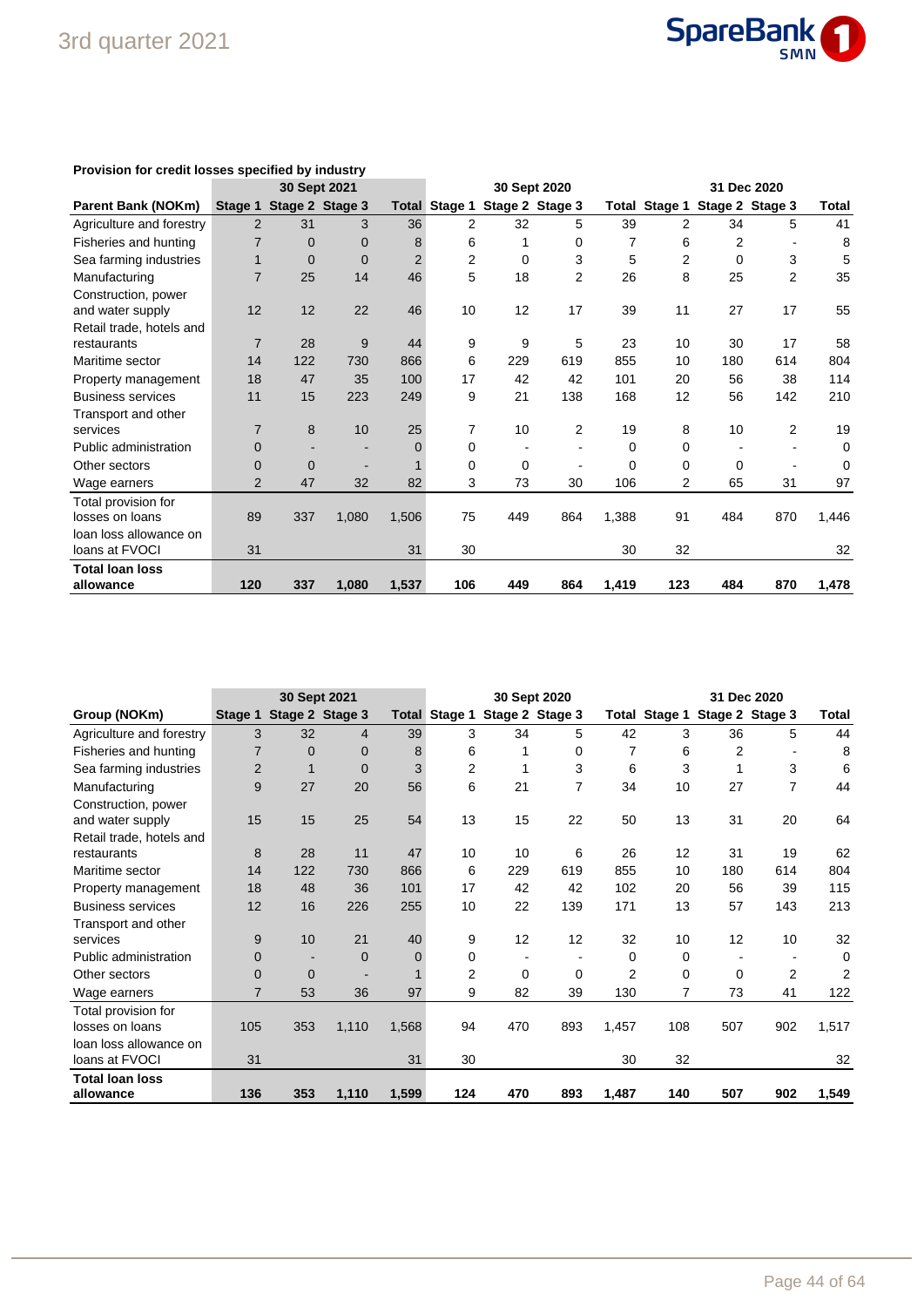

### Note 8 - Gross loans

|                                               |              | 30 Sept 2021            |        |                       |             | 30 Sept 2020<br>31 Dec 2020   |        |                       |                      |                 |        |               |
|-----------------------------------------------|--------------|-------------------------|--------|-----------------------|-------------|-------------------------------|--------|-----------------------|----------------------|-----------------|--------|---------------|
| <b>Parent Bank (NOKm)</b>                     |              | Stage 1 Stage 2 Stage 3 |        |                       |             | Total Stage 1 Stage 2 Stage 3 |        |                       | <b>Total Stage 1</b> | Stage 2 Stage 3 |        | Total         |
| <b>Retail Market</b>                          |              |                         |        |                       |             |                               |        |                       |                      |                 |        |               |
| Opening balance                               | 73,297       | 4,430                   | 381    | 78,108                | 69,045      | 5,129                         | 487    | 74,661                | 69,045               | 5,129           | 487    | 74,661        |
| Transfer to stage 1                           | 1,216        | $-1,212$                | $-4$   |                       | 1,048       | $-1,018$                      | $-30$  | $\blacksquare$        | 1,050                | $-1,019$        | $-31$  |               |
| Transfer to stage 2                           | $-1,009$     | 1,012                   | $-3$   |                       | $-1,398$    | 1,465                         | $-67$  | ÷,                    | $-1,433$             | 1,470           | $-38$  |               |
| Transfer to stage 3                           | $-50$        | $-77$                   | 127    |                       | $-24$       | $-61$                         | 85     |                       | $-30$                | $-47$           | 77     |               |
| Net increase/decrease                         |              |                         |        |                       |             |                               |        |                       |                      |                 |        |               |
| amount existing loans                         | $-2,228$     | $-72$                   | $-20$  | $-2,319$              | $-1,793$    | $-111$                        | 5      | $-1,899$              | $-2,093$             | $-136$          | $-7$   | $-2,237$      |
| New loans                                     | 35,597       | 721                     | 70     | 36,388                | 43,184      | 1,054                         | 93     | 44.331                | 49,001               | 1,464           | 111    | 50,575        |
| Derecognitions                                | $-26,274$    | $-1,532$                | $-128$ | $-27,935$             | $-36,578$   | $-1,999$                      | $-156$ | $-38,733$             | $-42,243$            | $-2,429$        | $-196$ | $-44,867$     |
| Financial assets with                         |              |                         |        |                       |             |                               |        |                       |                      |                 |        |               |
| actual loan losses                            | $\mathbf{0}$ | $-1$                    | $-16$  | $-17$                 | $-0$        | $-2$                          | $-18$  | $-20$                 | $-1$                 | $-2$            | $-22$  | $-24$         |
| Closing balance                               | 80,549       | 3,268                   | 408    | 84,225                | 73,484      | 4,457                         | 399    | 78,340                | 73,297               | 4,430           | 381    | 78,108        |
| <b>Corporate Market</b>                       |              |                         |        |                       |             |                               |        |                       |                      |                 |        |               |
| Opening balance                               | 35,587       | 5,979                   | 1,702  | 43,268                | 33,190      | 3,971                         | 1,470  | 38,632                | 33,190               | 3,971           | 1,470  | 38,632        |
| Transfer to stage 1                           | 414          | $-414$                  |        |                       | 484         | $-485$                        | 1      |                       | 521                  | $-521$          | $-0$   |               |
| Transfer to stage 2                           | $-690$       | 690                     | $-0$   |                       | $-2,791$    | 2,813                         | $-22$  |                       | $-2,605$             | 2,614           | -9     |               |
| Transfer to stage 3                           | $-16$        | $-594$                  | 609    |                       | $-79$       | $-96$                         | 176    |                       | $-70$                | $-685$          | 754    |               |
| Net increase/decrease                         |              |                         |        |                       |             |                               |        |                       |                      |                 |        |               |
| amount existing loans                         | $-963$       | $-162$                  | $-27$  | $-1,152$              | $-1,949$    | $-228$                        | 216    | $-1.961$              | $-1,541$             | $-208$          | 38     | $-1,711$      |
| New loans                                     | 9,799        | 110                     | 1,305  | 11,214                | 13,123      | 1,002                         | 296    | 14,421                | 17,141               | 1,672           | 328    | 19,141        |
| Derecognitions                                | $-6,431$     | $-745$                  | $-711$ | $-7,888$              | $-8,053$    | $-532$                        | $-371$ | $-8,957$              | $-11,046$            | $-753$          | $-862$ | $-12,662$     |
| Financial assets with                         |              |                         |        |                       |             |                               |        |                       |                      |                 |        |               |
| actual loan losses                            | $\mathbf{0}$ | $\mathbf{0}$            | $-21$  | $-21$                 | $\mathbf 0$ | $-111$                        | $-12$  | $-123$                | $-2$                 | $-111$          | $-19$  | $-132$        |
| Closing balance                               | 37,699       | 4,865                   | 2,856  | 45,420                | 33,924      | 6,333                         | 1,755  | 42,012                | 35,587               | 5,979           | 1,702  | 43,268        |
|                                               |              |                         |        |                       |             |                               |        |                       |                      |                 |        |               |
| Fixed interest loans at<br><b>FV</b>          | 4,367        |                         |        | 4,367                 | 4,324       |                               |        | 4,324                 | 4,285                |                 |        | 4,285         |
| Total gross loans at<br>the end of the period | 122,615      | 8,133                   |        | 3,264 134,013 111,732 |             | 10,791                        |        | 2,154 124,677 113,169 |                      | 10,409          |        | 2,083 125,660 |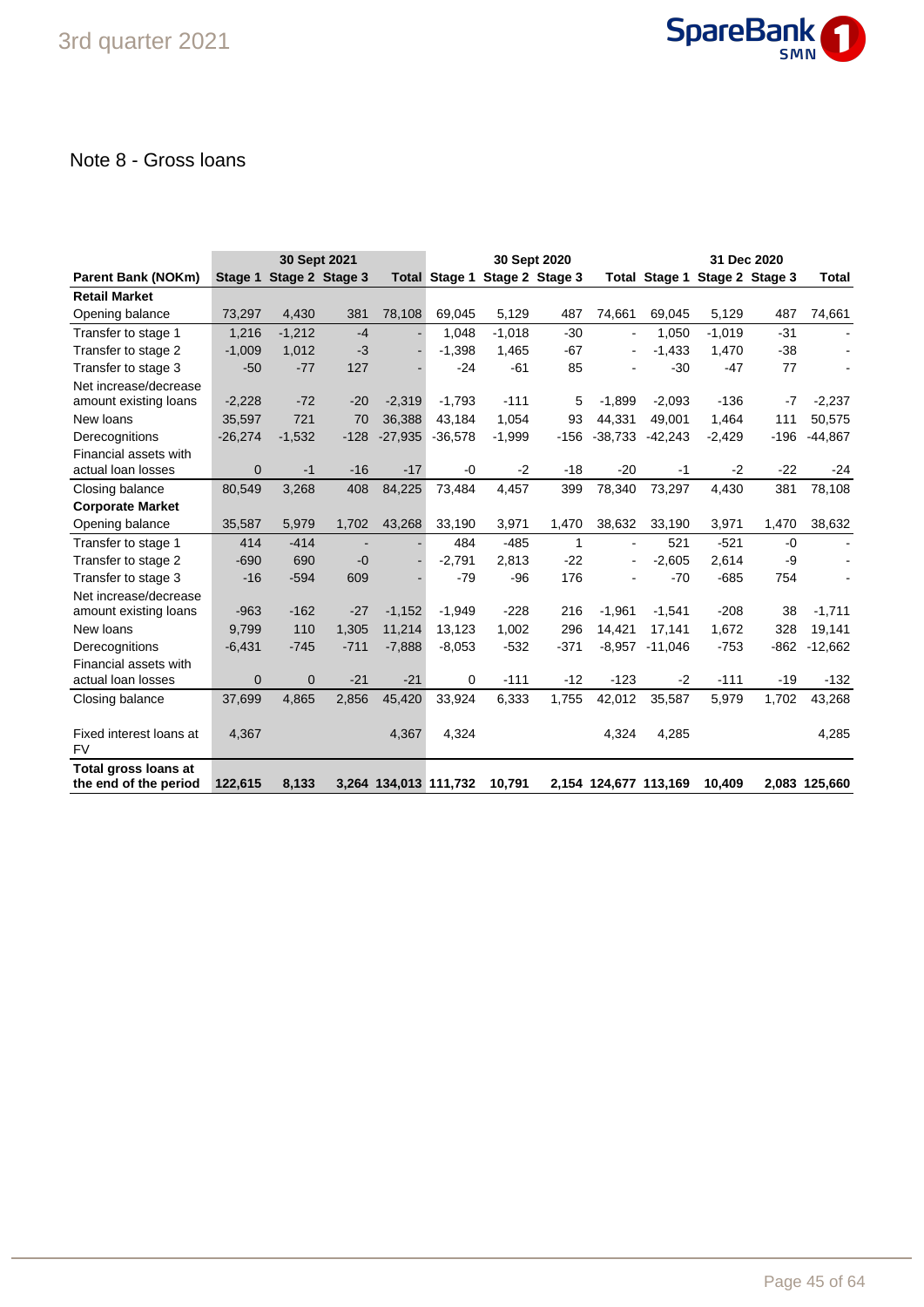

|                         | 30 Sept 2021 |                 |        |           |                       |                               | 30 Sept 2020 |                       | 31 Dec 2020 |                               |        |                |  |
|-------------------------|--------------|-----------------|--------|-----------|-----------------------|-------------------------------|--------------|-----------------------|-------------|-------------------------------|--------|----------------|--|
| Group (NOKm)            | Stage 1      | Stage 2 Stage 3 |        |           |                       | Total Stage 1 Stage 2 Stage 3 |              |                       |             | Total Stage 1 Stage 2 Stage 3 |        | <b>Total</b>   |  |
| <b>Retail Market</b>    |              |                 |        |           |                       |                               |              |                       |             |                               |        |                |  |
| Opening balance         | 78,206       | 5,208           | 453    | 83,867    | 73,675                | 5,924                         | 570          | 80,169                | 73,675      | 5,924                         | 570    | 80,169         |  |
| Transfer to stage 1     | 1,418        | $-1,413$        | $-4$   |           | 1,244                 | $-1,211$                      | $-34$        | $\blacksquare$        | 1.260       | $-1,225$                      | $-35$  | $\blacksquare$ |  |
| Transfer to stage 2     | $-1,245$     | 1,253           | $-7$   |           | $-1.686$              | 1.767                         | $-81$        |                       | $-1,731$    | 1.785                         | $-54$  |                |  |
| Transfer to stage 3     | $-59$        | $-119$          | 178    |           | $-35$                 | $-106$                        | 141          |                       | $-44$       | $-89$                         | 133    |                |  |
| Net increase/decrease   |              |                 |        |           |                       |                               |              |                       |             |                               |        |                |  |
| amount existing loans   | $-2,254$     | $-106$          | $-29$  | $-2,388$  | $-1,824$              | $-156$                        | 1            | $-1,979$              | $-2,136$    | $-196$                        | $-15$  | $-2,346$       |  |
| New loans               | 37,915       | 892             | 74     | 38,881    | 45.169                | 1,210                         | 97           | 46.475                | 51,383      | 1,702                         | 119    | 53,204         |  |
| Derecognitions          | $-28,197$    | $-1,772$        | $-142$ | $-30,111$ | $-38,117$             | $-2,211$                      | $-200$       | $-40,529$             | $-43,512$   | $-2,624$                      | $-239$ | $-46,375$      |  |
| Financial assets with   |              |                 |        |           |                       |                               |              |                       |             |                               |        |                |  |
| actual loan losses      | $-0$         | $-1$            | $-16$  | $-17$     | $-0$                  | $-2$                          | $-18$        | $-20$                 | $-689$      | $-70$                         | $-25$  | $-784$         |  |
| Closing balanse         | 85,785       | 3,941           | 507    | 90,233    | 78,425                | 5,215                         | 477          | 84,117                | 78,206      | 5,208                         | 453    | 83,867         |  |
| <b>Corporate Market</b> |              |                 |        |           |                       |                               |              |                       |             |                               |        |                |  |
| Opening balance         | 38,107       | 6,587           | 1,802  | 46,496    | 35,466                | 4,426                         | 1,539        | 41,431                | 35,466      | 4,426                         | 1,539  | 41,431         |  |
| Transfer to stage 1     | 649          | $-646$          | $-3$   |           | 650                   | $-646$                        | $-4$         | $\blacksquare$        | 693         | $-690$                        | $-4$   |                |  |
| Transfer to stage 2     | $-985$       | 987             | $-3$   |           | $-3,021$              | 3,045                         | $-25$        |                       | $-2,897$    | 2,909                         | $-11$  |                |  |
| Transfer to stage 3     | $-26$        | $-617$          | 643    |           | $-117$                | $-115$                        | 231          |                       | $-107$      | $-695$                        | 801    |                |  |
| Net increase/decrease   |              |                 |        |           |                       |                               |              |                       |             |                               |        |                |  |
| amount existing loans   | $-480$       | $-198$          | $-33$  | $-711$    | $-1,882$              | $-269$                        | 213          | $-1,937$              | $-1,589$    | $-265$                        | 34     | $-1,819$       |  |
| New loans               | 10,685       | 179             | 1,306  | 12,170    | 13,949                | 1,156                         | 304          | 15,408                | 18,238      | 1,875                         | 349    | 20,462         |  |
| Derecognitions          | $-6,936$     | $-875$          | $-751$ | $-8,562$  | $-8,583$              | $-605$                        | $-391$       | $-9,579$              | $-11,287$   | $-815$                        | $-883$ | $-12,985$      |  |
| Financial assets with   |              |                 |        |           |                       |                               |              |                       |             |                               |        |                |  |
| actual loan losses      | $\Omega$     | $\mathbf{0}$    | $-21$  | $-21$     | 0                     | $-111$                        | $-12$        | $-123$                | $-410$      | $-159$                        | $-24$  | $-593$         |  |
| Balance at 31           | 41,014       | 5,416           | 2,941  | 49,372    | 36,462                | 6,881                         | 1,855        | 45,199                | 38,107      | 6,587                         | 1,802  | 46,496         |  |
| December                |              |                 |        |           |                       |                               |              |                       |             |                               |        |                |  |
| Closing balanse         |              |                 |        |           |                       |                               |              |                       |             |                               |        |                |  |
| Fixed interest loans at | 4,367        |                 |        | 4,367     | 4,324                 |                               |              | 4,324                 | 4,285       |                               |        | 4,285          |  |
| <b>FV</b>               |              |                 |        |           |                       |                               |              |                       |             |                               |        |                |  |
| Total gross loans at    |              |                 |        |           |                       |                               |              |                       |             |                               |        |                |  |
| the end of the period   | 131,166      | 9,357           |        |           | 3,448 143,972 119,212 | 12,097                        |              | 2,332 133,640 120,598 |             | 11,794                        |        | 2,255 134,648  |  |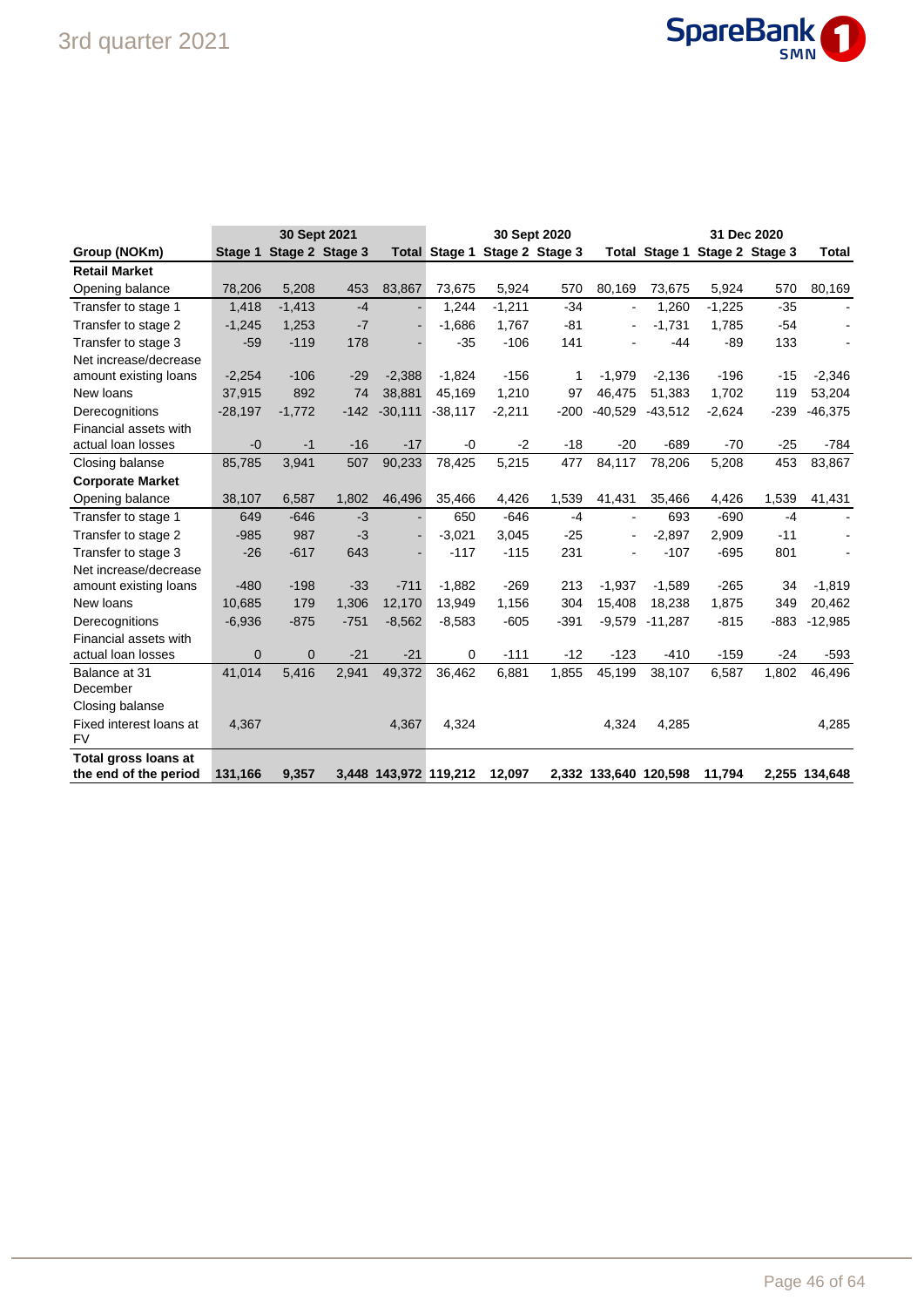

|             | <b>Parent Bank</b> |                     |                                              |              | Group        |             |
|-------------|--------------------|---------------------|----------------------------------------------|--------------|--------------|-------------|
| 31 Dec 2020 | 30 Sept 2020       | 30 Sept 2021 (NOKm) |                                              | 30 Sept 2021 | 30 Sept 2020 | 31 Dec 2020 |
| 2,269       | 2,374              |                     | 2,247 Agriculture and forestry               | 2,247        | 2,374        | 2,269       |
| 1,210       | 745                |                     | 964 Fisheries and hunting                    | 964          | 745          | 1,210       |
| 1,305       | 1,219              |                     | 915 Sea farming industries                   | 915          | 1.219        | 1,305       |
| 1,796       | 1,738              |                     | 2,297 Manufacturing                          | 2,297        | 1,738        | 1,796       |
| 3,799       | 3,510              |                     | 5,293 Construction, power and water supply   | 5,293        | 3,510        | 3,799       |
| 5,461       | 4,801              |                     | 5,436 Retail trade, hotels and restaurants   | 5,436        | 4,801        | 5,461       |
| 1,182       | 1,087              |                     | 1.102 Maritime sector                        | 1,102        | 1,087        | 1,182       |
| 5,821       | 6,411              |                     | 6,170 Property management                    | 6,112        | 6,340        | 5,750       |
| 9,286       | 8,775              |                     | 11,534 Business services                     | 11,534       | 8,775        | 9,286       |
| 8,930       | 8,657              |                     | 9,494 Transport and other services provision | 9,057        | 8,297        | 8,518       |
| 12,711      | 12,338             |                     | 16,300 Public administration                 | 16,300       | 12,338       | 12,711      |
| 3,795       | 3,757              |                     | 4,610 Other sectors                          | 4,468        | 3,623        | 3,641       |
| 57,566      | 55,412             | 66.362 Total        |                                              | 65,725       | 54,847       | 56,928      |
| 40,600      | 40,544             |                     | 43,967 Wage earners                          | 43,967       | 40,544       | 40,600      |
| 98,166      | 95,956             |                     | 110,328 Total deposits                       | 109,691      | 95,391       | 97,529      |

# Note 9 - Distribution of customer deposits by sector/industry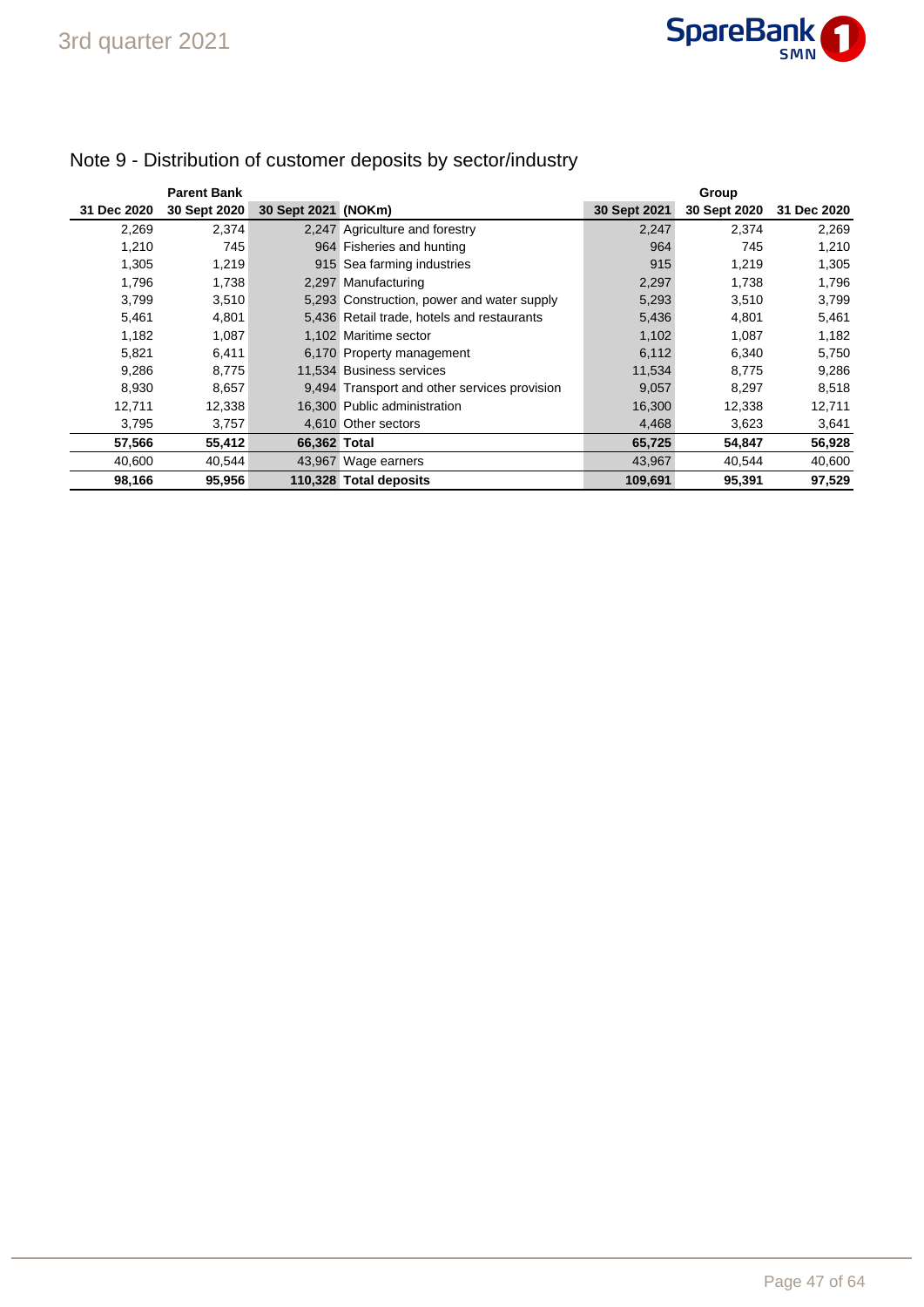

# Note 10 - Net interest income

|       |                          | <b>Parent bank</b> |           |                   |                                                                              | Group       |             |              |           |           |  |  |
|-------|--------------------------|--------------------|-----------|-------------------|------------------------------------------------------------------------------|-------------|-------------|--------------|-----------|-----------|--|--|
|       | <b>Third</b>             |                    |           |                   |                                                                              |             |             | <b>Third</b> |           |           |  |  |
|       | quarter                  |                    |           | Jan-Sept          |                                                                              |             | Jan-Sept    | quarter      |           |           |  |  |
|       | 2020 2020 2021           |                    | 2020      |                   | 2021 (NOKm)                                                                  | 2021        | 2020        |              | 2021 2020 | 2020      |  |  |
|       |                          |                    |           |                   | Interest income                                                              |             |             |              |           |           |  |  |
|       |                          |                    |           |                   | Interest income from loans to and claims on central banks and credit         |             |             |              |           |           |  |  |
| 171   | 28                       | 27                 | 144       |                   | 90 institutions (amortised cost)                                             | 22          | 37          | 5            | 4         | 42        |  |  |
|       |                          |                    |           |                   | Interest income from loans to and claims on customers (amortised             |             |             |              |           |           |  |  |
| 1,584 | 399                      | 421                |           | 1,199 1,206 cost) |                                                                              |             | 1,591 1,602 | 549          |           | 531 2,120 |  |  |
| 1,519 | 327                      |                    | 320 1,198 |                   | 943 Interest income from loans to and claims on customers (FVOCI)            |             | 954 1.209   | 323          |           | 330 1,534 |  |  |
| 129   | 32                       | 29                 | 97        |                   | 88 Interest income from loans to and claims on customers (FVPL)              | 88          | 97          | 29           | 32        | 129       |  |  |
|       |                          |                    |           |                   | Interest income from money market instruments, bonds and other               |             |             |              |           |           |  |  |
| 349   | 68                       | 62                 | 290       |                   | 199 fixed income securities                                                  | 197         | 287         | 61           | 68        | 346       |  |  |
|       | $\overline{\phantom{a}}$ |                    |           |                   | - Other interest income                                                      | 17          | 20          | 5            | 7         | 27        |  |  |
| 3,752 | 854                      |                    |           |                   | 858 2.928 2.527 Total interest income                                        | 2.869 3.252 |             | 973          |           | 972 4,197 |  |  |
|       |                          |                    |           |                   | Interest expense                                                             |             |             |              |           |           |  |  |
| 84    | 12                       | 5                  | 75        |                   | 19 Interest expenses on liabilities to credit institutions                   | 21          | 83          | 6            | 13        | 92        |  |  |
| 731   | 119                      | 130                | 611       |                   | 372 Interest expenses relating to deposits from and liabilities to customers | 367         | 599         | 128          | 117       | 719       |  |  |
| 484   | 115                      | 99                 | 386       |                   | 310 Interest expenses related to the issuance of securities                  | 310         | 386         | 99           | 115       | 484       |  |  |
| 48    | 8                        | 8                  | 40        |                   | 24 Interest expenses on subordinated debt                                    | 26          | 42          | 8            | 8         | 50        |  |  |
| 8     | $\overline{2}$           | $\overline{2}$     | 6         |                   | 6 Other interest expenses                                                    | 15          | 20          | 5            | 6         | 25        |  |  |
| 67    | 17                       | 19                 | 52        |                   | 57 Guarantee fund levy                                                       | 57          | 52          | 19           | 17        | 67        |  |  |
| 1,423 | 274                      |                    | 263 1,170 |                   | 788 Total interest expense                                                   |             | 796 1,181   | 266          |           | 277 1,439 |  |  |
|       |                          |                    |           |                   |                                                                              |             |             |              |           |           |  |  |
| 2,329 | 579                      |                    |           |                   | 595 1,758 1,739 Net interest income                                          | 2,073 2,071 |             | 707          |           | 695 2,759 |  |  |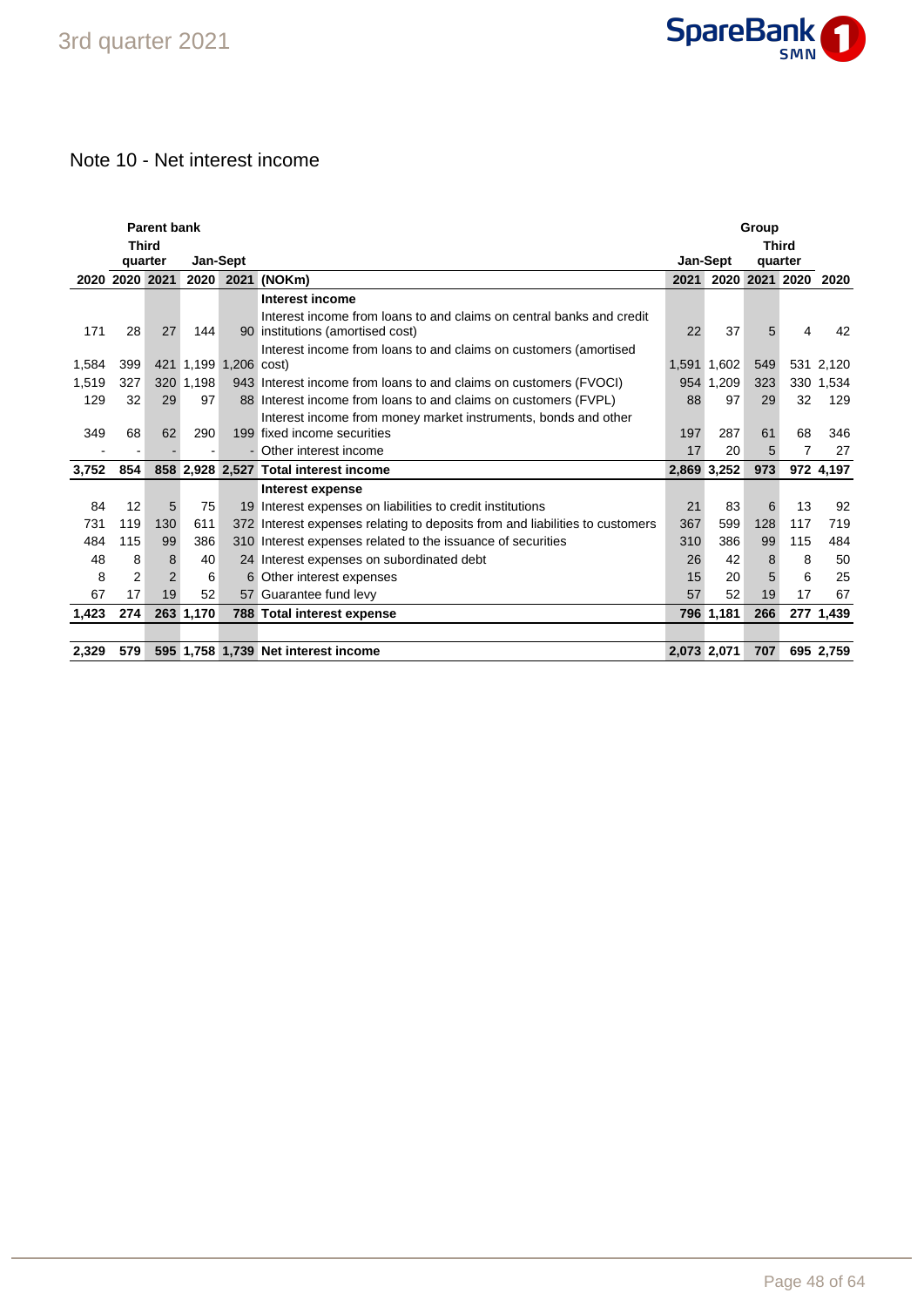

### Note 11 - Net commission income and other income

|       |               | <b>Parent bank</b> |                          |                 |                                                            | Group       |             |                      |      |           |
|-------|---------------|--------------------|--------------------------|-----------------|------------------------------------------------------------|-------------|-------------|----------------------|------|-----------|
|       | Third quarter |                    |                          | <b>Jan-Sept</b> |                                                            |             | Jan-Sept    | <b>Third quarter</b> |      |           |
| 2020  | 2020          |                    |                          |                 | 2021 2020 2021 (NOKm)                                      | 2021        | 2020        | 2021                 | 2020 | 2020      |
|       |               |                    |                          |                 |                                                            |             |             |                      |      |           |
|       |               |                    |                          |                 | <b>Commission income</b>                                   |             |             |                      |      |           |
| 59    | 16            | 17                 | 49                       | 51              | Guarantee commission                                       | 49          | 48          | 16                   | 16   | 58        |
|       |               |                    | $\overline{\phantom{a}}$ |                 | <b>Broker commission</b>                                   | 221         | 190         | 69                   | 72   | 251       |
| 56    | 15            | 18                 | 43                       |                 | 48 Portfolio commission, savings products                  | 48          | 43          | 18                   | 15   | 57        |
| 408   | 128           | 123                | 272                      |                 | 348 Commission from SpareBank 1 Boligkreditt               | 348         | 272         | 123                  | 128  | 408       |
| 13    | 4             | 3                  | 9                        | 11              | Commission from SpareBank 1 Næringskreditt                 | 11          | 9           | 3                    | 4    | 13        |
| 393   | 97            | 107                | 291                      |                 | 294 Payment transmission services                          | 291         | 291         | 106                  | 97   | 390       |
| 195   | 49            | 54                 | 144                      |                 | 159 Commission from insurance services                     | 159         | 144         | 54                   | 49   | 195       |
| 80    | 20            | 19                 | 61                       |                 | 58 Other commission income                                 | 53          | 53          | 17                   | 17   | 71        |
| 1,205 | 330           | 340                | 869                      |                 | 969 Total commission income                                |             | 1,179 1,050 | 405                  | 399  | 1,443     |
|       |               |                    |                          |                 |                                                            |             |             |                      |      |           |
|       |               |                    |                          |                 | <b>Commission expenses</b>                                 |             |             |                      |      |           |
| 83    | 2             | 24                 | 60                       |                 | 60 Payment transmission services                           | 83          | 80          | 31                   | 28   | 112       |
| 14    | 24            | 3                  | 9                        |                 | 10 Other commission expenses                               | 69          | 62          | 23                   | 21   | 84        |
| 97    | 26            | 27                 | 68                       |                 | 69 Total commission expenses                               | 152         | 141         | 54                   | 50   | 196       |
|       |               |                    |                          |                 |                                                            |             |             |                      |      |           |
|       |               |                    |                          |                 | Other operating income                                     |             |             |                      |      |           |
| 22    | 5             | 3                  | 16                       |                 | 21 Operating income real property                          | 21          | 16          | 3                    | 5    | 21        |
|       |               |                    | ٠                        |                 | Property administration and sale of property               | 120         | 110         | 38                   | 40   | 142       |
|       |               |                    | ۰                        |                 | Securities trading                                         | 561         | 332         | 110                  | 122  | 583       |
|       |               |                    | ٠                        |                 | Accountant's fees                                          | 416         | 395         | 114                  | 105  | 506       |
| 19    | 3             | 6                  | 14                       |                 | 10 Other operating income                                  | 17          | 17          | 7                    | 4    | 18        |
| 41    | 8             | 9                  | 30                       |                 | 31 Total other operating income                            | 1,134       | 870         | 272                  |      | 277 1,269 |
| 1,149 | 312           | 321                | 831                      |                 | 930 Total net commission income and other operating income | 2,161 1,779 |             | 623                  |      | 625 2,516 |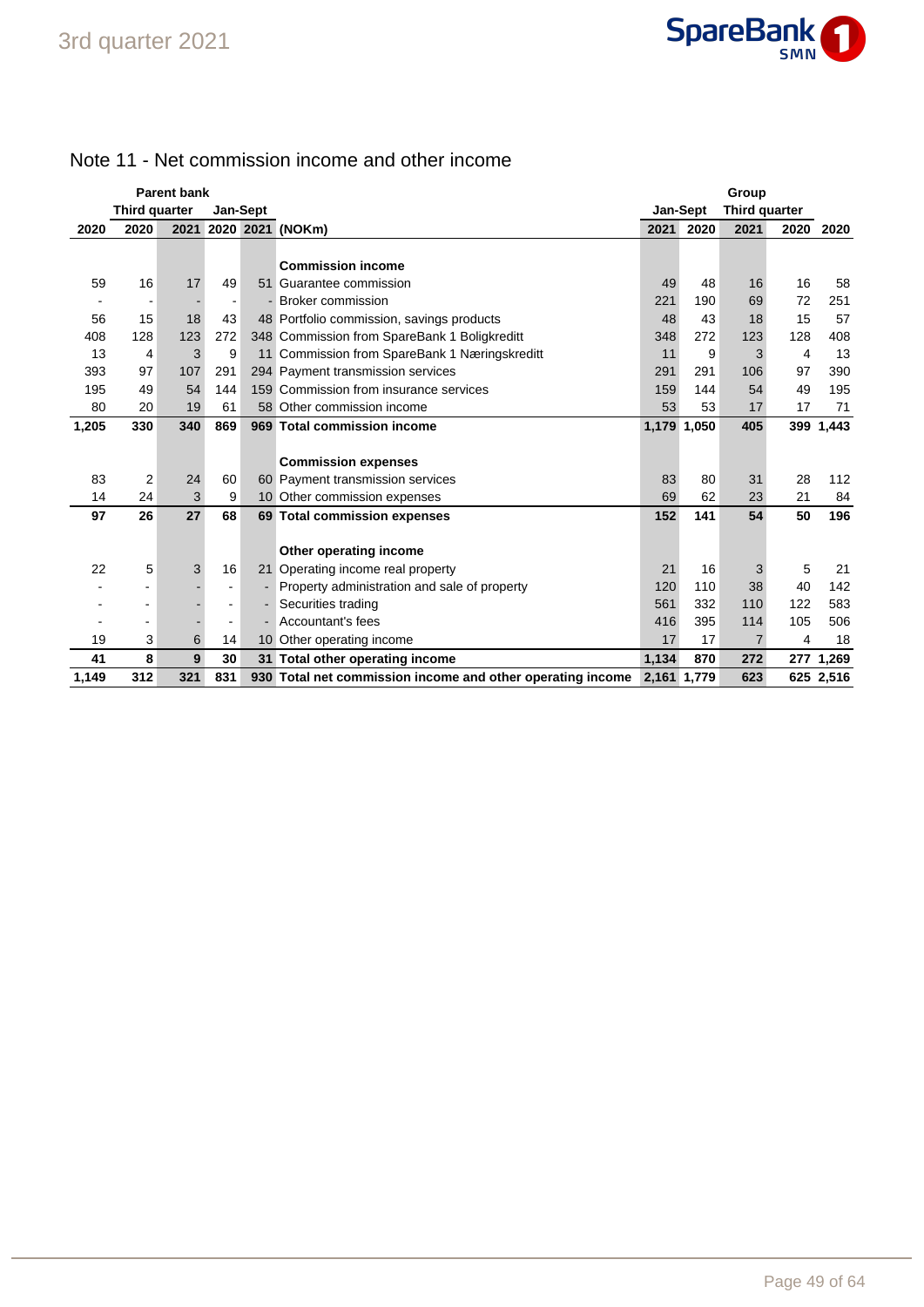

# Note 12 - Operating expenses

| <b>Parent bank</b> |               |      |                 |                                        |                 |      | Group         |      |       |  |  |
|--------------------|---------------|------|-----------------|----------------------------------------|-----------------|------|---------------|------|-------|--|--|
|                    | Third quarter |      | <b>Jan-Sept</b> |                                        | <b>Jan-Sept</b> |      | Third quarter |      |       |  |  |
| 2020               | 2020          | 2021 | 2020            | 2021 (NOKm)                            | 2021            | 2020 | 2021          | 2020 | 2020  |  |  |
|                    |               |      |                 |                                        |                 |      |               |      |       |  |  |
| 246                | 60            | 62   | 185             | 192 IT costs                           | 262             | 251  | 85            | 81   | 334   |  |  |
| 15                 | 4             | 3    | 13              | 8 Postage and transport of valuables   | 10              | 16   | 4             | 5    | 19    |  |  |
| 52                 | 13            | 14   | 41              | 40 Marketing                           | 56              | 58   | 19            | 18   | 73    |  |  |
| 102                | 25            | 24   | 77              | 74 Ordinary depreciation               | 149             | 121  | 56            | 40   | 164   |  |  |
| 39                 | 11            | 9    | 27              | 32 Operating expenses, real properties | 47              | 40   | 14            | 16   | 62    |  |  |
| 150                | 41            | 36   | 117             | 105 Purchased services                 | 167             | 161  | 60            | 56   | 217   |  |  |
| 140                | 31            | 27   | 98              | 88 Other operating expense             | 119             | 134  | 38            | 44   | 186   |  |  |
| 744                | 185           | 176  | 560             | 540 Total other operating expenses     | 809             | 783  | 275           | 261  | 1.054 |  |  |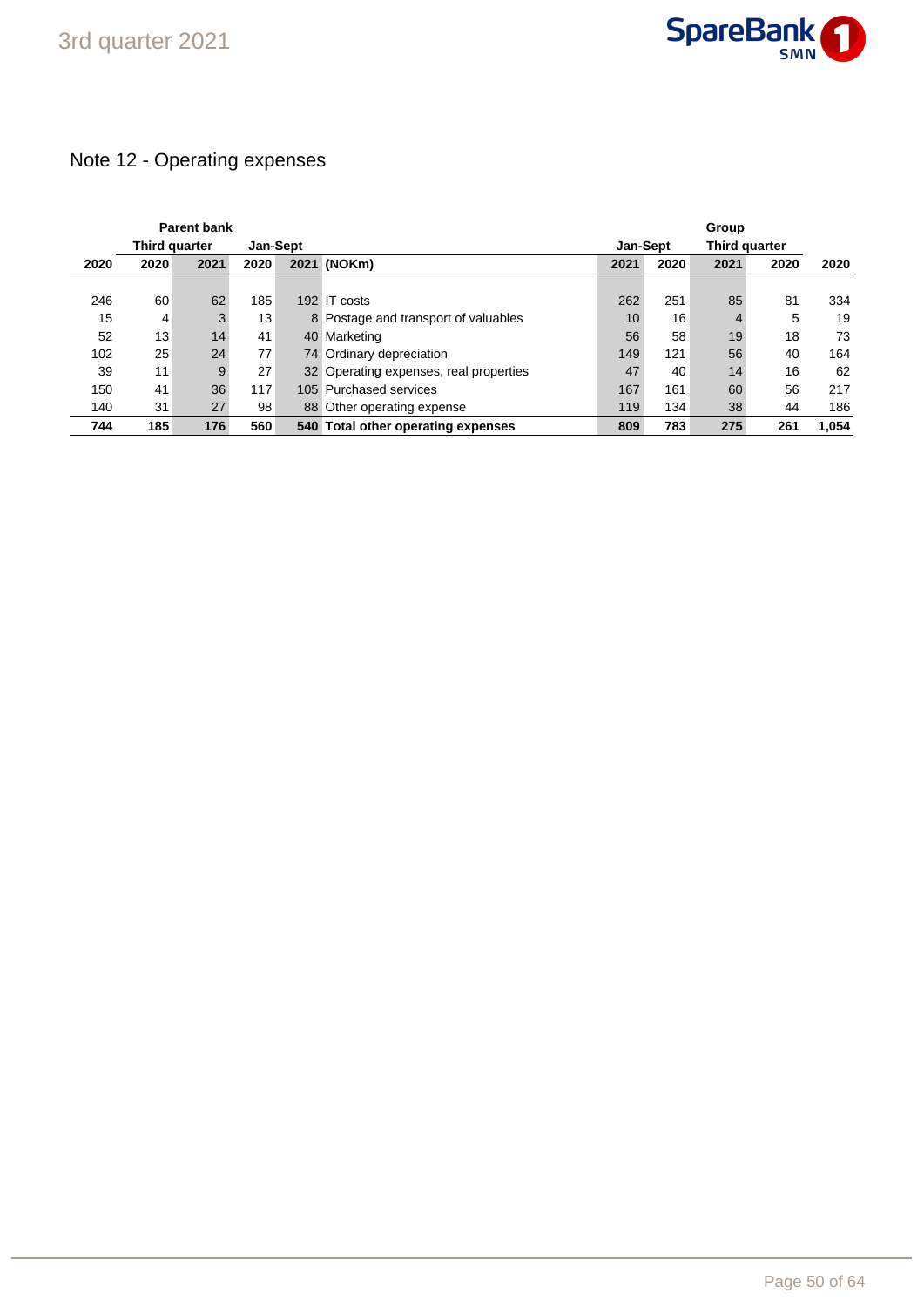

### Note 13 - Net return on financial investments

|       |                      | <b>Parent Bank</b> |       |          |                                                | Group           |       |               |                |       |
|-------|----------------------|--------------------|-------|----------|------------------------------------------------|-----------------|-------|---------------|----------------|-------|
|       | <b>Third quarter</b> |                    |       | Jan-Sept |                                                | <b>Jan-Sept</b> |       | Third quarter |                |       |
| 2020  | 2020                 | 2021               | 2020  |          | 2021 (NOKm)                                    | 2021            | 2020  | 2021          | 2020           | 2020  |
|       |                      |                    |       |          | Valued at fair value through profit/loss       |                 |       |               |                |       |
|       |                      |                    |       |          |                                                |                 |       |               |                |       |
| $-74$ | $-39$                | $-94$              | 26    |          | -293 Value change in interest rate instruments | $-194$          | 167   | $-72$         | -8             | 103   |
|       |                      |                    |       |          |                                                |                 |       |               |                |       |
|       |                      |                    |       |          | Value change in derivatives/hedging            |                 |       |               |                |       |
|       |                      |                    |       |          | Net value change in hedged bonds and           |                 |       |               |                |       |
| 1     | 4                    | 3                  | 0     |          | -7 derivatives                                 | $-7$            | 0     | 3             | $\overline{4}$ | 1     |
|       |                      |                    |       |          | Net value change in hedged fixed rate          |                 |       |               |                |       |
| -11   | $-2$                 | $-12$              | -14   |          | 0 loans and derivatives                        | $\overline{0}$  | $-14$ | $-12$         | -2             | $-11$ |
| 32    | 19                   | 96                 | $-78$ |          | 232 Other derivatives                          | 263             | $-52$ | 98            | 24             | 59    |
|       |                      |                    |       |          |                                                |                 |       |               |                |       |
|       |                      |                    |       |          | Income from equity instruments                 |                 |       |               |                |       |
|       |                      |                    |       |          | - Income from owner interests                  | 519             | 564   | 179           | 170            | 681   |
| 492   | 70                   | $-0$               | 481   |          | 709 Dividend from owner instruments            |                 |       |               |                |       |
|       |                      |                    |       |          | Value change and gain/loss on owner            |                 |       |               |                |       |
| $-15$ |                      | 13                 | $-3$  |          | 8 instruments                                  | $-2$            | $-3$  |               |                | -9    |
| 36    | 3                    | $\overline{2}$     | 8     |          | 5 Dividend from equity instruments             | 21              | 12    |               | $\overline{2}$ | 39    |
|       |                      |                    |       |          | Value change and gain/loss on equity           |                 |       |               |                |       |
| $-1$  | 6                    | $-7$               | 18    |          | 1 instruments                                  | 162             | 1     | 36            | 4              | 5     |
|       |                      |                    |       |          | Total net income from financial assets         |                 |       |               |                |       |
|       |                      |                    |       |          | and liabilities at fair value through          |                 |       |               |                |       |
| 460   | 61                   | 1                  | 438   |          | 656 profit/(loss)                              | 764             | 676   | 232           | 194            | 868   |
|       |                      |                    |       |          |                                                |                 |       |               |                |       |
|       |                      |                    |       |          | Valued at amortised cost                       |                 |       |               |                |       |
|       |                      |                    |       |          |                                                |                 |       |               |                |       |
|       |                      |                    |       |          | Value change in interest rate instruments      |                 |       |               |                |       |
|       |                      |                    |       |          | Value change in interest rate instruments      |                 |       |               |                |       |
| -6    | -0                   | $-0$               | $-5$  |          | -2 held to maturity                            | $-2$            | $-5$  | $-0$          | $-0$           | -6    |
|       |                      |                    |       |          | Total net income from financial assets         |                 |       |               |                |       |
| -6    | -0                   | $-0$               | -5    |          | -2 and liabilities at amortised cost           | $-2$            | -5    | -0            | -0             | -6    |
|       |                      |                    |       |          |                                                |                 |       |               |                |       |
| 89    | 11                   | 15                 | 83    |          | 47 Total net gain from currency trading        | 46              | 83    | 16            | 11             | 89    |
|       |                      |                    |       |          | Total net return on financial                  |                 |       |               |                |       |
| 542   | 72                   | 17                 | 516   |          | 700 investments                                | 808             | 753   | 248           | 205            | 951   |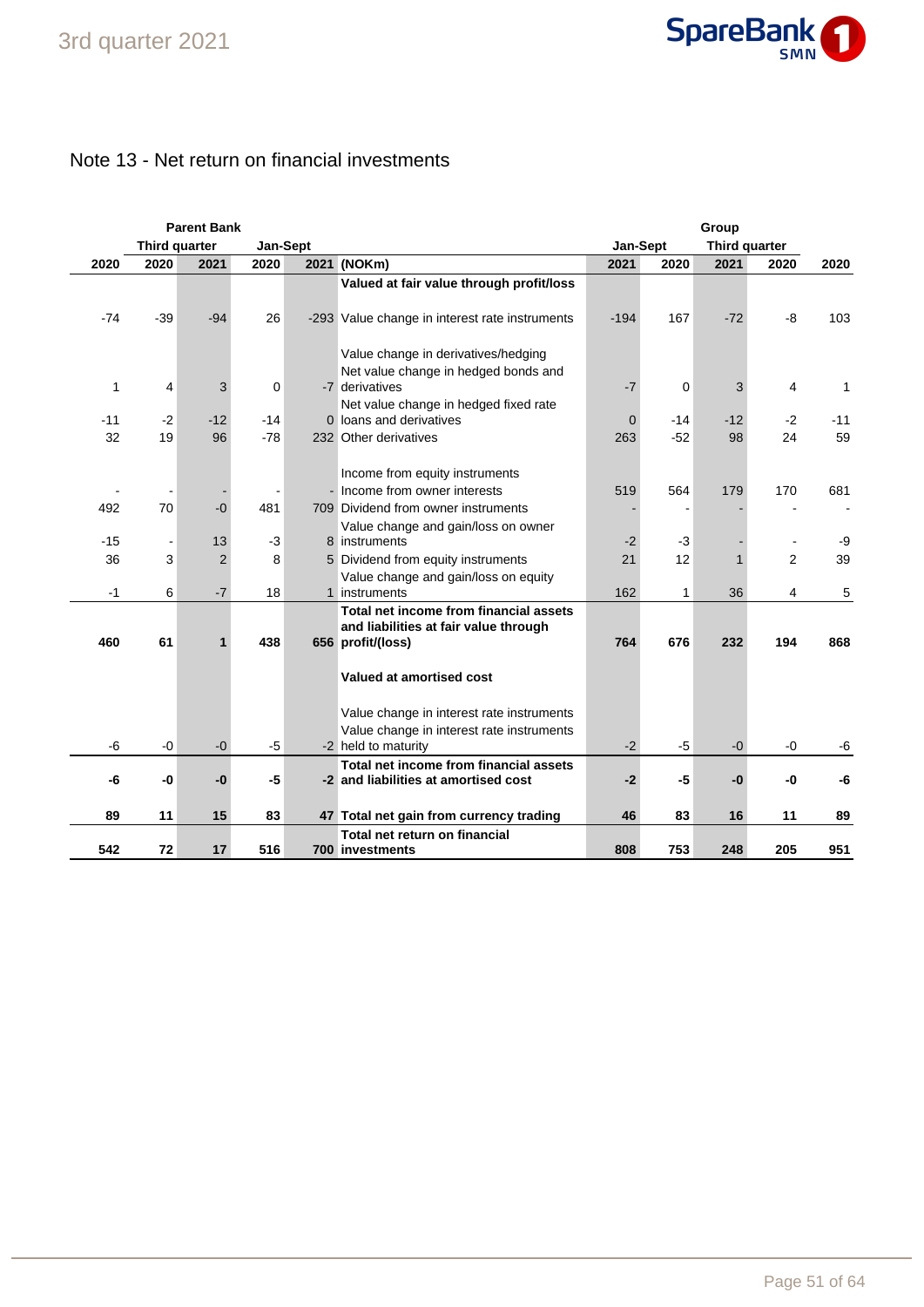

### Note 14 - Other assets

|             | <b>Parent Bank</b> |                     |                                       | Group        |              |             |  |
|-------------|--------------------|---------------------|---------------------------------------|--------------|--------------|-------------|--|
| 31 Dec 2020 | 30 Sept 2020       | 30 Sept 2021 (NOKm) |                                       | 30 Sept 2021 | 30 Sept 2020 | 31 Dec 2020 |  |
| -           |                    |                     | - Deferred tax asset                  | 97           | 154          | 129         |  |
| 67          | 74                 |                     | 86 Fixed assets                       | 211          | 200          | 194         |  |
| 298         | 311                |                     | 265 Right to use assets               | 468          | 450          | 470         |  |
| 135         | 133                |                     | 121 Earned income not yet received    | 156          | 233          | 185         |  |
| 11          | 50                 |                     | 2,225 Accounts receivable, securities | 2,823        | 688          | 678         |  |
| 112         | 83                 |                     | 112 Pension assets                    | 112          | 83           | 112         |  |
| 340         | 313                |                     | 452 Other assets                      | 741          | 650          | 690         |  |
| 963         | 964                |                     | 3.261 Total other assets              | 4,609        | 2.459        | 2.457       |  |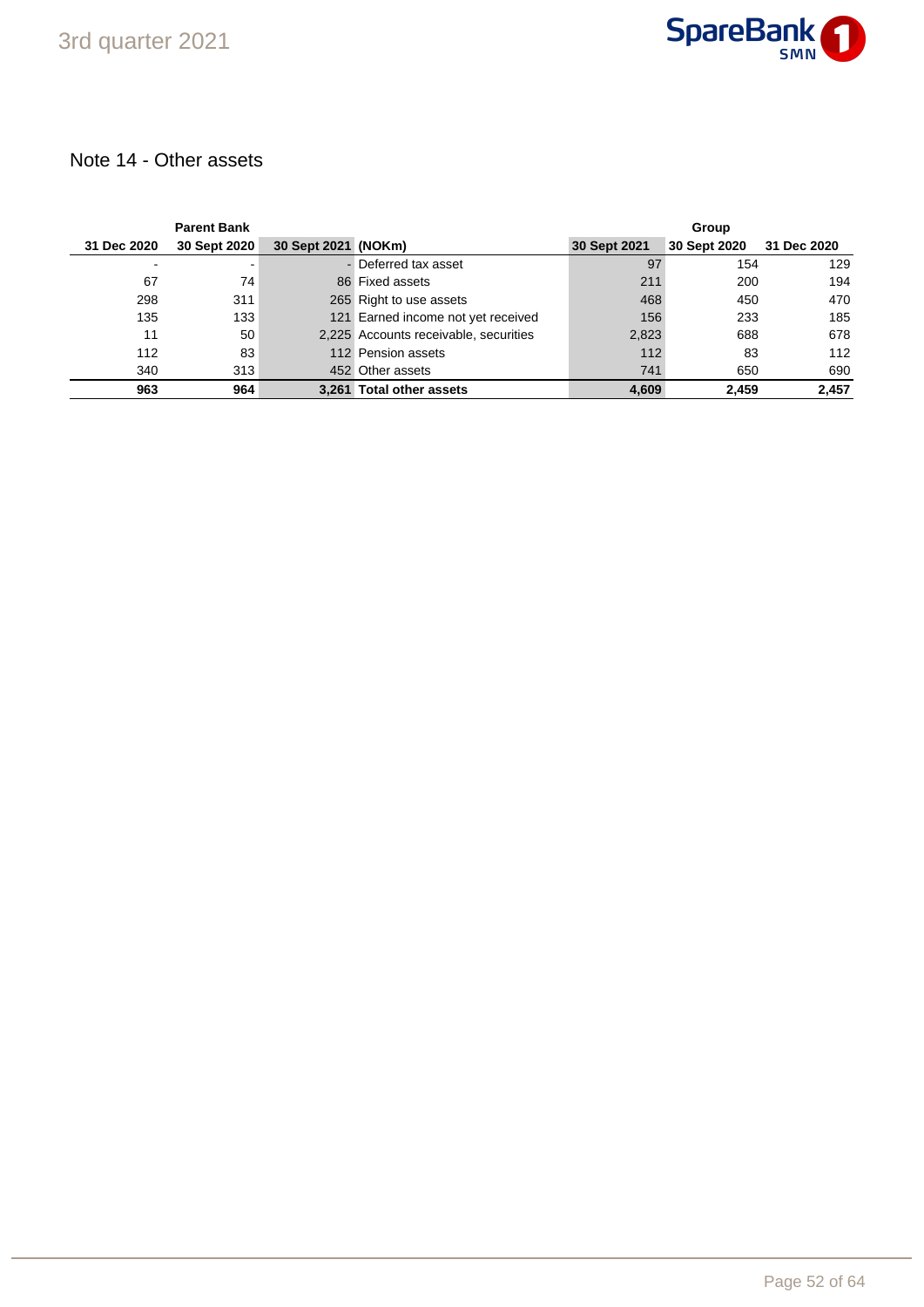

### Note 15 - Other liabilities

|                | <b>Parent Bank</b> |                 |                                                         | Group           |                 |                |  |
|----------------|--------------------|-----------------|---------------------------------------------------------|-----------------|-----------------|----------------|--|
| 31 Dec<br>2020 | 30 Sept<br>2020    | 30 Sept<br>2021 | (NOKm)                                                  | 30 Sept<br>2021 | 30 Sept<br>2020 | 31 Dec<br>2020 |  |
| 8              | 32                 |                 | 8 Deferred tax                                          | 81              | 98              | 81             |  |
| 322            | 297                |                 | 350 Payable tax                                         | 440             | 371             | 408            |  |
| 11             | 10                 | 11              | Capital tax                                             | 11              | 10              | 11             |  |
| 101            | 19                 |                 | Accrued expenses and received, non-accrued<br>89 income | 707             | 477             | 671            |  |
| 301            | 238                |                 | 307 Provision for accrued expenses and commitments      | 307             | 238             | 301            |  |
| 81             | 142                |                 | 82 Losses on guarantees and unutilised credits          | 82              | 142             | 81             |  |
| 10             | 11                 |                 | 10 Pension liabilities                                  | 10              | 11              | 10             |  |
| 303            | 315                |                 | 274 Lease liabilities                                   | 481             | 458             | 479            |  |
| 74             | 51                 |                 | 57 Drawing debt                                         | 57              | 51              | 74             |  |
| 3              | 4                  |                 | <b>Creditors</b>                                        | 33              | 49              | 45             |  |
| 13             |                    |                 | 2,052 Debt from securities                              | 2,621           | 311             | 568            |  |
|                |                    |                 | - Equity Instruments                                    | 90              | 8               |                |  |
| 239            | 422                |                 | 323 Other liabilities                                   | 405             | 513             | 355            |  |
| 1,466          | 1,544              |                 | 3,562 Total other liabilites                            | 5,324           | 2,737           | 3,084          |  |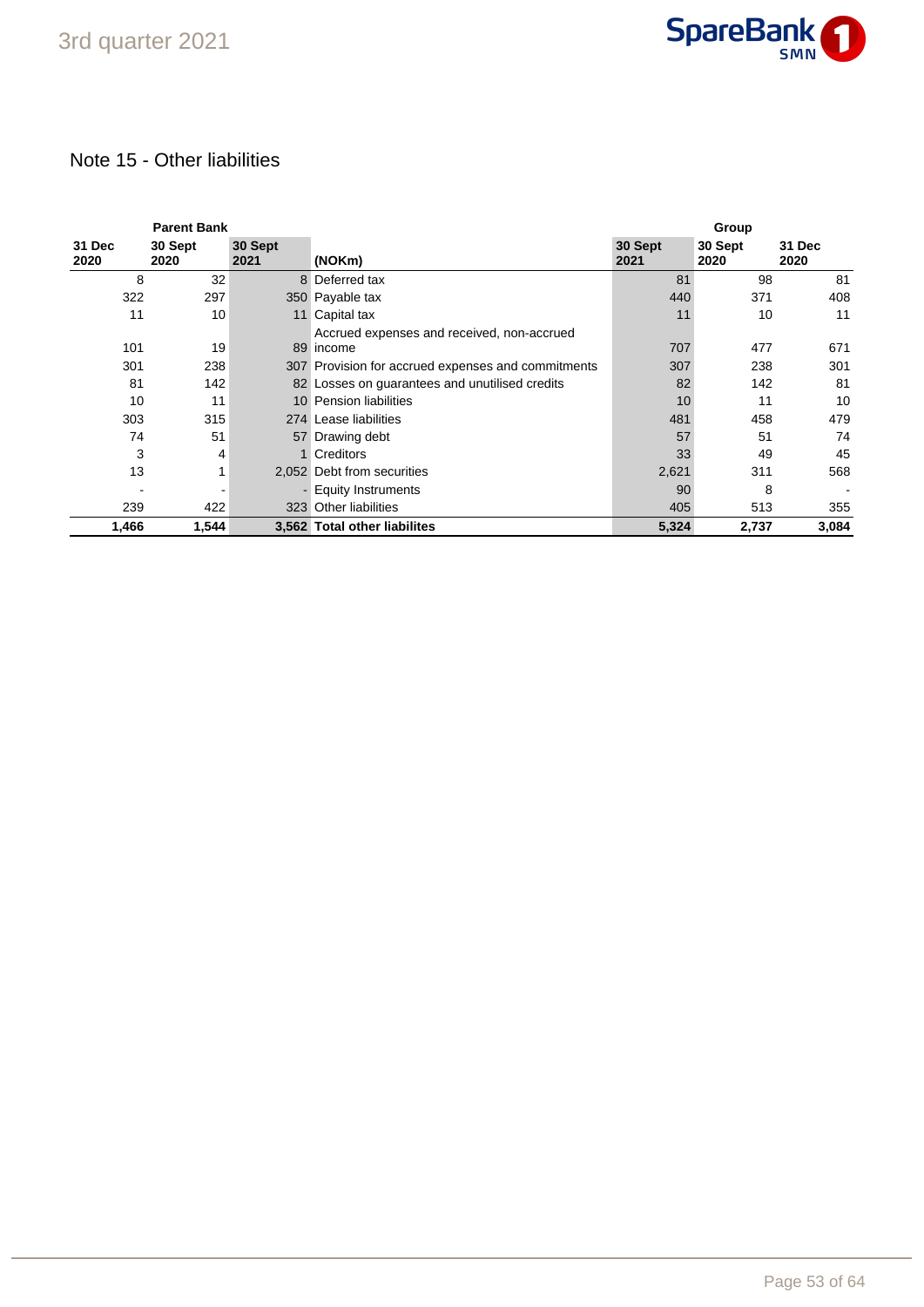

**Contract Contract** 

# Note 16 - Debt created by issue of securities and subordinated debt

#### **Group**

| Change in securities debt (NOKm)    | 31 Dec<br>2020 | <b>Issued</b> | Fallen due/<br>Redeemed | <b>Other</b><br>changes  | 30 Sept<br>2021 |
|-------------------------------------|----------------|---------------|-------------------------|--------------------------|-----------------|
| Certificate, nominal value          | 341            | -             | 368                     | 28                       |                 |
| Bond debt, nominal value            | 39.819         | 5.367         | 5.928                   | $-1.106$                 | 38,152          |
| Senior non preferred, nominal value | 1.000          | 2,500         |                         | $\overline{\phantom{0}}$ | 3,500           |
| Value adjustments                   | 569            | ٠             |                         | $-514$                   | 55              |
| Accrued interest                    | 191            | -             |                         | -3                       | 188             |
| <b>Total</b>                        | 41.920         | 7.867         | 6.296                   | $-1.595$                 | 41.895          |

| Change in subordinated debt and hybrid equity<br>(NOKm) | 31 Dec<br>2020 Issued | Fallen due/<br>Redeemed  | Other<br>changes |    | 30 Sept<br>2021 |
|---------------------------------------------------------|-----------------------|--------------------------|------------------|----|-----------------|
| Ordinary subordinated loan capital, nominal value       | 1.793                 | $\overline{\phantom{a}}$ |                  |    | 1,793           |
| Hybrid equity, nominal value                            |                       | -                        |                  |    |                 |
| Value adjustments                                       |                       | $\overline{\phantom{0}}$ |                  |    |                 |
| Accrued interest                                        |                       | $\,$                     |                  | -0 |                 |
| Total                                                   | 1.795                 |                          |                  | -0 | 1.795           |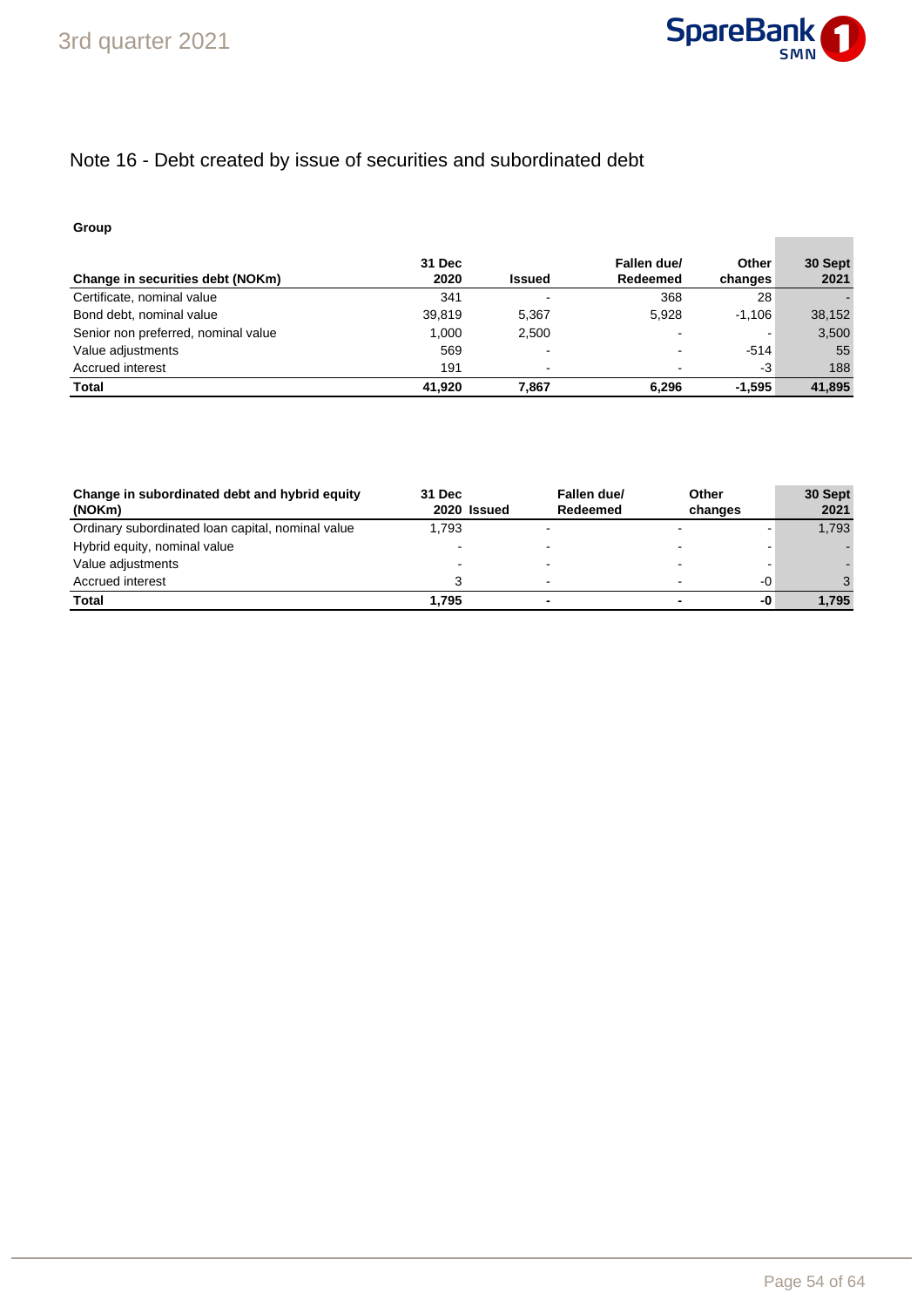

### Note 17 - Measurement of fair value of financial instruments

#### **Financial instruments at fair value are classified at various levels.**

#### **Level 1: Valuation based on quoted prices in an active market**

Fair value of financial instruments that are traded in the active markets is based on market price on the balance sheet date. A market is considered active if market prices are easily and regularly available from a stock exchange, dealer, broker, industry group, price-setting service or regulatory authority, and these prices represent actual and regularly occurring market transactions at an arm's length. This category also includes quoted shares and Treasury bills.

#### **Level 2: Valuation based on observable market data**

Level 2 consists of instruments that are valued by the use of information that does not consist in quoted prices, but where the prices are directly or indirectly observable for the assets or liabilities concerned, and which also include quoted prices in non-active markets.

#### **Level 3: Valuation based on other than observable data**

If valuation data are not available for level 1 and 2, valuation methods are applied that are based on non-observable information.

#### **The following table presents the Group's assets and liabilities measured at fair value at 30 September 2021:**

| Assets (NOKm)                                            | Level 1 | Level 2 | Level 3 | <b>Total</b> |
|----------------------------------------------------------|---------|---------|---------|--------------|
| Financial assets at fair value through profit/loss       |         |         |         |              |
| - Derivatives                                            | 1       | 3,731   |         | 3,732        |
| - Bonds and money market certificates                    | 2,360   | 27,672  |         | 30,032       |
| - Equity instruments                                     | 1.908   | 57      | 559     | 2,525        |
| - Fixed interest loans                                   |         | 43      | 4,246   | 4,289        |
| Financial assets through other comprehensive income      |         |         |         |              |
| - Loans at fair value through other comprehensive income |         |         | 80,832  | 80,832       |
| <b>Total assets</b>                                      | 4,269   | 31,503  | 85,638  | 121,410      |
| Liabilities                                              | Level 1 | Level 2 | Level 3 | <b>Total</b> |
| Financial liabilities through profit/loss                |         |         |         |              |
| - Derivatives                                            | 1       | 3,740   |         | 3,741        |
| - Equity instruments                                     | 90      |         |         | 90           |
| <b>Total liabilities</b>                                 | 91      | 3,740   |         | 3,831        |

#### **The following table presents the Group's assets and liabilities measured at fair value at 30 September 2020:**

| Assets (NOKm)                                            | Level 1 | Level 2        | Level 3        | Total   |
|----------------------------------------------------------|---------|----------------|----------------|---------|
| Financial assets at fair value through profit/loss       |         |                |                |         |
| - Derivatives                                            | 0       | 10,309         |                | 10,309  |
| - Bonds and money market certificates                    | 2.267   | 24,108         | $\blacksquare$ | 26,375  |
| - Equity instruments                                     | 1,440   | 16             | 434            | 1,890   |
| - Fixed interest loans                                   |         | 43             | 4,282          | 4.324   |
| Financial assets through other comprehensive income      |         |                |                |         |
| - Loans at fair value through other comprehensive income |         | $\blacksquare$ | 75,047         | 75,047  |
| <b>Total assets</b>                                      | 3,707   | 34,476         | 79,763         | 117,945 |
| Liabilities                                              | Level 1 | Level 2        | Level 3        | Total   |
| Financial liabilities through profit/loss                |         |                |                |         |
| - Derivatives                                            | 2       | 8,413          |                | 8,415   |
| - Equity instruments                                     | 10      |                |                | 10      |
| <b>Total liabilities</b>                                 | 12      | 8.413          |                | 8.425   |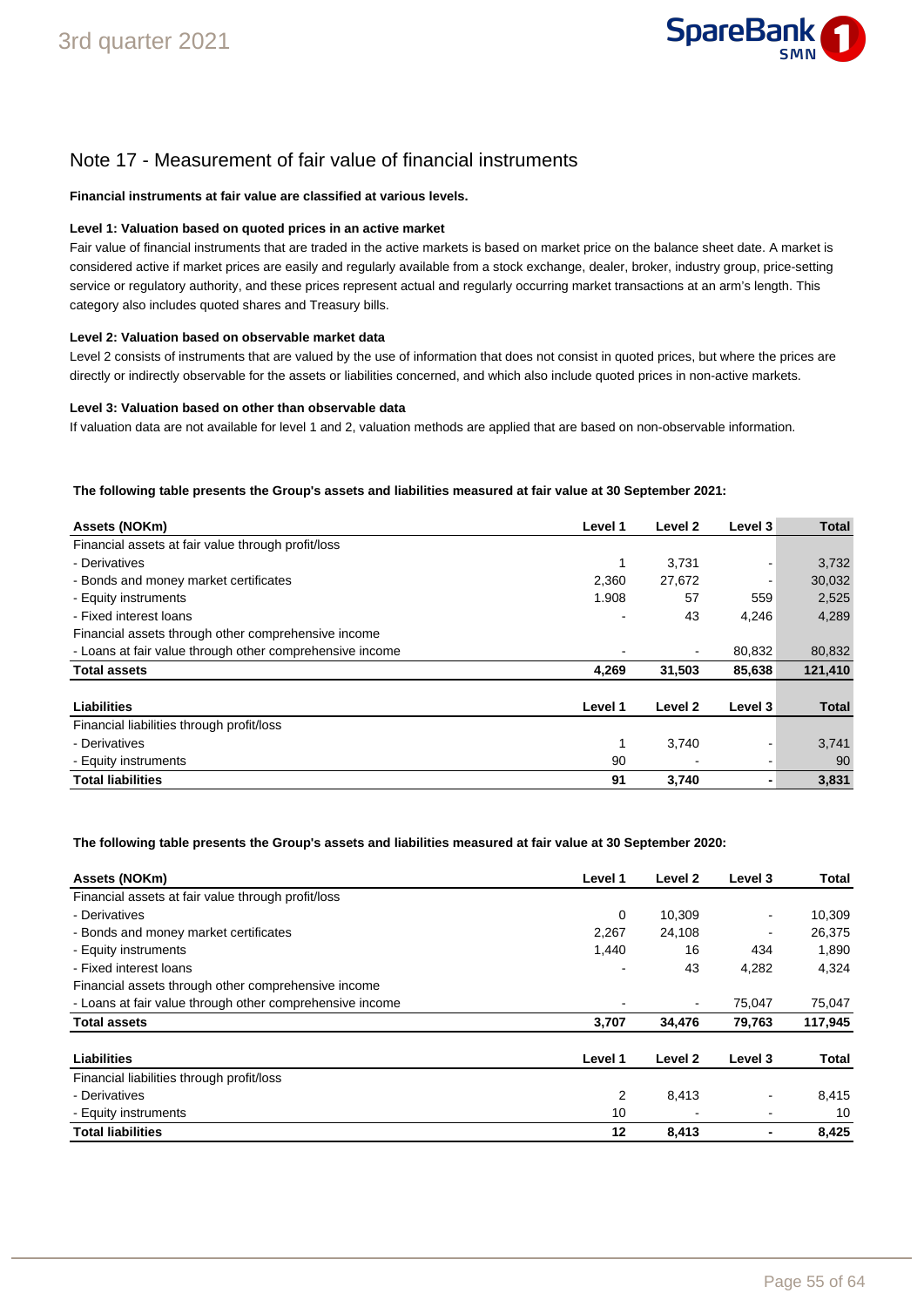

#### **The following table presents the Group's assets and liabilities measured at fair value at 31 December 2020:**

| Assets (NOKm)                                            | Level 1 | Level 2 | Level 3 | Total   |
|----------------------------------------------------------|---------|---------|---------|---------|
| Financial assets at fair value through profit/loss       |         |         |         |         |
| - Derivatives                                            | 1       | 7,225   |         | 7,226   |
| - Bonds and money market certificates                    | 4,865   | 21,741  | -       | 26,606  |
| - Equity instruments                                     | 1,928   | 6       | 432     | 2,366   |
| - Fixed interest loans                                   |         | 43      | 4,242   | 4.285   |
| Financial assets through other comprehensive income      |         |         |         |         |
| - Loans at fair value through other comprehensive income |         |         | 74,761  | 74,761  |
| <b>Total assets</b>                                      | 6,793   | 29,015  | 79,435  | 115,244 |
| Liabilities                                              | Level 1 | Level 2 | Level 3 | Total   |
| Financial liabilities through profit/loss                |         |         |         |         |
| - Derivatives                                            | 2       | 7,177   |         | 7,179   |
| - Equity instruments                                     |         |         |         |         |
| <b>Total liabilities</b>                                 | 2       | 7,177   |         | 7,179   |

**The following table presents the changes in the instruments classified in level 3 as at 30 September 2021:**

|                                       | Equity<br>instruments<br>through | <b>Fixed</b><br>interest | Loans at<br>fair value<br>through |              |
|---------------------------------------|----------------------------------|--------------------------|-----------------------------------|--------------|
| (NOKm)                                | profit/loss                      | loans                    | <b>OCI</b>                        | <b>Total</b> |
| Opening balance 1 January             | 432                              | 4.242                    | 74.761                            | 79.435       |
| Investment in the period              | 21                               | 922                      | 33.175                            | 34.118       |
| Disposals in the period               | $-2$                             | $-827$                   | $-27.123$                         | $-27.952$    |
| Expected credit loss                  |                                  | -                        | 19                                | 19           |
| Gain or loss on financial instruments | 107                              | -91                      |                                   | 17           |
| <b>Closing balance 31 December</b>    | 559                              | 4.246                    | 80.832                            | 85.638       |

#### **The following table presents the changes in the instruments classified in level 3 as at 30 September 2020:**

| (NOKm)                                | Equity<br><b>instruments</b><br>through<br>profit/loss | <b>Fixed</b><br>interest<br>loans | Loans at<br>fair value<br>through<br><b>OCI</b> | Total   |
|---------------------------------------|--------------------------------------------------------|-----------------------------------|-------------------------------------------------|---------|
| Opening balance 1 January             | 405                                                    | 4,636                             | 71,336                                          | 76.377  |
| Investment in the period              | 26                                                     | 497                               | 41,527                                          | 42.051  |
| Disposals in the period               | $-14$                                                  | -969                              | $-37,802$                                       | -38,784 |
| Expected credit loss                  | $\blacksquare$                                         |                                   | $-21$                                           | $-21$   |
| Gain or loss on financial instruments | 17                                                     | 117                               |                                                 | 141     |
| <b>Closing balance</b>                | 434                                                    | 4.282                             | 75.047                                          | 79.763  |

#### **The following table presents the changes in the instruments classified in level 3 as at 31 December 2020:**

| (NOKm)                                | Equity<br>instruments<br>through<br>profit/loss | Fixed<br>interest<br>loans | Loans at<br>fair value<br>through<br><b>OCI</b> | Total     |
|---------------------------------------|-------------------------------------------------|----------------------------|-------------------------------------------------|-----------|
| Opening balance 1 January             | 405                                             | 4,636                      | 71,336                                          | 76,377    |
| Investment in period                  | 48                                              | 731                        | 47.183                                          | 47,962    |
| Disposals in the period               | $-14$                                           | $-1.206$                   | $-43.754$                                       | $-44,973$ |
| <b>Expected credit loss</b>           | $\blacksquare$                                  |                            | $-13$                                           | $-13$     |
| Gain or loss on financial instruments | $-7$                                            | 81                         |                                                 | 81        |
| <b>Closing balance 31 December</b>    | 432                                             | 4.242                      | 74.761                                          | 79,435    |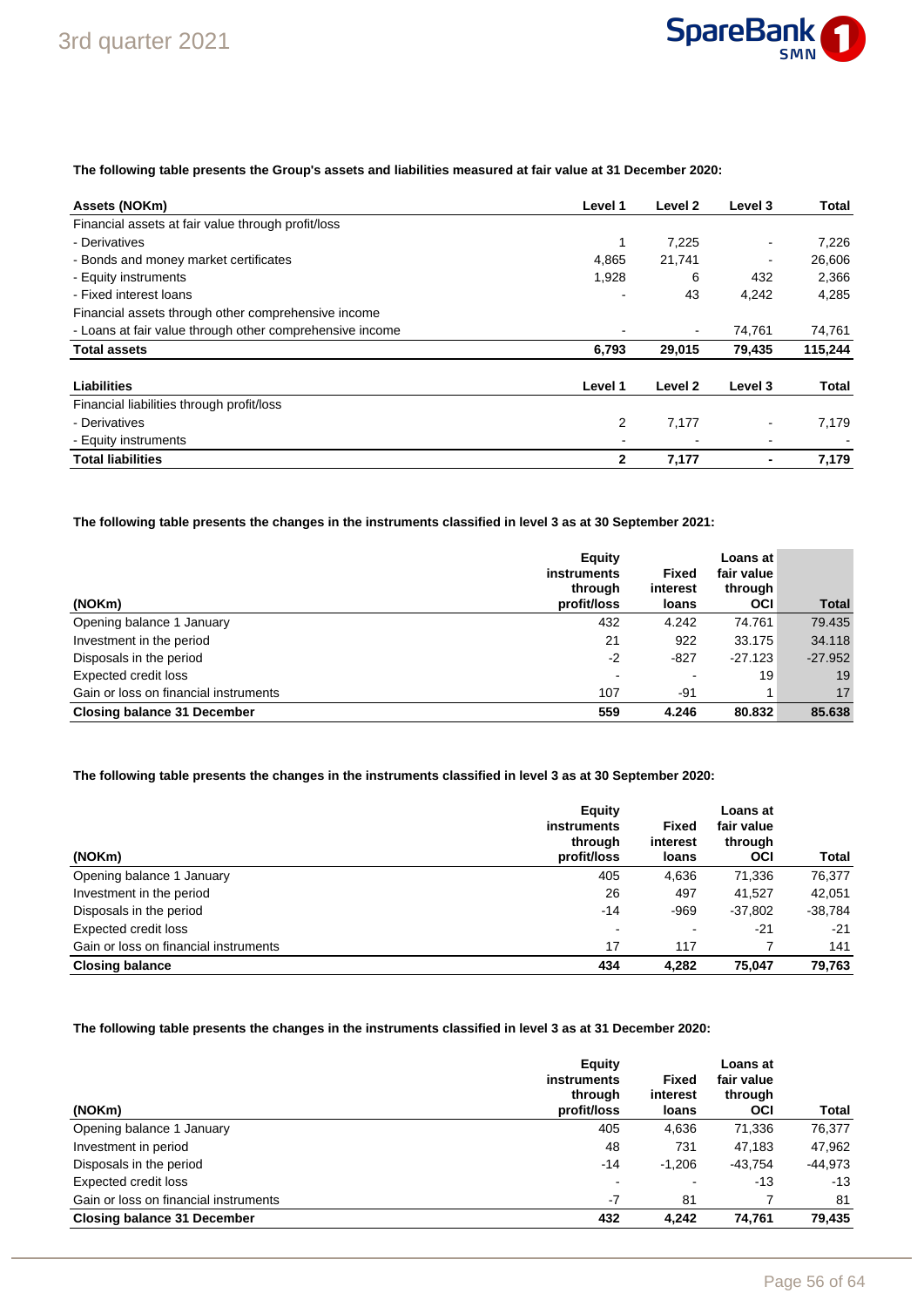

#### **Valuation method**

The valuation method applied is adapted to each financial instrument, and is intended to utilise as much of the information that is available in the market as possible.

The method for valuation of financial instruments in level 2 and 3 is described in the following:

#### Fixed interest loans to customers (level 3)

The loans consist for the most part of fixed interest loans denominated in Norwegian kroner. The value of the fixed interest loans is determined such that agreed interest flows are discounted over the term of the loan by a discount factor that is adjusted for margin requirements. The discount factor is raised by 10 points when calculating sensitivity.

#### Loans at fair value through other comprehensive income (level 3)

Property Loans at floating interest classified at fair value over other comprehensive income is valued based on nominal amount reduced by expected credit loss. Loans with no significant credit risk detoriation since first recognition is assessed at nominal amount. For loans with a significant increase in credit risk since first recognition or objective evidence of loss, the calculation of expected credit losses over the life of the asset is in line with loan losses for loans at amortised cost. Estimated fair value is the nominal amount reduced by expected lifetime credit loss. If the likelihood of the worst case scenario in the model is doubled, fair value is reduced by NOK 8 million.

#### Short-term paper and bonds (level 2 and 3)

Valuation on level 2 is based for the most part on observable market information in the form of interest rate curves, exchange rates and credit margins for the individual credit and the bond's or certificate's characteristics. For paper valued under level 3 the valuation is based on indicative prices from a third party or comparable paper.

#### Equity instruments (level 3)

Shares that are classified to level 3 include essentially investments in unquoted shares. Among other a total of NOK 471 million in Private Equity investments, property funds, hedge funds and unquoted shares through the company SpareBank SMN 1 Invest. The valuations are in all essentials based on reporting from managers of the funds who utilise cash flow based models or multiples when determining fair value. The Group does not have full access to information on all the elements in these valuations and is therefore unable to determine alternative assumptions.

#### Financial derivatives (level 2)

Financial derivatives at level 2 include for the most part currency futures and interest rate and exchange rate swaps. Valuation is based on observable interest rate curves. In addition the item includes derivatives related to FRAs. These are valued with a basis in observable prices in the market. Derivatives classified to level 2 also include equity derivatives related to SpareBank 1 Markets' market-making activities. The bulk of these derivatives refer to the most sold shares on Oslo Børs, and the valuation is based on the price of the actual/underlying share and observable or calculated volatility.

#### **Sensitivity analyses, level 3 as at 30 September 2021:**

|                                                                  | <b>Effect from</b><br>change in<br>reasonable<br>possible<br>alternative |
|------------------------------------------------------------------|--------------------------------------------------------------------------|
| (NOKm)                                                           | <b>Book value assumtions</b>                                             |
| 4.246<br>Fixed interest loans                                    | $-12$                                                                    |
| Equity instruments through profit/loss*<br>559                   |                                                                          |
| Loans at fair value through other comprehensive income<br>80.832 | -8                                                                       |

\* As described above, the information to perform alternative calculations are not available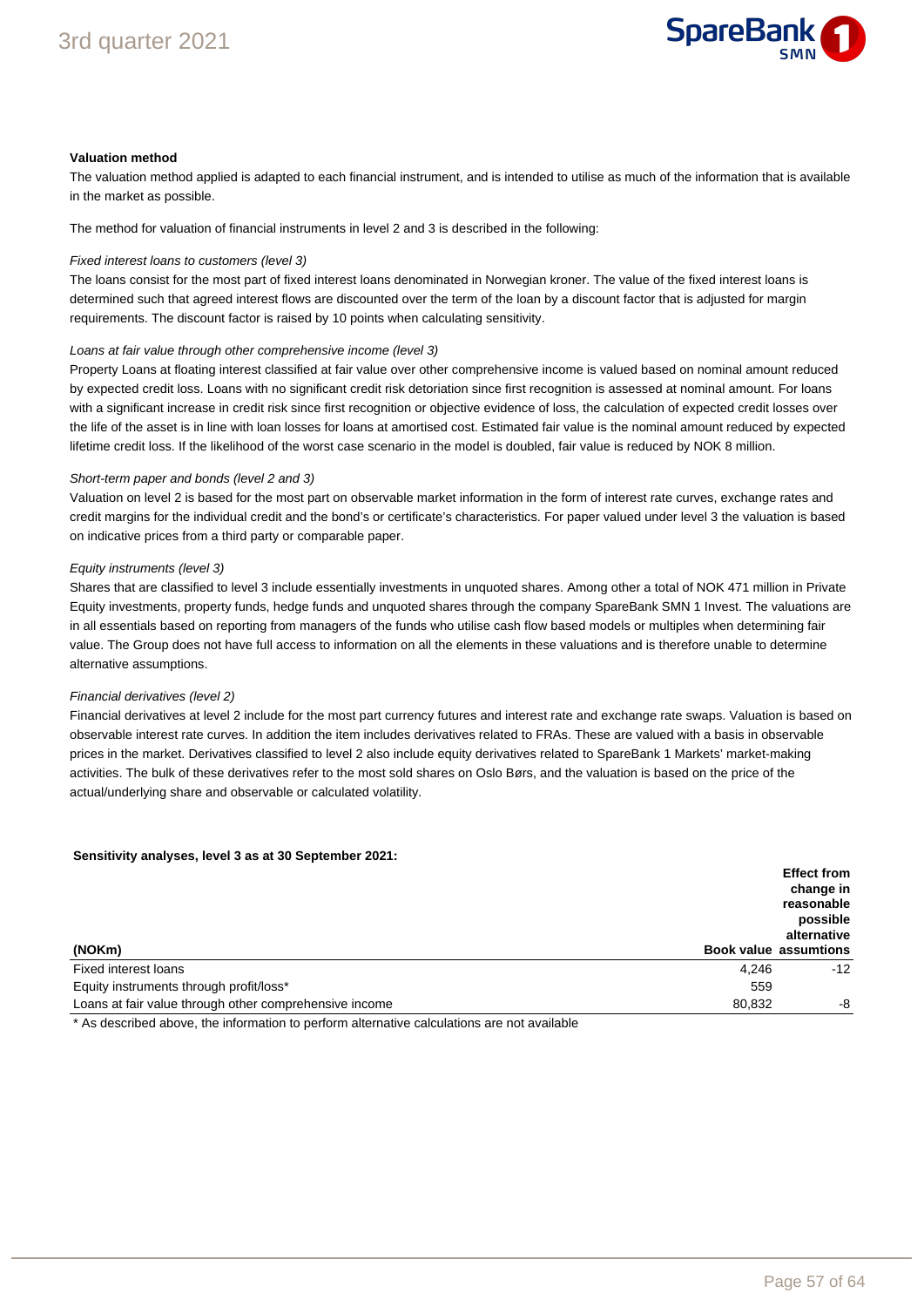

### Note 18 - Liquidity risk

Liquidity risk is the risk that the group will be unable to refinance its debt or to finance asset increases. Liquidity risk management starts out from the group's overall liquidity strategy which is reviewed and adopted by the board of directors at least once each year. The liquidity strategy reflects the group's moderate risk profile.

The group reduces its liquidity risk through guidelines and limits designed to achieve a diversified balance sheet, both on the asset and liability side. Preparedness plans have been drawn up both for the group and the SpareBank 1 Alliance to handle the liquidity situation in periods of turbulent capital markets. The bank's liquidity situation is stress tested on a monthly basis using various maturities and crisis scenarios: bank-specific, for the financial market in general or a combination of internal and external factors. The group's objective is to survive twelve months of ordinary operations without access to fresh external funding while housing prices fall 30 per cent. In the same period minimum requirements to LCR shall be fulfilled.

The average residual maturity on debt created by issue of securities at the end of the third quarter 2021 was 3.7 years. The overall LCR at the same point was 163 per cent and the average overall LCR in the third quarter was 172 per cent. The LCR in Norwegian kroner and euro at quarter-end was 163 and 223 per cent respectively.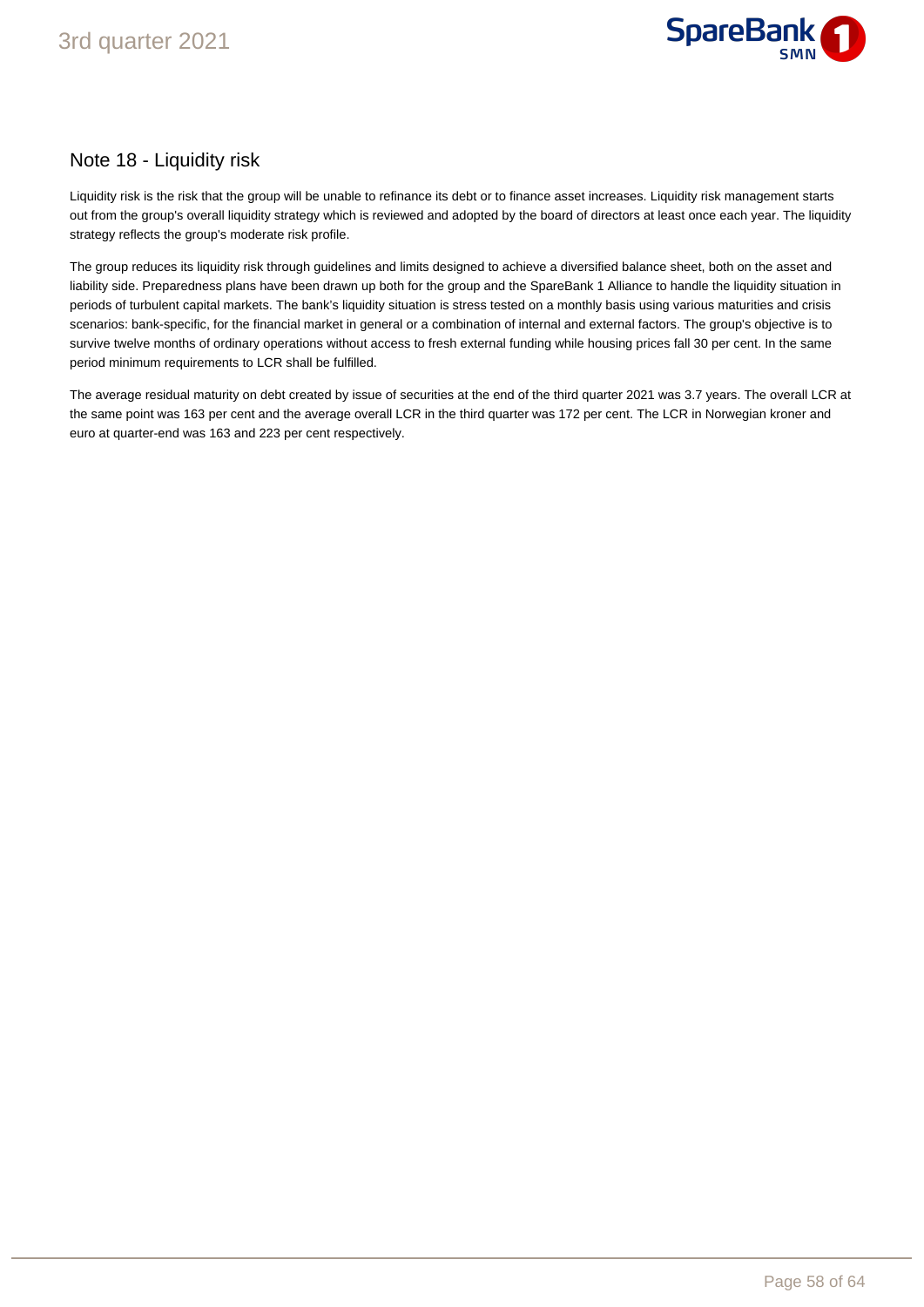

### Note 19 - Earnings per EC

ECC owners share of profit have been calculated based on net profit allocated in accordance to the average number of certificates outstanding in the period. There is no option agreements in relation to the Equity Capital Certificates, diluted net profit is therefore equivalent to Net profit per ECC.

|                                                                             | January - September |       |                         |
|-----------------------------------------------------------------------------|---------------------|-------|-------------------------|
| (NOKm)                                                                      | 2021                | 2020  | 2020                    |
| Adjusted Net Profit to allocate between ECC owners and Savings Bank Reserve |                     |       |                         |
|                                                                             | 2,046               | 1.391 | 1.793                   |
| Allocated to ECC Owners 2)                                                  | 1.308               | 890   | 1.147                   |
| Issues Equity Captial Certificates adjusted for own certificates            | 129.340.421         |       | 129,336,827 129,347,626 |
| <b>Earnings per Equity Captial Certificate</b>                              | 10.11               | 6.88  | 8.87                    |

|                                                            | January - September |       |        |  |  |
|------------------------------------------------------------|---------------------|-------|--------|--|--|
| 1) Adjusted Net Profit                                     | 2021                | 2020  | 2020   |  |  |
| Net Profit for the group                                   | 2,199               | 1.528 | 1.978  |  |  |
| adjusted for non-controlling interests share of net profit | $-113$              | -88   | $-126$ |  |  |
| Adjusted for Tier 1 capital holders share of net profit    | $-40$               | -49   | -59    |  |  |
| <b>Adjusted Net Profit</b>                                 | 2,046               | 1.391 | 1.793  |  |  |

#### **2) Equity capital certificate ratio (parent bank)**

| (NOKm)                                            | 30 Sept 2021 | 30 Sept 2020 | 31 Dec 2020 |
|---------------------------------------------------|--------------|--------------|-------------|
| <b>ECC</b> capital                                | 2,597        | 2.597        | 2,597       |
| Dividend equalisation reserve                     | 6,556        | 6,338        | 6,556       |
| Premium reserve                                   | 895          | 895          | 895         |
| Unrealised gains reserve                          | 153          | 121          | 153         |
| Other equity capital                              | -1           | $-27$        |             |
| A. The equity capital certificate owners' capital | 10,200       | 9,925        | 10,201      |
| Ownerless capital                                 | 5,664        | 5,541        | 5,664       |
| Unrealised gains reserve                          | 86           | 68           | 86          |
| Other equity capital                              | -1           | $-15$        |             |
| B. The saving bank reserve                        | 5,749        | 5,594        | 5,750       |
| To be disbursed from gift fund                    | 226          |              | 321         |
| Dividend declared                                 | 401          |              | 569         |
| Equity ex. profit                                 | 16,577       | 15,518       | 16,842      |
| Equity capital certificate ratio A/(A+B)          | 64.0 %       | 64.0%        | 64.0%       |
| Equity capital certificate ratio for distribution | 64.0%        | 64.0%        | 64.0%       |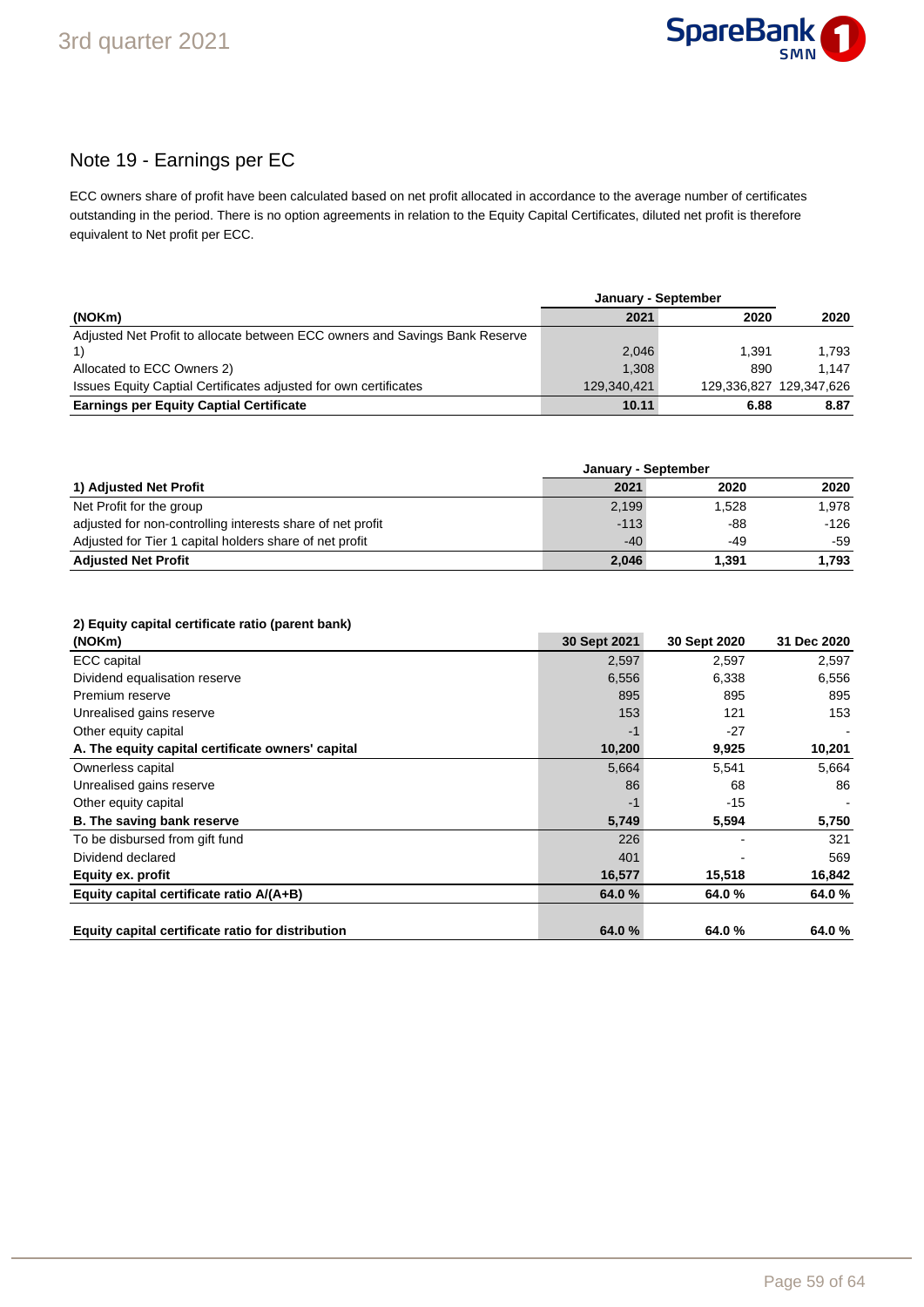

# Results from quarterly accounts

| Group (NOKm)                                | 3Q    | 2Q    | 1Q    | 4Q    | 3Q    | 2Q    | 1Q     | 4Q    | 3Q    |
|---------------------------------------------|-------|-------|-------|-------|-------|-------|--------|-------|-------|
|                                             | 2021  | 2021  | 2021  | 2020  | 2020  | 2020  | 2020   | 2019  | 2019  |
| Interest income effective interest method   | 973   | 958   | 939   | 945   | 972   | 1,031 | 1,250  | 1.235 | 1,190 |
| Interest expenses                           | 266   | 260   | 271   | 258   | 277   | 365   | 540    | 539   | 512   |
| <b>Net interest</b>                         | 707   | 698   | 668   | 688   | 695   | 666   | 710    | 697   | 678   |
| Commission income                           | 405   | 400   | 374   | 393   | 399   | 316   | 335    | 342   | 352   |
| Commission expenses                         | 54    | 48    | 51    | 54    | 50    | 44    | 47     | 38    | 45    |
| Other operating income                      | 272   | 395   | 468   | 399   | 277   | 323   | 271    | 255   | 235   |
| <b>Commission income and other income</b>   | 623   | 748   | 790   | 738   | 625   | 595   | 558    | 559   | 541   |
| <b>Dividends</b>                            | 1     | 17    | 4     | 27    | 2     | 2     | 8      |       | 1     |
| Income from investment in related companies | 179   | 212   | 128   | 117   | 170   | 177   | 217    | 8     | 85    |
| Net return on financial investments         | 68    | 42    | 158   | 53    | 32    | 269   | $-124$ | 8     | 35    |
| Net return on financial investments         | 248   | 270   | 289   | 197   | 205   | 448   | 101    | 17    | 121   |
| <b>Total income</b>                         | 1,578 | 1,716 | 1,748 | 1,622 | 1,525 | 1,709 | 1,369  | 1,272 | 1,341 |
| Staff costs                                 | 423   | 465   | 531   | 553   | 415   | 445   | 438    | 393   | 398   |
| Other operating expenses                    | 275   | 269   | 265   | 271   | 261   | 254   | 268    | 305   | 266   |
| <b>Total operating expenses</b>             | 698   | 735   | 796   | 824   | 675   | 699   | 706    | 699   | 664   |
| <b>Result before losses</b>                 | 880   | 981   | 952   | 798   | 850   | 1,010 | 663    | 574   | 677   |
| Loss on loans, guarantees etc.              | 31    | 39    | 59    | 242   | 231   | 170   | 308    | 103   | 71    |
| <b>Result before tax</b>                    | 849   | 942   | 893   | 556   | 619   | 840   | 355    | 471   | 605   |
| Tax charge                                  | 175   | 191   | 131   | 105   | 102   | 124   | 69     | 123   | 120   |
| Result investment held for sale, after tax  | 1     | 4     | 6     | -0    | 2     | 3     | 4      | -1    | 3     |
| Net profit                                  | 675   | 755   | 768   | 450   | 519   | 719   | 290    | 346   | 488   |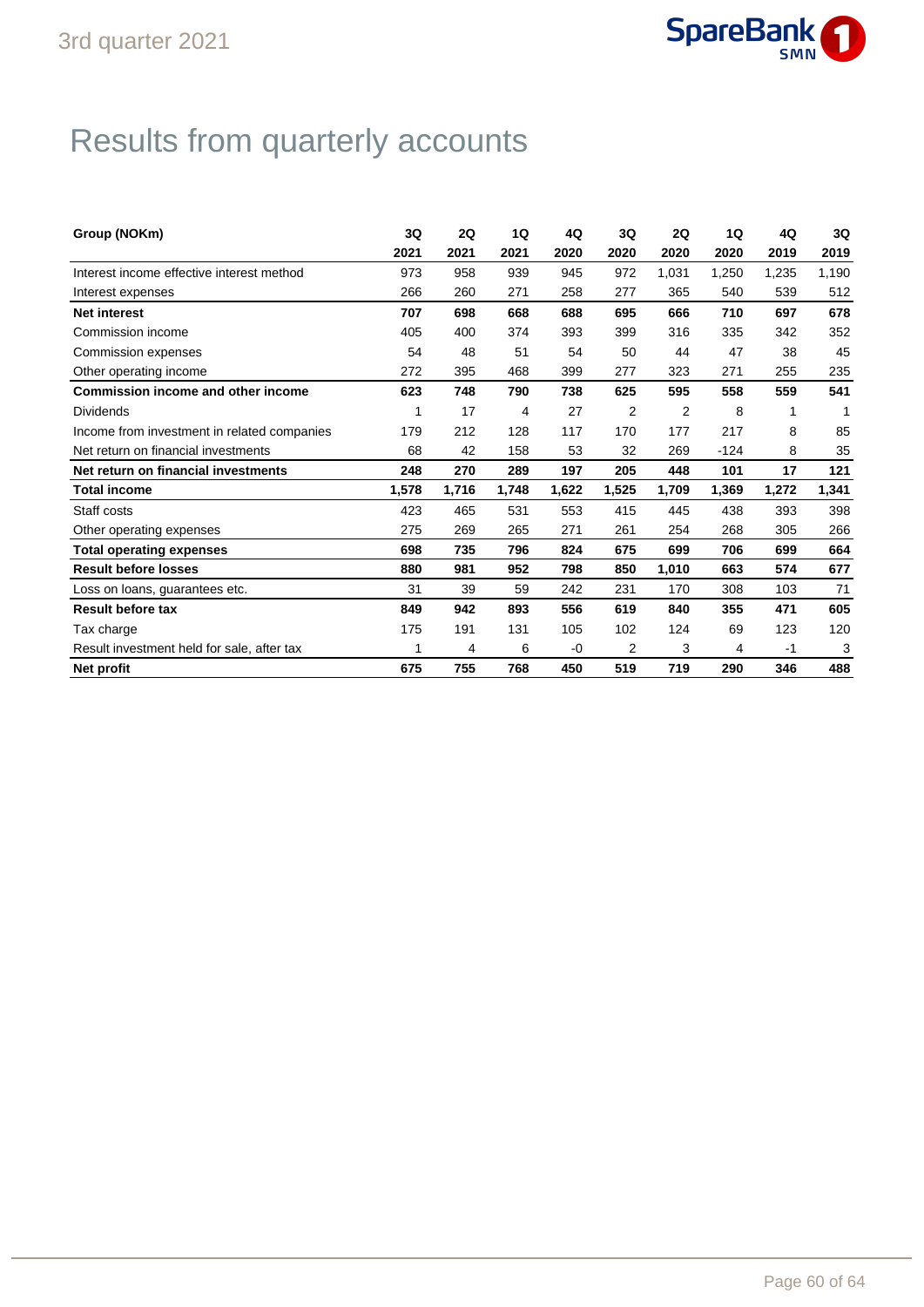

# Key figures from quarterly accounts

| Group (NOKm)                                                                       | 3Q<br>2021 | 2Q<br>2021                                                              | 1Q<br>2021 | 4Q<br>2020 | 3Q<br>2020 | 2Q<br>2020 | 1Q<br>2020 | 4Q<br>2019 | 3Q<br>2019 |
|------------------------------------------------------------------------------------|------------|-------------------------------------------------------------------------|------------|------------|------------|------------|------------|------------|------------|
| Profitability                                                                      |            |                                                                         |            |            |            |            |            |            |            |
| Return on equity per quarter 1)                                                    | 12.4%      | 14.3%                                                                   | 14.8%      | 8.9%       | 10.5%      | 15.1%      | 5.7%       | 7.1%       | 10.2%      |
| Cost-income ratio <sup>1)</sup>                                                    | 44 %       | 43 %                                                                    | 46 %       | 51 %       | 45 %       | 41 %       | 52 %       | 56 %       | 50 %       |
| <b>Balance sheet figures</b>                                                       |            |                                                                         |            |            |            |            |            |            |            |
| Gross loans to customers                                                           |            | 143,972 141,935 137,471 134,648 133,640 130,627 127,272 126,277 123,967 |            |            |            |            |            |            |            |
| Gross loans incl. SB1 Boligkreditt and SB1                                         |            |                                                                         |            |            |            |            |            |            |            |
| Næringskreditt                                                                     |            | 191,976 189,015 185,342 182,801 179,423 175,100 170,771 167,777 165,380 |            |            |            |            |            |            |            |
| Deposit from customers                                                             |            | 109,691 110,133 102,390 97,529                                          |            |            | 95,391     | 94,289     | 88,152     | 85,917     | 83,641     |
| <b>Total assets</b>                                                                |            | 200,124 200,426 193,822 187,912 186,900 190,484 185,182 166,662 166,475 |            |            |            |            |            |            |            |
| Quarterly average total assets<br>Growth in loans incl. SB1 Boligkreditt and SB1   |            | 200,275 197,124 190,867 187,406 188,692 187,833 175,922 166,569 166,882 |            |            |            |            |            |            |            |
| Næringskredtt last 12 months 1)                                                    | 1.6%       | 2.0%                                                                    | 1.4%       | 1.9%       | 2.5%       | 2.5%       | 1.8%       | 1.4%       | 1.1%       |
| Growth in deposits last 12 months                                                  | $-0.4%$    | 7.6%                                                                    | 5.0%       | 2.2%       | 1.2%       | 7.0%       | 2.6%       | 2.7%       | $-3.4%$    |
| Losses in % of gross loans incl. SB1<br><b>Boligkreditt and SB1 Næringskreditt</b> |            |                                                                         |            |            |            |            |            |            |            |
| Impairment losses ratio <sup>1)</sup>                                              | 0.07%      | 0.08%                                                                   | 0.13%      | 0.54%      | 0.52%      | 0.39%      | 0.73%      | 0.25%      | 0.17%      |
| Stage 3 as a percentage of gross loans <sup>1)</sup>                               | 1.80%      | 1.87%                                                                   | 1.66 %     | 1.23%      | 1.30%      | 1.35%      | 1.39%      | 1.26 %     | 1.28 %     |
| Solidity <sup>2)</sup>                                                             |            |                                                                         |            |            |            |            |            |            |            |
| Common equity Tier 1 capital ratio                                                 | 18.1%      | 18.3 %                                                                  | 18.0%      | 18.3 %     | 17.6%      | 17.2 %     | 16.3%      | 17.2 %     | 15.1 %     |
| Tier 1 capital ratio                                                               | 19.7%      | 20.0%                                                                   | 19.7%      | 20.0%      | 19.2%      | 18.9%      | 18.0%      | 19.3%      | 16.7%      |
| Capital ratio                                                                      | 21.8%      | 22.2%                                                                   | 21.9%      | 22.3%      | 21.4 %     | 21.1 %     | 20.1%      | 21.6%      | 18.9%      |
| Tier 1 capital                                                                     | 19,265     | 19,011                                                                  | 18,636     | 18,636     | 18,290     | 18,182     | 17,792     | 17,742     | 17,417     |
| Total eligible capital                                                             | 21,338     | 21,105                                                                  | 20,741     | 20,759     | 20,373     | 20,266     | 19,879     | 19,854     | 19,765     |
| Liquidity Coverage Ratio (LCR)                                                     | 163 %      | 184 %                                                                   | 190 %      | 171 %      | 140 %      | 163 %      | 185 %      | 148 %      | 181 %      |
| Leverage Ratio                                                                     | 6.9%       | 7.0%                                                                    | 7.0%       | 7.1%       | 7.1 %      | 6.9%       | 6.9%       | 7.5%       | 7.4 %      |
| <b>Key figures ECC</b>                                                             |            |                                                                         |            |            |            |            |            |            |            |
| ECC share price at end of period (NOK)                                             | 129.80     | 119.20                                                                  | 107.40     | 97.60      | 84.30      | 78.30      | 67.60      | 100.20     | 98.50      |
| Number of certificates issued, millions 1)                                         | 129.39     | 129.36                                                                  | 129.22     | 129.39     | 129.44     | 129.39     | 129.22     | 129.30     | 129.48     |
| Booked equity capital per ECC (including dividend)                                 |            |                                                                         |            |            |            |            |            |            |            |
| 1)                                                                                 | 103.57     | 100.18                                                                  | 96.70      | 94.71      | 92.73      | 90.37      | 86.85      | 90.75      | 89.36      |
| Profit per ECC, majority 1)                                                        | 3.22       | 3.51                                                                    | 3.40       | 1.99       | 2.35       | 3.27       | 1.26       | 1.60       | 2.30       |
| Price-Earnings Ratio <sup>1)</sup>                                                 | 10.09      | 8.50                                                                    | 7.91       | 12.28      | 8.96       | 5.98       | 13.46      | 15.67      | 10.69      |
| Price-Book Value Ratio <sup>1)</sup>                                               | 1.25       | 1.19                                                                    | 1.11       | 1.03       | 0.91       | 0.87       | 0.78       | 1.10       | 1.10       |

1) Defined as alternative performance measures, see attachment to the quarterly report

2) Comparables have not been restated since revised distribution of profit for 2019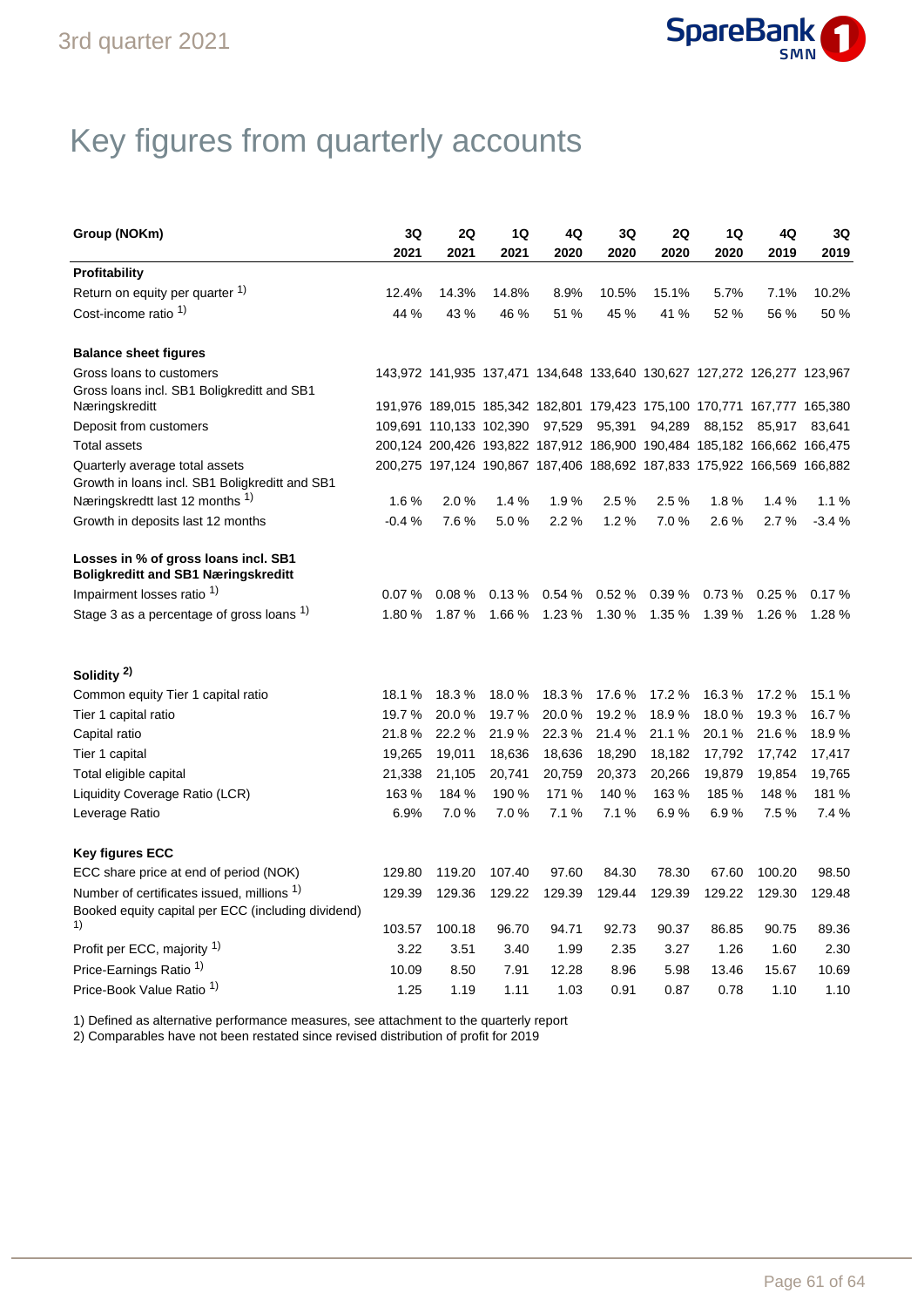

# Equity capital certificates

#### **Stock price compared with OSEBX and OSEEX**

1 October 2019 to 30 September 2021



OSEBX = Oslo Stock Exchange Benchmark Index (rebased) OSEEX = Oslo Stock Exchange ECC Index (rebased)

#### **Trading statistics**



1 October 2020 to 30 September 2021

Total number of ECs traded (1000)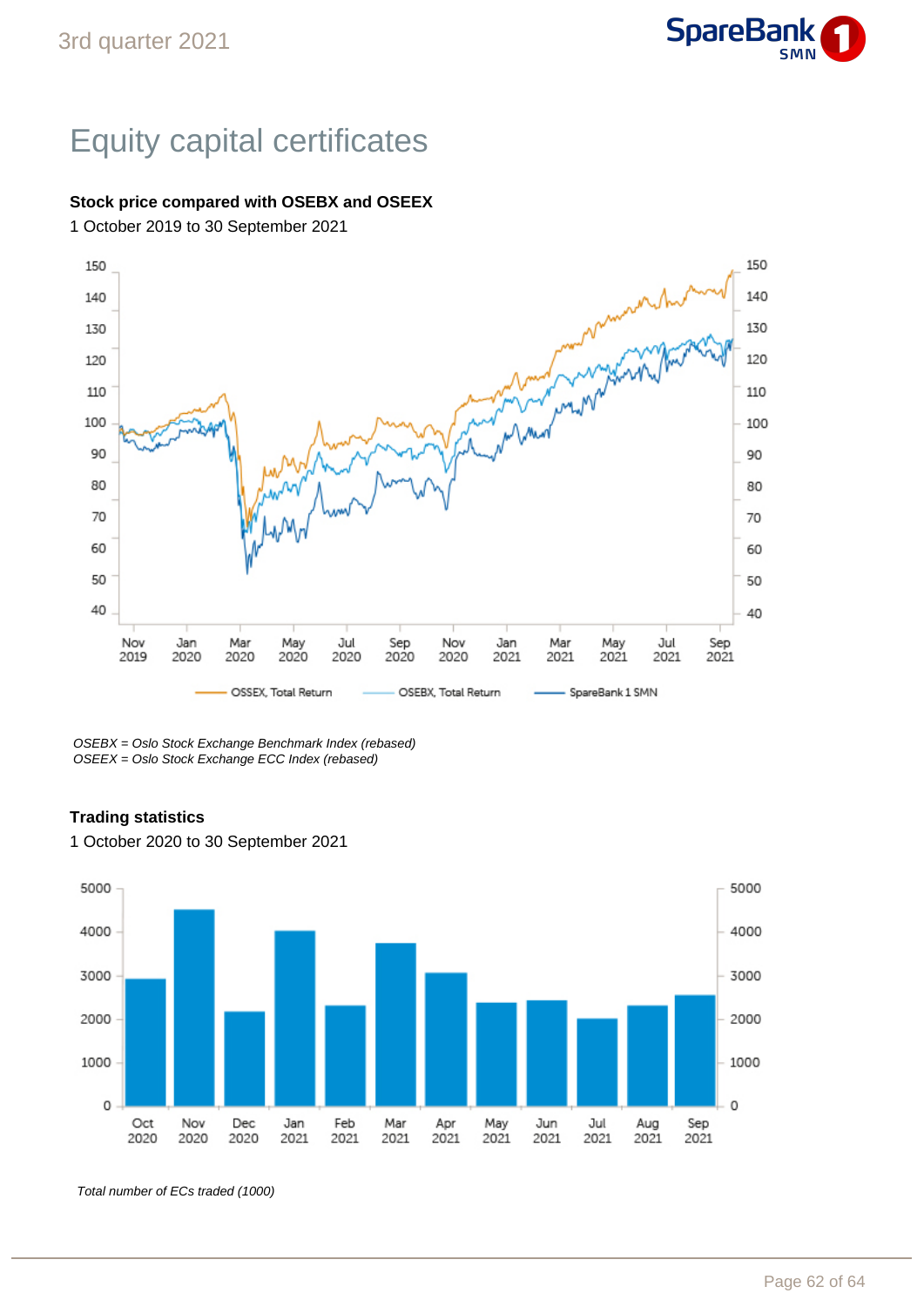

| The 20 largest ECC holders                 | Antall      | Andel    |
|--------------------------------------------|-------------|----------|
| Sparebankstiftelsen SMN                    | 3,965,391   | 3.05%    |
| State Street Bank and Trust Comp           | 3,761,355   | 2.90 %   |
| VPF Odin Norge                             | 3,342,919   | 2.57 %   |
| VPF Alfred Berg Gambak                     | 3,298,178   | 2.54 %   |
| VPF Pareto aksje Norge                     | 2,842,491   | 2.19 %   |
| <b>VPF Nordea Norge</b>                    | 2,687,980   | 2.07 %   |
| Danske Invest norske aksjer intitusjon II. | 2,623,268   | 2.02%    |
| State Street Bank and Trust Comp           | 2,326,968   | 1.79 %   |
| J. P. Morgan Chase Bank, N.A., London      | 2,144,112   | 1.65 %   |
| VPF Eika egenkapitalbevis                  | 2,056,707   | 1.58 %   |
| Forsvarets personellservice                | 1,942,946   | 1.50 %   |
| Pareto Invest AS                           | 1,908,316   | 1.47 %   |
| J. P. Morgan Bank Luxembourg S.A.          | 1,424,264   | 1.10%    |
| J. P. Morgan Bank Luxembourg S.A.          | 1,405,297   | 1.08%    |
| MP pensjon PK                              | 1,352,771   | 1.04 %   |
| VPF Nordea kapital                         | 1,328,941   | 1.02 %   |
| J. P. Morgan Bank Luxembourg S.A.          | 1,304,855   | 1.00 %   |
| Spesialfondet Borea utbytte                | 1,299,771   | 1.00 %   |
| VPF Nordea avkastning                      | 1,249,111   | 0.96%    |
| <b>VPF Alfred Berg Norge</b>               | 1,205,659   | 0.93%    |
| The 20 largest ECC holders in total        | 43,471,300  | 33.48 %  |
| <b>Others</b>                              | 86,365,143  | 66.52 %  |
| <b>Total issued ECCs</b>                   | 129,836,443 | 100.00 % |

#### **Dividend policy**

SpareBank 1 SMN aims to manage the Group's resources in such a way as to provide equity certificate holders with a good, stable and competitive return in the form of dividend and a rising value of the bank's equity certificate.

The net profit for the year will be distributed between the owner capital (the equity certificate holders) and the ownerless capital in accordance with their respective shares of the bank's total equity capital.

SpareBank 1 SMN's intention is that about one half of the owner capital's share of the net profit for the year should be disbursed in dividends and, similarly, that about one half of the owner capital's share of the net profit for the year should be disbursed as gifts or transferred to a foundation. This is on the assumption that capital adequacy is at a satisfactory level. When determining dividend payout, account will be taken of the profit trend expected in a normalised market situation, external framework conditions and the need for tier 1 capital.